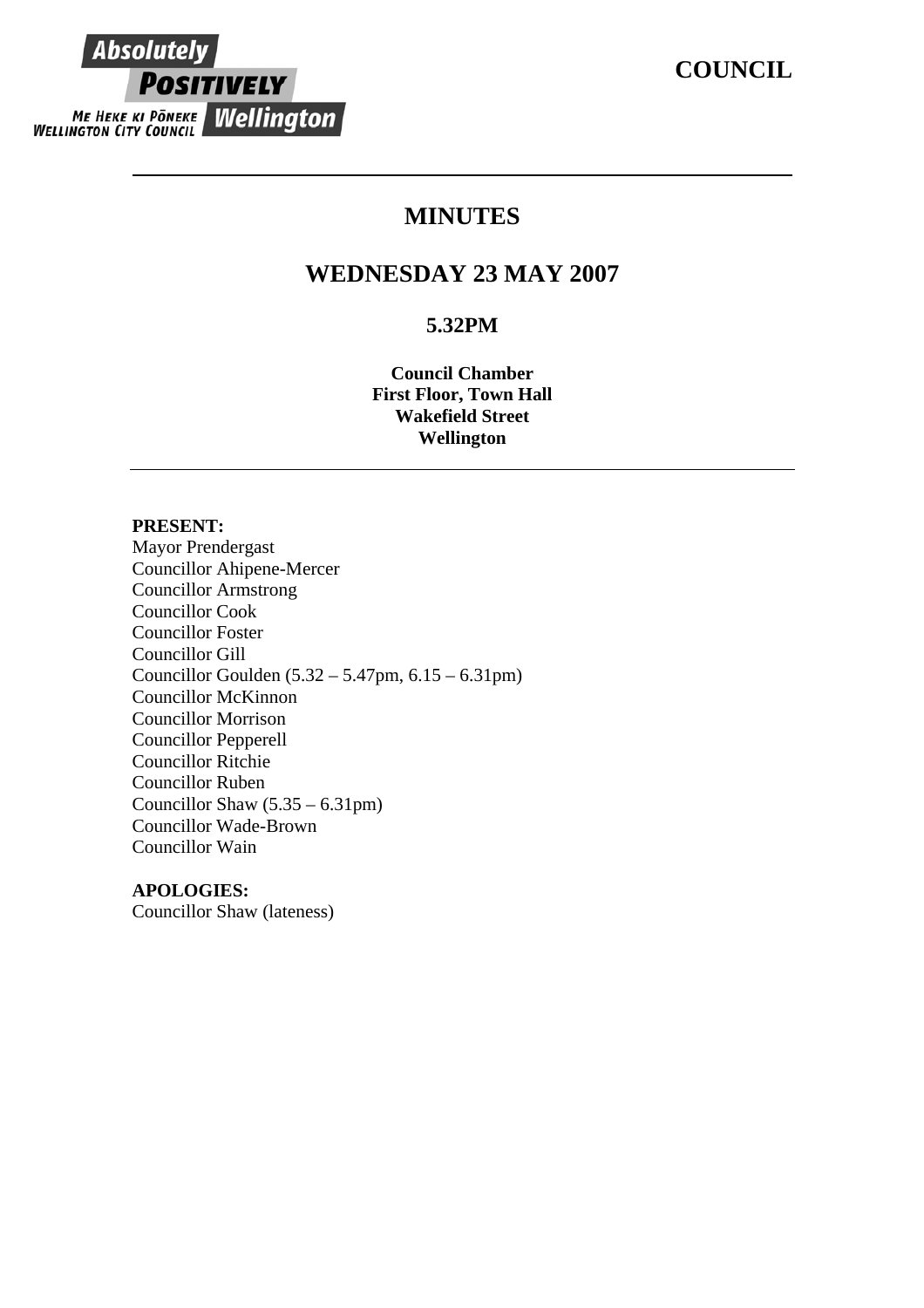### 0068/07C **APOLOGIES** (1215/11/IM)

**Moved Mayor Prendergast, seconded Councillor Goulden, the motion that apologies for absence be received for lateness from Councillor Shaw.** 

**The motion was put and declared CARRIED on voices.**

### **RESOLVED:**

*THAT Council:* 

*1. Accept apologies for lateness from Councillor Shaw.* 

### 069/07C **CONFIRMATION OF MINUTES** (1215/11/IM)

**Moved Mayor Prendergast, seconded Councillor McKinnon the motion that Council approve the minutes of the meetings held on Wednesday 21 March 2007 and Thursday 26 April 2007 having been circulated, be taken as read and confirmed as an accurate record of those meetings.** 

### **The motion was put.**

Voting for: Mayor Prendergast, Councillors Ahipene-Mercer, Armstrong, Cook, Foster, Gill, Goulden, McKinnon, Morrison, Pepperell, Ritchie, Ruben, Shaw, Wade-Brown, Wain,

Voting against: Nil.

Majority Vote: 15:0

### **The motion was declared CARRIED.**

### **RESOLVED:**

### *THAT Council*

*1. Approve the minutes of the meeting held on Wednesday 21 March 2007 and Thursday 26 April 2007 having been circulated, be taken as read and confirmed as an accurate record of those meetings.* 

### 070/07C **PUBLIC PARTICIPATION** (1215/11/IM)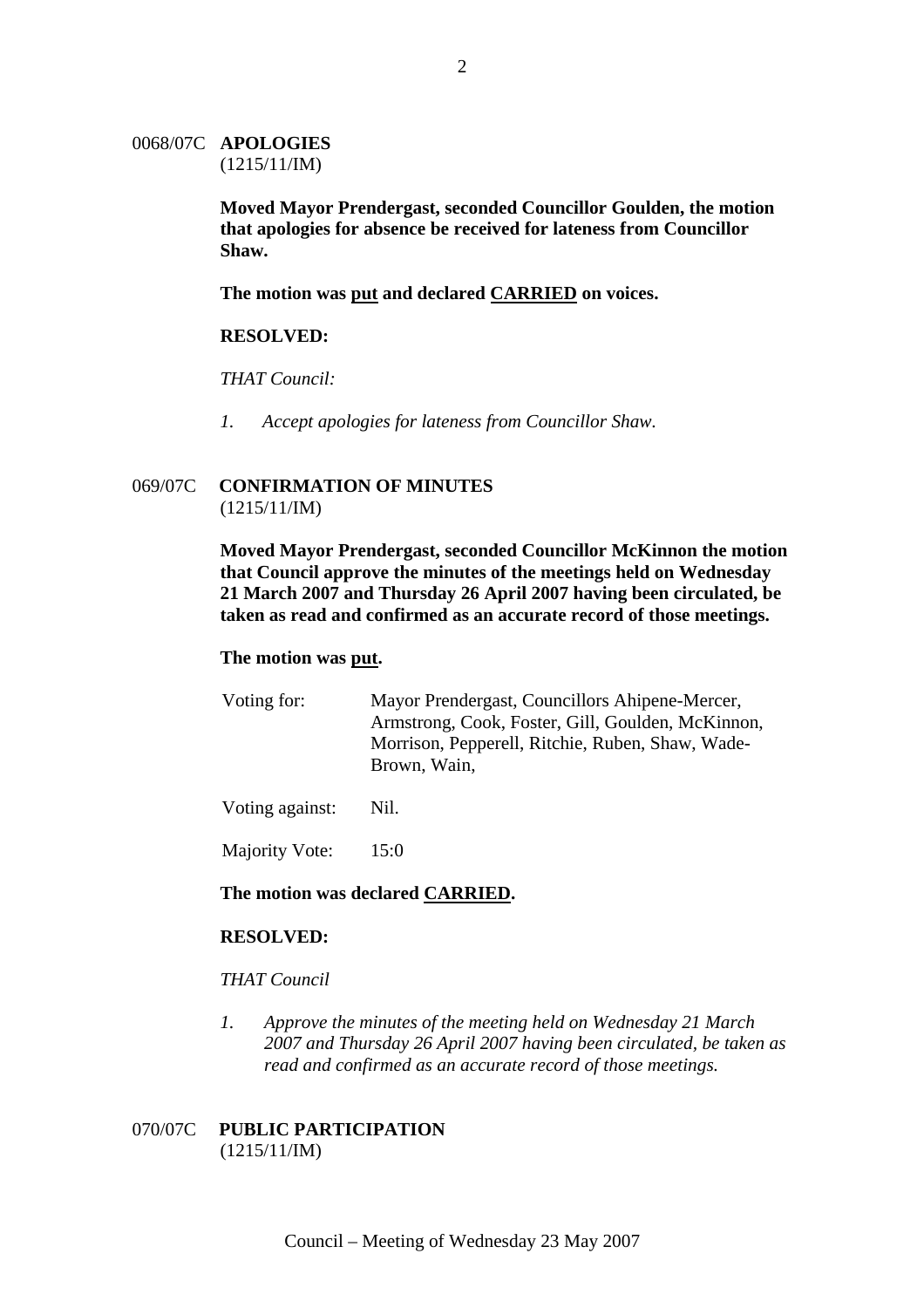### **NOTED:**

There was no public participation.

#### 071/07C **DEPUTATION** (1215/11/IM)

(Councillor Shaw joined the meeting at 5.35pm)

#### **NOTED:**

Diane Calvert and Craig Beedall representing the Ngaio and Khandallah Residents' Action Group made a deputation relating to the proposed implementation of 'Adshel' Bus shelters around the city. They reinforced that the group supported effective public transport strategies, the principles of the New Zealand Urban Design Protocol and robust and transparent Council processes. The group noted their opposition to the proposed 'Adshel' bus shelters due to their impact on the city streetscape, the inadequate shelter they believe they provide and the appropriateness of the placement of some advertising material. They stated that they could not see the relationship between implementation of the bus shelters and the NZ Urban Design protocol and questioned the Resource Consent processes through which the bus shelters were being dealt with. Ms Calvert and Mr Beedall also noted the support for the Residents' Action Group outside the Ngaio/Khandallah area and foreshadowed a petition that they would be presenting to the Council with respect to the bus shelters which has already collected over 1000 signatures.

### 072/07C **ANNOUNCEMENTS BY THE MAYOR** (1215/11/IM)

#### **NOTED:**

The Mayor advised that Report 1 'Adshel Bus Shelters Hearings (report of Commissioner)' would be withdrawn from the agenda due to the following reasons.

Council has agreed to enter into discussions with a number of concerned ratepayers to look towards resolving the issues they have with the Adshel bus shelters being installed throughout the residential areas of the city. As a sign of good faith the 'Adshel Bus Shelter Hearings (Report of Commissioner)'will be withdrawn and presented at next month's meeting (27 June 2007) so as to allow the negotiations between the Council and concerned ratepayers to take place.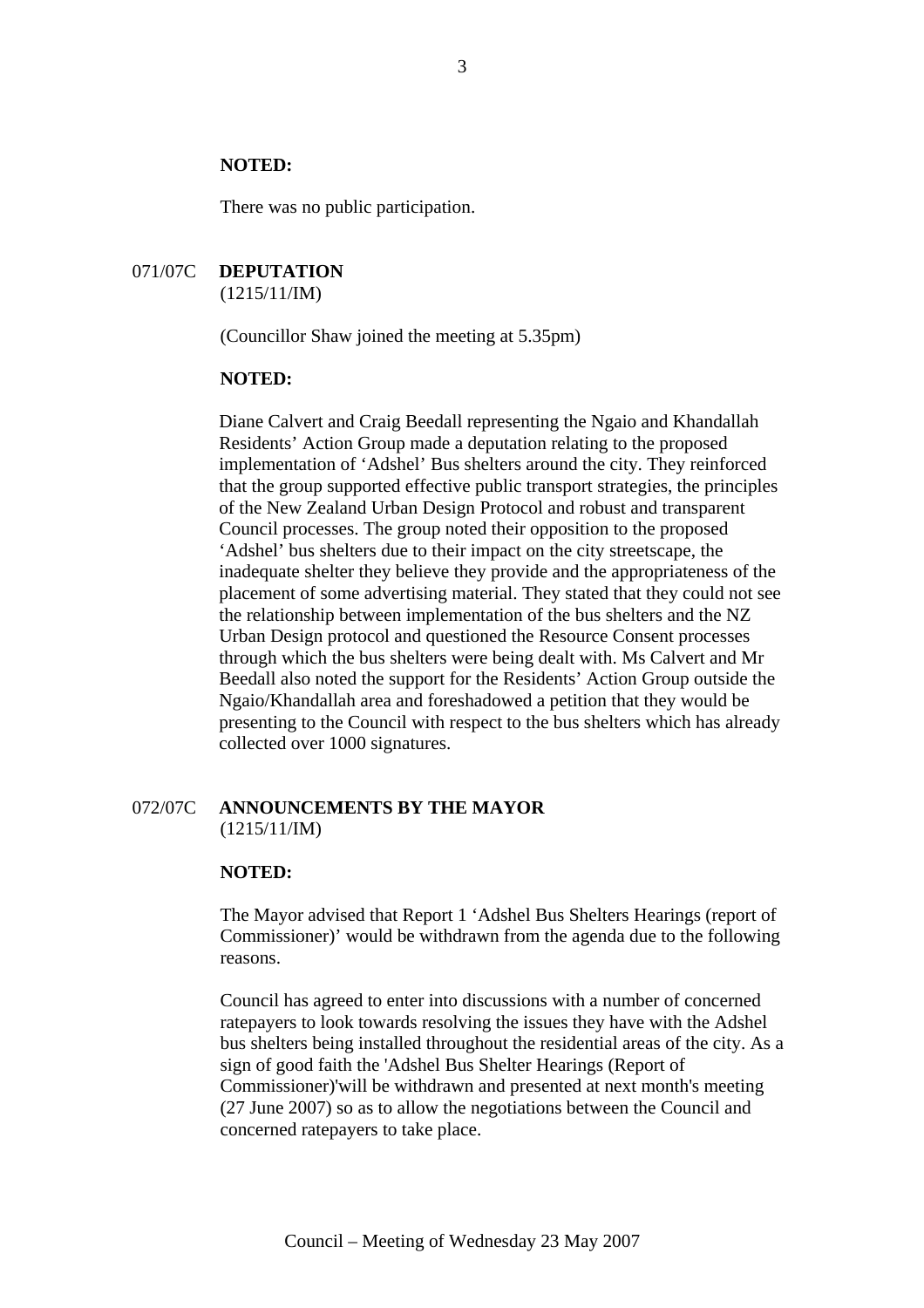She also noted however that the report of the Commissioner was with regard to the decision on objections under s.339 of the Local Government Act and that the process stipulated in s.339 of the LGA has been followed.

# 073/07C **PETITIONS**

(1215/11/IM)

### **NOTED:**

There were no petitions.

## 074/07C **CONFLICT OF INTEREST DECLARATIONS** (1215/11/IM)

### **NOTED:**

- 1. Councillor Ruben declared a conflict of interest with respect to Report 10 Appointments to Council Controlled Organisations relating to one matter contained in the recommendations. He advised that he would withdraw from the meeting when the matter was debated and voted on.
- 2. Councillor Foster declared a conflict of interest with respect to Report 5 – Strategy and Policy Committee, meeting of Thursday 5 April, ITEM 061/07P, Khouri Avenue Reserve Land Exchange. He advised that he would withdraw from discussion and voting on the matter.
- 3. Councillor Ritchie declared a conflict of interest during debate on Report 10 – Appointment to Council Controlled Organisations and withdrew from discussion and voting on one matter contained within the recommendations. Please see Item 84/07C below.

# **General Business**

# 075/07C **ADSHEL BUS SHELTERS HEARINGS (REPORT OF COMMISSIONER)**  Report of Ian Hutchings – "Officer' of Council (with delegated authority to hear objections in relation to bus shelters). (1215/11/IM) (REPORT 1)

### **NOTED:**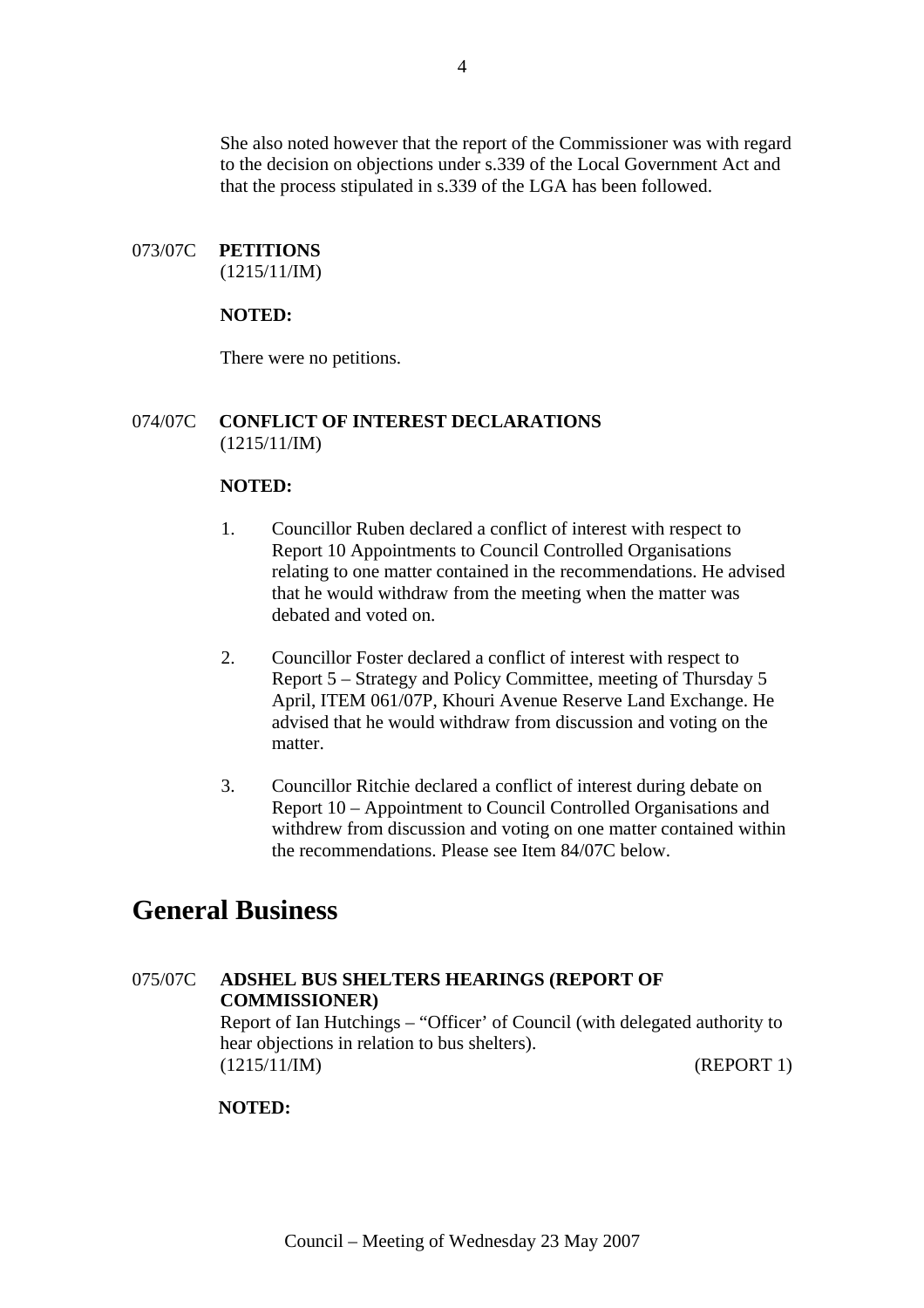It was noted that this item was withdrawn from the agenda and would be considered by Council on 27 June 2007.

# 076/07C **APPROVAL OF PROPOSED DISTRICT PLAN CHANGE NO. 44 - GENERAL MINOR AMENDMENTS TO DISTRICT PLAN TEXT AND MAPS II**

**APPROVAL OF PROPOSED DISTRICT PLAN VARIATION 1 - ADDITIONS TO PROPOSED DISTRICT PLAN CHANGE 33 (RIDGELINES & HILLTOPS (VISUAL AMENITY) & RURAL AREA)**  (1215/11/IM) (REPORT 2)

(Councillor Goulden left the meeting at 5.47pm)

**Moved Councillor Shaw, seconded Councillor Wain the substantive motion.** 

### **The substantive motion was put.**

| Voting for:     | Mayor Prendergast, Councillors Ahipene-Mercer,<br>Armstrong, Cook, Foster, Gill, McKinnon, Morrison,<br>Pepperell, Ritchie, Ruben, Shaw, Wade-Brown, Wain, |
|-----------------|------------------------------------------------------------------------------------------------------------------------------------------------------------|
| Voting against: | Nil.                                                                                                                                                       |
| Majority Vote:  | 14:()                                                                                                                                                      |

### **The substantive motion was declared CARRIED.**

### **RESOLVED:**

### *THAT Council:*

- *1. Approve the recommendations of the District Plan Hearing Committee in respect of District Plan Change 44 – General Minor Amendments to District Plan Text and Maps II as set out in Appendices One & Two of this report.*
- *2. Approve the recommendations of the District Plan Hearing Committee in respect of District Plan Variation 1 - Additions to Proposed District Plan Change 33 (Ridgelines & Hilltops (Visual Amenity) & Rural Area) as set out in Appendix Three.*

### 077/07C **ASIA PACIFIC CITIES SUMMIT 2007, BRISBANE, FRIDAY 31 AUGUST TO MONDAY 3 SEPTEMBER 2007**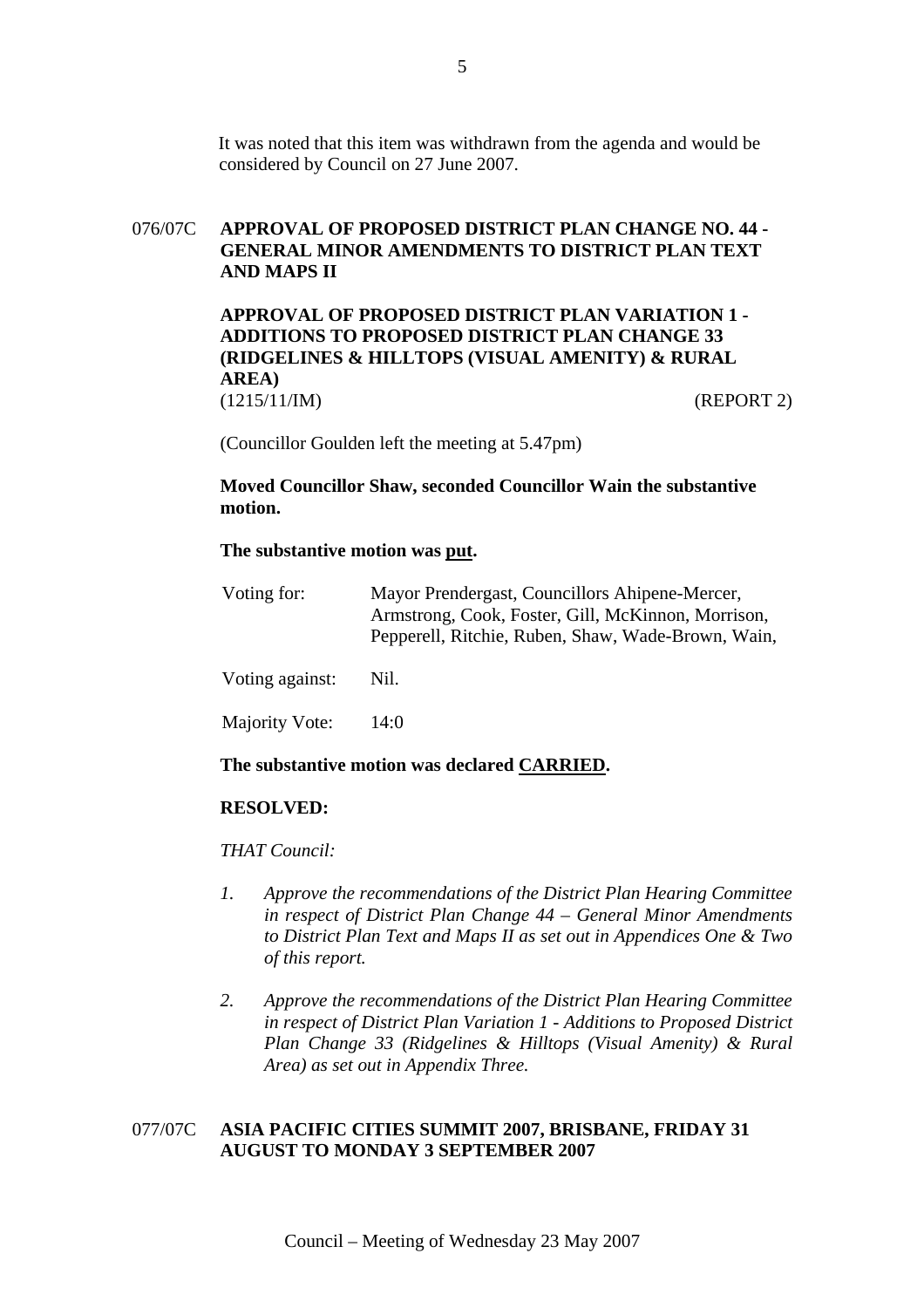| Report of Nicola Hay – Committee Advisor. |            |
|-------------------------------------------|------------|
| (1215/11/IM)                              | (REPORT 3) |

### **Moved Mayor Prendergast, seconded Councillor Foster the substantive motion.**

### **The substantive motion was put.**

| Voting for:     | Mayor Prendergast, Councillors Ahipene-Mercer,<br>Armstrong, Cook, Foster, Gill, McKinnon, Morrison,<br>Pepperell, Ritchie, Ruben, Shaw, Wade-Brown, Wain, |
|-----------------|------------------------------------------------------------------------------------------------------------------------------------------------------------|
| Voting against: | Nil.                                                                                                                                                       |
| Majority Vote:  | 14:0                                                                                                                                                       |

## **The substantive motion was declared CARRIED.**

### **RESOLVED:**

### *THAT Council:*

- *1. Receive the information.*
- *2. Approve the attendance of the Mayor and one Councillor at the 'Asia Pacific Cities' Summit to be held in Brisbane, Australia, Friday 31 August – Monday 3 September 2007 and agree that the costs associated with attending the conference are met from the Elected Members Budget (GVEM01).*
- *3. Note that if Council submit a bid for Wellington to host the 2009 Asia Pacific Cities Summit which is shortlisted, registration for one attendee will be complimentary.*
- *4. Note that a report back on the meeting will be presented to the Strategy and Policy Committee meeting in accordance with Council policy.*

### **NOTED:**

There were no nominees to attend this conference with Mayor Prendergast.

# 078/07C **LGNZ ANNUAL CONFERENCE, DUNEDIN, SUNDAY 15 TO WEDNESDAY 18 JULY 2007**  Report of Nicola Hay – Committee Advisor. (1215/11/IM) (REPORT 1)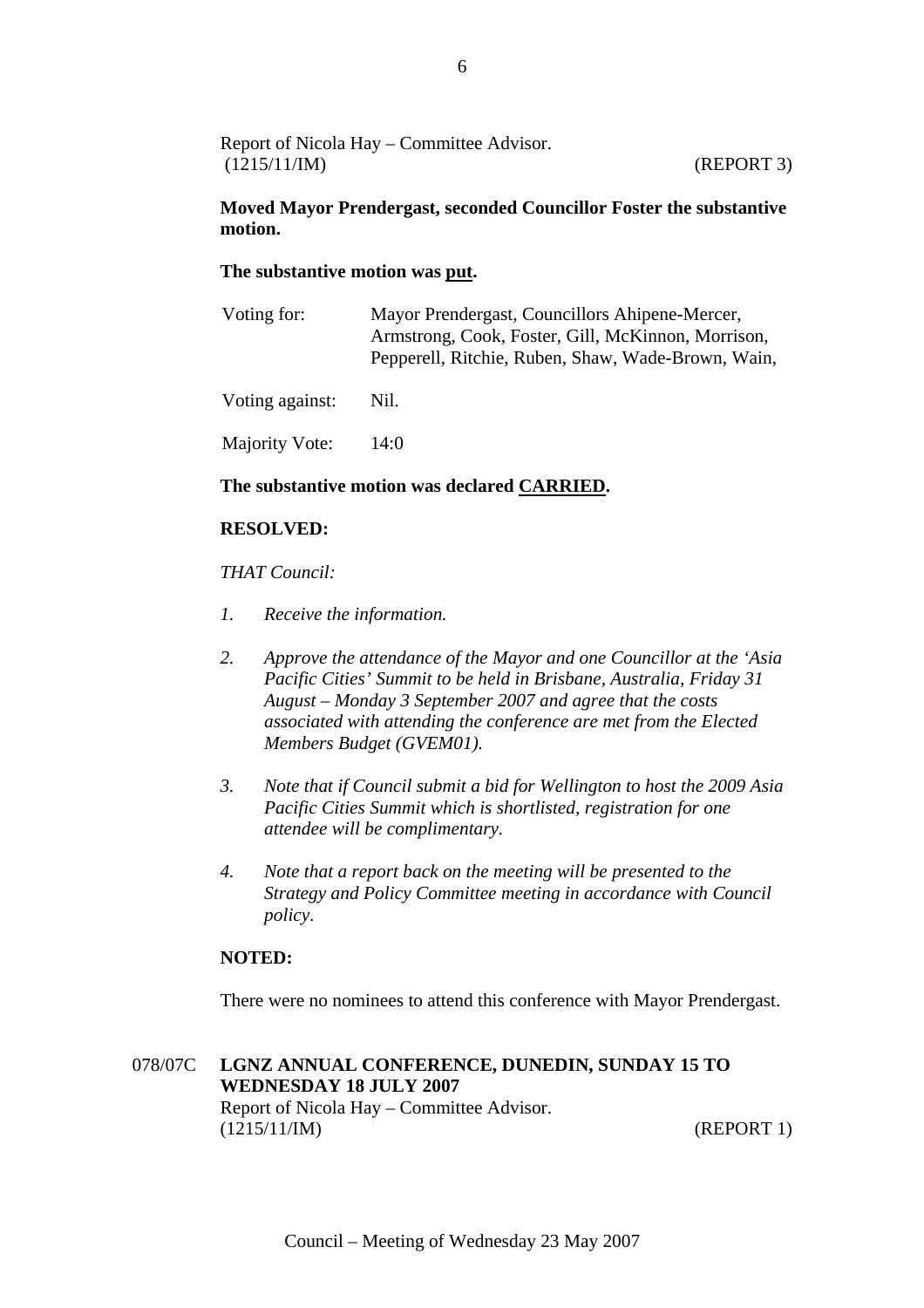# **Moved Councillor Shaw, seconded Mayor Prendergast the substantive motion.**

### **The substantive motion was put.**

| Voting for:                                  | Mayor Prendergast, Councillors Ahipene-Mercer,<br>Armstrong, Cook, Foster, Gill, McKinnon, Morrison,<br>Pepperell, Ritchie, Ruben, Shaw, Wade-Brown, Wain, |  |
|----------------------------------------------|------------------------------------------------------------------------------------------------------------------------------------------------------------|--|
| Voting against:                              | Nil.                                                                                                                                                       |  |
| Majority Vote:                               | 14:0                                                                                                                                                       |  |
| The substantive motion was declared CARRIED. |                                                                                                                                                            |  |

### **RESOLVED:**

### *THAT Council:*

- *1. Receive the information.*
- *2. Approve the attendance of the Mayor and up to four elected members, including the Chair of the Tawa Community Board, at the Local Government New Zealand 'Investing in our Future' Conference to be held in Dunedin from 15 – 18 July 2007 and agree that the costs associated with attending the conference are met from the Elected Members Budget (GVEM01).*
- *3. Note that Wellington City Council can appoint up to four delegates to attend the Local Government New Zealand Annual General Meeting on Wednesday 18 July 2007.*
- *4. Appoint the following delegates to attend the Local Government New Zealand AGM to be held on Wednesday 18 July 2007:* 
	- *(a) Mayor Prendergast as its presiding delegate, with authority to exercise Wellington City Council's six votes;*
	- *(b) an alternate presiding delegate (in the event that the Mayor is absent from the floor of the meeting at any time), who shall be a Councillor; and*
	- *(c) two other delegates, who shall be Councillors*
- *5. Note that there is a Strategy and Policy Committee Agenda meeting and a Capacity Board meeting on 17 July and a Capacity Board meeting and a Pacific Advisory Group meeting on 18 July.*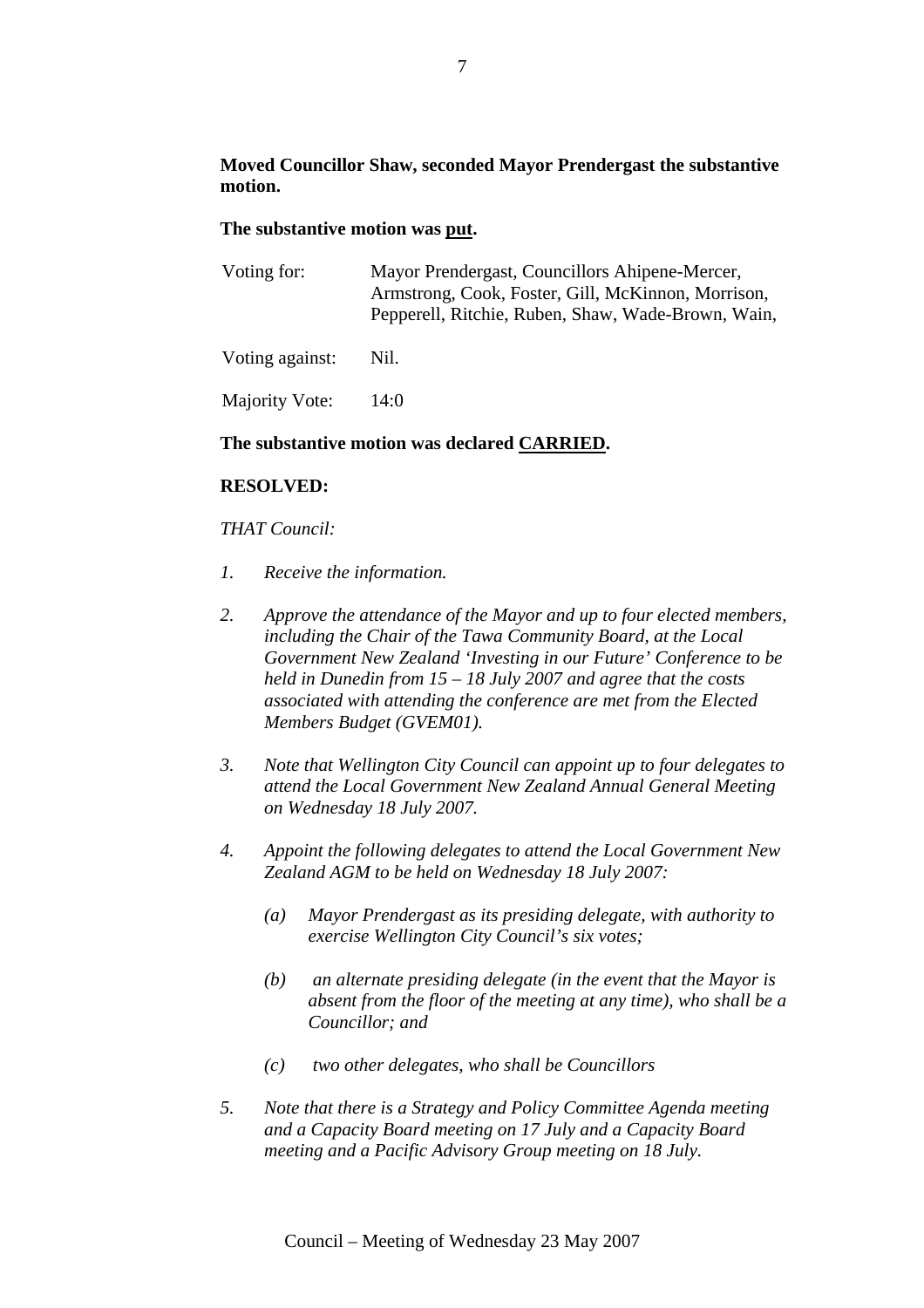*6. Note that a report back on the meeting will be presented to the Strategy and Policy Committee meeting in accordance with Council policy.* 

# **NOTED:**

There were no nominees to attend this conference with Mayor Prendergast and the Chair of the Tawa Community Board.

# **Reports from Committees – Part A Committee Decisions requiring Council approval**

079/07C **STRATEGY AND POLICY COMMITTEE Meeting of Thursday 5 April 2007**  (1215/11/IM) (REPORT 5)

(Councillor Foster withdrew from the table at 6.12pm)

1. **ITEM 061/07P KHOURI AVENUE RESERVE LAND EXCHANGE** (1215/52/IM) (REPORT 2)

> **Moved Councillor Wade-Brown, seconded Councillor Morrison the substantive motion**

### **The substantive motion was put.**

- Voting for: Mayor Prendergast, Councillors Ahipene-Mercer, Armstrong, Cook, Gill, McKinnon, Morrison, Pepperell, Ritchie, Ruben, Shaw, Wade-Brown, Wain,
- Voting against: Nil.
- Majority Vote: 13:0

### **The substantive motion was declared CARRIED.**

### **RESOLVED:**

### *THAT Council:*

*1. Use its delegated powers under section 15 of the Reserves Act 1977 in considering firstly the authorisation of the proposed exchange, and secondly the request for the exchange.*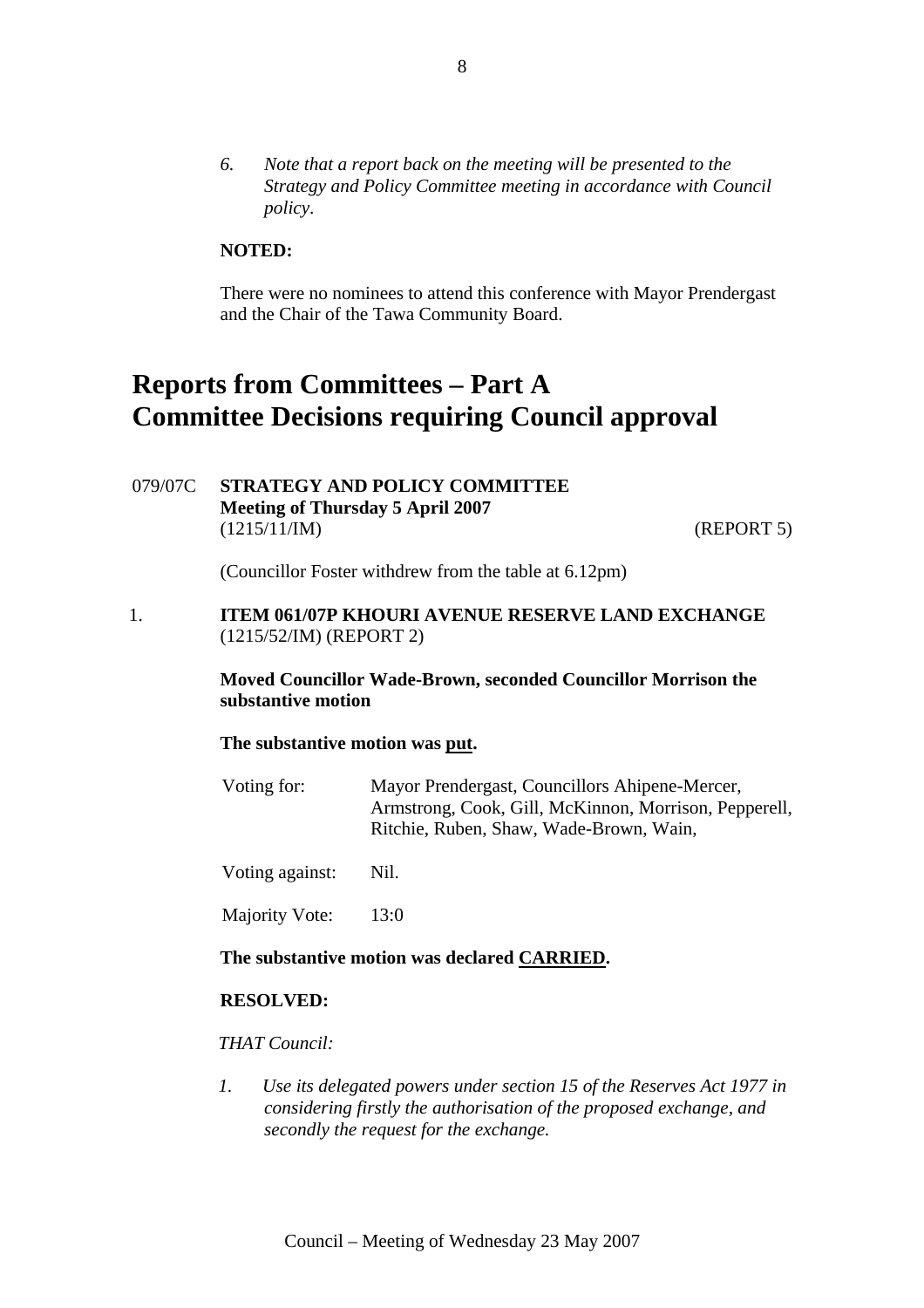*2. Approve the exchange of part of the Recreation Reserve at Sec 1 SO 32138 as marked Area A in figure One for part of the fee simple land at Lot 2 DP 52184 as marked Area B in figure One under section 15 of the Reserves Act 1977.* 

*See Appendix One of these minutes for Figure One which is the Reserve Land Exchange areas* 

(Councillor Foster returned to the table at 6.12pm)

080/07C **STRATEGY AND POLICY COMMITTEE Meeting of Thursday 10 May 2007**  (1215/11/IM) (REPORT 6)

### 1. **ITEM 101/07P HEALTH LICENCES AND DOG REGISTRATION CHARGES FOR 2007/08**  (1215/52/IM) (REPORT 2)

### **Moved Mayor Prendergast, seconded Councillor McKinnon the substantive motion**

### **The substantive motion was put.**

| Voting for:     | Mayor Prendergast, Councillors Ahipene-Mercer,     |
|-----------------|----------------------------------------------------|
|                 | Armstrong, Cook, Foster, Gill, McKinnon, Morrison, |
|                 | Pepperell, Ritchie, Ruben, Shaw, Wade-Brown, Wain, |
|                 |                                                    |
| Voting against: | Nil.                                               |

Majority Vote: 14:0

# **The substantive motion was declared CARRIED.**

### **RESOLVED:**

### *THAT Council:*

- *1. Agree to recommend that the Council agreed to the fees and charges for health licences and dog registrations (outlined in Appendix Two of these minutes).*
- *2. Note that the fees will be applicable from 1 July 2007.*

# 2. **ITEM 102/07P IMPLEMENTATION OF E-DEMOCRACY INITIATIVES AND ASSOCIATED STANDING ORDERS CHANGES**  (1215/52/IM) (REPORT 3)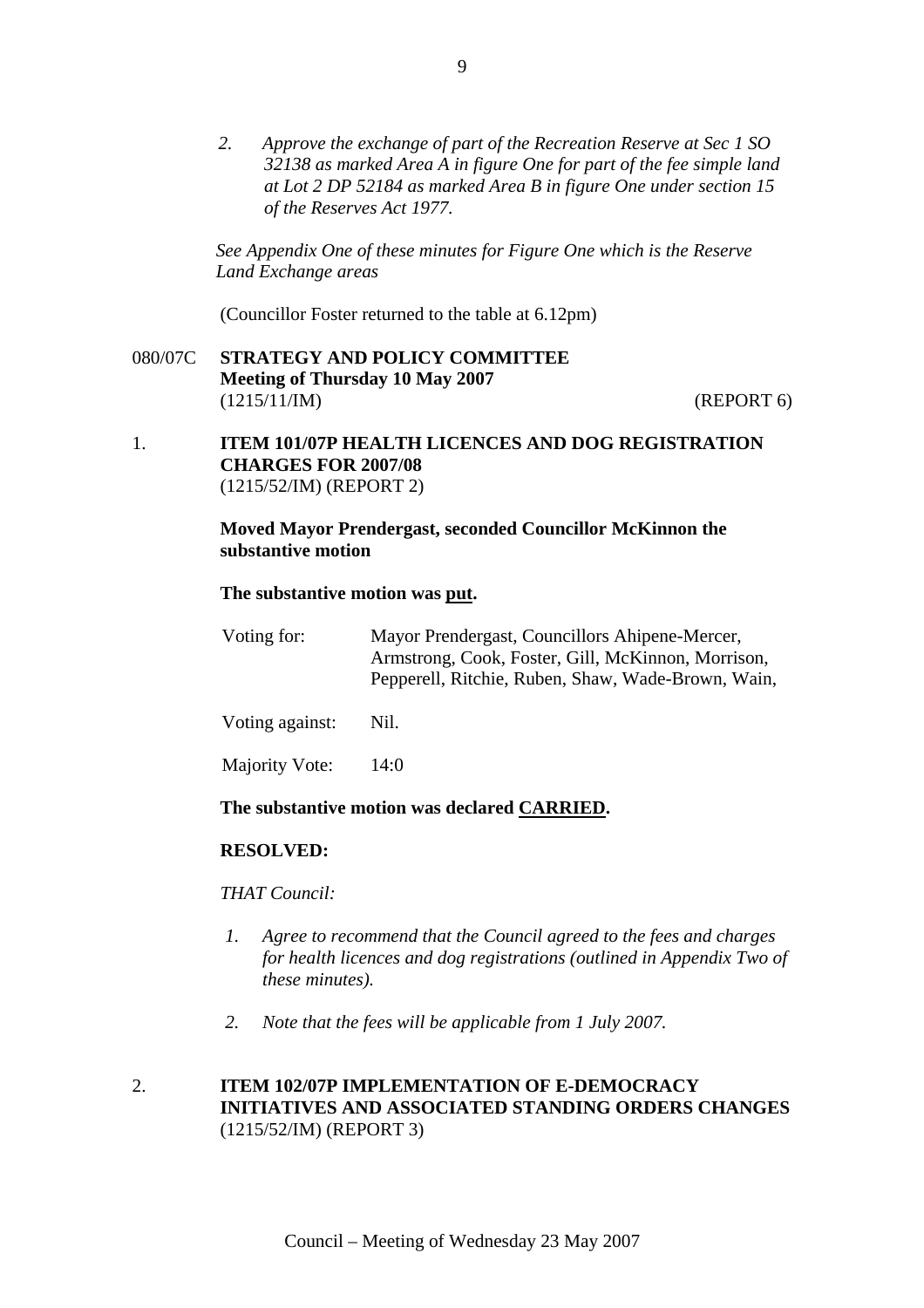# **Moved Councillor Shaw, seconded Councillor Ritchie the substantive motion**

### **The substantive motion was put.**

| Voting for: | Mayor Prendergast, Councillors Ahipene-Mercer, Cook,  |
|-------------|-------------------------------------------------------|
|             | Foster, Gill, McKinnon, Morrison, Pepperell, Ritchie, |
|             | Ruben, Shaw, Wade-Brown, Wain,                        |
|             |                                                       |

Voting against: Councillor Armstrong

Majority Vote: 13:1

# **A three-quarters majority was reached as required by standing order 14 to amend standing orders. The substantive motion was declared CARRIED.**

# **RESOLVED:**

### *THAT Council:*

*1. Agree to recommend to Council that Standing Orders 222 – 224 be amended as attached at Appendix Three of these minutes.* 

# **3. ITEM 103/07P TRAFFIC RESOLUTIONS** (1215/52/IM) (REPORT 5)

# **Moved Mayor Prendergast, seconded Councillor Ahipene-Mercer the substantive motion**

### **The substantive motion was put.**

| Voting for:     | Mayor Prendergast, Councillors Ahipene-Mercer,<br>Armstrong, Cook, Foster, Gill, McKinnon, Morrison,<br>Pepperell, Ritchie, Ruben, Shaw, Wade-Brown, Wain, |
|-----------------|------------------------------------------------------------------------------------------------------------------------------------------------------------|
| Voting against: | Nil.                                                                                                                                                       |

Majority Vote: 14:0

### **The substantive motion was declared CARRIED.**

### **RESOLVED:**

*THAT Council:*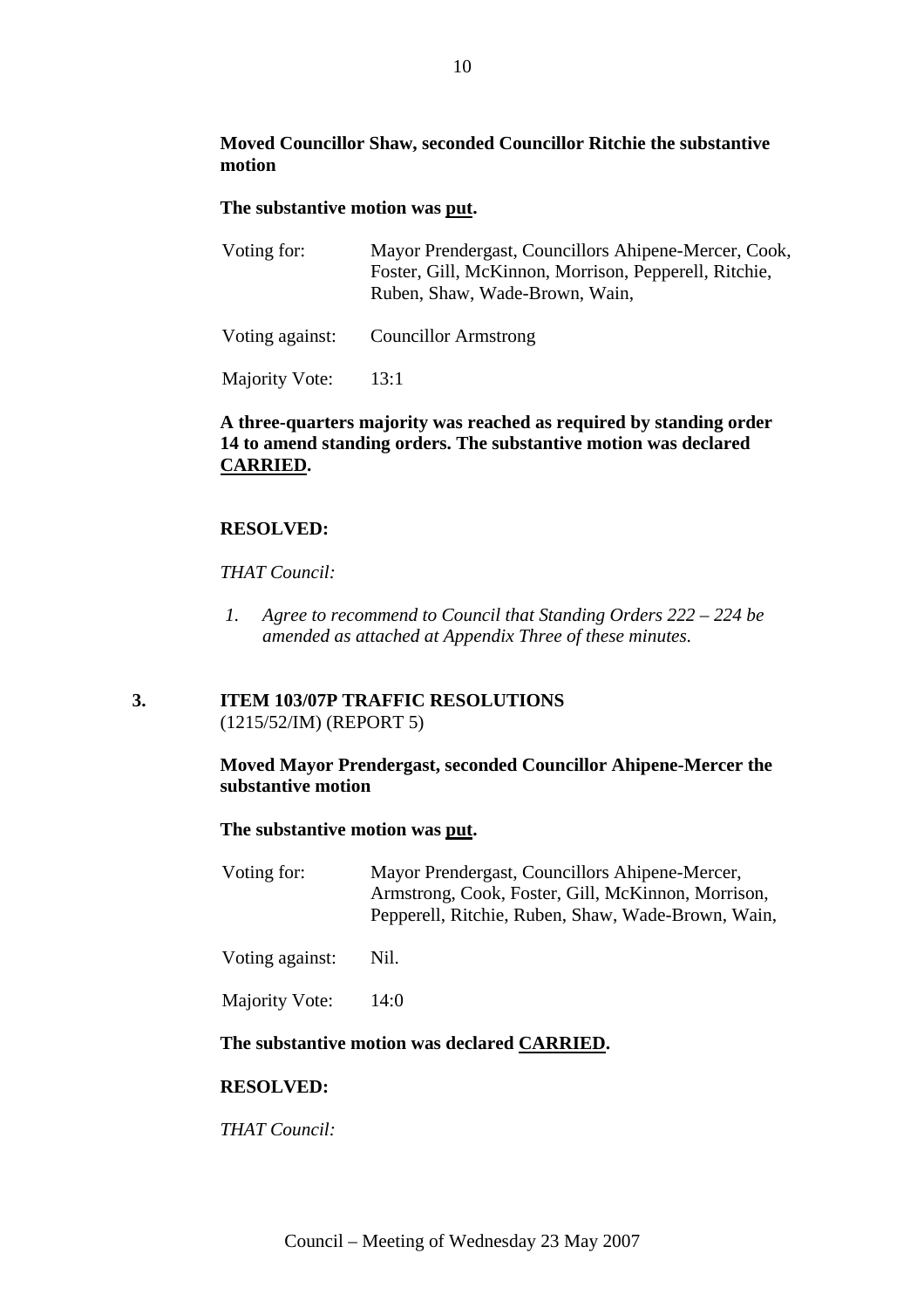*1. Approve the following amendments pursuant to the provisions of the Wellington City Council Consolidated Bylaw 1991 Part 18 (Traffic):* 

### *a) GIVE WAY – BENARES STREET – ONSLOW ROAD – KHANDALLAH – (34-07)*

*Delete from Schedule D (No Stopping Restrictions) of the Traffic* 

*Restrictions Schedule.* 

| Column One    | Column Two    | Column Three             |
|---------------|---------------|--------------------------|
| Madras Street | No Stopping   | East side, commencing    |
|               | At All Times. | at its intersection with |
|               |               | Delhi Crescent and       |
|               |               | extending in a northerly |
|               |               | direction following the  |
|               |               | eastern kerbline for 15  |
|               |               | metres.                  |
|               |               |                          |

*Add to Schedule G (Give Way and Stop Controls) of the Traffic Restrictions Schedule.* 

| Column One            | Column Two | Column Three                                  |
|-----------------------|------------|-----------------------------------------------|
| <b>Benares Street</b> | Give Way.  | Westbound, at its<br><i>intersection</i> with |
|                       |            | Onslow Road.                                  |

### *b) GIVE WAY AND NO STOPPING AT ALL TIMES – DELHI CRESCENT – MADRAS STREET – KHANDALLAH – (35-07)*

*Add to Schedule G (Give Way and Stop Controls) of the Traffic Restrictions Schedule.* 

| Column One           | Column Two | Column Three                   |
|----------------------|------------|--------------------------------|
| <b>Madras Street</b> | Give Way.  | Westbound, at its              |
|                      |            | <i>intersection with Delhi</i> |
|                      |            | Crescent.                      |

| Column One           | Column Two                   | Column Three                                                                                                      |
|----------------------|------------------------------|-------------------------------------------------------------------------------------------------------------------|
| <b>Madras Street</b> | No Stopping<br>At All Times. | North side,<br>commencing at its<br>intersection with Delhi<br>Crescent and extending<br>in an easterly direction |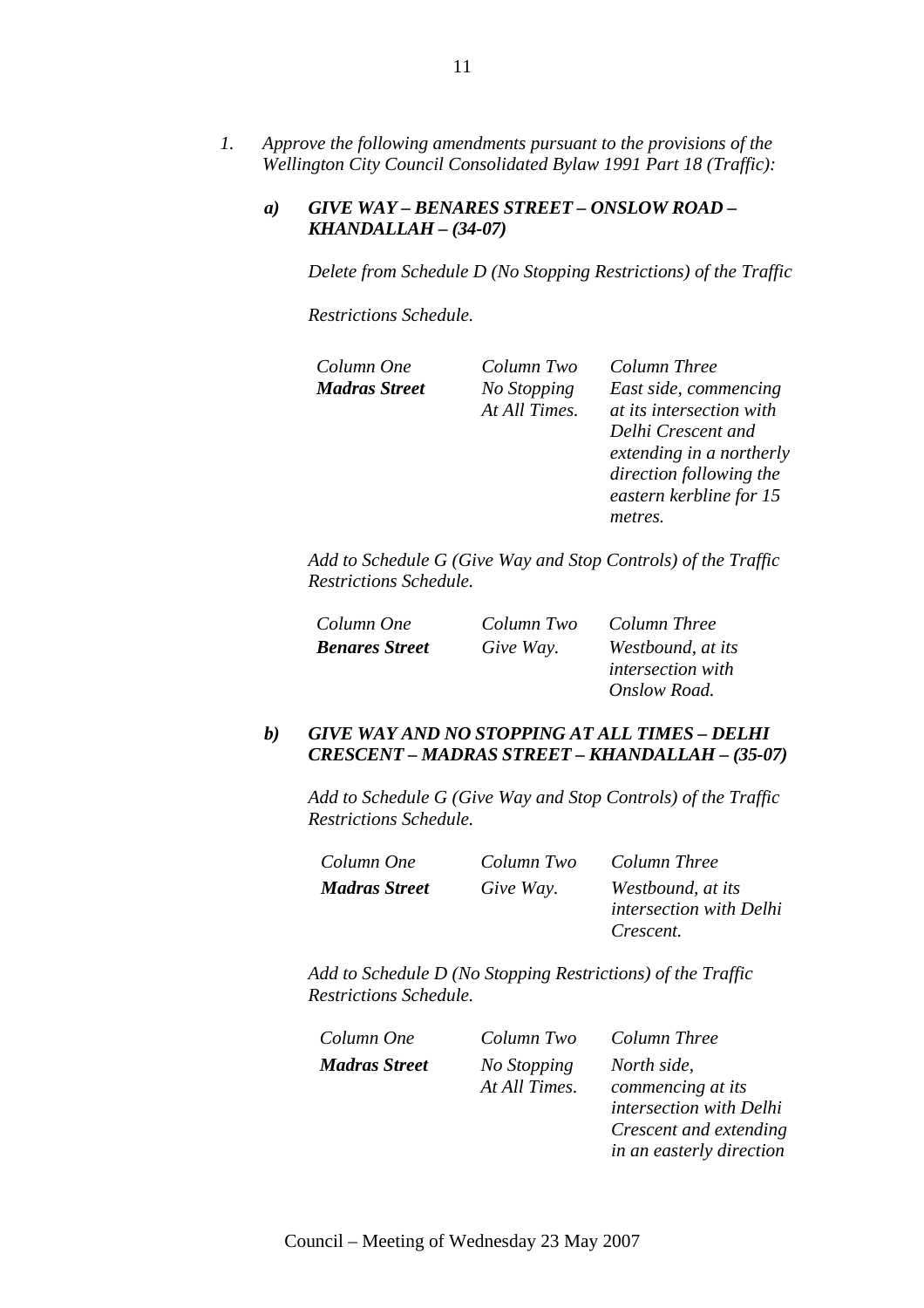*Madras Street No Stopping At All Times.*  *following the northern kerbline for 20 metres. South side, commencing at its intersection with Delhi Crescent and extending in an easterly direction following the southern kerbline for 21.5 metres.* 

# *c) GIVE WAY AND NO STOPPING AT ALL TIMES - GURKHA CRESCENT – MADRAS STREET – KHANDALLAH – (36-07)*

*Add to Schedule G (Give Way and Stop Controls) of the Traffic Restrictions Schedule.* 

| Column One                                                  | Column Two | Column Three                           |
|-------------------------------------------------------------|------------|----------------------------------------|
| <b>Gurkha Crescent</b>                                      | Give Way.  | Eastbound, at its<br>intersection with |
|                                                             |            | Madras Street.                         |
| Add to Schedule D (No Stopping Restrictions) of the Traffic |            |                                        |

*Restrictions Schedule.* 

| Column One<br>Gurkha Crescent | Column Two<br>No Stopping At<br>All Times. | Column Three<br>North side.<br>commencing at its<br><i>intersection with</i><br>Madras Street and<br>extending in a<br><i>westerly direction</i><br>following the northern<br>kerbline for 20.5<br>metres. |
|-------------------------------|--------------------------------------------|------------------------------------------------------------------------------------------------------------------------------------------------------------------------------------------------------------|
| Gurkha Crescent               | No Stopping At<br>All Times.               | South side,<br>commencing at its<br><i>intersection with</i><br>Madras Street and<br>extending in a<br><i>westerly direction</i><br>following the southern<br>kerbline for 22<br>metres.                   |

*d) GIVE WAY AND NO STOPPING AT ALL TIMES - CASHMERE AVENUE – MANDALAY TERRACE – KHANDALLAH – (37-07)*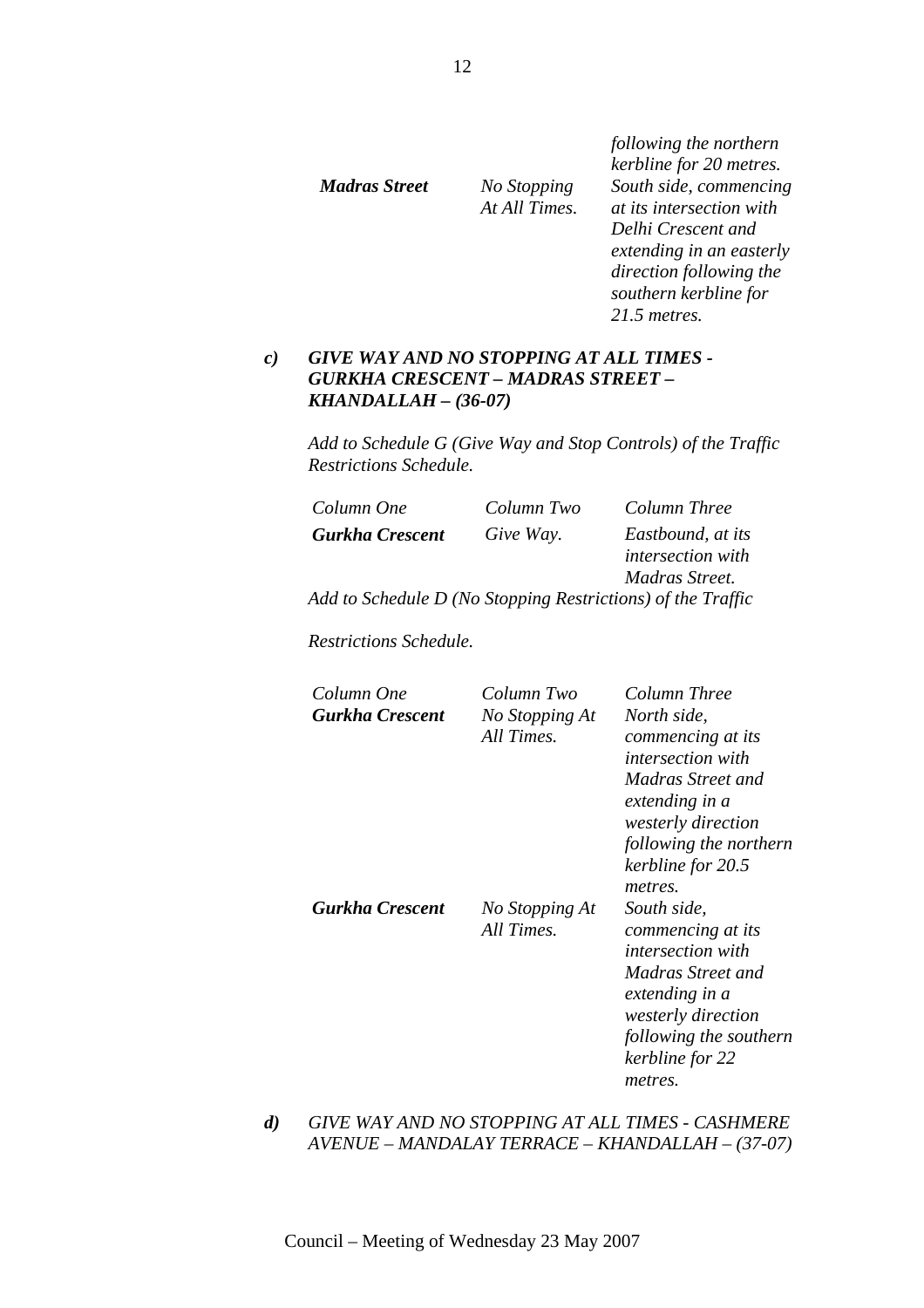*Delete from Schedule D (No Stopping Restrictions) of the Traffic* 

*Restrictions Schedule.* 

| Column One<br><b>Mandalay Terrace</b> | Column Two<br><b>No Stopping At</b><br><b>All Times.</b> | Column Three<br>North side,<br>commencing east of<br><i>its intersection with</i><br><b>Cashmere Avenue</b><br>and extending in an<br>easterly direction<br>following the<br>northern kerbline for<br>15 metres. |
|---------------------------------------|----------------------------------------------------------|------------------------------------------------------------------------------------------------------------------------------------------------------------------------------------------------------------------|
| <b>Mandalay Terrace</b>               | <b>No Stopping At</b><br><b>All Times.</b>               | East side,<br>commencing north of<br><i>its intersection with</i><br><b>Cashmere Avenue</b><br>and extending in a<br>northerly direction<br>following the eastern<br>kerbline for 12<br>metres.                  |
| Cashmere Avenue                       | <b>No Stopping At</b><br><b>All Times.</b>               | North side,<br>commencing west of<br><i>its intersection with</i><br><b>Mandalay Terrace</b><br>and extending in a<br>westerly direction<br>following the<br>northern kerbline for<br>12 metres.                 |
| Cashmere Avenue                       | <b>No Stopping At</b><br><b>All Times.</b>               | East side,<br>commencing south of<br><i>its intersection with</i><br><b>Mandalay Terrace</b><br>and extending in a<br>southerly direction<br>following the eastern<br>kerbline for 6 metres.                     |

*Add to Schedule G (Give Way and Stop Controls) of the Traffic* 

*Restrictions Schedule.* 

*Column One Column Two Column Three*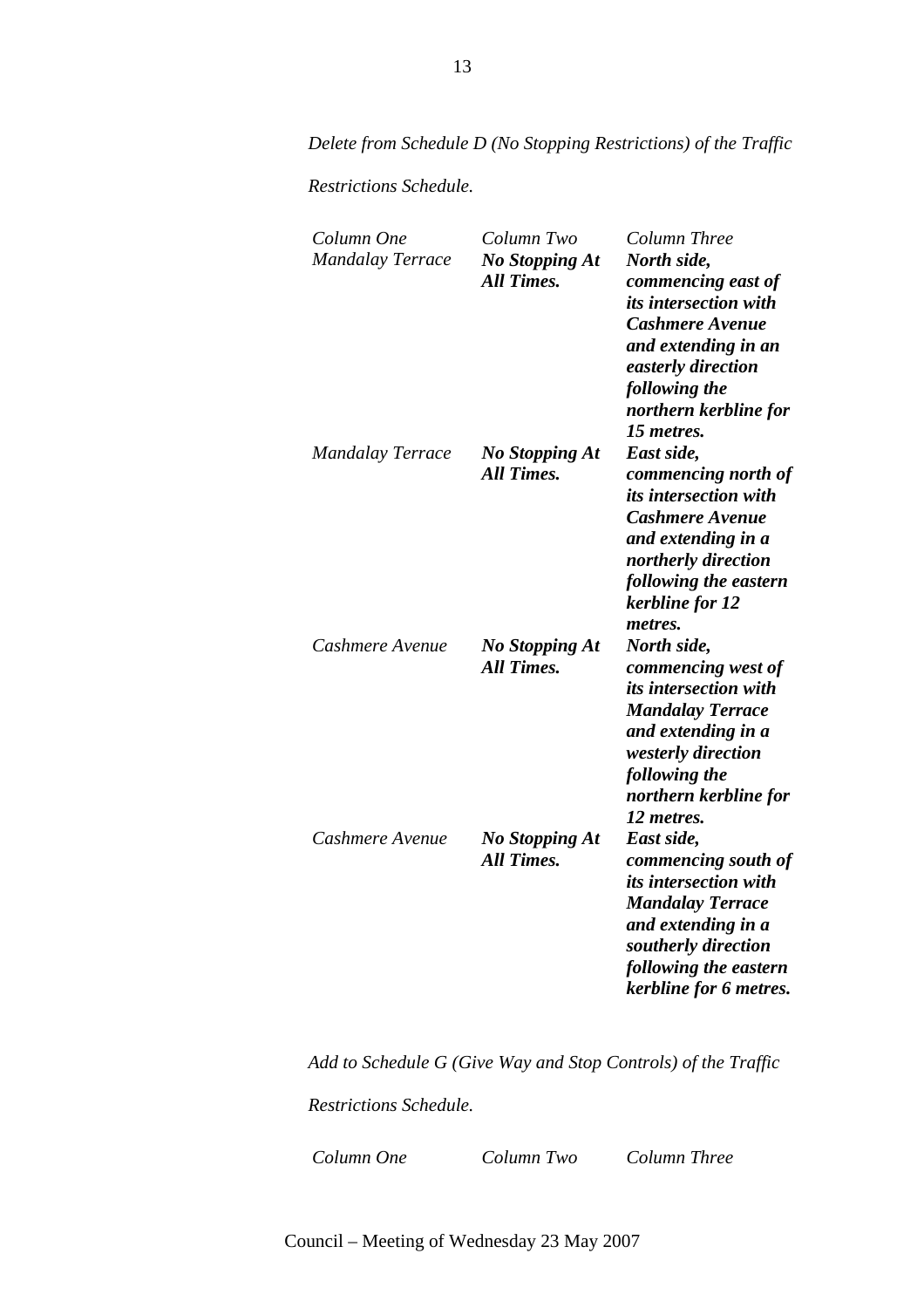*Mandalay Terrace Give Way. Westbound, at its* 

*intersection with Cashmere Avenue.* 

*Add to Schedule D (No Stopping Restrictions) of the Traffic* 

*Restrictions Schedule.* 

| Column One<br><b>Mandalay Terrace</b> | Column Two<br><b>No Stopping At</b><br><b>All Times.</b> | Column Three<br>North side,<br>commencing at its<br>intersection with<br><b>Cashmere Avenue</b><br>and extending in an<br>easterly direction<br>following the<br>northern kerbline for<br>22.5 metres. |
|---------------------------------------|----------------------------------------------------------|--------------------------------------------------------------------------------------------------------------------------------------------------------------------------------------------------------|
| <b>Mandalay Terrace</b>               | <b>No Stopping At</b><br><b>All Times.</b>               | South side,<br>commencing at its<br>intersection with<br><b>Cashmere Avenue</b><br>and extending in an<br>easterly direction<br>following the<br>southern kerbline for<br>22 metres.                   |
| Cashmere Avenue                       | <b>No Stopping At</b><br><b>All Times.</b>               | East side,<br>commencing at its<br>intersection with<br><b>Mandalay Terrace</b><br>and extending in a<br>northerly direction<br>following the eastern<br>kerbline for 12<br>metres.                    |
| Cashmere Avenue                       | <b>No Stopping At</b><br><b>All Times.</b>               | East side,<br>commencing at its<br>intersection with<br><b>Mandalay Terrace</b><br>and extending in a<br>southerly direction<br>following the eastern<br>kerbline for 3.5<br>metres.                   |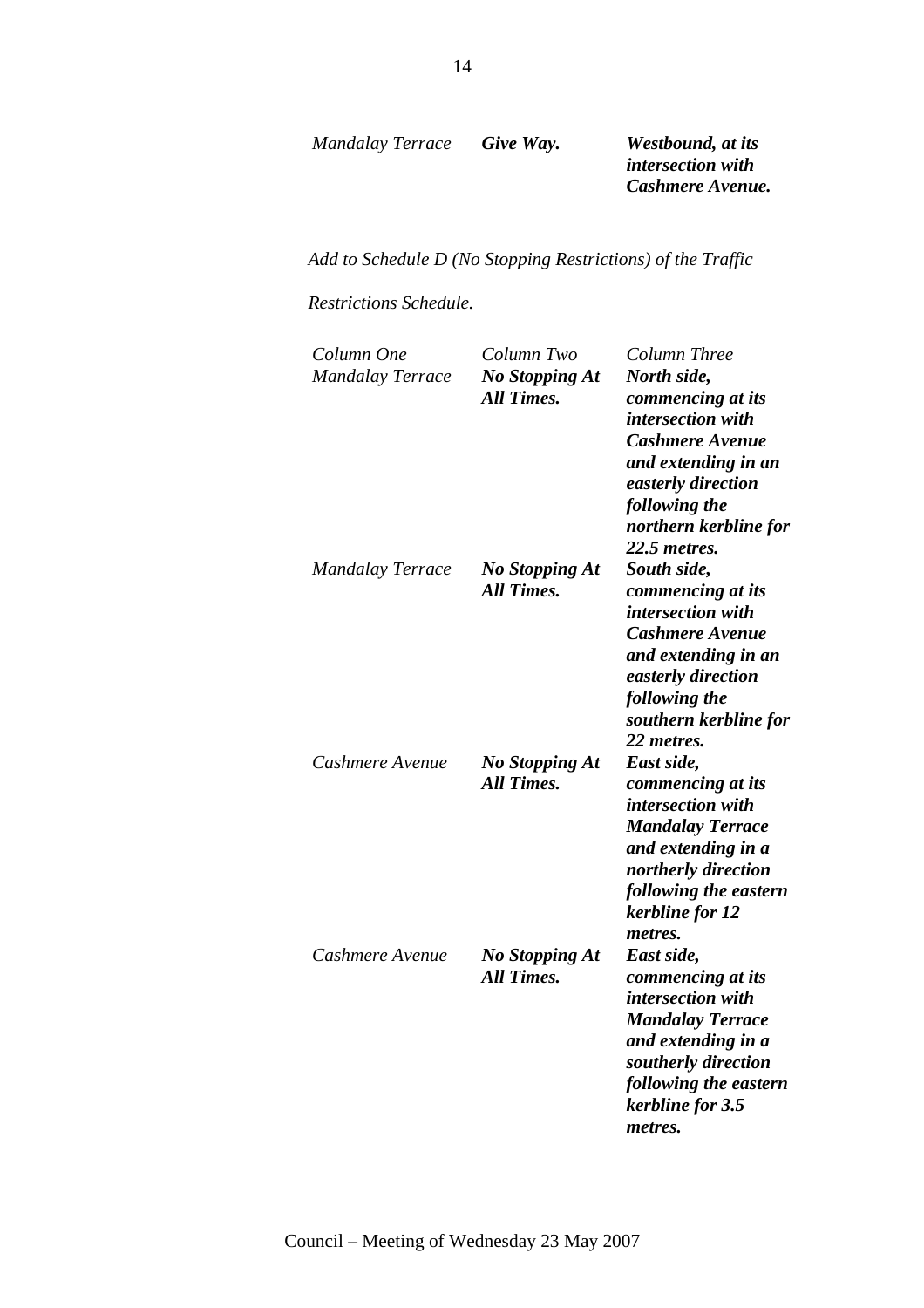*e) GIVE WAY AND NO STOPPING AT ALL TIMES - CASHMERE AVENUE – RANUI CRESCENT – KHANDALLAH – (38-07)* 

*Add to Schedule D (No Stopping Restrictions) of the Traffic Restrictions Schedule.* 

| Column One<br>Ranui Crescent<br>(west) | Column Two<br>No Stopping At<br>All Times. | Column Three<br>North side,<br>commencing at its<br><i>intersection with</i><br>Cashmere Avenue<br>and extending in a<br>westerly direction<br>following the<br>northern kerbline for<br>36 metres. |
|----------------------------------------|--------------------------------------------|-----------------------------------------------------------------------------------------------------------------------------------------------------------------------------------------------------|
| Ranui Crescent<br>(west)               | No Stopping At<br>All Times.               | South side,<br>commencing at its<br>intersection with<br>Cashmere Avenue<br>and extending in a<br>westerly direction<br>following the<br>southern kerbline for<br>30 metres.                        |
| Cashmere Avenue                        | No Stopping At<br>All Times.               | West side,<br>commencing at its<br><i>intersection with</i><br>Ranui Crescent (west)<br>and extending in a<br>southerly direction<br>following the western<br>kerbline for 6 metres.                |

*Add to Schedule G (Give Way and Stop Controls) of the Traffic Restrictions Schedule.* 

| Column One     | Column Two | Column Three                 |
|----------------|------------|------------------------------|
| Ranui Crescent | Give Way.  | Eastbound, at its            |
| (west)         |            | intersection with            |
|                |            | Cashmere Avenue.             |
| Ranui Crescent | Give Way.  | Southwest bound, at          |
| (north-east)   |            | <i>its intersection with</i> |
|                |            | Cashmere Avenue.             |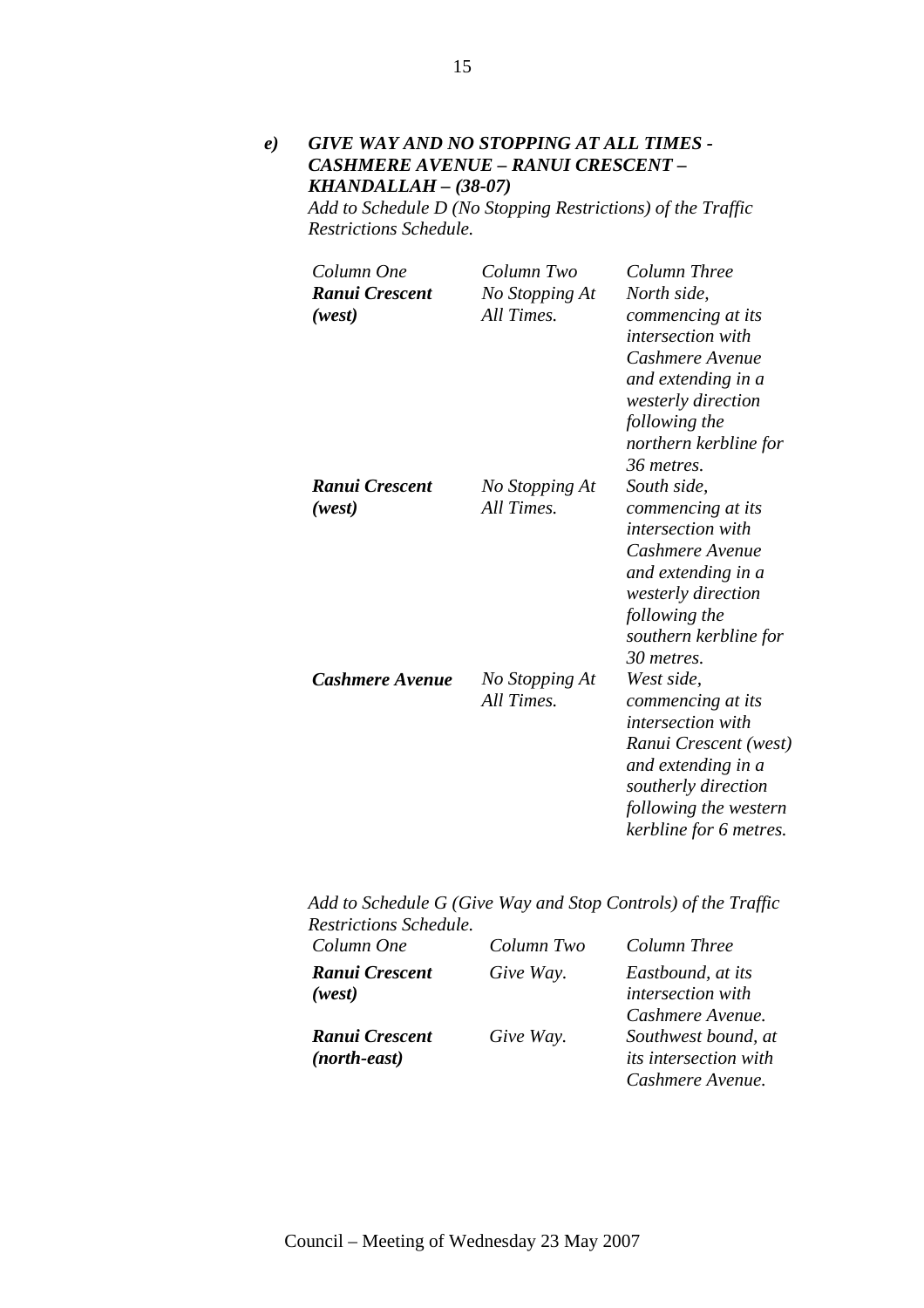# *f) GIVE WAY AND NO STOPPING AT ALL TIMES – OMAR STREET – RANGOON STREET – KHANDALLAH – (39-07)*

*Add to Schedule G (Give Way and Stop Controls) of the Traffic Restrictions Schedule.* 

| Column One         | Column Two | Column Three                                                     |
|--------------------|------------|------------------------------------------------------------------|
| <b>Omar Street</b> | Give Way.  | Eastbound, at its<br><i>intersection with</i><br>Rangoon Street. |

*Add to Schedule D (No Stopping Restrictions) of the Traffic Restrictions Schedule.* 

| Column One<br><b>Omar Street</b> | Column Two<br>No Stopping At<br>All Times. | Column Three<br>North side,<br>commencing at its<br><i>intersection with</i><br>Rangoon Street and<br>extending in an<br>easterly direction<br>following the<br>northern kerbline for               |
|----------------------------------|--------------------------------------------|-----------------------------------------------------------------------------------------------------------------------------------------------------------------------------------------------------|
| Omar Street                      | No Stopping At<br>All Times.               | 23 metres.<br>South side.<br>commencing at its<br><i>intersection with</i><br>Rangoon Street and<br>extending in an<br>easterly direction<br>following the<br>southern kerbline for<br>20.5 metres. |

# *g) GIVE WAY AND NO STOPPING AT ALL TIMES - CASHMERE AVENUE – RAUMATI TERRACE – KHANDALLAH – (40-07)*

*Add to Schedule G (Give Way and Stop Controls) of the Traffic Restrictions Schedule.* 

*Column One Column Two Column Three Raumati Terrace Give Way. Southbound, at its intersection with Cashmere Avenue.*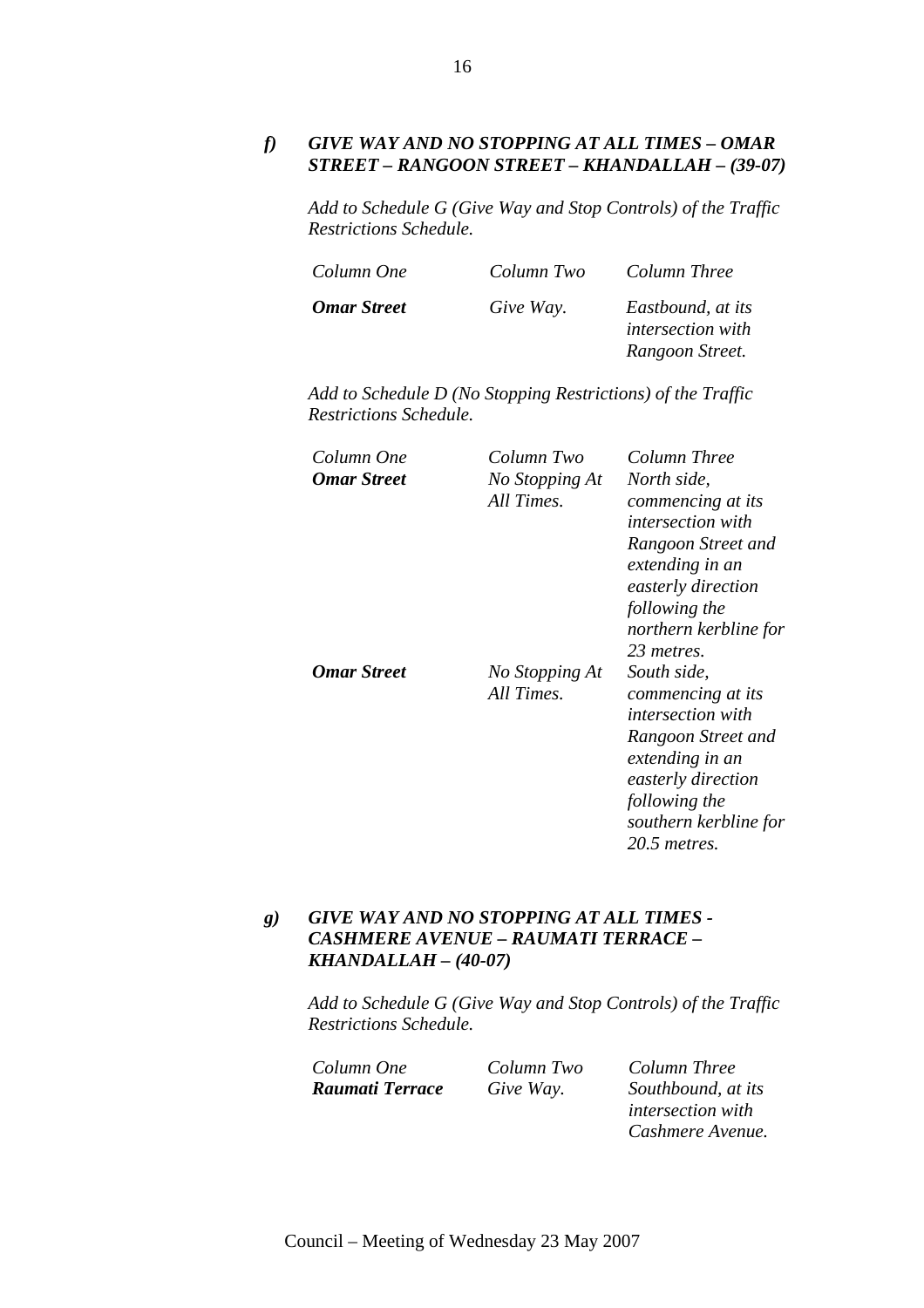| Add to Schedule D (No Stopping Restrictions) of the Traffic |  |  |
|-------------------------------------------------------------|--|--|
| Restrictions Schedule.                                      |  |  |

| Column One<br>Raumati Terrace | Column Two<br>No Stopping At<br>All Times. | Column Three<br>West side,<br>commencing at its              |
|-------------------------------|--------------------------------------------|--------------------------------------------------------------|
|                               |                                            | <i>intersection with</i>                                     |
|                               |                                            | Cashmere Avenue<br>and extending in a<br>northerly direction |
|                               |                                            | following the western<br>kerbline for 11                     |
| Raumati Terrace               | No Stopping At                             | metres.<br>East side,                                        |
|                               | All Times.                                 | commencing at its<br><i>intersection with</i>                |
|                               |                                            | Cashmere Avenue<br>and extending in a                        |
|                               |                                            | northerly direction                                          |
|                               |                                            | following the eastern                                        |
|                               |                                            | kerbline for 11                                              |
|                               |                                            | metres.                                                      |

# *h) GIVE WAY AND NO STOPPING AT ALL TIMES – CASHMERE AVENUE – STATION ROAD – DELHI CRESCENT – KHANDALLAH – (41-07)*

| Column One          | Column Two                   | Column Three                                                                                                                                                                        |
|---------------------|------------------------------|-------------------------------------------------------------------------------------------------------------------------------------------------------------------------------------|
| Cashmere Avenue     | No Stopping At<br>All Times. | West side,<br>commencing at its<br><i>intersection with</i><br>Delhi Crescent and<br>extending in a<br>southerly direction<br>following the western<br>kerbline for 20.5<br>metres. |
| <b>Station Road</b> | No Stopping At<br>All Times. | West side,<br>commencing at its<br><i>intersection with</i><br>Delhi Crescent and<br>extending in a<br>northerly direction<br>following the western                                 |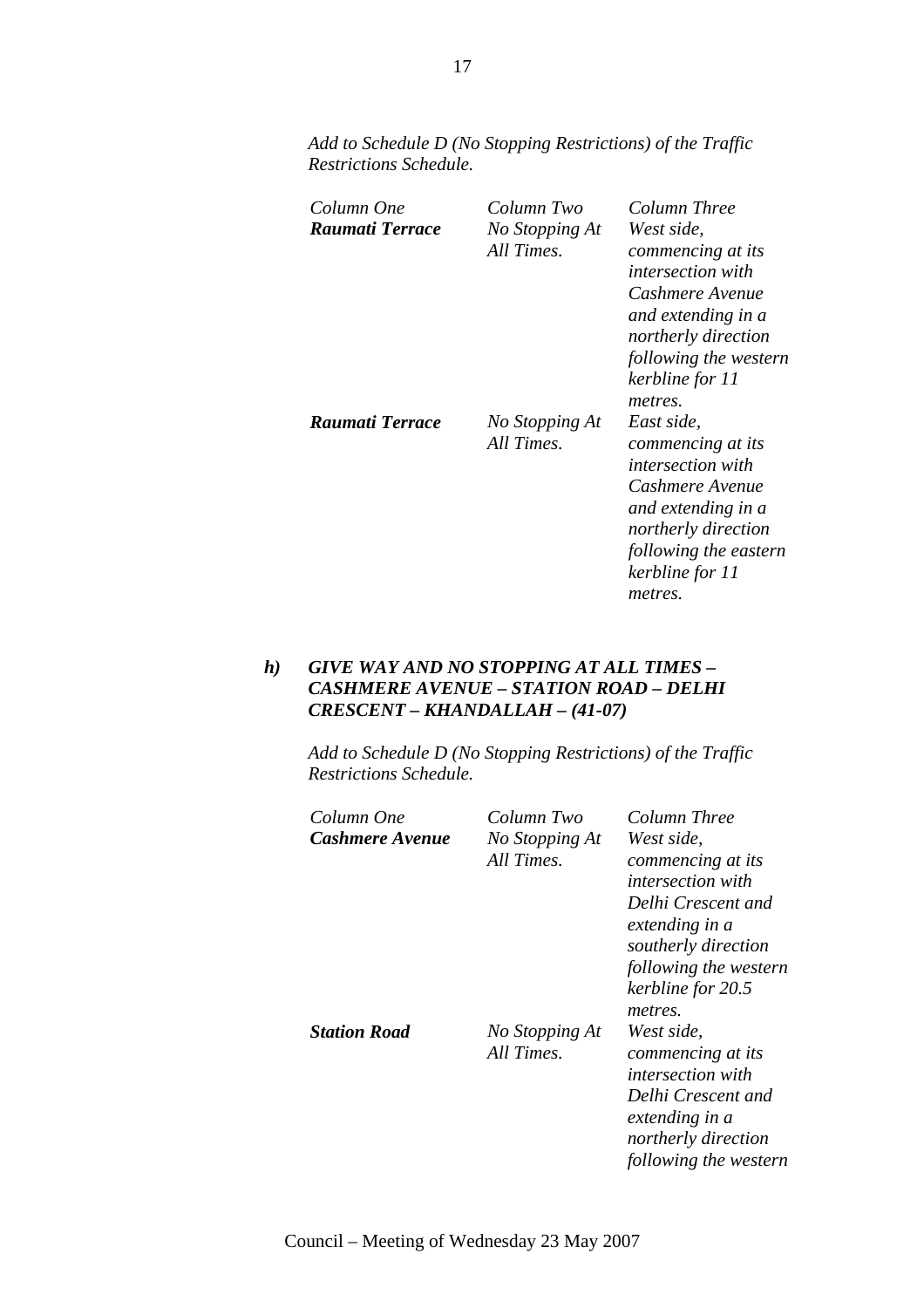*kerbline for 39 metres.* 

*Add to Schedule G (Give Way and Stop Controls) of the Traffic Restrictions Schedule.* 

*Column One Column Two Column Three Delhi Crescent Give Way. Westbound, at its intersection with Cashmere Avenue – Station Road.* 

# *i) P5, GIVE WAY AND BUS STOP AT ALL TIMES - CASHMERE AVENUE – KHANDALLAH – (42-07)*

*Delete from Schedule B (Bus Stops) of the Traffic Restrictions Schedule.* 

| Column One      | Column Two             | Column Three             |
|-----------------|------------------------|--------------------------|
| Cashmere Avenue | <b>Bus Stop At All</b> | North side,              |
|                 | Times.                 | commencing 35            |
|                 |                        | metres east of its       |
|                 |                        | <i>intersection with</i> |
|                 |                        | Ranui Crescent (east)    |
|                 |                        | and extending in an      |
|                 |                        | easterly direction       |
|                 |                        | following the            |
|                 |                        | northern kerbline for    |
|                 |                        | 12 metres.               |
|                 |                        |                          |

*Add to Schedule A (Time Limited Parking) of the Traffic* 

*Restrictions Schedule.* 

*Cashmere Avenue P5, Monday -* 

*Column One Column Two Column Three Friday, 8:00am - 9:30am, 2:30pm - 3:30pm.* 

*Southwest side, commencing on the southeast side of its intersection with Ranui Crescent (southeast) and extending in a northwesterly direction following the southwestern*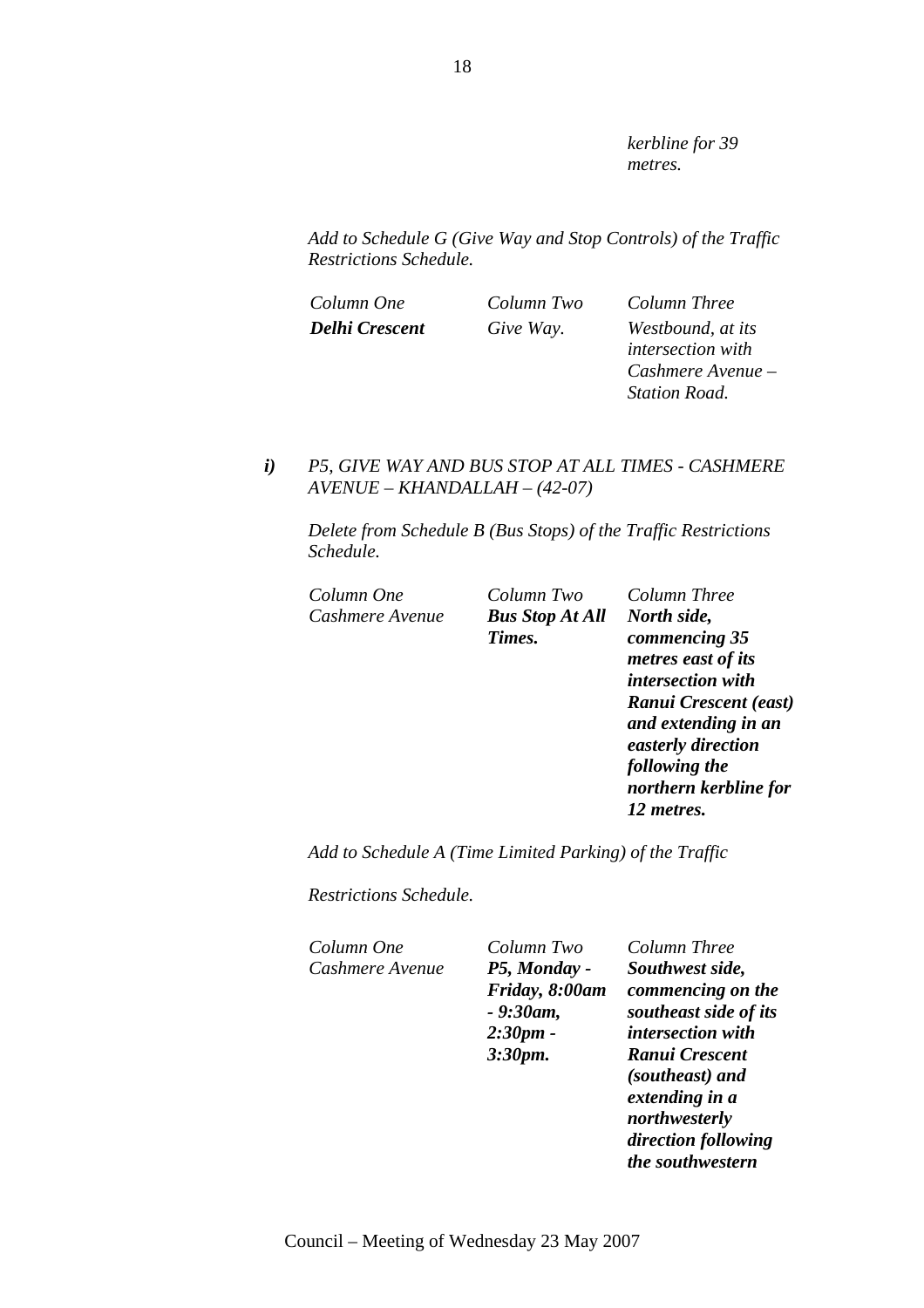*kerbline for 24.5 metres.* 

*Add to Schedule G (Give Way and Stop Controls) of the Traffic Restrictions Schedule.* 

| Column One     | Column Two | Column Three             |
|----------------|------------|--------------------------|
| Ranui Crescent | Give Way.  | Southwest, at its        |
|                |            | <i>intersection with</i> |
|                |            | Cashmere Avenue.         |

*Add to Schedule B (Bus Stops) of the Traffic Restrictions Schedule.* 

| Column One<br>Cashmere Avenue | Column Two<br><b>Bus Stop At All</b><br>Times. | Column Three<br>Northeast side,<br>commencing 34.5<br>metres east of its<br><i>intersection with</i><br>Ranui Crescent<br>(southeast) and<br>extending in a<br>southeasterly<br>direction following<br>the northeastern<br>kerbline for 10<br>metres. |
|-------------------------------|------------------------------------------------|-------------------------------------------------------------------------------------------------------------------------------------------------------------------------------------------------------------------------------------------------------|
| Cashmere Avenue               | <b>Bus Stop At All</b><br>Times.               | Southwest side,<br>commencing 24.5<br>metres northwest of<br><i>its intersection with</i><br>Ranui Crescent<br>(southeast) and<br>extending in a<br>northwesterly<br>direction following<br>the southwestern<br>kerbline for 11<br>metres.            |

# *j) STOP AND NO STOPPING AT ALL TIMES - COCKAYNE ROAD – CLUTHA AVENUE – KHANDALLAH – (43-07)*

| Column One    | Column Two            | Column Three |
|---------------|-----------------------|--------------|
| Clutha Avenue | <b>No Stopping At</b> | South side,  |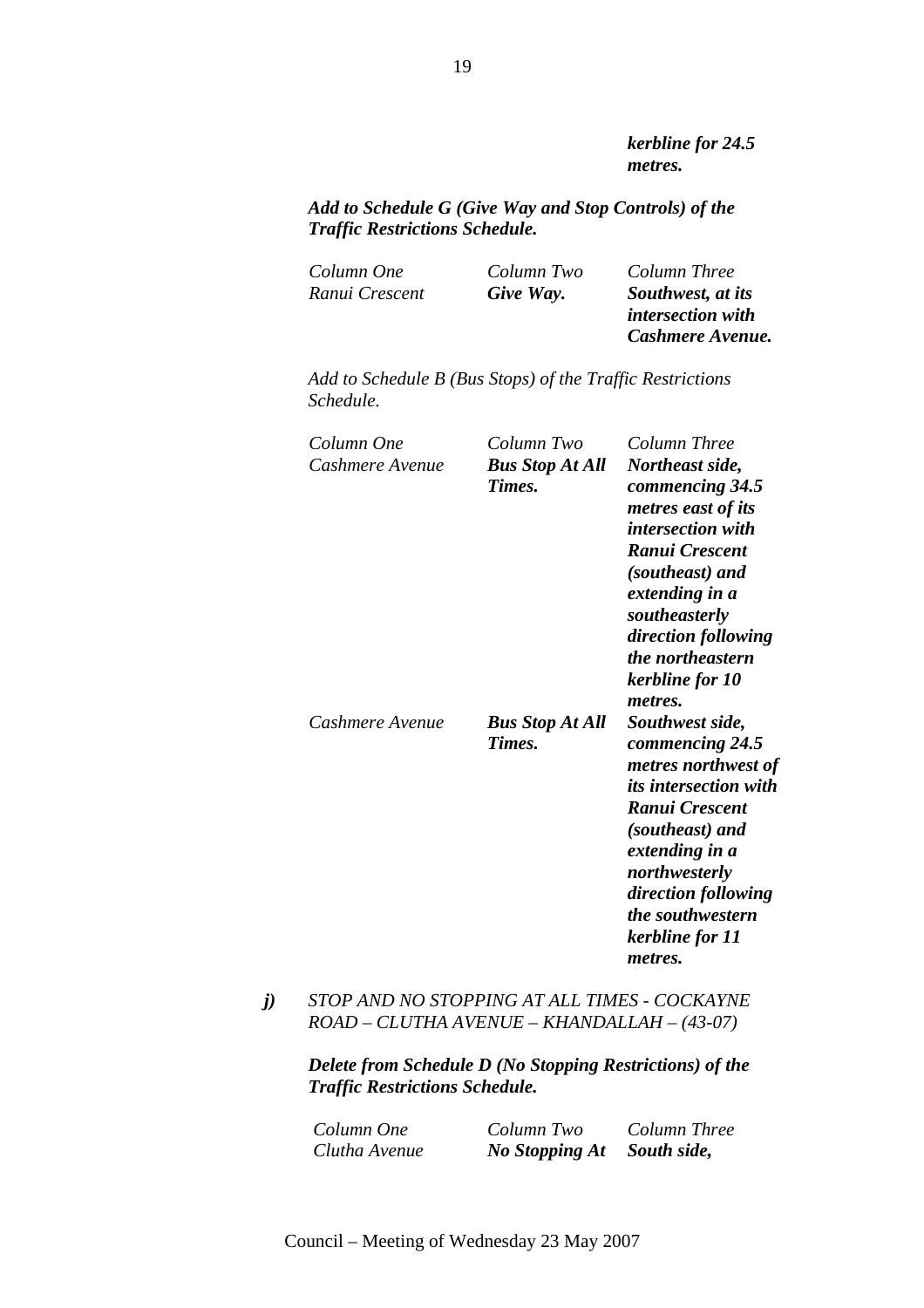|               | All Times.                          | commencing from its<br><i>intersection with</i><br>Cockayne Road and<br>extending in an<br>easterly direction<br>following the<br>southern kerbline to<br><i>its intersection with</i><br>Khandallah Road. |
|---------------|-------------------------------------|------------------------------------------------------------------------------------------------------------------------------------------------------------------------------------------------------------|
| Clutha Avenue | <b>No Stopping At</b><br>All Times. | North side,<br>commencing 2 metres<br>north of its<br><i>intersection with</i><br>Cockayne Road and<br>extending in an<br>easterly direction<br>following the<br>northern kerbline for<br>8 metres.        |

# *Add to Schedule D (No Stopping Restrictions) of the Traffic Restrictions Schedule.*

| Column One<br>Clutha Avenue | Column Two<br><b>No Stopping At</b><br>All Times. | Column Three<br>North side,<br>commencing at its<br><i>intersection with</i><br>Cockayne Road and<br>extending in an<br>easterly direction<br>following the<br>northern kerbline for          |
|-----------------------------|---------------------------------------------------|-----------------------------------------------------------------------------------------------------------------------------------------------------------------------------------------------|
| Clutha Avenue               | <b>No Stopping At</b><br>All Times.               | 35.5 metres.<br>South side,<br>commencing at its<br>intersection with<br>Cockayne Road and<br>extending in an<br>easterly direction<br>following the<br>southern kerbline for<br>26.5 metres. |

*Add to Schedule G (Give Way and Stop Controls) of the Traffic* 

*Restrictions Schedule.*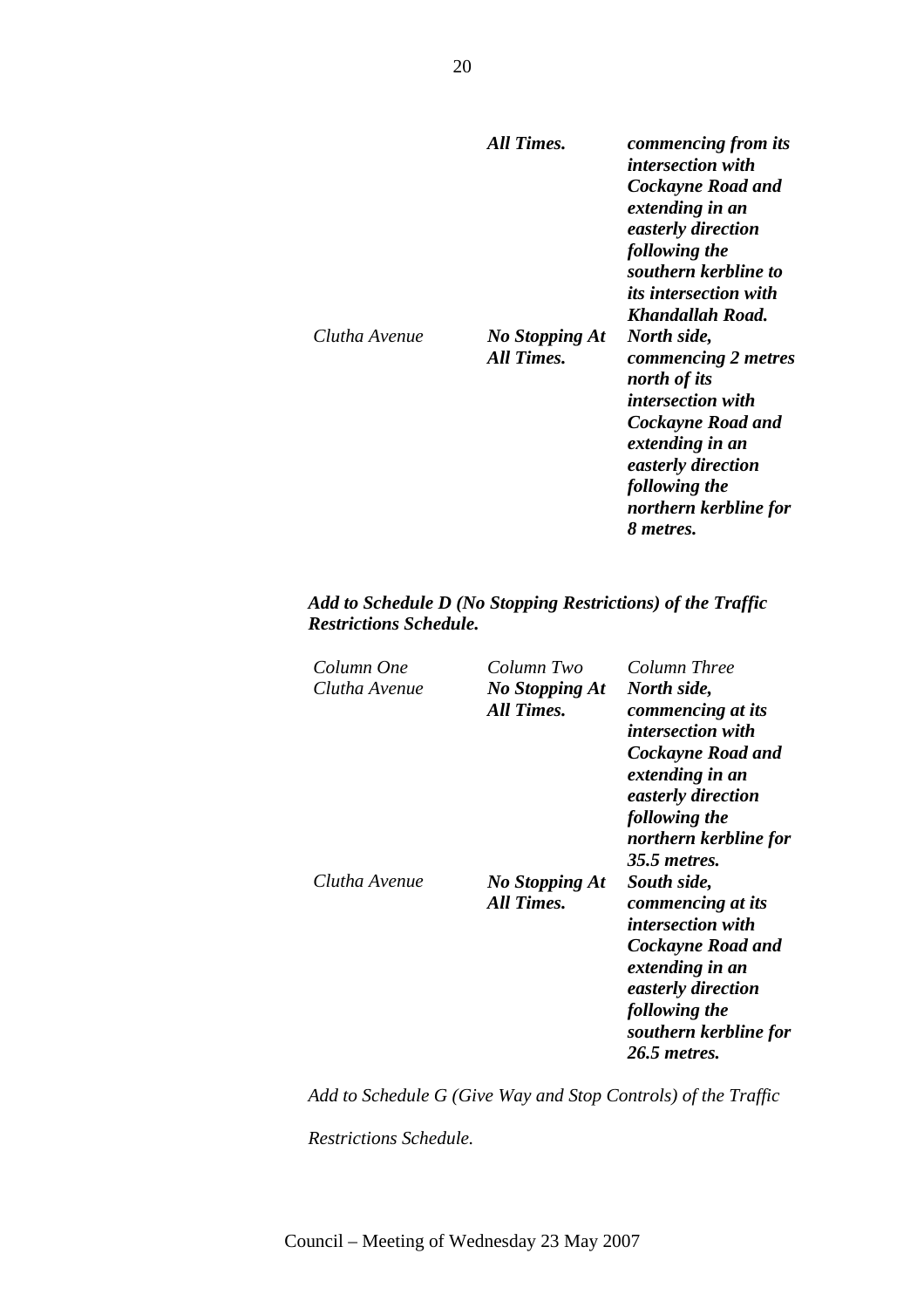| Column One    | Column Two | Column Three              |
|---------------|------------|---------------------------|
| Clutha Avenue | Stop.      | <b>Eastbound</b> , at its |
|               |            | <i>intersection with</i>  |

*intersection with Cockayne Road.* 

*Cashmere Avenue.* 

# *k) NO STOPPING AT ALL TIMES AND GIVE WAY - CASHMERE AVENUE – IZARD ROAD – KHANDALLAH – (44-07)*

*Add to Schedule D (No Stopping Restrictions) of the Traffic Resolutions Schedule.* 

| Column One<br><b>Izard Road</b> | Column Two<br>No Stopping At<br>All Times. | Column Three<br>West side.<br>commencing at its<br><i>intersection with</i><br>Cashmere Avenue and<br>extending in a<br>southerly direction<br>following the western<br>kerb line for 27.5       |
|---------------------------------|--------------------------------------------|--------------------------------------------------------------------------------------------------------------------------------------------------------------------------------------------------|
| <b>Izard Road</b>               | No Stopping At<br>All Times.               | metres.<br>East side,<br>commencing at its<br><i>intersection with</i><br>Cashmere Avenue and<br>extending in a<br>southerly direction<br>following the eastern<br>kerb line for 19.5<br>metres. |

*Add to Schedule G (Give Way and Stop Controls) of the Traffic Restrictions Schedule.* 

| Column One | Column Two | Column Three             |
|------------|------------|--------------------------|
| Izard Road | Give Way.  | Northbound, at its       |
|            |            | <i>intersection with</i> |

*l) STOP AND NO STOPPING AT ALL TIMES - COCKAYNE ROAD – PUNJAB STREET – NGAIO – (45-07)* 

| Column One           | Column Two            | Column Three |
|----------------------|-----------------------|--------------|
| <b>Punjab Street</b> | <b>No Stopping At</b> | West side,   |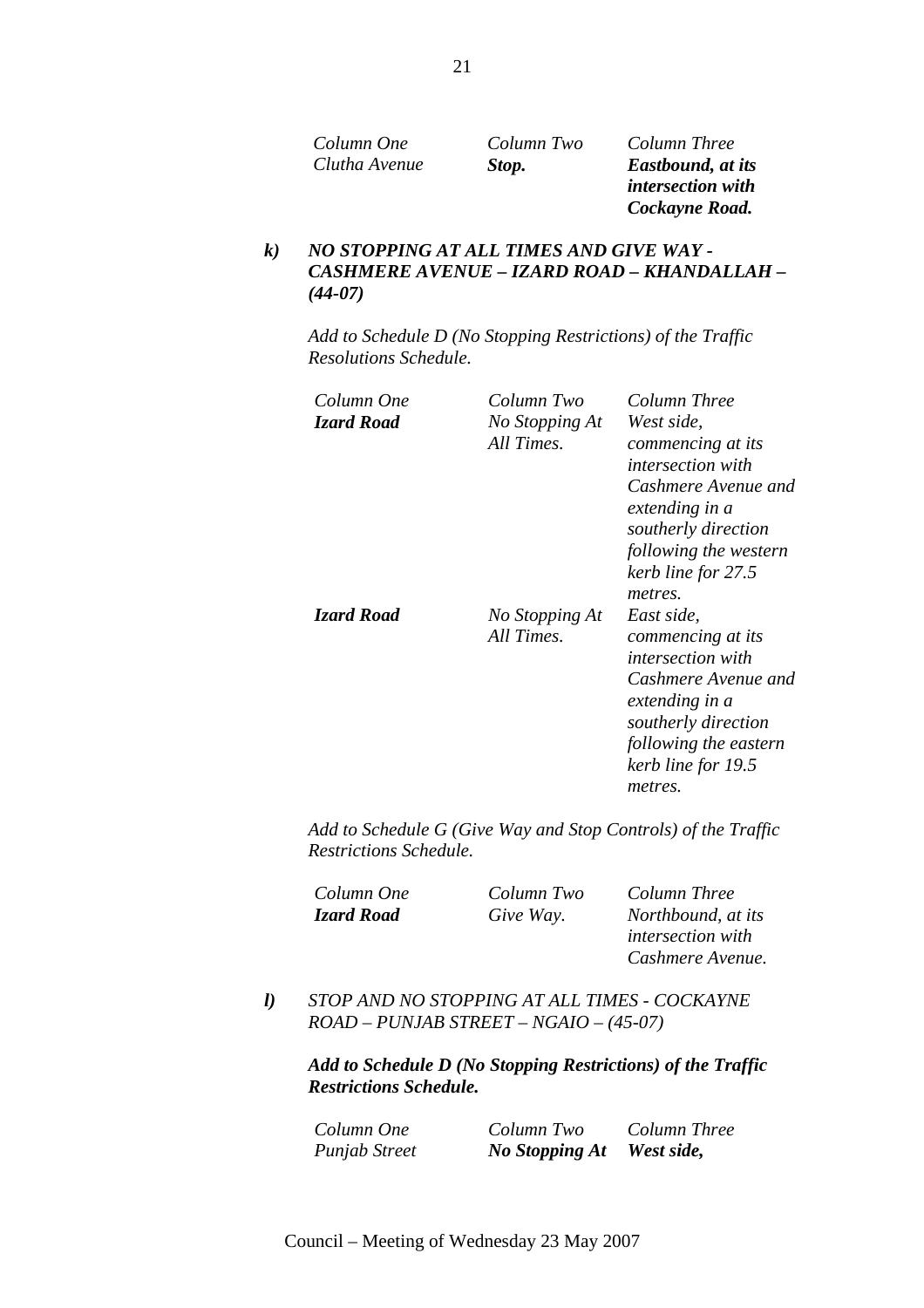|               | All Times.                          | commencing at its<br><i>intersection with</i><br>Cockayne Road and<br>extending in a<br>southerly direction<br>following the western<br>kerbline for 19<br>metres.                 |
|---------------|-------------------------------------|------------------------------------------------------------------------------------------------------------------------------------------------------------------------------------|
| Punjab Street | <b>No Stopping At</b><br>All Times. | East side,<br>commencing at its<br><i>intersection with</i><br>Cockayne Road and<br>extending in a<br>southerly direction<br>following the eastern<br>kerbline for 11.5<br>metres. |

*Add to Schedule G (Give Way and Stop Controls) of the Traffic* 

*Restrictions Schedule.* 

*Column One Column Two Column Three Punjab Street Stop. Northbound, at its intersection with Cockayne Road.* 

*m) GIVE WAY AND NO STOPPING AT ALL TIMES - AGRA CRESCENT – NICHOLSON ROAD – KHANDALLAH – (46-07)* 

*Add to Schedule D (No Stopping Restrictions) of the Traffic Restrictions Schedule.* 

*Column One Column Two Column Three Agra Crescent No Stopping At All Times.* 

*North side, commencing at its intersection with Nicholson Road and extending in an easterly direction following the northern kerbline for 29 metres.*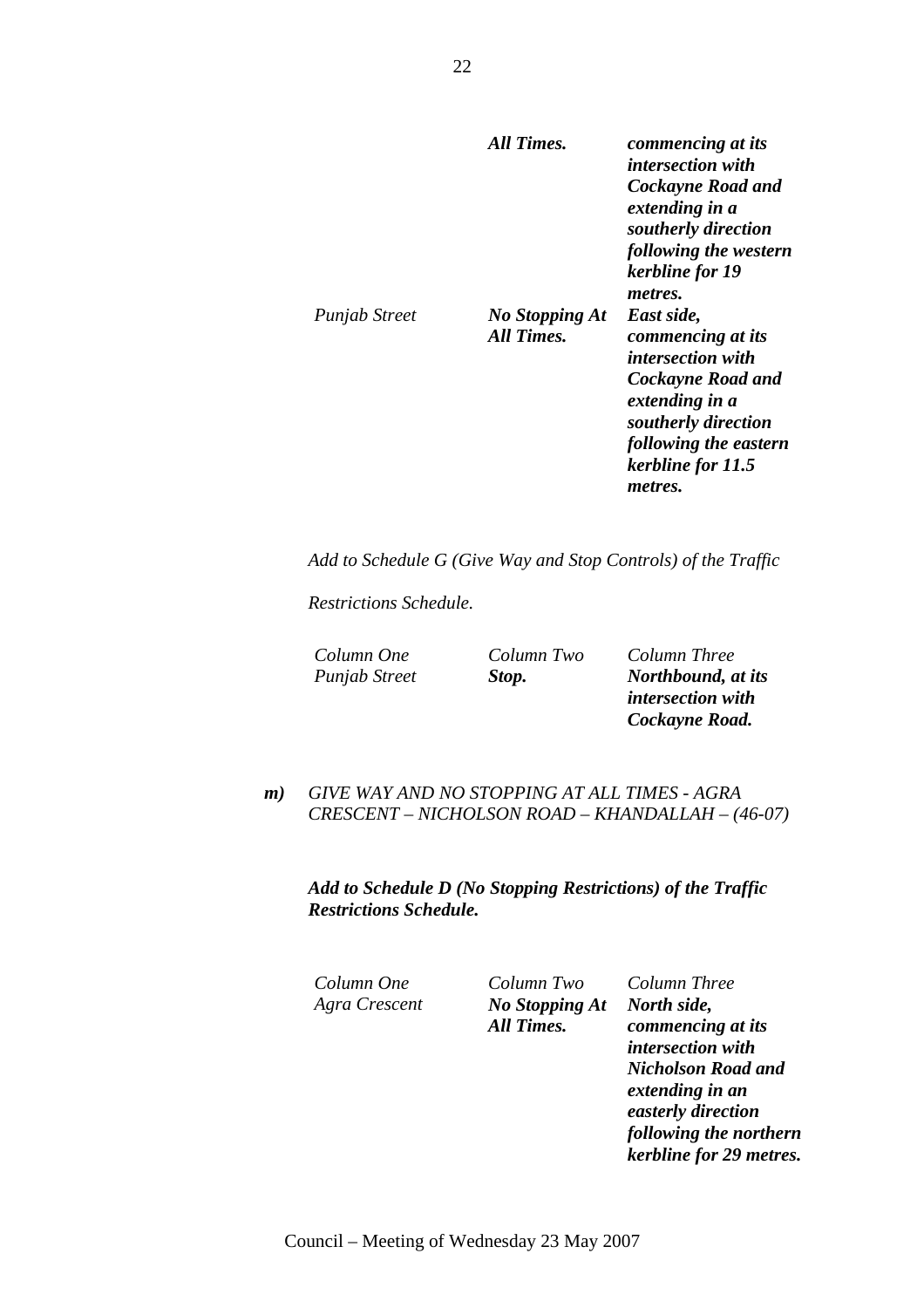*Agra Crescent No Stopping At* 

*All Times. South side, commencing at its intersection with Nicholson Road and extending in an easterly direction following the southern kerbline for 26.5 metres.* 

*Add to Schedule G (Give Way and Stop Controls) of the Traffic* 

*Restrictions Schedule.* 

*Column One Column Two Column Three Agra Crescent Give Way. Westbound, at its intersection with Nicholson Road.* 

*n) GIVE WAY AND NO STOPPING AT ALL TIMES - MYSORE STREET – COCKAYNE ROAD – KHANDALLAH – (47-07)* 

*Add to Schedule G (Give Way and Stop Controls) of the Traffic* 

*Restrictions Schedule.* 

*Column One Column Two Column Three Mysore Street Give Way. Southbound, at its intersection with Cockayne Road.* 

*Add to Schedule D (No Stopping Restrictions) of the Traffic Restrictions Schedule.* 

*Column One Column Two Column Three Mysore Street No Stopping At All Times.* 

*West side, commencing at its intersection with Cockayne Road and extending in a northerly direction following the western kerbline for 11.5*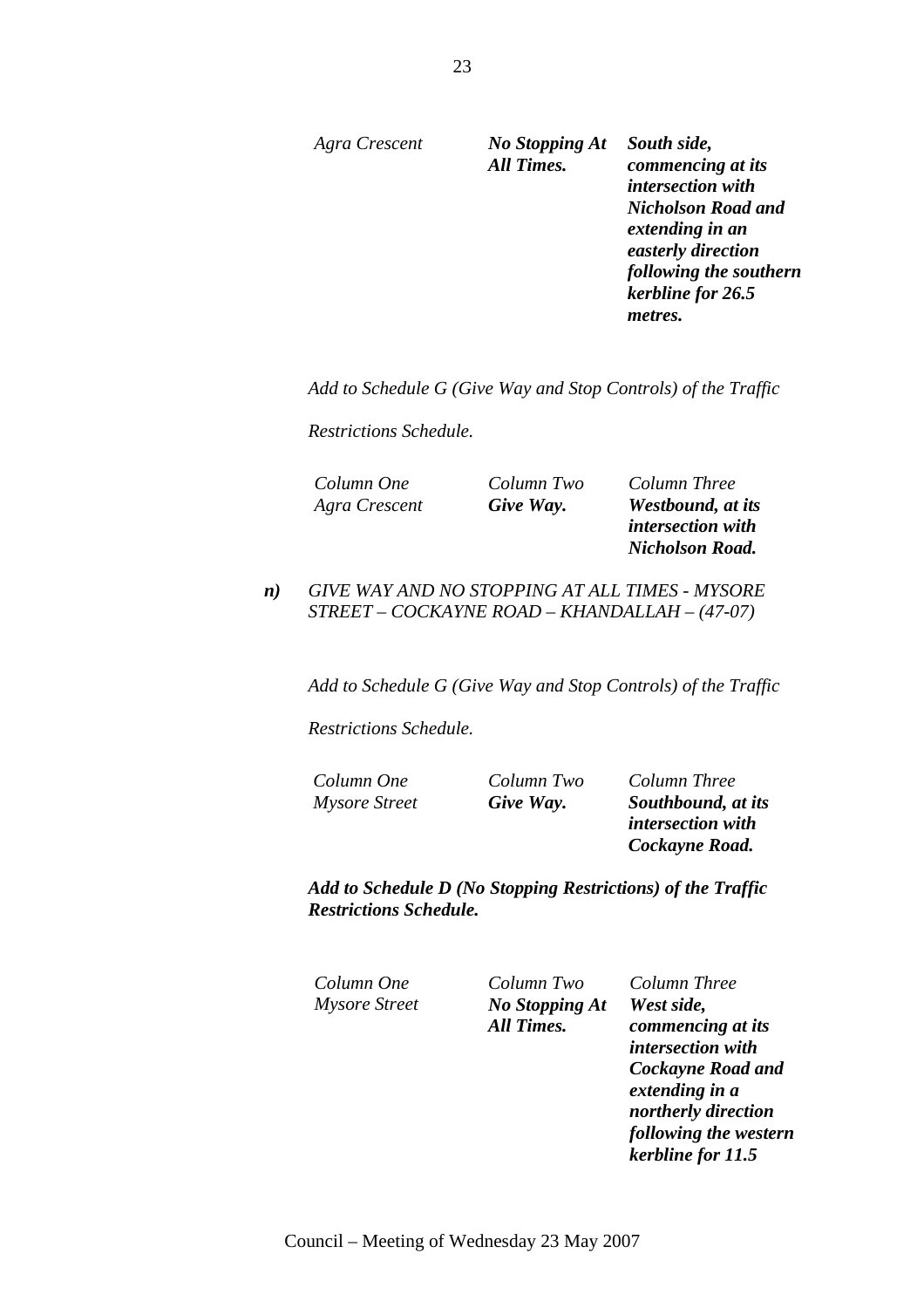| <i>Mysore Street</i> | <b>No Stopping At</b><br><b>All Times.</b> | metres.<br>East side, commencing<br>at its intersection with<br><b>Cockayne Road and</b><br>extending in a<br>northerly direction<br>following the eastern |
|----------------------|--------------------------------------------|------------------------------------------------------------------------------------------------------------------------------------------------------------|
|                      |                                            | kerbline for 18.5<br>metres.                                                                                                                               |
|                      |                                            |                                                                                                                                                            |

# *o) GIVE WAY AND NO STOPPING AT ALL TIMES - COCKAYNE ROAD – BANKOT CRESCENT – NGAIO – (48- 07)*

*Add to Schedule G (Give Way and Stop Controls) of the Traffic Restrictions Schedule.* 

| Column One             | Column Two | Column Three             |
|------------------------|------------|--------------------------|
| <b>Bankot Crescent</b> | Give Way.  | Southbound, at its       |
|                        |            | <i>intersection with</i> |
|                        |            | Cockayne Road.           |

*Add to Schedule D (No Stopping Restrictions) of the Traffic Restrictions Schedule.* 

| Column One<br><b>Bankot Crescent</b> | Column Two<br>No Stopping At<br>All Times. | Column Three<br>West side,<br>commencing at its<br><i>intersection with</i><br>Cockayne Road and<br>extending in a<br>northerly direction<br>following the western<br>kerbline for 13.5<br>metres. |
|--------------------------------------|--------------------------------------------|----------------------------------------------------------------------------------------------------------------------------------------------------------------------------------------------------|
| <b>Bankot Crescent</b>               | No Stopping At<br>All Times.               | East side,<br>commencing at its<br><i>intersection with</i><br>Cockayne Road and<br>extending in a<br>northerly direction<br>following the eastern<br>kerbline for 23.5<br>metres.                 |

*p) GIVE WAY AND NO STOPPING AT ALL TIMES - BOMBAY STREET – COLWAY STREET – NGAIO – (49-07)*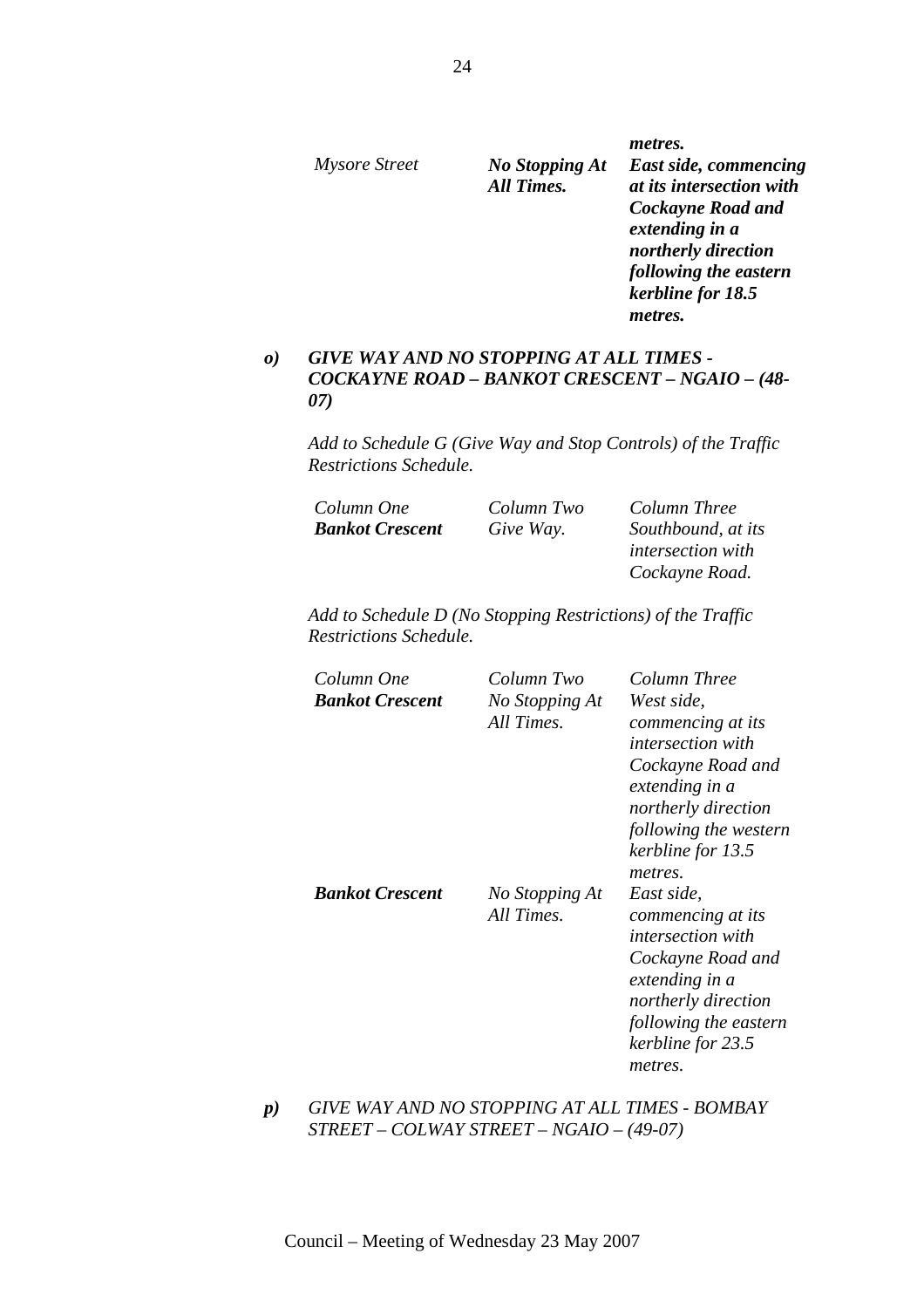*Add to Schedule G (Give Way and Stop Controls) of the Traffic* 

*Restrictions Schedule.* 

| Column One           | Column Two | Column Three      |
|----------------------|------------|-------------------|
| <b>Bombay Street</b> | Give Way.  | Eastbound, at its |
|                      |            | intersection with |
|                      |            | Colway Street.    |
| <b>Bombay Street</b> | Give Way.  | Westbound, at its |
|                      |            | intersection with |
|                      |            | Colway Street.    |

| Column One<br><b>Colway Street</b> | Column Two<br>No Stopping At<br>All Times. | Column Three<br>West side,<br>commencing at its<br><i>intersection with</i><br><b>Bombay Street and</b><br>extending in a<br>northerly direction<br>following the western<br>kerbline for 25<br>metres. |
|------------------------------------|--------------------------------------------|---------------------------------------------------------------------------------------------------------------------------------------------------------------------------------------------------------|
| <b>Colway Street</b>               | No Stopping At<br>All Times.               | East side,<br>commencing at its<br><i>intersection with</i><br><b>Bombay Street and</b><br>extending in a<br>northerly direction<br>following the eastern<br>kerbline for 30<br>metres.                 |
| <b>Bombay Street</b>               | No Stopping At<br>All Times.               | South side,<br>commencing at its<br>intersection with<br>Colway Street and<br>extending in a<br>westerly direction<br>following the<br>southern kerbline for<br>18.5 metres.                            |
| <b>Bombay Street</b>               | No Stopping At<br>All Times.               | South side,<br>commencing at its<br><i>intersection with</i><br>Colway Street and<br>extending in an                                                                                                    |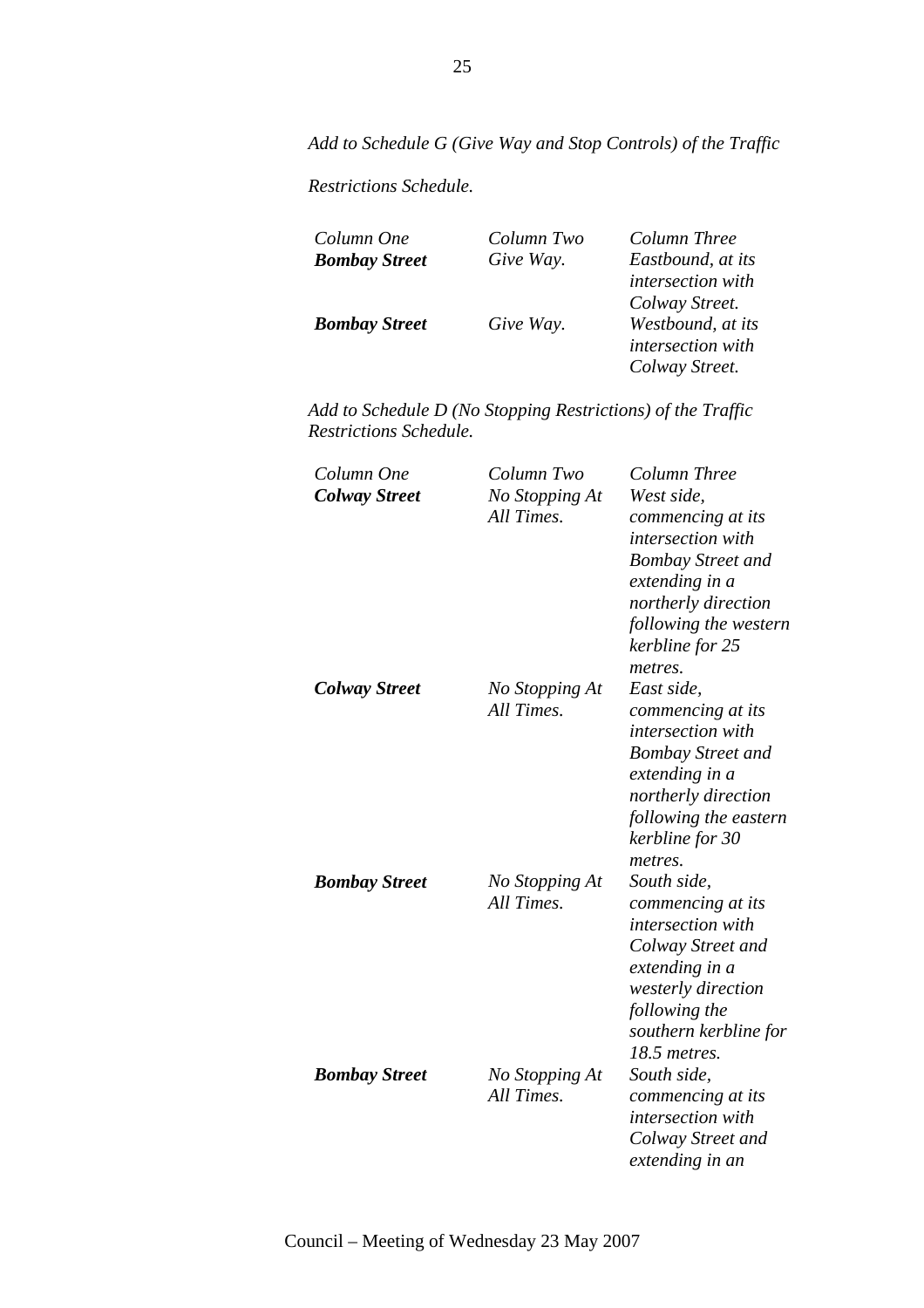*easterly direction following the southern kerbline for 14 metres.* 

# *q) GIVE WAY AND NO STOPPING AT ALL TIMES - BOMBAY STREET – SWANSEA STREET – NGAIO – (50-07)*

*Add to Schedule G (Give Way and Stop Controls) of the Traffic* 

*Restrictions Schedule.* 

| Column One            | Column Two | Column Three             |
|-----------------------|------------|--------------------------|
| <b>Bombay Street</b>  | Give Way.  | Southeast, at its        |
|                       |            | <i>intersection with</i> |
|                       |            | Mysore Street and        |
|                       |            | Swansea Street.          |
| <b>Mysore Street</b>  | Give Way   | Northbound, at its       |
|                       |            | <i>intersection with</i> |
|                       |            | <b>Bombay Street and</b> |
|                       |            | Swansea Street.          |
| <b>Swansea Street</b> | Give Way.  | Southwest, at its        |
|                       |            | <i>intersection with</i> |
|                       |            | <b>Bombay Street and</b> |
|                       |            | Mysore Street.           |

| Column One<br><b>Bombay Street</b> | Column Two<br>No Stopping At<br>All Times. | Column Three<br>Southwest side,<br>commencing at its<br><i>intersection with</i><br>Mysore Street and<br>extending in a<br>northwesterly<br>direction following<br><i>the southwestern</i><br>kerbline for 16<br>metres. |
|------------------------------------|--------------------------------------------|--------------------------------------------------------------------------------------------------------------------------------------------------------------------------------------------------------------------------|
| <b>Bombay Street</b>               | No Stopping At<br>All Times.               | Northeast side,<br>commencing at its<br><i>intersection with</i><br>Swansea Street and<br>extending in a<br>northwesterly                                                                                                |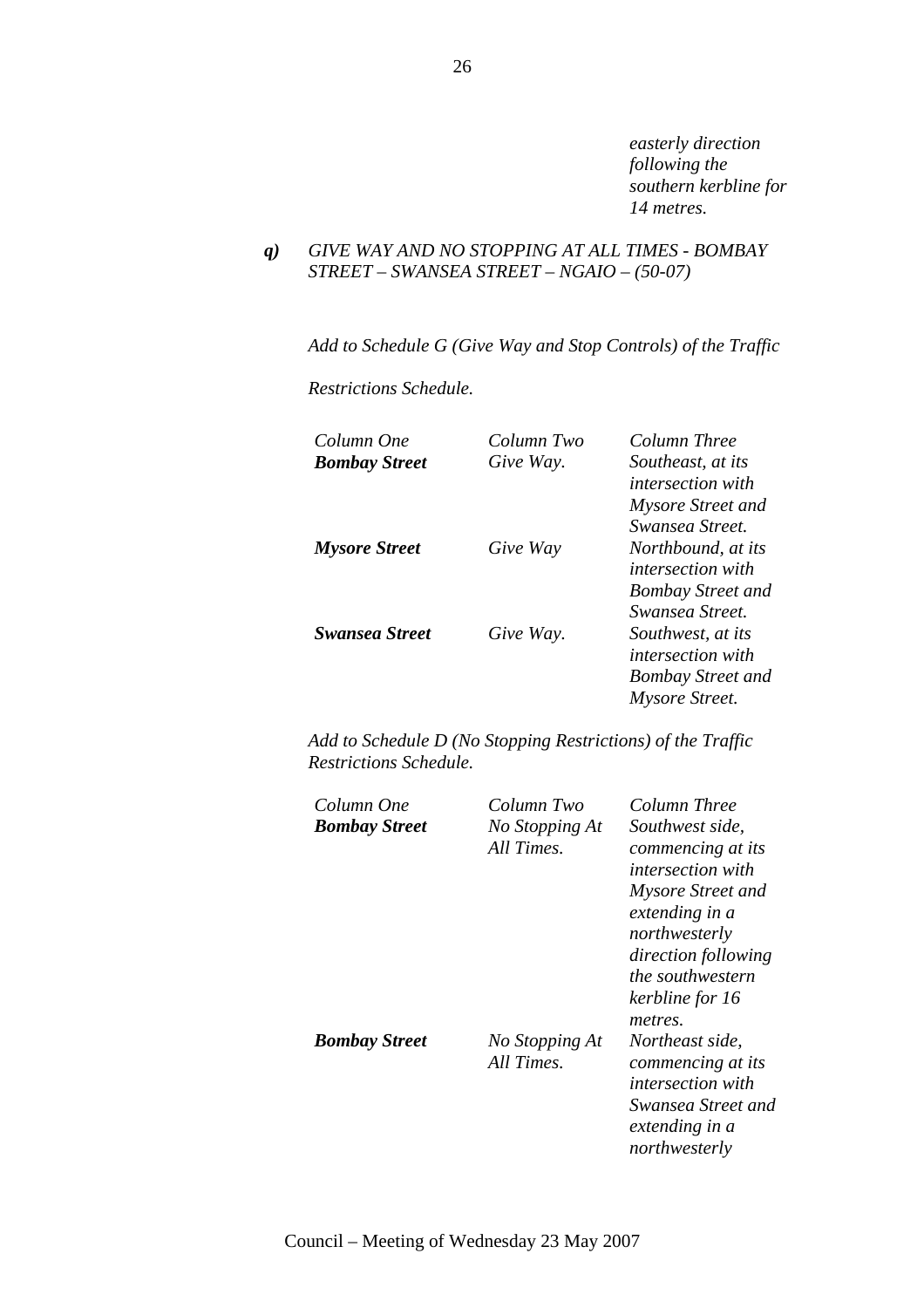|                       |                              | direction following<br>the northeastern<br>kerbline for 8.5<br>metres.                                                                                                                                     |
|-----------------------|------------------------------|------------------------------------------------------------------------------------------------------------------------------------------------------------------------------------------------------------|
| <b>Mysore Street</b>  | No Stopping At<br>All Times. | West side,<br>commencing at its<br>intersection with<br><b>Bombay Street and</b><br>extending in a<br>southerly direction<br>following the western<br>kerbline for 14.5<br>metres.                         |
| <b>Swansea Street</b> | No Stopping At<br>All Times. | Northwest side,<br>commencing at its<br><i>intersection with</i><br><b>Bombay Street and</b><br>extending in a<br>northeasterly<br>direction following<br>the northwestern<br>kerbline for 26.5<br>metres. |
| <b>Swansea Street</b> | No Stopping At<br>All Times. | Southeast side,<br>commencing at its<br><i>intersection with</i><br>Mysore Street and<br>extending in a<br>northeasterly<br>direction following<br>the southeastern<br>kerbline for 23<br>metres.          |

# *r) GIVE WAY AND NO STOPPING AT ALL TIMES - ABBOTT STREET – IMLAY CRESCENT – NGAIO – (51-07)*

*Add to Schedule G (Give Way and Stop Controls) of the Traffic* 

*Restrictions Schedule.* 

*Column One Column Two Column Three Imlay Crescent Give Way. Northbound, at its intersection with*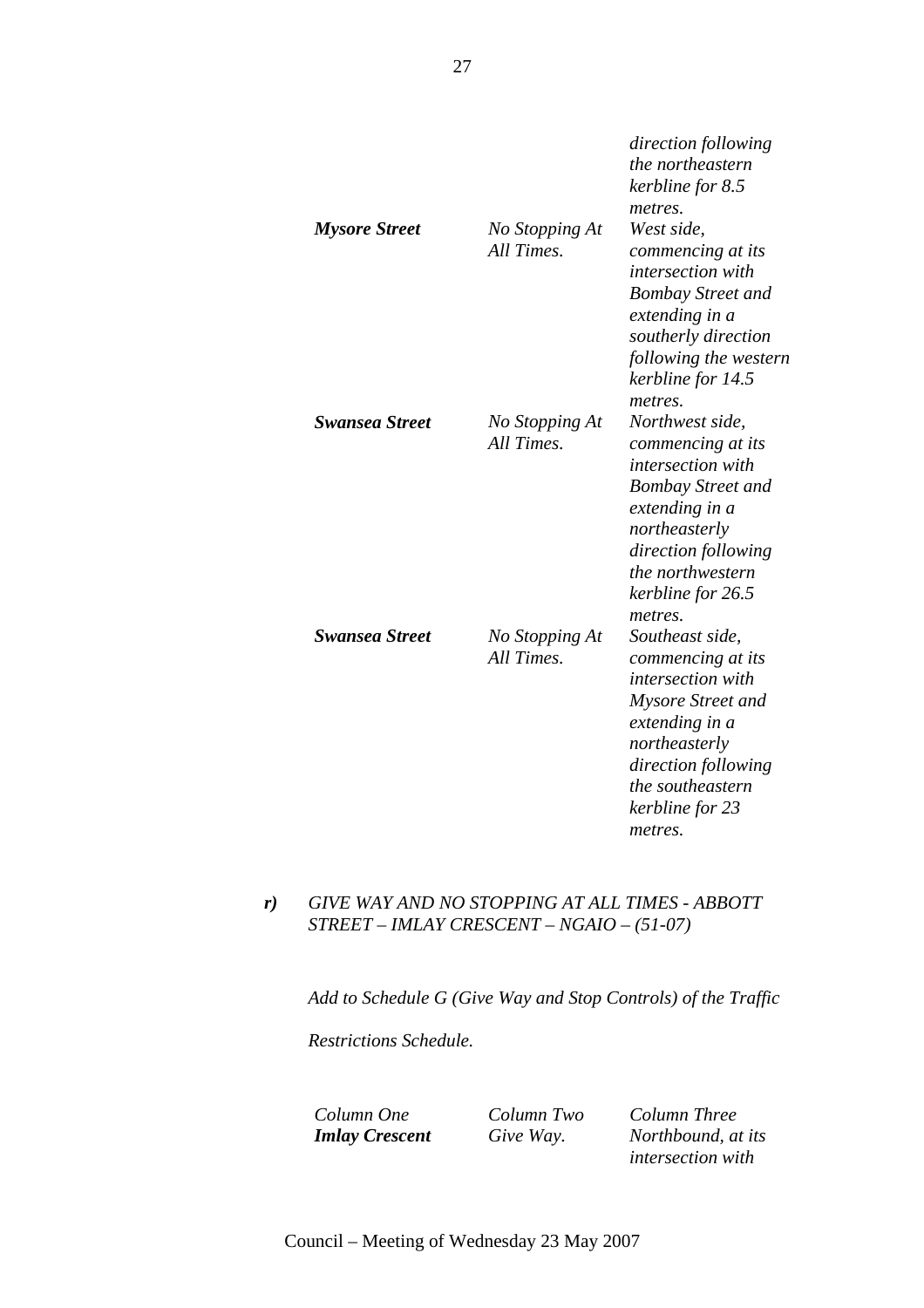*Abbott Street.* 

*Add to Schedule D (No Stopping Restrictions) of the Traffic Restrictions Schedule.* 

| Column One<br><b>Imlay Crescent</b> | Column Two<br>No Stopping At<br>All Times. | Column Three<br>West side,<br>commencing at its<br><i>intersection with</i><br>Abbott Street and<br>extending in a<br>southerly direction<br>following the western<br>kerbline for 16.5<br>metres. |
|-------------------------------------|--------------------------------------------|----------------------------------------------------------------------------------------------------------------------------------------------------------------------------------------------------|
| <b>Imlay Crescent</b>               | No Stopping At<br>All Times.               | East side,<br>commencing at its<br><i>intersection with</i><br>Abbott Street and<br>extending in a<br>southerly direction<br>following the eastern<br>kerbline for 20.5<br>metres.                 |

# *s) GIVE WAY AND NO STOPPING AT ALL TIMES - BENGAL STREET – CALCUTTA STREET – KHANDALLAH – (52-07)*

*Add to Schedule G (Give Way and Stop controls) of the Traffic* 

*Restrictions Schedule.* 

*Column One Column Two Column Three Bengal Street Give Way. Eastbound, at its intersection with Calcutta Street.*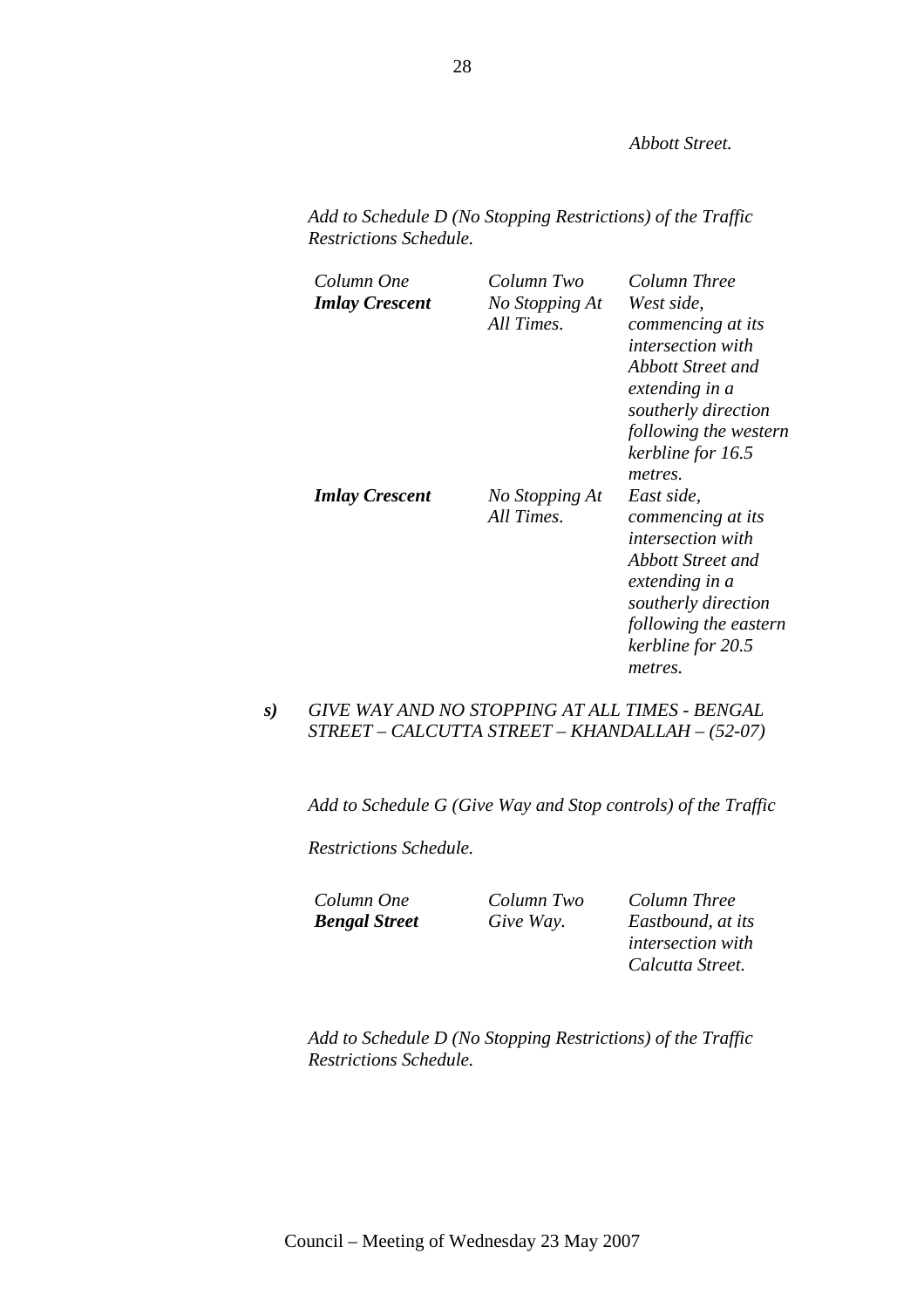| Column One<br><b>Bengal Street</b> | Column Two<br>No Stopping At<br>All Times. | Column Three<br>North side,<br>commencing at its<br><i>intersection with</i><br>Calcutta Street and<br>extending in a<br><i>westerly direction</i><br>following the<br>northern kerbline for<br>17.5 metres. |
|------------------------------------|--------------------------------------------|--------------------------------------------------------------------------------------------------------------------------------------------------------------------------------------------------------------|
| <b>Bengal Street</b>               | No Stopping At<br>All Times.               | South side,<br>commencing at its<br><i>intersection with</i><br>Calcutta Street and<br>extending in a<br><i>westerly direction</i><br>following the<br>southern kerbline for<br>17.5 metres.                 |

# *t) GIVE WAY AND NO STOPPING AT ALL TIMES - JUBILEE ROAD – CALCUTTA STREET – KHANDALLAH – (53-07)*

| Column One<br><b>Jubilee Road</b> | Column Two<br>No Stopping At<br>All Times. | Column Three<br>West side,<br>commencing at its<br><i>intersection with</i><br>Calcutta Street and<br>extending in a<br>northerly direction<br>following the western<br>kerbline for 11.5 |
|-----------------------------------|--------------------------------------------|-------------------------------------------------------------------------------------------------------------------------------------------------------------------------------------------|
| Waru Street                       | No Stopping At<br>All Times.               | metres.<br>West side,<br>commencing at its<br><i>intersection with</i><br>Calcutta Street and<br>extending in a<br>southerly direction<br>following the western<br>kerbline for 27.5      |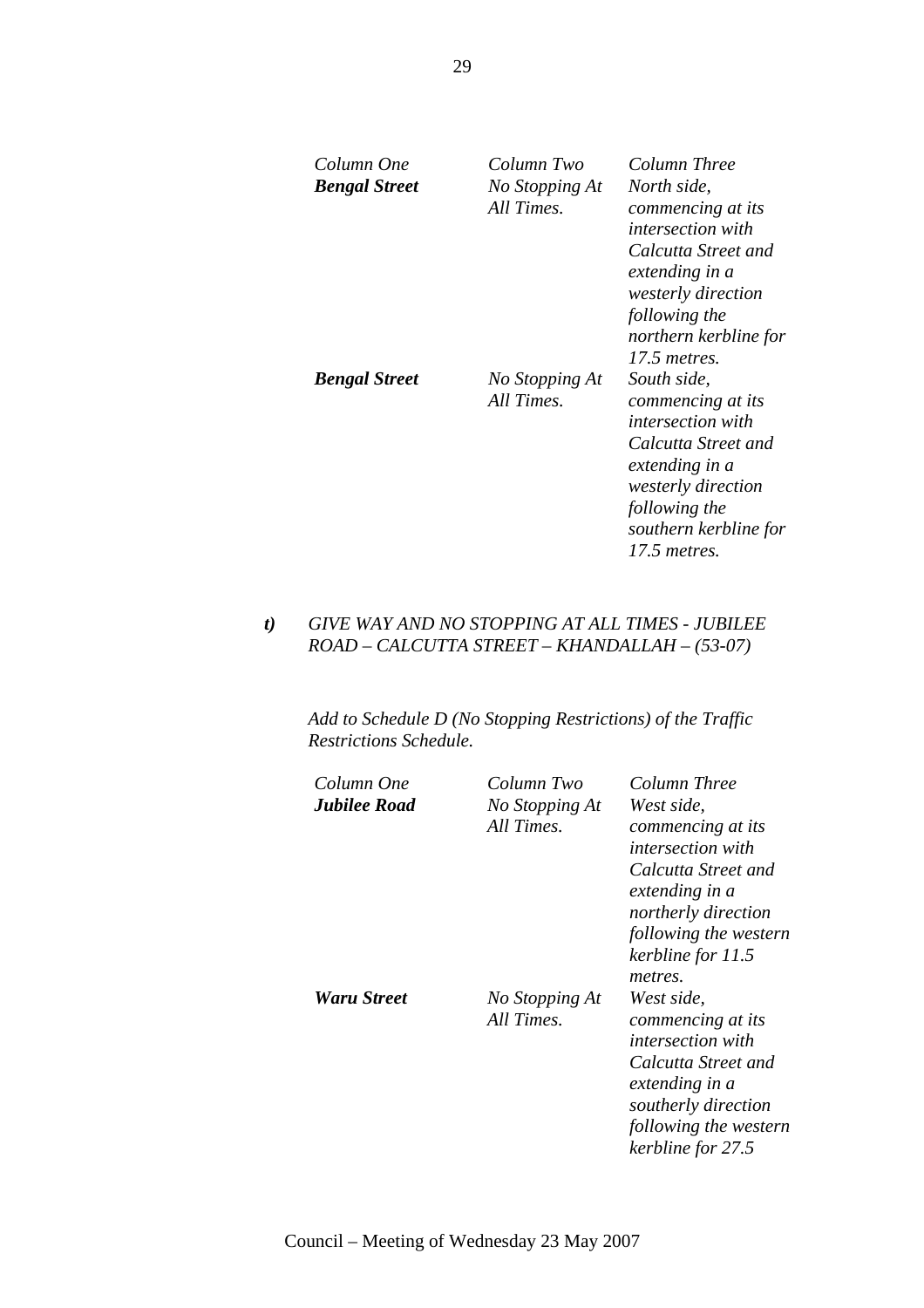|                        |                              | metres.                                                                                                                                                                                              |
|------------------------|------------------------------|------------------------------------------------------------------------------------------------------------------------------------------------------------------------------------------------------|
| <b>Waru Street</b>     | No Stopping At<br>All Times. | East side,<br>commencing at its<br><i>intersection with</i><br>Calcutta Street and<br>extending in a<br>southerly direction<br>following the eastern<br>kerbline for 20<br>metres.                   |
| <i>Calcutta Street</i> | No Stopping At<br>All Times. | South side,<br>commencing at its<br><i>intersection with</i><br>Waru Street and<br>extending in a<br>westerly direction<br>following the<br>southern kerbline for<br>17.5 metres.                    |
| <b>Calcutta Street</b> | No Stopping At<br>All Times. | North side,<br>commencing 6.5<br>metres from its<br><i>intersection with</i><br>Jubilee Road and<br>extending in a<br>westerly direction<br>following the<br>northern kerbline for<br>$15.5$ metres. |

*Add to Schedule G (Give Way and Stop Controls) of the Traffic* 

*Restrictions Schedule.* 

*Column One Column Two Column Three* 

*Jubilee Road Give Way. Southbound, at its intersection with Calcutta Street. Waru Street Give Way. Northbound, at its intersection with Calcutta Street.* 

*u) STOP, GIVE WAY AND NO STOPPING AT ALL TIMES - JUBILEE ROAD – NICHOLSON ROAD – KHANDALLAH – (54-07)*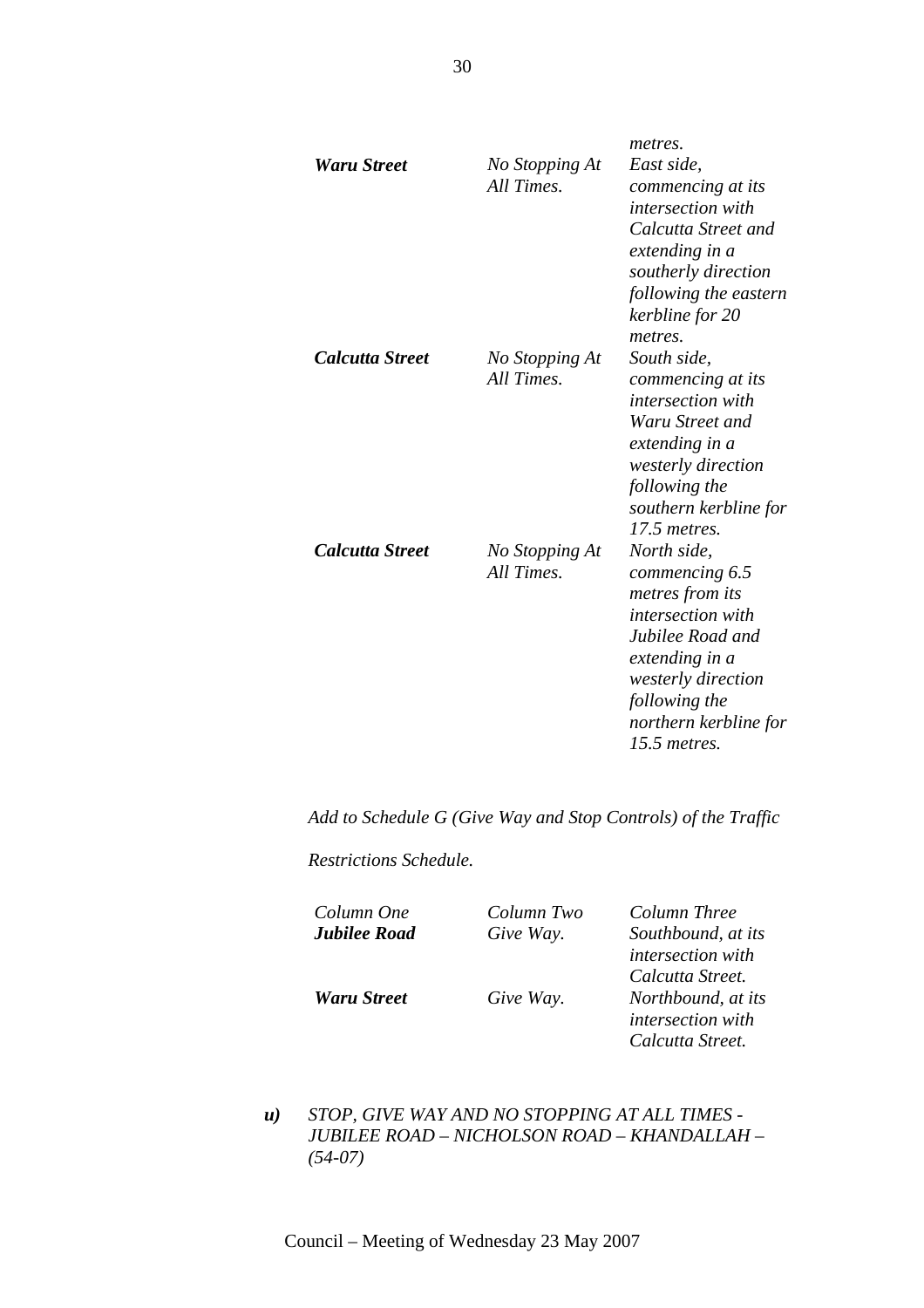*Column One Column Two Column Three Jubilee Road No Stopping At All Times. West side, commencing at its intersection with Nicholson Road and extending in a southerly direction following the western kerbline for 12.5 metres. Jubilee Road No Stopping At All Times. West side, commencing at its intersection with Nicholson Road and extending in a northerly direction following the western kerbline for 17.5 metres. Jubilee Road No Stopping At All Times. East side, commencing at its intersection with Nicholson Road and extending in a northerly direction following the eastern kerbline for 14 metres. Jubilee Road No Stopping At All Times. East side, commencing at its intersection with Nicholson Road and extending in a southerly direction following the eastern kerbline for 14 metres.* 

*Add to Schedule D (No Stopping Restrictions) of the Traffic Restrictions Schedule.* 

*Add to Schedule G (Give Way and Stop Controls) of the Traffic Restrictions Schedule.*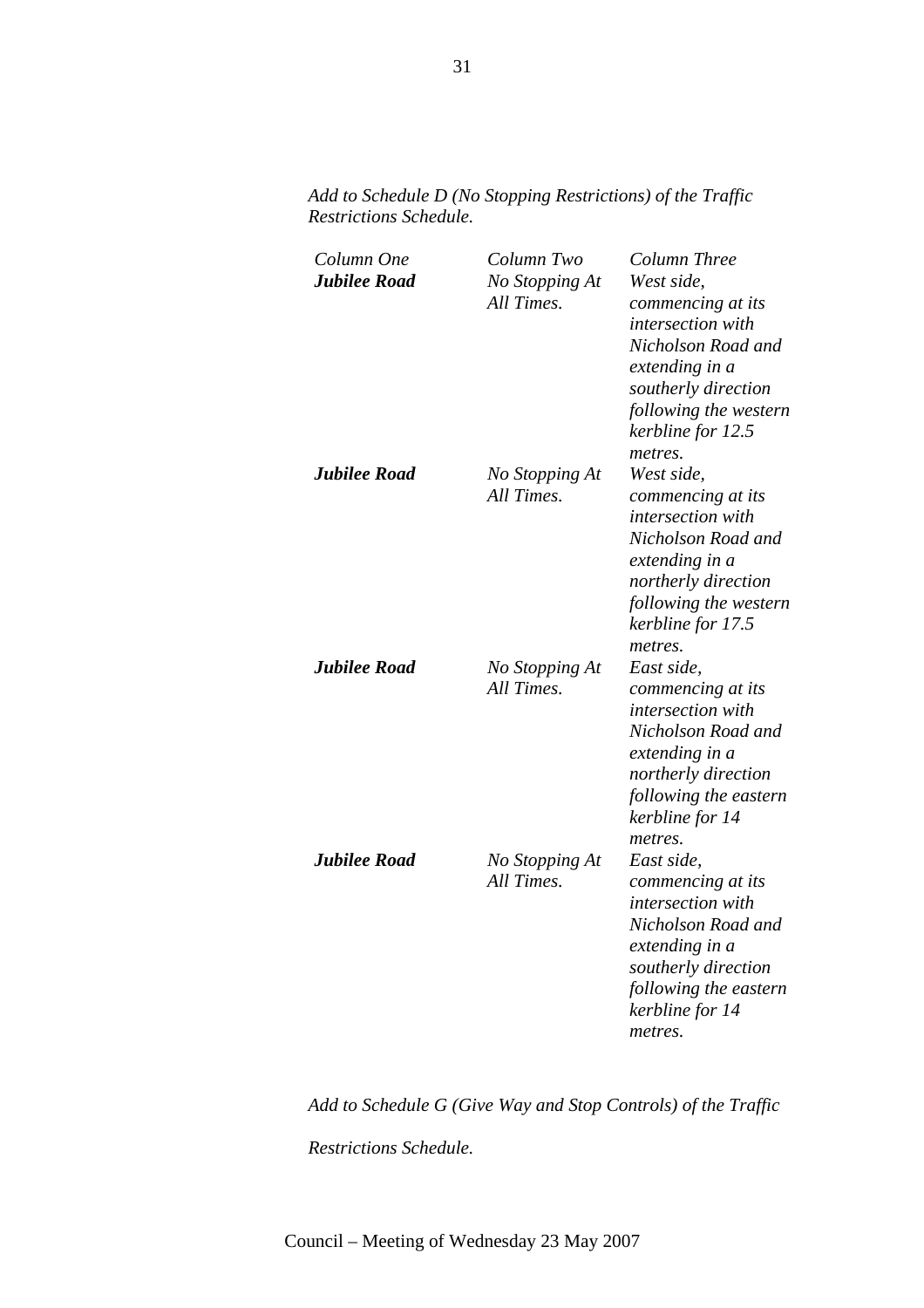| Column One          | Column Two | Column Three                                                                                              |
|---------------------|------------|-----------------------------------------------------------------------------------------------------------|
| <b>Jubilee Road</b> | Stop.      | Northbound, at its                                                                                        |
| <b>Jubilee Road</b> | Give Way.  | intersection with<br>Nicholson Road.<br>Southbound, at its<br><i>intersection with</i><br>Nicholson Road. |

# *v) GIVE WAY AND NO STOPPING AT ALL TIMES - IZARD ROAD – EVEREST STREET – KHANDALLAH – (55-07)*

*Delete from Schedule D (No Stopping Restrictions) of the Traffic Restrictions Schedule.* 

| Column One<br>Izard Road | Column Two<br><b>No Stopping At</b><br><b>All Times.</b> | Column Three<br>South side,<br>commencing from its<br>intersection with<br><b>Everest Street and</b><br>extending in a westerly<br>direction following the<br>southern kerbline for<br>12 metres. |
|--------------------------|----------------------------------------------------------|---------------------------------------------------------------------------------------------------------------------------------------------------------------------------------------------------|
| Everest Street           | No Stopping At<br>All Times.                             | East side, commencing<br>from its intersection<br>with Izard Road and<br>extending in a<br>southerly direction<br>following the eastern<br>kerbline for 19 metres.                                |
| Ranui Crescent           | No Stopping At<br>All Times.                             | North side,<br>commencing from its<br><i>intersection with Izard</i><br>Road and extending in<br>an easterly direction<br>following the northern<br>kerbline for 15.5<br>metres.                  |

*Add to Schedule D (No Stopping Restrictions) of the Traffic Restrictions Schedule.* 

*Column One Column Two Column Three Izard Road No Stopping At East side,*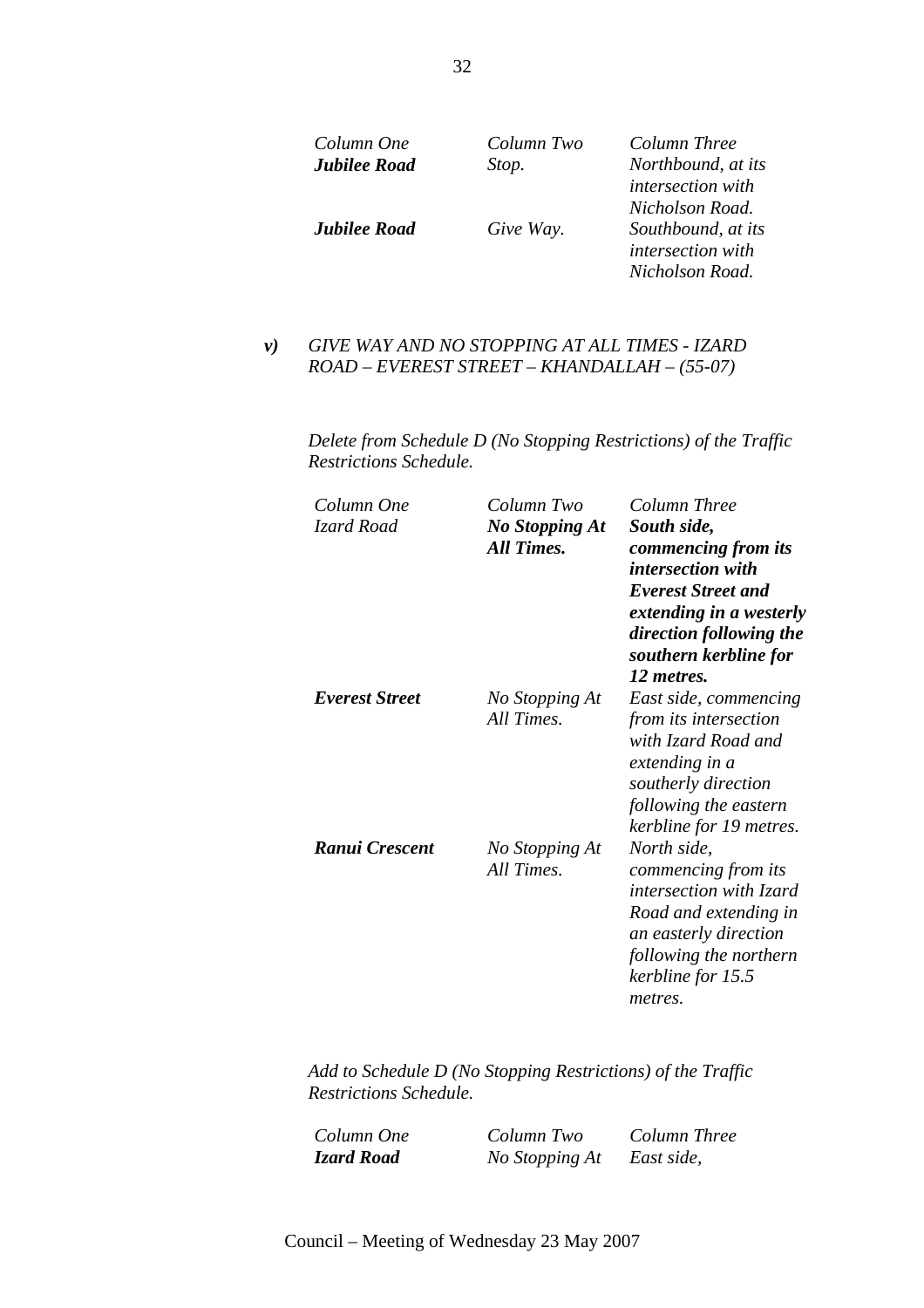|                   | All Times.                   | commencing at its<br>intersection with<br>Ranui Crescent and<br>extending in a<br>northerly direction<br>following the eastern<br>kerbline for 27.5                                |
|-------------------|------------------------------|------------------------------------------------------------------------------------------------------------------------------------------------------------------------------------|
| Ranui Crescent    | No Stopping At<br>All Times. | metres.<br>North side,<br>commencing at its<br>intersection with<br>Izard Road and<br>extending in an<br>easterly direction<br>following the<br>northern kerbline for<br>6 metres. |
| <b>Izard Road</b> | No Stopping At<br>All Times. | West side,<br>commencing at its<br>intersection with<br>Everest Street and<br>extending in a<br>northerly direction<br>following the western<br>kerbline for 27.5<br>metres.       |
| Izard Road        | No Stopping At<br>All Times. | West side,<br>commencing at its<br>intersection with<br>Everest Street and<br>extending in a<br>southerly direction<br>following the western<br>kerbline for 22<br>metres.         |
| Izard Road        | No Stopping At<br>All Times. | East side,<br>commencing at its<br><i>intersection with</i><br>Ranui Crescent and<br>extending in a<br>southerly direction<br>following the eastern<br>kerbline for 16<br>metres.  |
| Everest Street    | No Stopping At<br>All Times. | South side,<br>commencing at its<br>intersection with<br>Izard Road and                                                                                                            |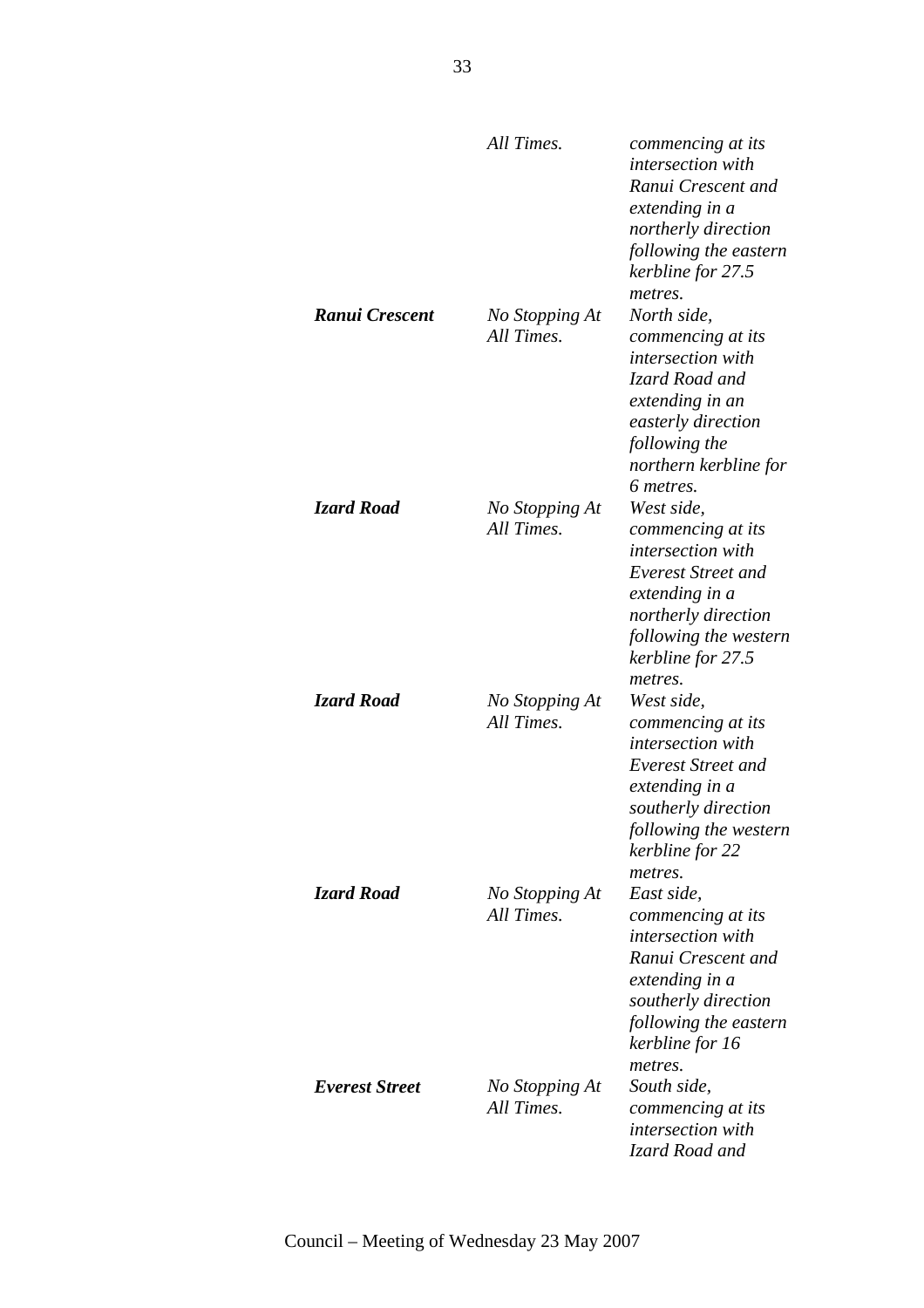|                |                              | extending in a<br>westerly direction<br>following the<br>southern kerbline for<br>24.5 metres.                          |
|----------------|------------------------------|-------------------------------------------------------------------------------------------------------------------------|
| Ranui Crescent | No Stopping At<br>All Times. | South side,<br>commencing at its<br><i>intersection with</i><br>Izard Road and<br>extending in an<br>easterly direction |
|                |                              | following the<br>southern kerbline for<br>5 metres.                                                                     |

*Add to Schedule G (Give Way and Stop Controls) of the Traffic* 

*Restrictions Schedule.* 

| Column One        | Column Two | Column Three             |
|-------------------|------------|--------------------------|
| <b>Izard Road</b> | Give Way.  | Southbound, at its       |
|                   |            | <i>intersection with</i> |
|                   |            | Ranui Crescent.          |
| <b>Izard Road</b> | Give Way.  | Northbound, at its       |
|                   |            | intersection with        |
|                   |            | Everest Street.          |

*w) GIVE WAY - PUNJAB STREET – KABUL STREET –NGAIO – (56-07)* 

| Column One<br>Kabul Street | Column Two<br><b>No Stopping At</b> | Column Three<br>West side,                               |
|----------------------------|-------------------------------------|----------------------------------------------------------|
|                            | All Times.                          | commencing from its<br><i>intersection with</i>          |
|                            |                                     | <b>Punjab Street and</b><br>extending in a               |
|                            |                                     | southerly direction<br>following the                     |
|                            |                                     | western kerbline for<br>97 metres into a cul-<br>de-sac. |
| Kabul Street               | No Stopping At                      | East side,                                               |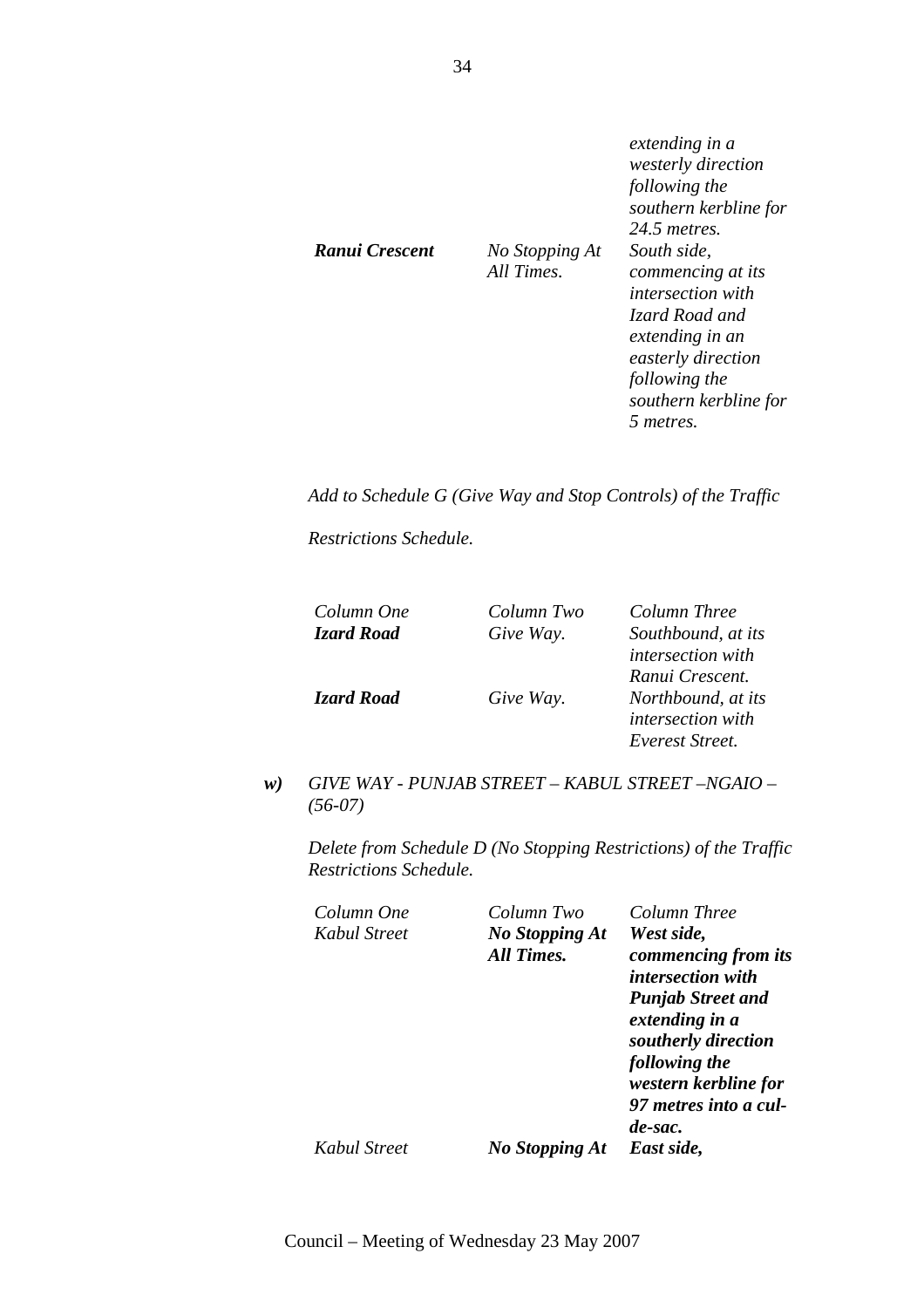*All Times. commencing from its intersection with Punjab Street and extending in a southerly direction following the eastern kerbline for 12 metres into a cul-desac.* 

| Add to Schedule D (No Stopping Restrictions) of the Traffic |  |
|-------------------------------------------------------------|--|
| Restrictions Schedule.                                      |  |

| Column One   | Column Two     | Column Three                                |
|--------------|----------------|---------------------------------------------|
| Kabul Street | No Stopping At | North side,                                 |
|              | All Times.     | commencing at its                           |
|              |                | <i>intersection with</i>                    |
|              |                | <b>Punjab Street and</b><br>extending in a  |
|              |                | <i>westerly direction</i>                   |
|              |                | following the                               |
|              |                | northern kerbline                           |
|              |                | for 25.5 metres.                            |
| Kabul Street | No Stopping At | South side,                                 |
|              | All Times.     | commencing at its                           |
|              |                | <i>intersection with</i>                    |
|              |                | <b>Punjab Street and</b>                    |
|              |                | extending in a<br><i>westerly direction</i> |
|              |                | following the                               |
|              |                | southern kerbline                           |
|              |                | for 18.5 metres.                            |

*Add to Schedule G (Give Way and Stop Controls) of the Traffic* 

*Restrictions Schedule.* 

*Column One Column Two Column Three* 

*Kabul Street Give Way. Eastbound, at its intersection with Punjab Street.* 

*x) GIVE WAY AND NO STOPPING AT ALL TIMES - DEKKA STREET – NICHOLSON ROAD – KHANDALLAH – (57-07)*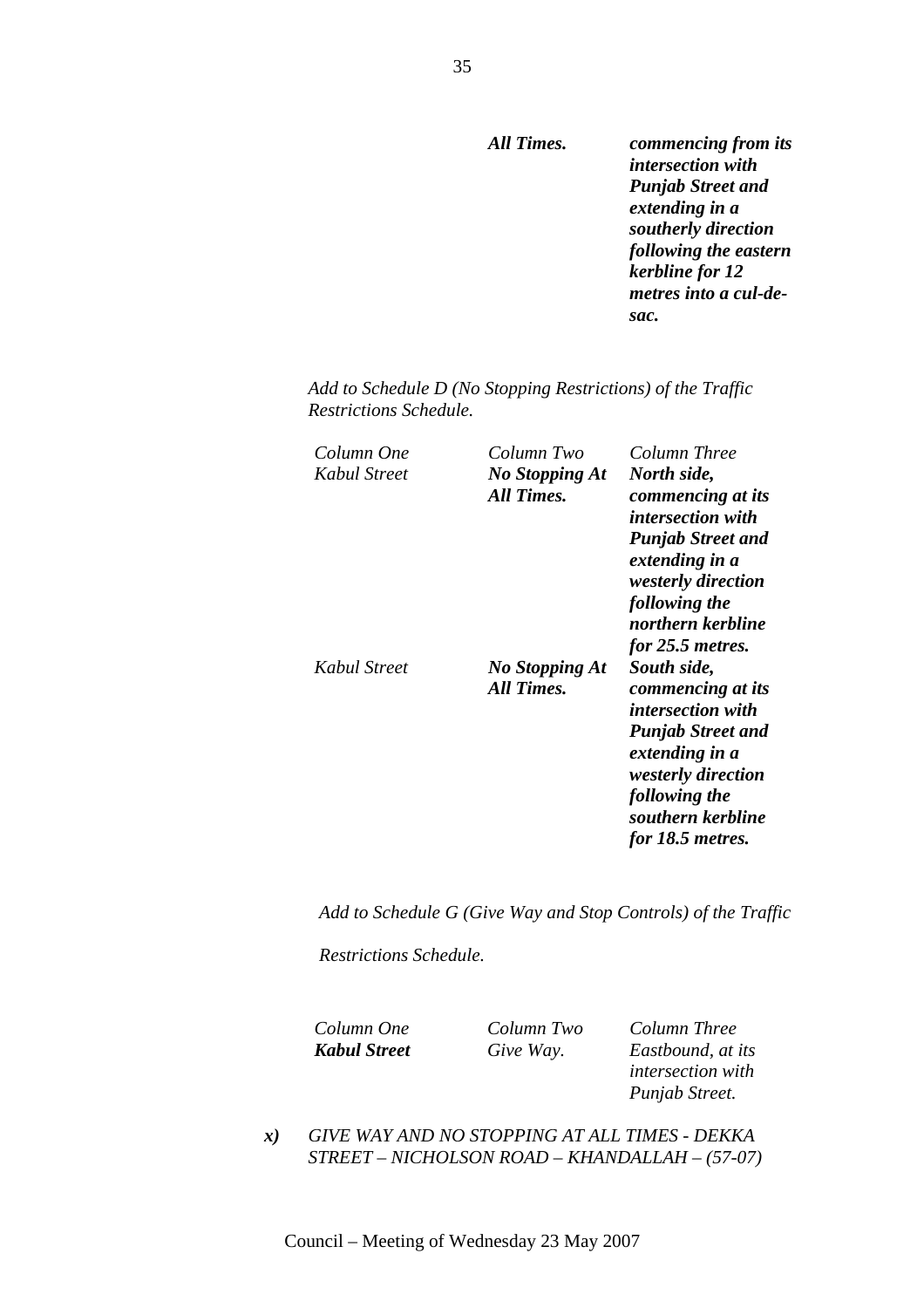| Column One<br>Nicholson Road | Column Two<br><b>No Stopping At</b><br><b>All Times.</b> | Column Three<br>West side,<br>commencing at its<br><i>intersection with</i><br>Clutha Avenue and<br>extending in a<br>northerly direction<br>following the<br>southwestern<br>kerbline for 16.5         |
|------------------------------|----------------------------------------------------------|---------------------------------------------------------------------------------------------------------------------------------------------------------------------------------------------------------|
| Nicholson Road               | <b>No Stopping At</b><br>All Times.                      | metres.<br>East side,<br>commencing at its<br>intersection with<br>Dekka Street and<br>extending in a<br>northerly direction<br>following the<br>northeastern<br>kerbline for 18.5<br>metres.           |
| Nicholson Road               | No Stopping At<br>All Times.                             | Southwest side,<br>commencing at its<br><i>intersection with</i><br>Clutha Avenue and<br>extending in a<br>southeasterly<br>direction following<br>the southwestern<br>kerbline for 26.5<br>metres.     |
| Nicholson Road               | <b>No Stopping At</b><br><b>All Times.</b>               | Northeast side,<br>commencing at its<br><i>intersection</i> with<br><b>Dekka Street and</b><br>extending in a<br>southeasterly<br>direction following<br>the northeastern<br>kerbline for 22<br>metres. |
| Clutha Avenue                | <b>No Stopping At</b><br><b>All Times.</b>               | North side,<br>commencing at its                                                                                                                                                                        |

*Add to Schedule D (No Stopping Restrictions) of the Traffic Restrictions Schedule.*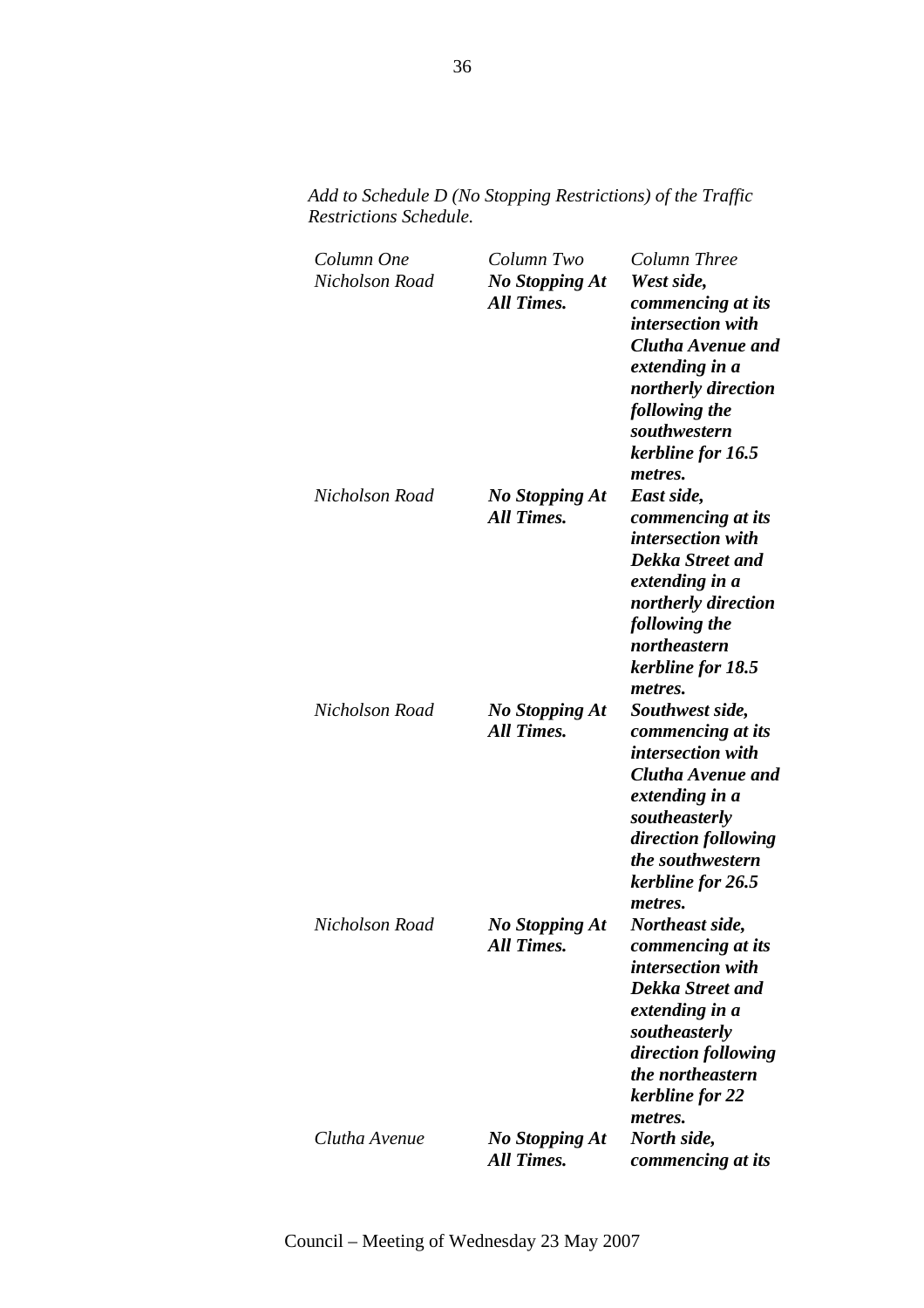| Column One<br>Clutha Avenue | Column Two<br><b>No Stopping At</b><br><b>All Times.</b> | <b>Nicholson Road and</b><br>extending in a<br><i>westerly direction</i><br>following the<br>northern kerbline<br>for 15.5 metres.<br>Column Three<br>South side,<br>commencing at its     |
|-----------------------------|----------------------------------------------------------|--------------------------------------------------------------------------------------------------------------------------------------------------------------------------------------------|
|                             |                                                          | intersection with<br><b>Nicholson Road and</b><br>extending in a<br>westerly direction<br>following the<br>southern kerbline<br>for 7.5 metres.                                            |
| Dekka Street                | <b>No Stopping At</b><br><b>All Times.</b>               | North side,<br>commencing at its<br>intersection with<br><b>Nicholson Road and</b><br>extending in an<br>easterly direction<br>following the<br>northern kerbline<br>for 7 metres.         |
| Dekka Street                | <b>No Stopping At</b><br><b>All Times.</b>               | South side,<br>commencing at its<br><i>intersection with</i><br><b>Nicholson Road and</b><br>extending in an<br>easterly direction<br>following the<br>southern kerbline<br>for 13 metres. |

*intersection with* 

*Add to Schedule G (Give Way and Stop Controls) of the Traffic* 

*Restrictions Schedule.* 

| Column One            | Column Two | Column Three                 |
|-----------------------|------------|------------------------------|
| <b>Nicholson Road</b> | Give Way.  | Northwest bound at           |
|                       |            | <i>its intersection with</i> |
|                       |            | Clutha Avenue.               |
| <b>Nicholson Road</b> | Give Way.  | Southeast bound, at          |
|                       |            | <i>its intersection with</i> |
|                       |            | Dekka Street.                |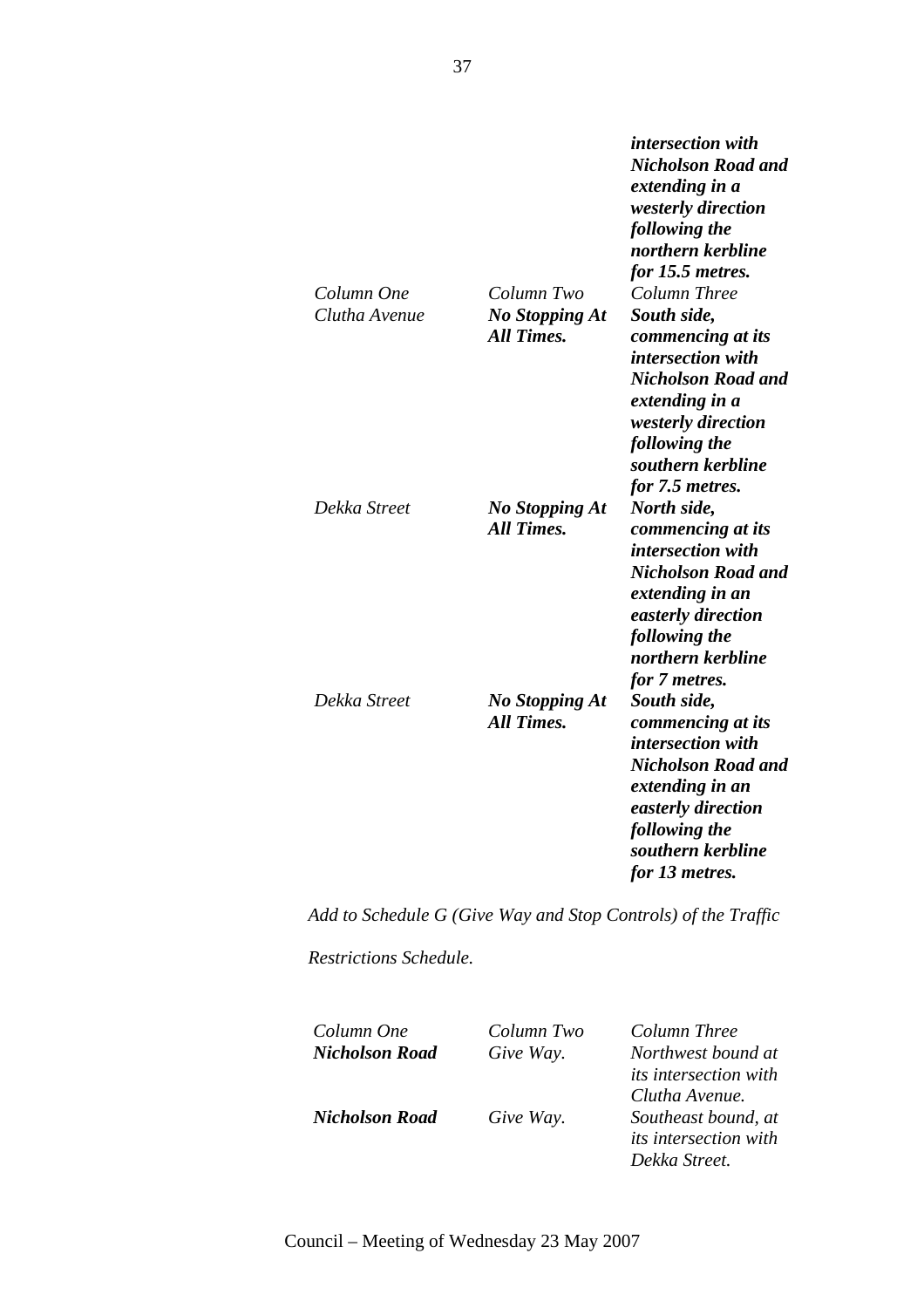*y) STOP, NO STOPPING AT ALL TIMES, P15 AND P60 - COLWAY STREET – KHANDALLAH ROAD – KHANDALLAH – (58-07)* 

*Delete from Schedule A (Time Limited Parking) of the Traffic* 

*Restrictions Schedule.* 

| Column One<br><b>Colway Street</b> | Column Two<br>P <sub>15</sub> At All<br>Times.        | Column Three<br>North side,<br>commencing 10<br>metres east of its<br><i>intersection with</i><br>Khandallah Road<br>and extending in an<br>easterly direction<br>following the<br>northern kerbline for<br>17 metres. |
|------------------------------------|-------------------------------------------------------|------------------------------------------------------------------------------------------------------------------------------------------------------------------------------------------------------------------------|
| Colway Street                      | P60, Monday -<br>Friday, 8:00am<br>$-6:00 \text{pm}.$ | North side,<br>commencing 27<br>metres east of its<br><i>intersection with</i><br>Khandallah Road<br>and extending in an<br>easterly direction<br>following the<br>northern kerbline for<br>12 metres.                 |

| Column One    | Column Two                          | Column Three                                                        |
|---------------|-------------------------------------|---------------------------------------------------------------------|
| Colway Street | <b>No Stopping At</b><br>All Times. | North side,<br>commencing at its                                    |
|               |                                     | <i>intersection with</i>                                            |
|               |                                     | <b>Khandallah Road</b><br>and extending in an<br>easterly direction |
|               |                                     | following the                                                       |
|               |                                     | northern kerbline                                                   |
|               |                                     | for 20.5 metres.                                                    |
| Colway Street | No Stopping At                      | South side,                                                         |
|               | All Times.                          | commencing at its                                                   |
|               |                                     | intersection with                                                   |
|               |                                     | Khandallah Road                                                     |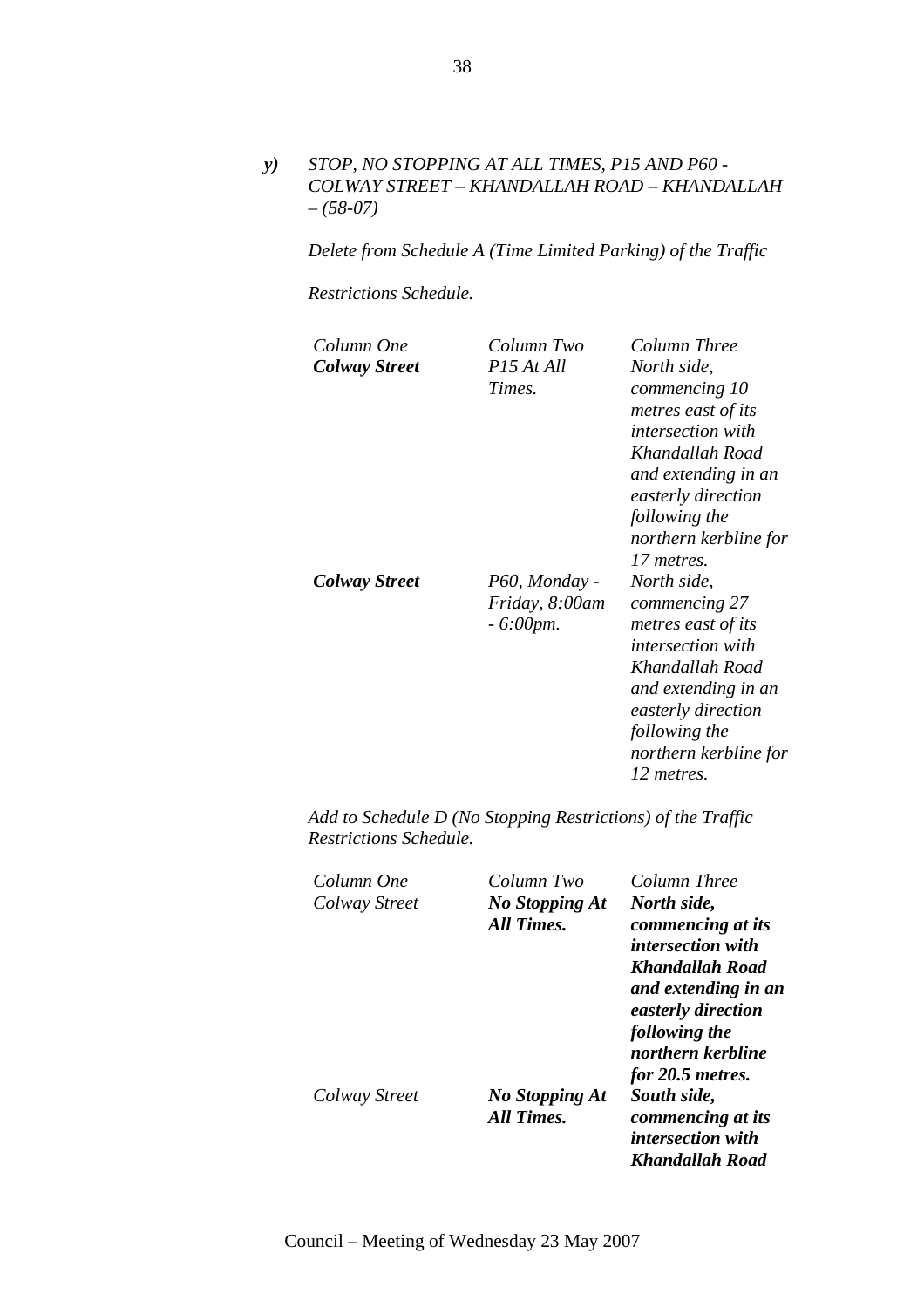*and extending in an easterly direction following the southern kerbline for 38.5 metres. Add to Schedule A (Time Limited Parking) of the Traffic* 

*Restrictions Schedule.* 

| Column One<br><b>Colway Street</b> | Column Two<br>$P15$ At All<br>Times.           | Column Three<br>North side, 20.5<br>metres from its<br><i>intersection with</i><br>Khandallah Road<br>and extending in an<br>easterly direction<br>following the<br>northern kerbline for<br>12 metres. |
|------------------------------------|------------------------------------------------|---------------------------------------------------------------------------------------------------------------------------------------------------------------------------------------------------------|
| <b>Colway Street</b>               | P60, Monday -<br>Friday, 8:00am<br>$-6:00$ pm. | North side 32.5<br><i>metres from its</i><br><i>intersection with</i><br>Khandallah Road<br>and extending in an<br>easterly direction<br>following the<br>northern kerbline for<br>6.5 metres.          |

*Add to Schedule G (Give Way and Stop Controls) of the Traffic Restrictions Schedule.* 

| Column One           | Column Two | Column Three             |
|----------------------|------------|--------------------------|
| <b>Colway Street</b> | Stop.      | Westbound, at its        |
|                      |            | <i>intersection with</i> |
|                      |            | Khandallah Road.         |

## *z) GIVE WAY AND NO STOPPING AT ALL TIMES - LUCKNOW TERRACE – COCKAYNE ROAD – KHANDALLAH – (59-07)*

*Add to Schedule D (No Stopping Restrictions) of the Traffic Restrictions Schedule.* 

*Column One Column Two Column Three Lucknow Terrace No Stopping At* 

*All Times.* 

*North side, commencing at its*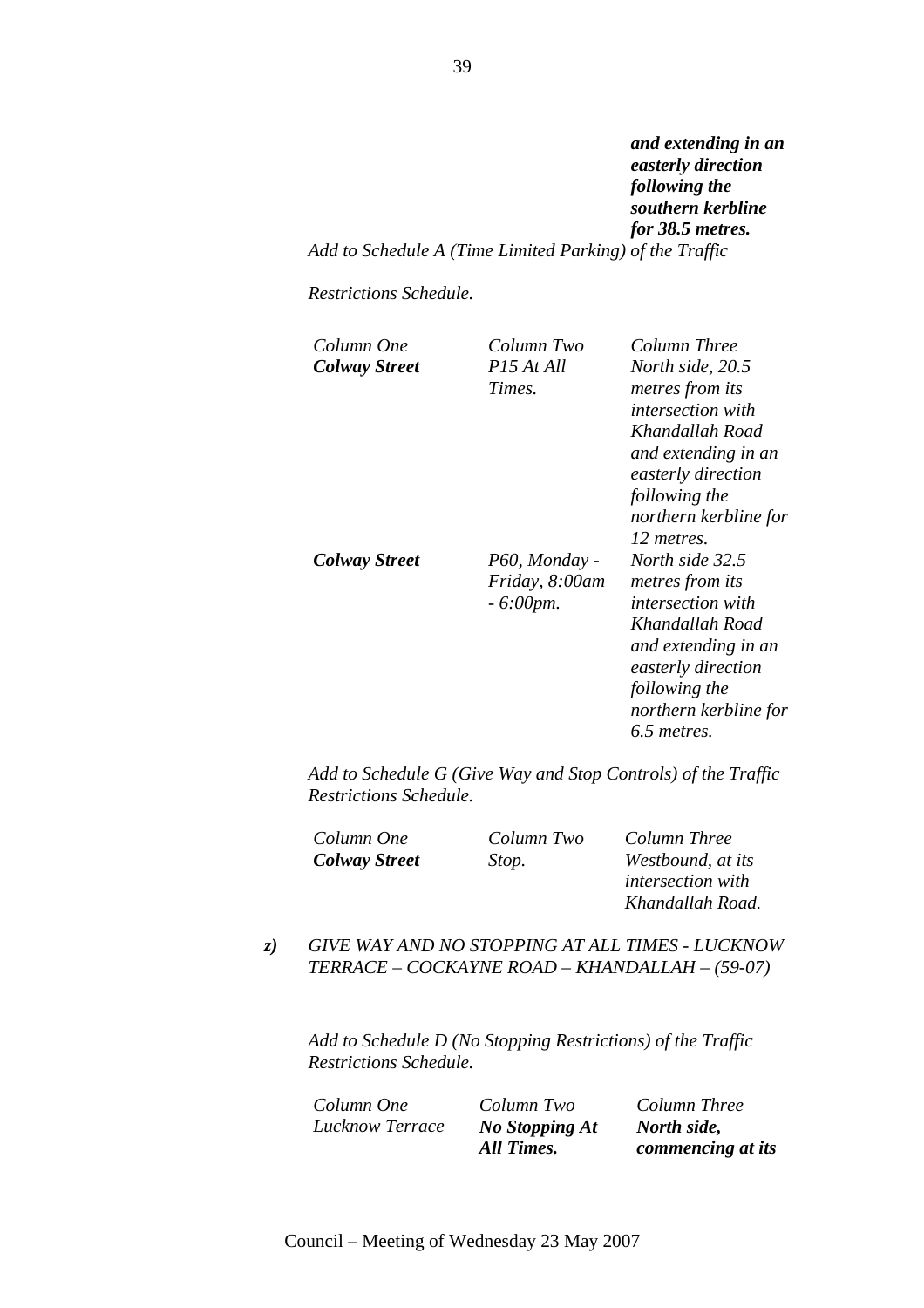|                        |                                            | intersection with<br>Cockayne Road and<br>extending in a<br>westerly direction<br>following the<br>northern kerbline<br>for 18.5 metres.                                                    |
|------------------------|--------------------------------------------|---------------------------------------------------------------------------------------------------------------------------------------------------------------------------------------------|
| <b>Lucknow Terrace</b> | <b>No Stopping At</b><br><b>All Times.</b> | South side,<br>commencing at its<br>intersection with<br>Cockayne Road and<br>extending in a<br>westerly direction<br>following the<br>southern kerbline<br>for 80 metres.                  |
| Cockayne Road          | <b>No Stopping At</b><br><b>All Times.</b> | West side,<br>commencing at its<br>intersection with<br><b>Lucknow Terrace</b><br>and extending in a<br>southerly direction<br>following the<br>western kerbline for<br>3 metres.           |
| <b>Lucknow Terrace</b> | <b>No Stopping At</b><br><b>All Times.</b> | North side,<br>commencing 35.5<br>metres from its<br>intersection with<br>Cockayne Road and<br>extending in a<br>westerly direction<br>following the<br>northern kerbline<br>for 43 metres. |

*Add to Schedule G (Give Way and Stop Controls) of the Traffic Restrictions Schedule.* 

| Column One             | Column Two | Column Three             |
|------------------------|------------|--------------------------|
| <b>Lucknow Terrace</b> | Give Way.  | Eastbound, at its        |
|                        |            | <i>intersection with</i> |
|                        |            | Cockayne Road.           |

*aa) GIVE WAY AND NO STOPPING AT ALL TIMES - PERTH STREET – CROFTON ROAD – NGAIO – (60-07)*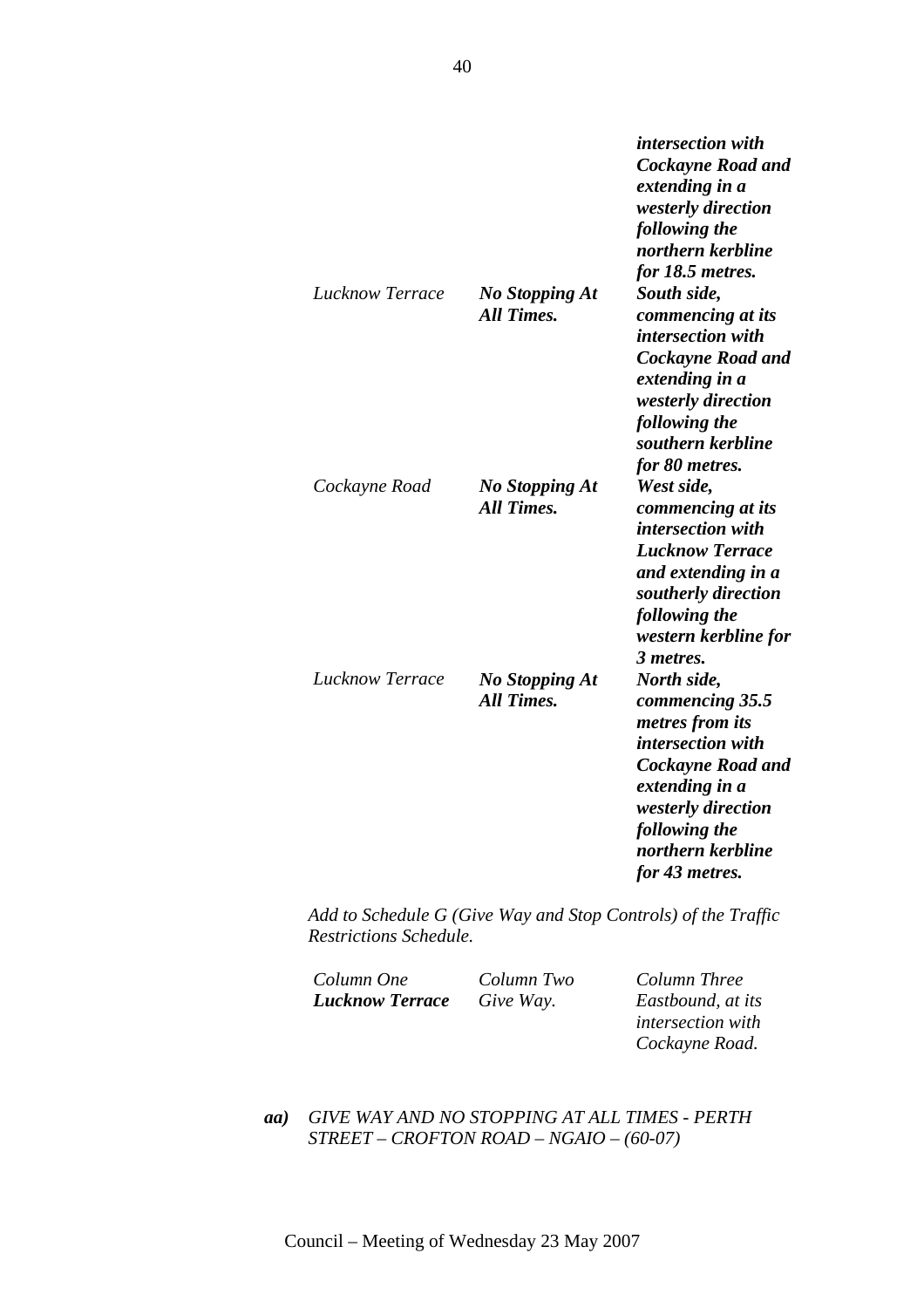*Add to Schedule G (Give Way and Stop Controls) of the Traffic* 

*Restrictions Schedule.* 

*Column One Column Two Column Three* 

*Crofton Road Give Way. Southbound, at its intersection with Perth Street.* 

*Add to Schedule D (No Stopping Restrictions) of the Traffic Restrictions Schedule.* 

| Column One<br>Crofton Road | Column Two<br><b>No Stopping At</b><br><b>All Times.</b> | Column Three<br>West side,<br>commencing at its<br>intersection with<br><b>Perth Street and</b><br>extending in a<br>northerly direction<br>following the<br>western kerbline for<br>9.5 metres. |
|----------------------------|----------------------------------------------------------|--------------------------------------------------------------------------------------------------------------------------------------------------------------------------------------------------|
| Crofton Road               | No Stopping At<br><b>All Times.</b>                      | East side,<br>commencing at its<br><i>intersection with</i><br><b>Cockayne Road and</b><br>extending in a<br>northerly direction<br>following the<br>eastern kerbline for<br>32 metres.          |
| <b>Perth Street</b>        | <b>No Stopping At</b><br><b>All Times.</b>               | North side,<br>commencing at its<br><i>intersection with</i><br><b>Crofton Road and</b><br>extending in a<br>westerly direction<br>following the<br>northern kerbline<br>for 7.5 metres.         |

*bb) GIVE WAY AND NO STOPPING AT ALL TIMES - COCKAYNE ROAD – ELLORA STREET – NGAIO – (61-07)*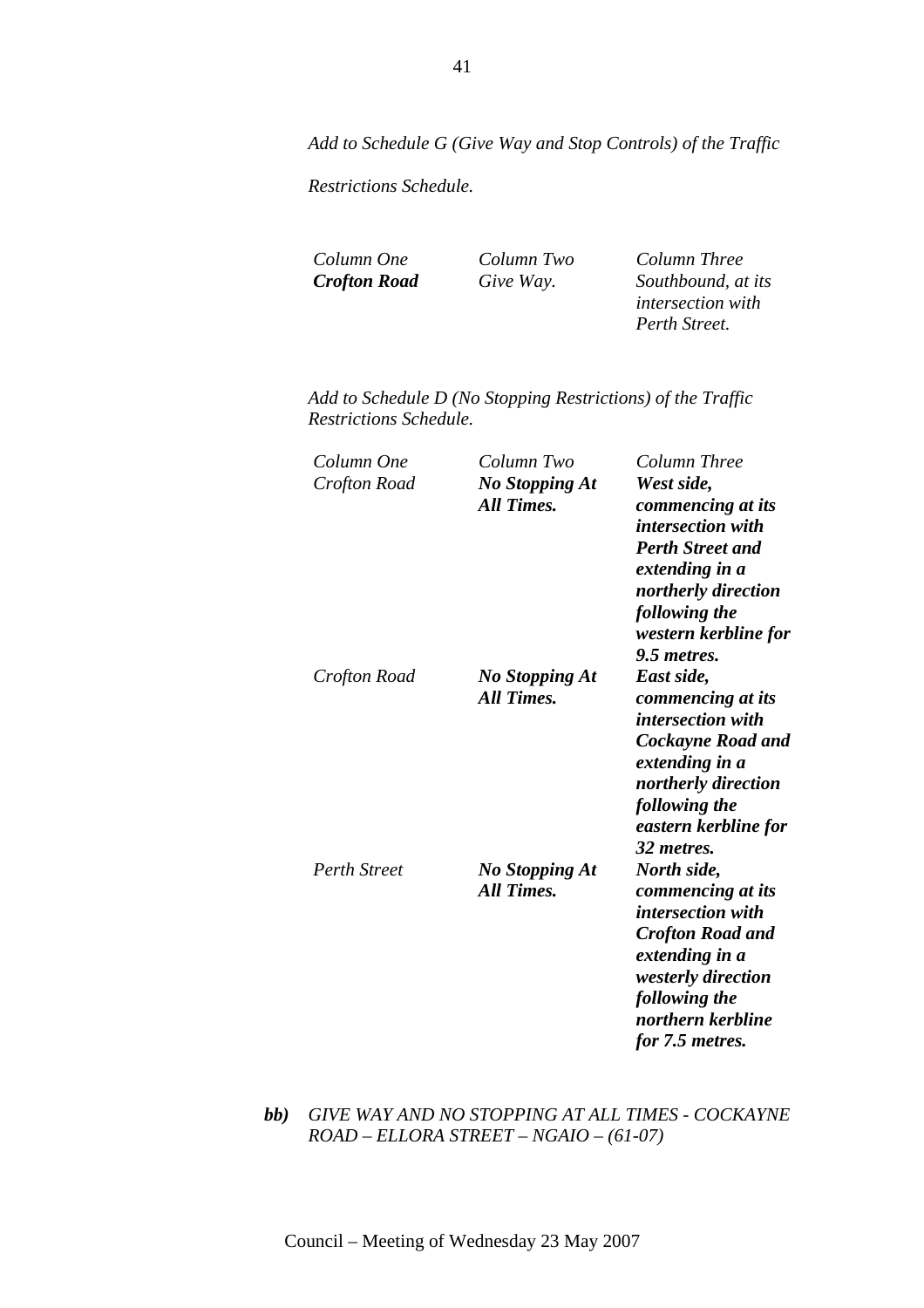# *Delete from Schedule D (No Stopping Restrictions) of the Traffic Restrictions Schedule.*

| Column One<br>Ellora Street | Column Two<br>No Stopping At<br>All Times. | Column Three<br>West side,<br>commencing at its<br><i>intersection with</i><br>Cockayne Road and<br>extending in a<br>southerly direction<br>following the<br>western kerbline for<br>12.5 metres. |
|-----------------------------|--------------------------------------------|----------------------------------------------------------------------------------------------------------------------------------------------------------------------------------------------------|
| Ellora Street               | <b>No Stopping At</b><br>All Times.        | East side,<br>commencing at its<br>intersection with<br><b>Cockayne Road and</b><br>extending in a<br>southerly direction<br>following the<br>eastern kerbline for<br>9 metres.                    |

| Column One<br>Ellora Street | Column Two<br><b>No Stopping At</b><br>All Times. | Column Three<br>West side,<br>commencing at its<br><i>intersection with</i><br><b>Cockayne Road and</b><br>extending in a<br>southerly direction<br>following the<br>western kerbline for<br>14.5 <i>metres</i> . |
|-----------------------------|---------------------------------------------------|-------------------------------------------------------------------------------------------------------------------------------------------------------------------------------------------------------------------|
| Ellora Street               | No Stopping At<br>All Times.                      | East side,<br>commencing at its<br><i>intersection with</i><br><b>Cockayne Road and</b><br>extending in a<br>southerly direction<br>following the<br>eastern kerbline for<br>14 metres.                           |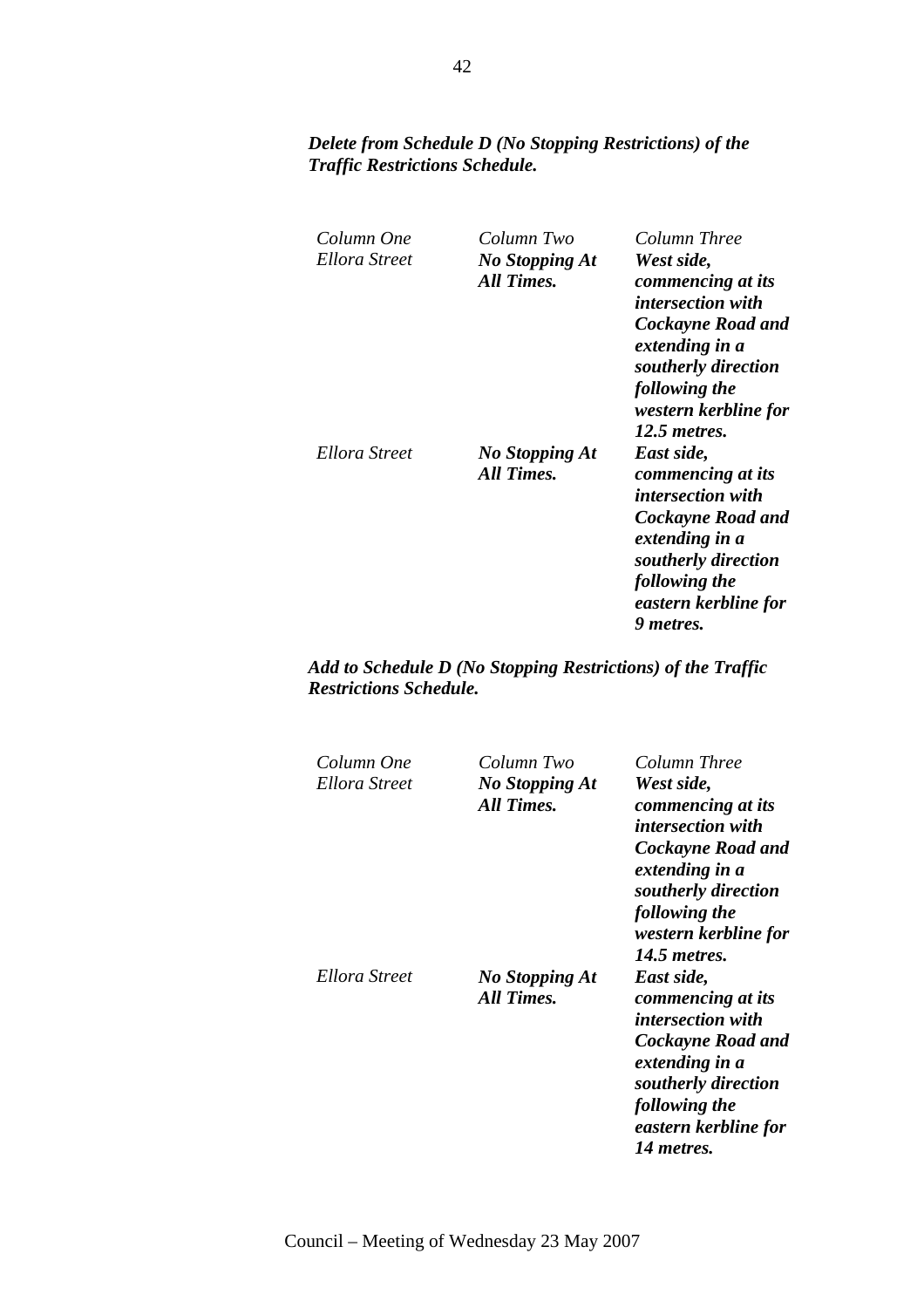*Add to Schedule G (Give Way and Stop Controls) of the Traffic Restrictions Schedule.* 

| Column One           |  |
|----------------------|--|
| <b>Ellora Street</b> |  |

*Column One Column Two Column Three Ellora Street Give Way. Northbound, at its intersection with Cockayne Road.* 

*cc) GIVE WAY AND NO STOPPING AT ALL TIMES - COCKAYNE ROAD – QUETTA STREET – NGAIO - (62-07)* 

### *Add to Schedule D (No Stopping Restrictions) of the Traffic Restrictions Schedule.*

| Column One    | Column Two            | Column Three                          |
|---------------|-----------------------|---------------------------------------|
| Quetta Street | <b>No Stopping At</b> | West side,                            |
|               | All Times.            | commencing at its                     |
|               |                       | <i>intersection with</i>              |
|               |                       | Cockayne Road and                     |
|               |                       | extending in a                        |
|               |                       | northerly direction                   |
|               |                       | following the<br>western kerbline for |
|               |                       | 13 metres.                            |
| Quetta Street | No Stopping At        | East side,                            |
|               | All Times.            | commencing at its                     |
|               |                       | <i>intersection with</i>              |
|               |                       | <b>Cockayne Road and</b>              |
|               |                       | extending in a                        |
|               |                       | northerly direction                   |
|               |                       | following the                         |
|               |                       | eastern kerbline for                  |
|               |                       | 12.5 metres.                          |
|               |                       |                                       |

*Add to Schedule G (Give Way and Stop Controls) of the Traffic Restrictions Schedule.* 

*Column One Column Two Column Three Quetta Street Give Way. Southbound, at its intersection with Cockayne Road.*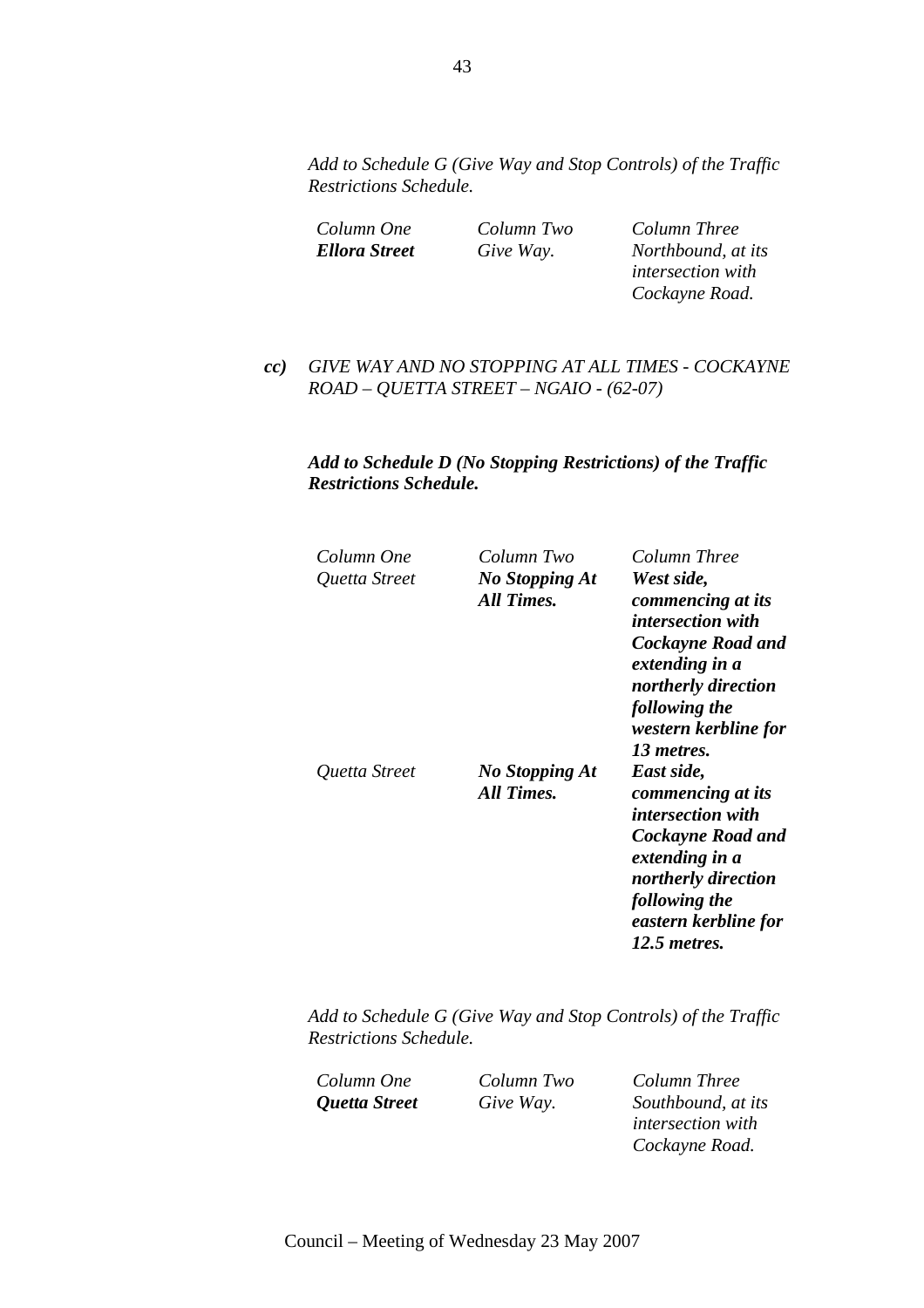### *dd) GIVE WAY AND NO STOPPING AT ALL TIMES - PUNJAB STREET – WARU STREET – NGAIO – (63-07)*

*Add to Schedule G (Give Way and Stop Controls) of the Traffic Restrictions Schedule.* 

| Column One         | Column Two | Column Three             |
|--------------------|------------|--------------------------|
| <b>Waru Street</b> | Give Way.  | Northbound, at its       |
|                    |            | <i>intersection with</i> |
|                    |            | Punjab Street.           |

*Add to Schedule D (No Stopping Restrictions) of the Traffic Restrictions Schedule.* 

| Column One<br>Waru Street | Column Two<br>No Stopping At<br>All Times. | Column Three<br>West side,<br>commencing at its<br><i>intersection with</i><br><b>Punjab Street and</b><br>extending in a<br>southerly direction<br>following the<br>western kerbline for<br>12 metres. |
|---------------------------|--------------------------------------------|---------------------------------------------------------------------------------------------------------------------------------------------------------------------------------------------------------|
| Waru Street               | No Stopping At<br><b>All Times.</b>        | East side,<br>commencing at its<br><i>intersection with</i><br><b>Punjab Street and</b><br>extending in a<br>southerly direction<br>following the<br>eastern kerbline for<br>19 metres.                 |

*ee) STOP AND NO STOPPING AT ALL TIMES - KENYA STREET – TRELISSICK CRESCENT – NGAIO – (64-07)*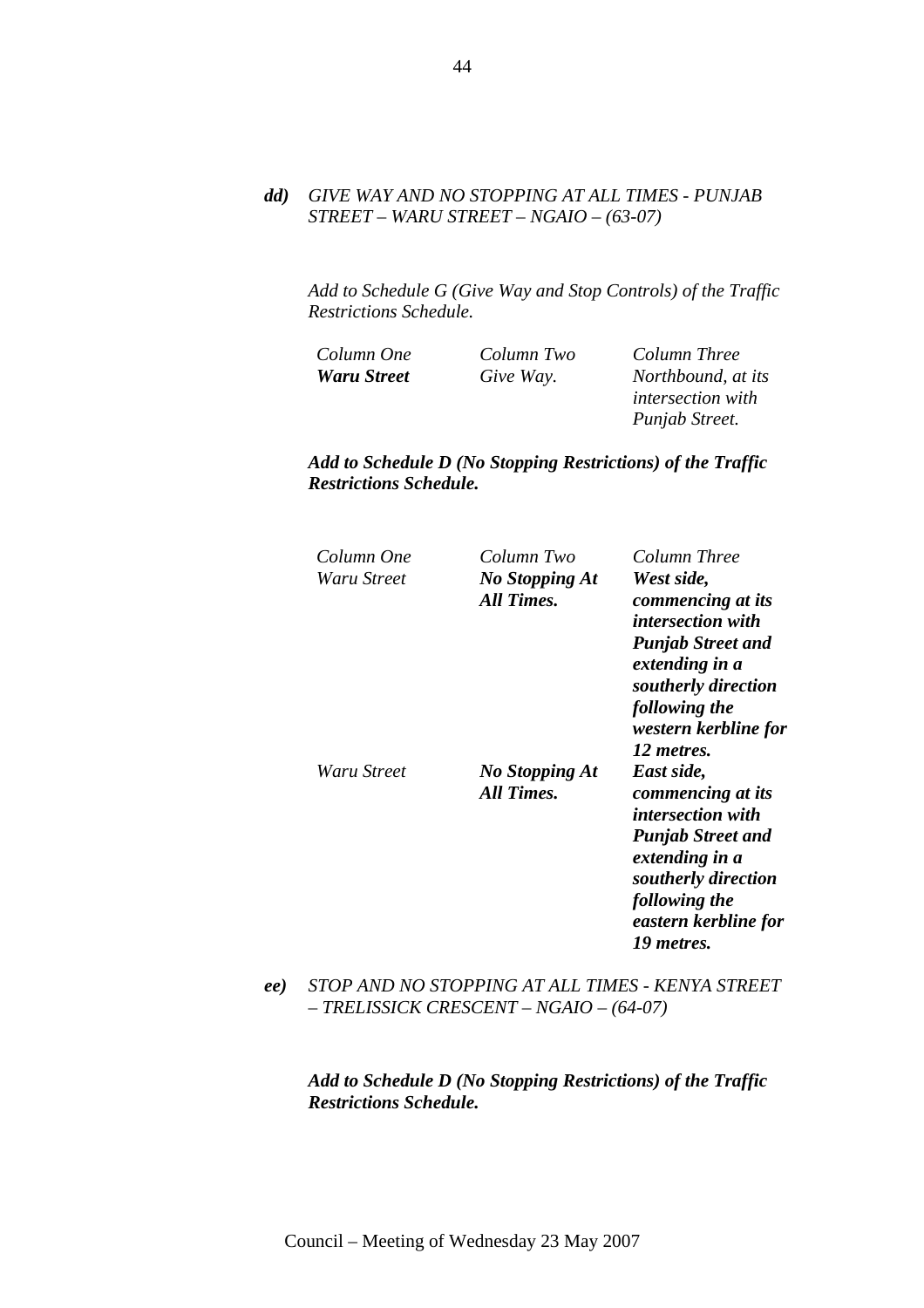| Column One<br>Trelissick Crescent | Column Two<br>No Stopping At<br>All Times. | Column Three<br>Southwest side,<br>commencing 20<br>metres from its<br>intersection with<br><b>Kenya Street and</b><br>extending in a<br>northwesterly<br>direction following                                                                                             |
|-----------------------------------|--------------------------------------------|---------------------------------------------------------------------------------------------------------------------------------------------------------------------------------------------------------------------------------------------------------------------------|
| Trelissick Crescent               | <b>No Stopping At</b><br><b>All Times.</b> | the southwestern<br>kerbline for 11.5<br>metres.<br>Northeast side,<br>commencing 6<br>metres from its<br><i>intersection with</i><br><b>Kenya Street and</b><br>extending in a<br>northwesterly<br>direction following<br>the northeastern<br>kerbline for 14<br>metres. |

*Add to Schedule G (Give Way and Stop Controls) of the Traffic Restrictions Schedule.* 

*Column One Column Two Column Three Trelissick Crescent* 

*Stop. Southeast bound, at its intersection with Kenya Street.* 

*ff) NO STOPPING AT ALL TIMES - NGAIO GORGE ROAD – TRELISSICK CRESCENT – NGAIO – (65-07)* 

*Add to Schedule D (No Stopping Restrictions) of the Traffic* 

*Restrictions Schedule.* 

*Column One Column Two Column Three Trelissick Crescent No Stopping At All Times.* 

*Northwest side, commencing at its intersection with*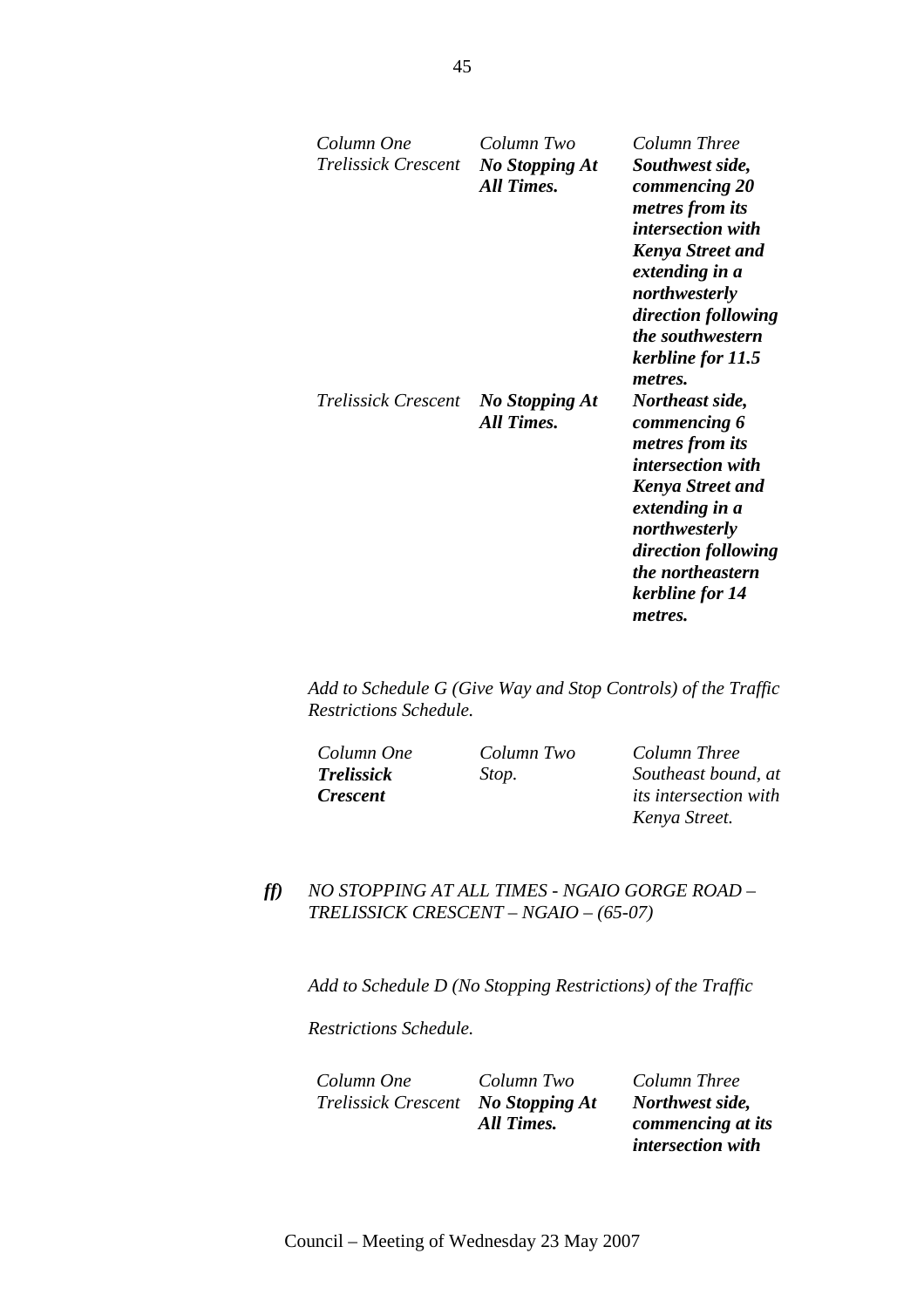*Ngaio Gorge Road and extending in a southwesterly direction following the northwestern kerbline for 24.5 metres. Trelissick Crescent No Stopping At Southeast side, commencing at its intersection with Ngaio Gorge Road and extending in a southwesterly direction following the southeastern kerbline for 24.5 metres.* 

### *gg) STOP - SWANSEA STREET – LUCKNOW TERRACE – NGAIO – (66-07)*

*All Times.* 

*Delete from Schedule G (Give Way and Stop Controls) of the* 

*Traffic Restrictions Schedule.* 

*Column One Column Two Column Three Swansea Street Stop. Swansea Street, at its southern approach to its intersection with Lucknow Terrace.* 

*Add to Schedule G (Give Way and Stop Controls) of the Traffic* 

*Restrictions Schedule.* 

*Column One Column Two Column Three Swansea Street Stop. Eastbound, at its intersection with Lucknow Terrace.*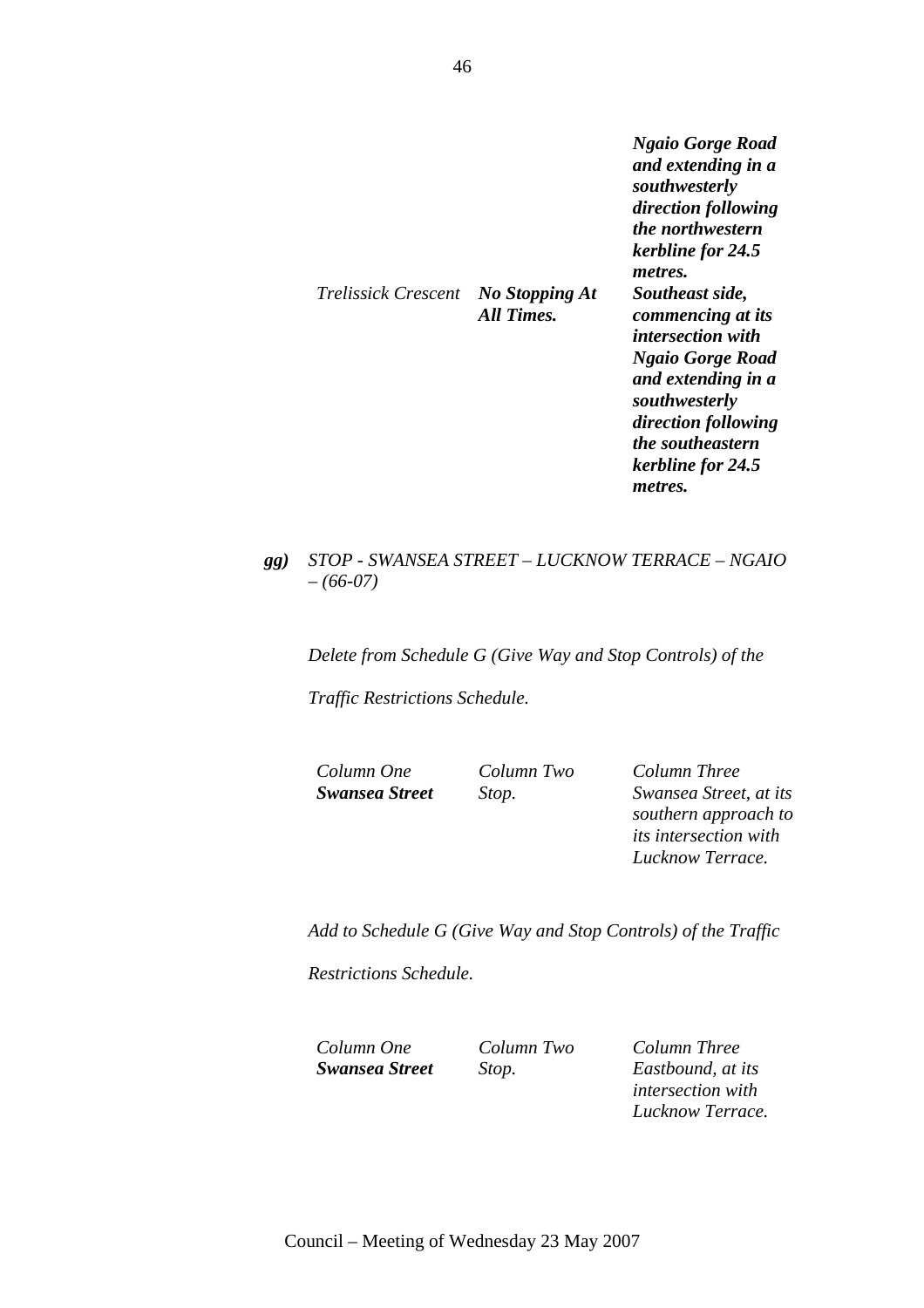*hh) GIVE WAY - SWANSEA STREET – NGATOTO STREET – NGAIO – (67-07)* 

*Add to Schedule G (Give Way and Stop Controls) of the Traffic* 

*Restrictions Schedule.* 

| Column One            | Column Two | Column Three                 |
|-----------------------|------------|------------------------------|
| <b>Ngatoto Street</b> | Give Way.  | Northwest bound, at          |
|                       |            | <i>its intersection with</i> |
|                       |            | Swansea Street.              |
| <b>Ngatoto Street</b> | Give Way   | Southeast bound, at          |
|                       |            | <i>its intersection with</i> |
|                       |            | Swansea Street.              |

*ii) NO STOPPING AT ALL TIMES - APLIN TERRACE – BOMBAY STREET – NGAIO – (68-07)* 

*Add to Schedule D (No Stopping Restrictions) of the Traffic* 

*Restrictions Schedule.* 

| Column One           | Column Two                                 | Column Three                                                                                                                                                                        |
|----------------------|--------------------------------------------|-------------------------------------------------------------------------------------------------------------------------------------------------------------------------------------|
| <b>Bombay Street</b> | No Stopping At<br><b>All Times.</b>        | North side,<br>commencing at its<br><i>intersection with Aplin</i><br><b>Terrace and extending</b><br>in a westerly direction<br>following the northern<br>kerbline for 4.5 metres. |
| <b>Bombay Street</b> | No Stopping At<br><b>All Times.</b>        | South side,<br>commencing at its<br><i>intersection with Aplin</i><br><b>Terrace and extending</b><br>in a westerly direction<br>following the southern<br>kerbline for 17 metres.  |
| Aplin Terrace        | <b>No Stopping At</b><br><b>All Times.</b> | West side, commencing<br>at its intersection with<br><b>Bombay Street and</b><br>extending in a<br>northerly direction<br>following the western                                     |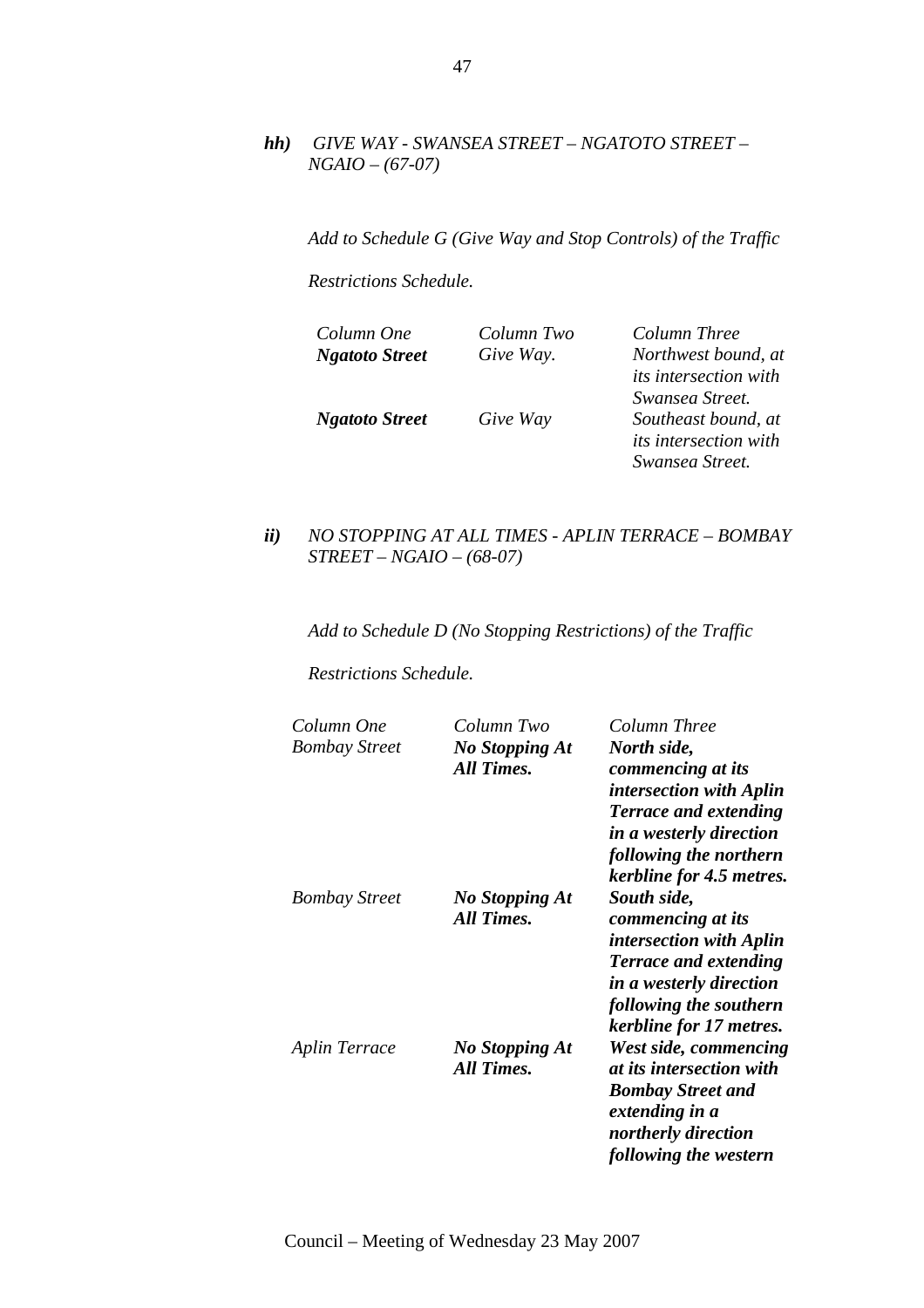*Aplin Terrace No Stopping At All Times.* 

*kerbline for 10.5 metres. East side, commencing at its intersection with Bombay Street and extending in a northerly direction following the eastern kerbline for 16 metres.* 

### *jj)* **STOP, GIVE WAY AND NO STOPPING AT ALL TIMES - BOX HILL – STATION ROAD – KHANDALLAH – (69-07)**

| Column One          | Column Two                                 | Column Three             |
|---------------------|--------------------------------------------|--------------------------|
| <b>Station Road</b> | <b>No Stopping At</b>                      | South side,              |
|                     | <b>All Times.</b>                          | commencing at its        |
|                     |                                            | <i>intersection with</i> |
|                     |                                            | <b>Box Hill and</b>      |
|                     |                                            | extending in an          |
|                     |                                            | easterly direction       |
|                     |                                            | following the            |
|                     |                                            | southern kerbline        |
|                     |                                            | for 15 metres.           |
| Baroda Street       |                                            |                          |
|                     | <b>No Stopping At</b><br><b>All Times.</b> | North side,              |
|                     |                                            | commencing at its        |
|                     |                                            | intersection with        |
|                     |                                            | <b>Box Hill and</b>      |
|                     |                                            | extending in a           |
|                     |                                            | westerly direction       |
|                     |                                            | following the            |
|                     |                                            | northern kerbline        |
|                     |                                            | for 15 metres.           |
| <b>Box Hill</b>     | <b>No Stopping At</b>                      | West side,               |
|                     | <b>All Times.</b>                          | commencing at its        |
|                     |                                            | intersection with        |
|                     |                                            | <b>Baroda Street and</b> |
|                     |                                            | extending in a           |
|                     |                                            | northerly direction      |
|                     |                                            | following the            |
|                     |                                            | western kerbline for     |
|                     |                                            | 18 metres.               |
|                     |                                            |                          |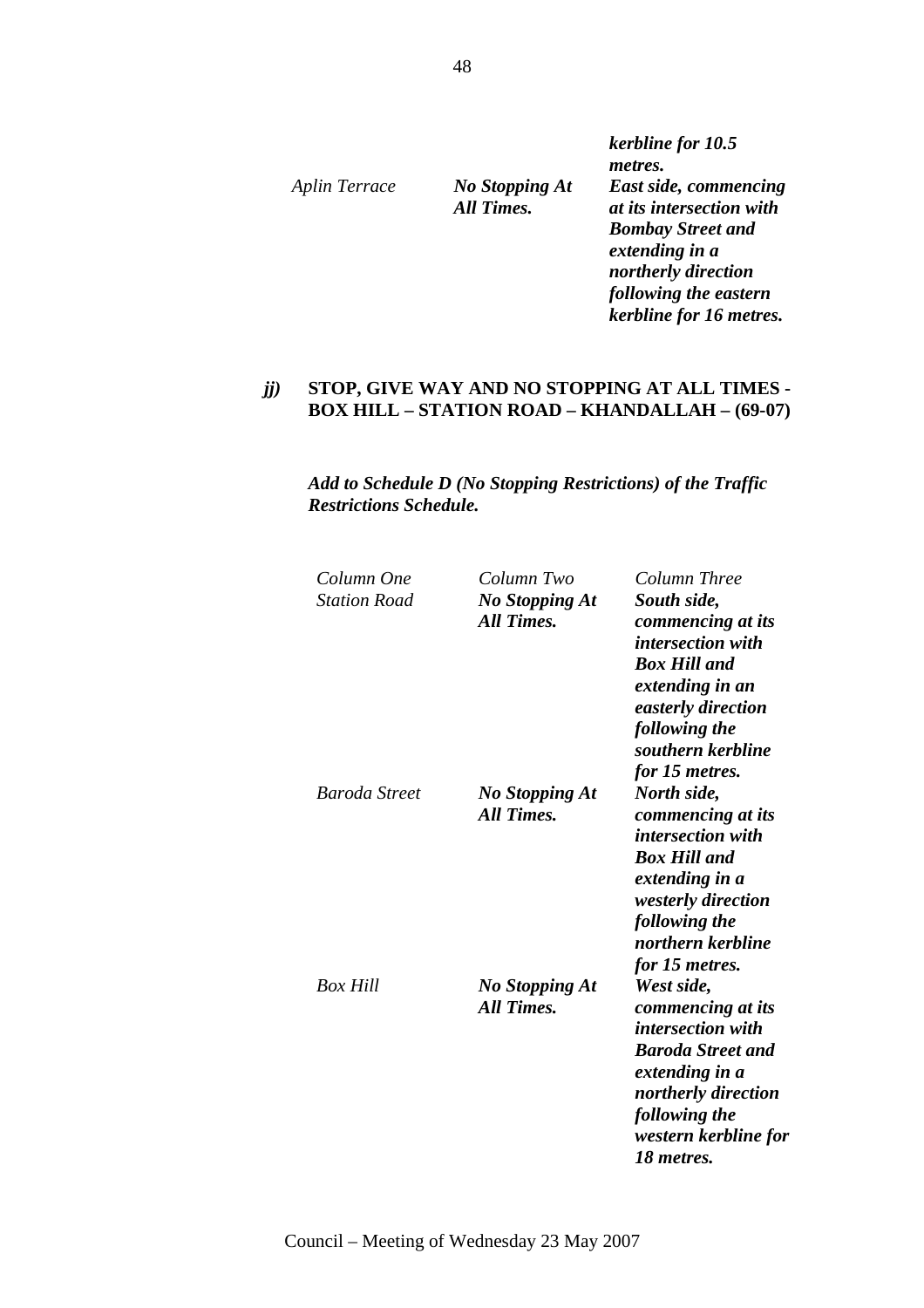*Box Hill No Stopping At All Times.* 

*East side, commencing at its intersection with Station Road and extending in a southerly direction following the eastern kerbline for 8 metres.* 

*Add to Schedule G (Give Way and Stop Controls) of the Traffic Restrictions Schedule.* 

| Column One          | Column Two | Column Three                 |
|---------------------|------------|------------------------------|
| <b>Station Road</b> | Stop.      | Westbound, at its            |
|                     |            | <i>intersection with Box</i> |
|                     |            | Hill.                        |
| Baroda Street       | Give Way.  | Eastbound, at its            |
|                     |            | <i>intersection with Box</i> |
|                     |            | Hill                         |

### *kk)* **NO STOPPING AT ALL TIMES - GANGES ROAD – EVEREST STREET – KHANDALLAH – (70-07)**

*Delete from Schedule D (No Stopping Restrictions) of the Traffic Restrictions Schedule.* 

*Column One Column Two Column Three Ganges Road No Stopping At All Times.* 

*West side, commencing at its intersection with Everest Street and extending in a northerly direction for 13 metres.* 

*Add to Schedule D (No Stopping Restrictions) of the Traffic* 

*Restrictions Schedule.* 

*Column One Column Two Column Three*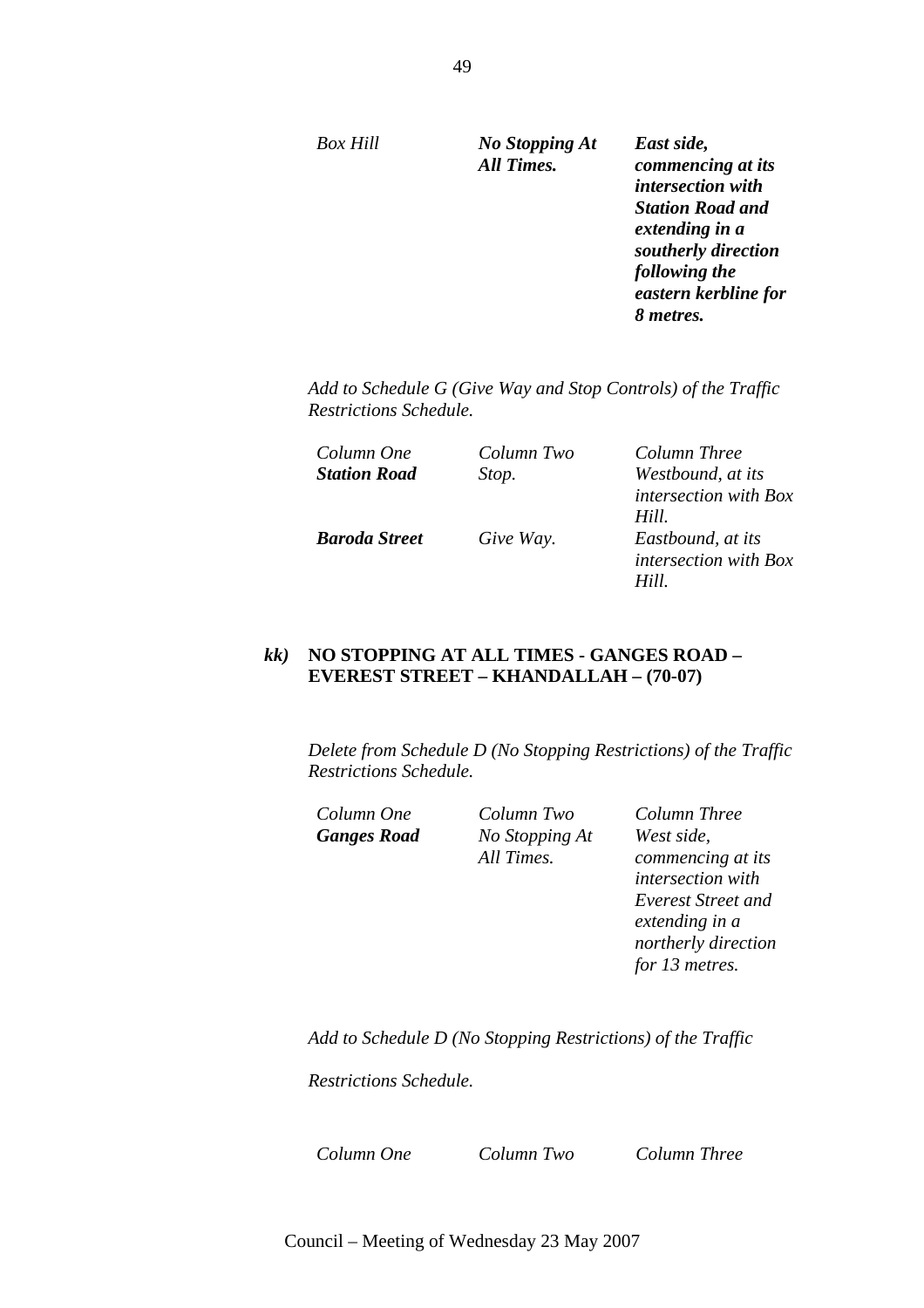| <b>Ganges Road</b>    | No Stopping At All<br>Times. | West side,<br>commencing at its<br>intersection with<br><b>Everest Street and</b><br>extending in a<br>northerly direction<br>following the<br>western kerbline for<br>28 metres.  |
|-----------------------|------------------------------|------------------------------------------------------------------------------------------------------------------------------------------------------------------------------------|
| <b>Ganges Road</b>    | No Stopping At All<br>Times. | East side,<br>commencing at its<br>intersection with<br>Everest Street and<br>extending in a<br>northerly direction<br>following the<br>eastern kerbline for<br>24 metres.         |
| <b>Everest Street</b> | No Stopping At All<br>Times. | North side,<br>commencing at its<br><i>intersection with</i><br>Ganges Road and<br>extending in a<br>westerly direction<br>following the<br>northern kerbline<br>for 15.5 metres.  |
| <b>Everest Street</b> | No Stopping At All<br>Times. | North side,<br>commencing at its<br><i>intersection</i> with<br>Ganges Road and<br>extending in an<br>easterly direction<br>following the<br>northern kerbline<br>for 14.5 metres. |
| <b>Everest Street</b> | No Stopping At All<br>Times. | South side, opposite<br><i>its intersection with</i><br>Ganges Road,<br>extending in an<br>easterly direction<br>following the<br>southern kerbline<br>for 15.5 metres.            |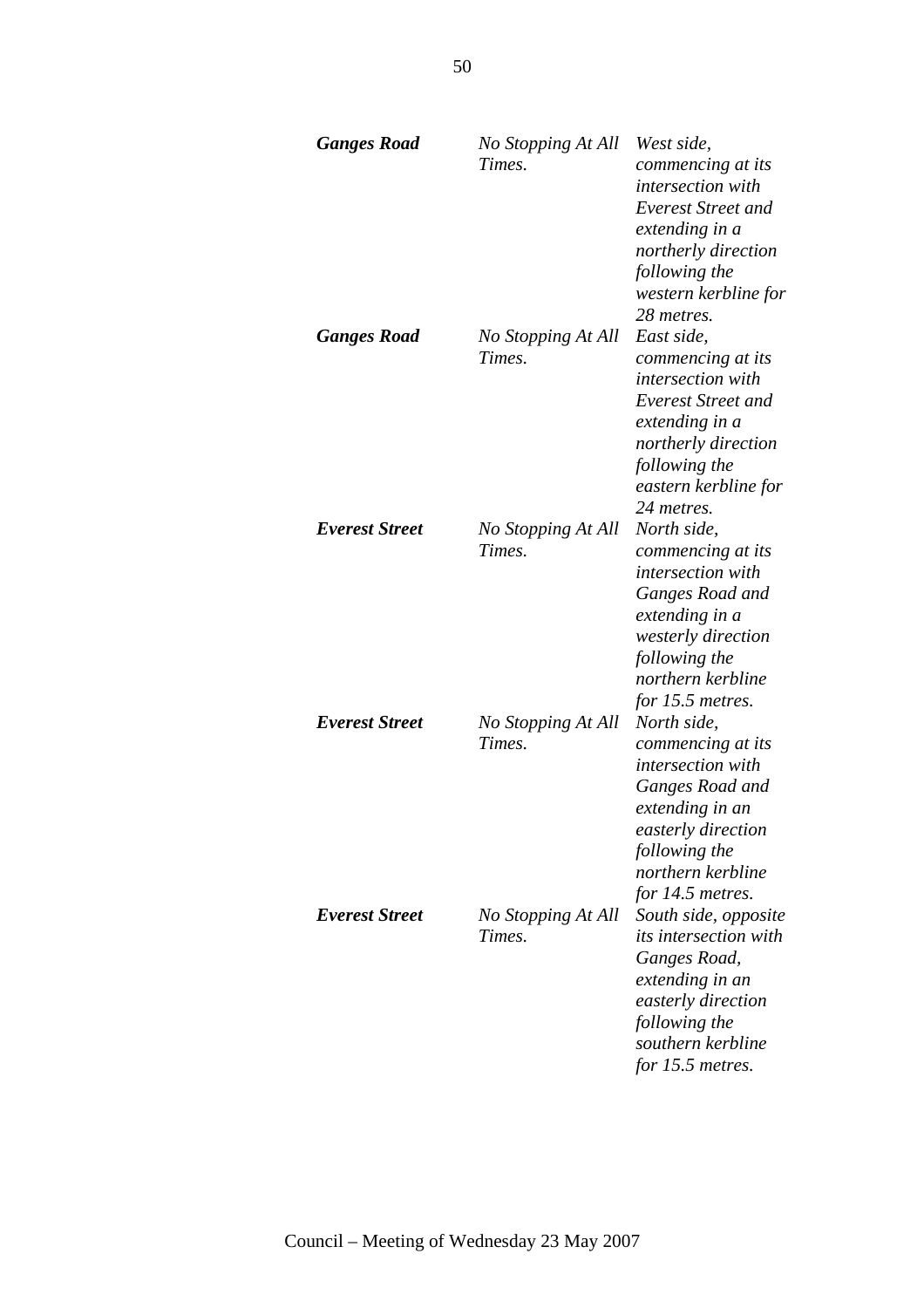### *ll) GIVE WAY AND NO STOPPING AT ALL TIMES - HOMEBUSH ROAD – BENARES STREET – KHANDALLAH – (71-07)*

*Add to Schedule D (No Stopping Restrictions) of the Traffic Restrictions Schedule.* 

| Column One            | Column Two                   | Column Three                                                                                                                                                                                     |
|-----------------------|------------------------------|--------------------------------------------------------------------------------------------------------------------------------------------------------------------------------------------------|
| <b>Benares Street</b> | No Stopping At<br>All Times. | West side,<br>commencing at its<br><i>intersection with</i>                                                                                                                                      |
|                       |                              | Homebush Road and<br>extending in a<br>southerly direction<br>following the<br>western kerbline for                                                                                              |
| <b>Benares Street</b> | No Stopping At<br>All Times. | 26.5 metres.<br>East side.<br>commencing at its<br><i>intersection with</i><br>Homebush Road and<br>extending in a<br>southerly direction<br>following the eastern<br>kerbline for 21<br>metres. |

*Add to Schedule G (Give Way and Stop Controls) of the Traffic* 

*Restrictions Schedule.* 

*Column One Column Two Column Three Benares Street Give Way. Northbound, at its intersection with Homebush Road.* 

*mm) GIVE WAY AND NO STOPPING AT ALL TIMES - SILVERSTREAM ROAD – CHURCHILL DRIVE – CROFTON DOWNS – (72-07)*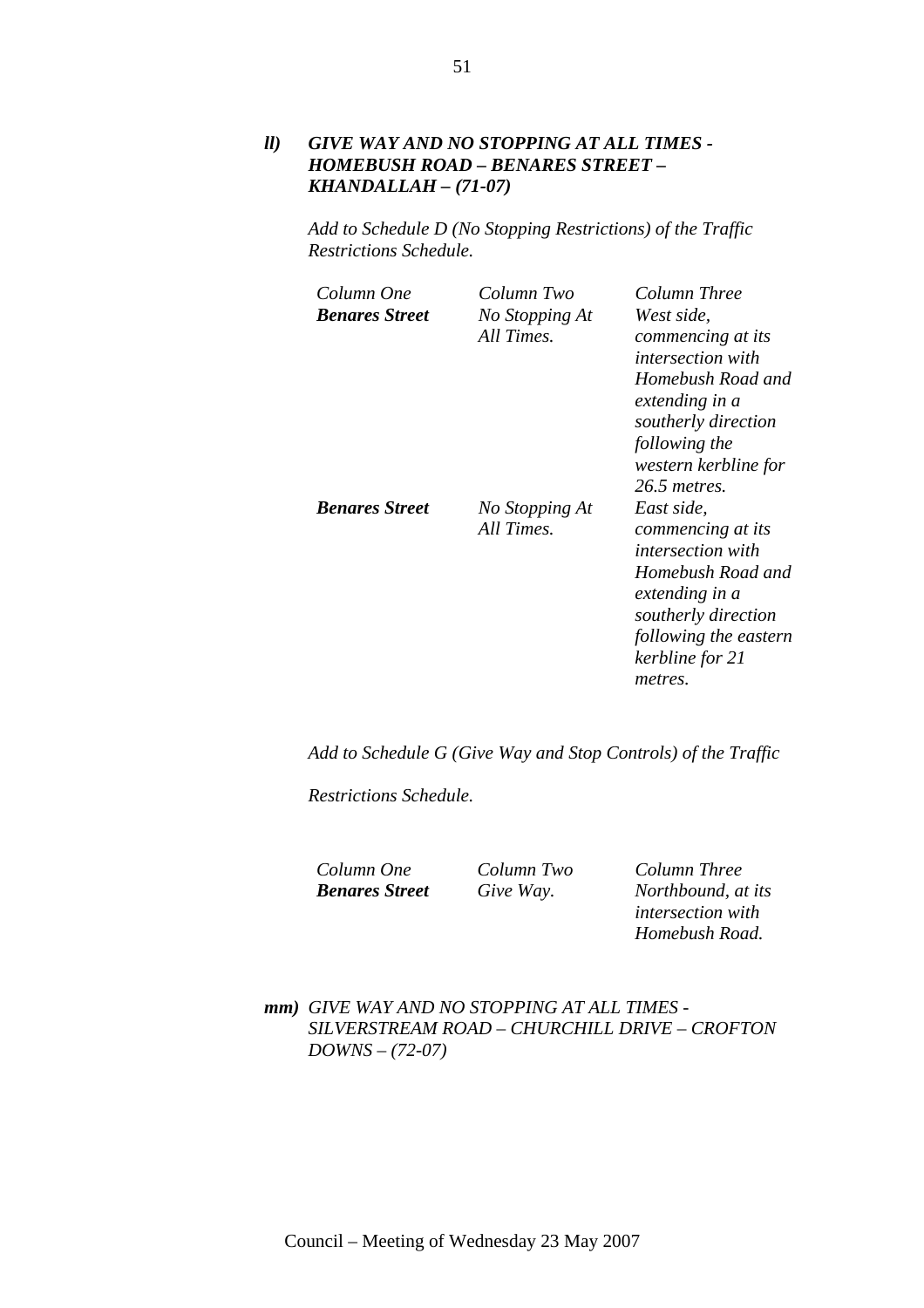*Add to Schedule G (Give Way and Stop Controls) of the Traffic* 

*Restrictions Schedule.* 

| Column One               | Column Two | Column Three               |
|--------------------------|------------|----------------------------|
| <b>Churchill Drive</b>   | Give Way.  | Northbound, at its         |
|                          |            | <i>intersection with</i>   |
|                          |            | Silverstream Road.         |
| Waikowhai Street         | Give Way.  | Westbound, at its          |
|                          |            | <i>intersection with</i>   |
|                          |            | Silverstream Road.         |
| <b>Silverstream Road</b> | Give Way.  | Eastbound, at its          |
|                          |            | <i>intersection with</i>   |
|                          |            | Churchill Drive.           |
| <b>Greater</b>           | Give Way.  | Traffic leaving the        |
| Wellington               |            | <b>Railway Station Car</b> |
| <b>Regional Council</b>  |            | Park, entering the         |
| <b>Car Park</b>          |            | Churchill Drive /          |
| <i>Entrance</i>          |            | Silverstream Road          |
|                          |            | roundabout.                |

| Column One<br>Silverstream Road | Column Two<br><b>No Stopping At</b><br>All Times. | Column Three<br>South side,<br>commencing at its<br><i>intersection with</i><br><b>Churchill Drive and</b><br>extending in an<br>easterly direction<br>following the<br>southern kerbline<br>for 127 metres. |
|---------------------------------|---------------------------------------------------|--------------------------------------------------------------------------------------------------------------------------------------------------------------------------------------------------------------|
| Silverstream Road               | <b>No Stopping At</b><br>All Times.               | North side,<br>commencing at its<br><i>intersection with</i><br><b>Churchill Drive and</b><br>extending in an<br>easterly direction<br>following the<br>northern kerbline<br>for 8 metres.                   |
| Churchill Drive                 | No Stopping At                                    | East side,                                                                                                                                                                                                   |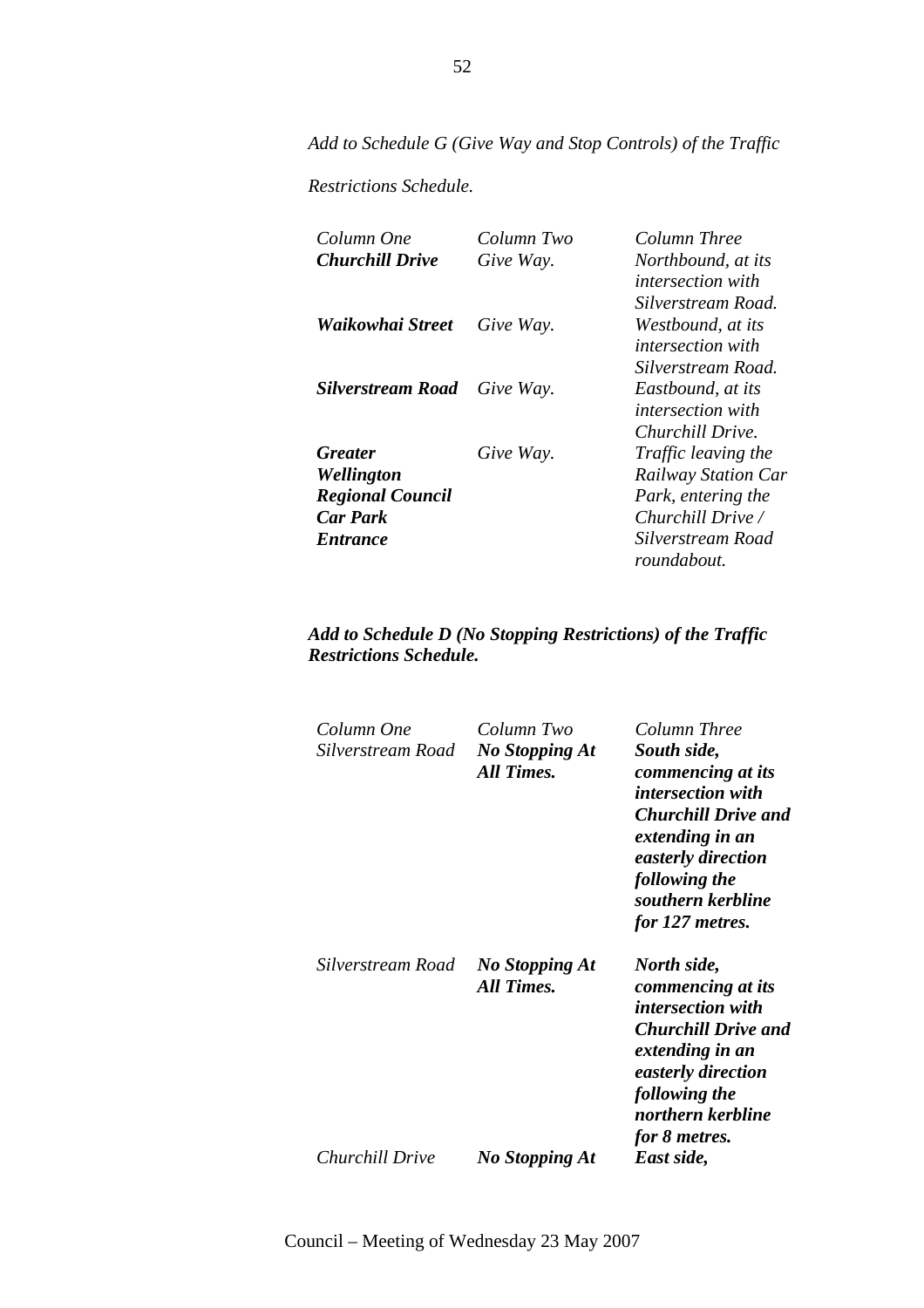|                                                                       | <b>All Times.</b>                          | commencing at its<br><i>intersection with the</i><br><b>Greater Wellington</b><br><b>Regional Council</b><br><b>Car Park entrance</b><br>and extending in a<br>southerly direction<br>following the<br>eastern kerbline for<br>11 metres.                 |
|-----------------------------------------------------------------------|--------------------------------------------|-----------------------------------------------------------------------------------------------------------------------------------------------------------------------------------------------------------------------------------------------------------|
| Waikowhai Street                                                      | No Stopping At<br><b>All Times.</b>        | North side,<br>commencing at its<br><i>intersection with</i><br><b>Silverstream Road</b><br>and extending in an<br>easterly direction<br>following the<br>northern kerbline<br>for 19 metres.                                                             |
| Waikowhai Street                                                      | <b>No Stopping At</b><br><b>All Times.</b> | South side,<br>commencing at its<br><i>intersection with the</i><br><b>Greater Wellington</b><br><b>Regional Council</b><br><b>Car Park entrance</b><br>and extending in an<br>easterly direction<br>following the<br>southern kerbline<br>for 17 metres. |
| Greater<br>Wellington<br>Regional Council<br><b>Car Park Entrance</b> | <b>No Stopping At</b><br><b>All Times.</b> | <b>North and south</b><br>side, commencing at<br>its intersection with<br><b>Churchill Drive and</b><br>Waikowhai Street,<br>extending in a<br>westerly direction<br>following the<br>kerblines into the<br>car park.                                     |

# *nn)* **GIVE WAY - CHARTWELL DRIVE – CASSIS PLACE / DUNDEE PLACE – CHARTWELL – (73-07)**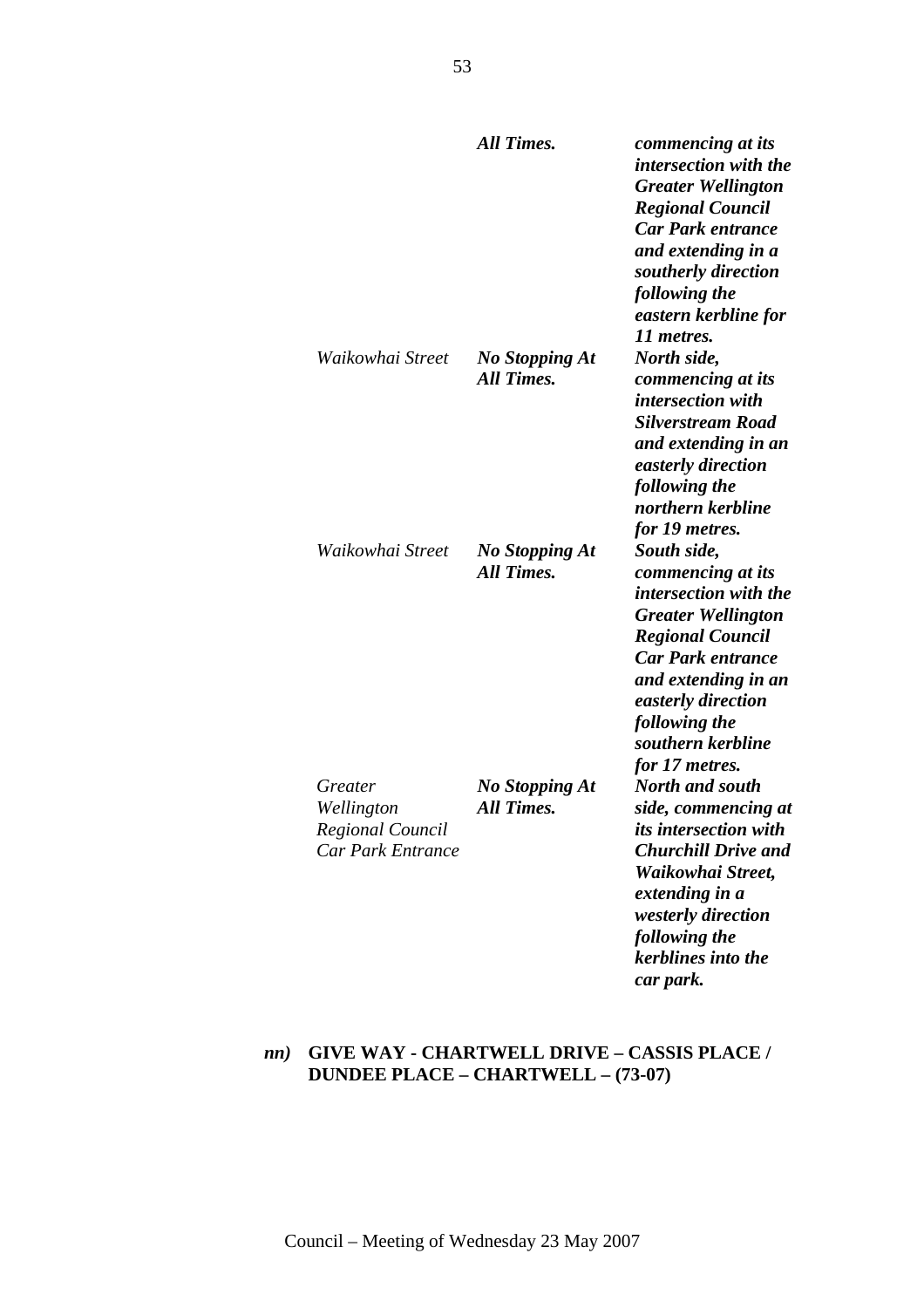*Add to Schedule G (Give Way and Stop Controls) of the Traffic* 

*Restrictions Schedule.* 

*Column One Column Two Column Three Cassis Place Give Way. Southeast bound, at its intersection with Chartwell Drive.* 

*Dundee Place Give Way. Northwest bound, at its intersection with Chartwell Drive.* 

*oo) GIVE WAY AND NO STOPPING AT ALL TIMES - THATCHER CRESCENT – SILVERSTREAM ROAD – CROFTON DOWNS – (74-07)* 

| Column One<br><b>Thatcher Crescent</b> | Column Two<br><b>No Stopping At</b><br><b>All Times.</b> | Column Three<br>East side,<br>commencing at its<br><i>intersection with</i><br>Silverstream Road<br>and extending in a<br>northerly direction<br>following the<br>eastern kerbline for<br>27 metres. |
|----------------------------------------|----------------------------------------------------------|------------------------------------------------------------------------------------------------------------------------------------------------------------------------------------------------------|
| Silverstream Road                      | <b>No Stopping At</b><br><b>All Times.</b>               | North side,<br>commencing at its<br><i>intersection with</i><br><b>Thatcher Crescent</b><br>and extending in a<br><i>westerly direction</i><br>following the<br>northern kerbline<br>for 7 metres.   |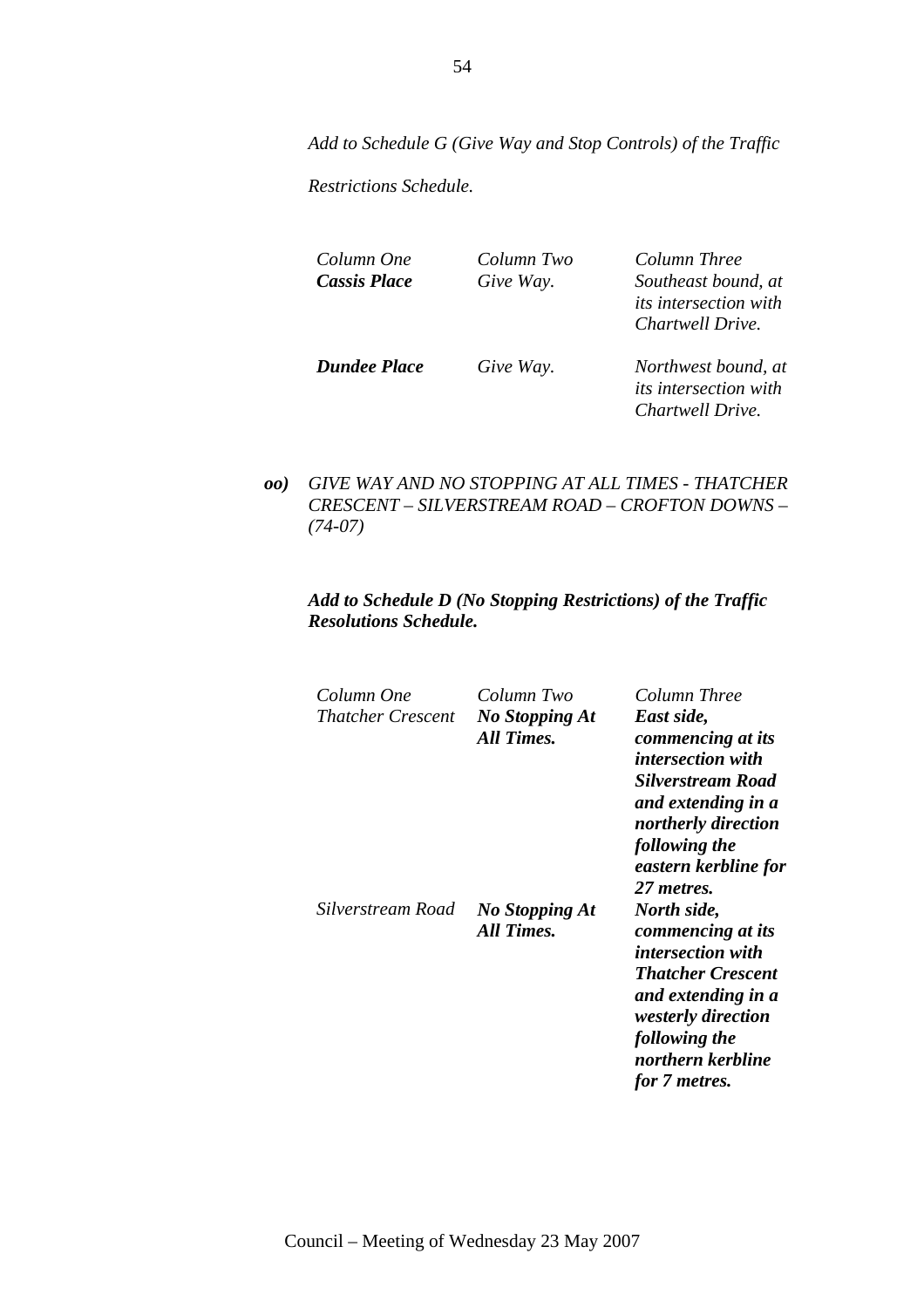*Add to Schedule G (Give Way and Stop Controls) of the Traffic* 

*Restrictions Schedule.* 

*Column One Column Two Column Three Thatcher Crescent Give Way. Southbound, at its* 

*intersection with Silverstream Road.* 

*pp) NO STOPPING AT ALL TIMES - WINSTON STREET – CHARTWELL DRIVE – CHARTWELL – (75-07)* 

### *Add to Schedule D (No Stopping Restrictions) of the Traffic Restrictions Schedule.*

| Column One     | Column Two                          | Column Three                                                                                                                                                                                                   |
|----------------|-------------------------------------|----------------------------------------------------------------------------------------------------------------------------------------------------------------------------------------------------------------|
| Winston Street | No Stopping At<br>All Times.        | North side,<br>commencing at its<br><i>intersection with</i>                                                                                                                                                   |
|                |                                     | <b>Chartwell Drive</b><br>and extending in a<br><i>westerly direction</i><br>following the<br>northern kerbline                                                                                                |
| Winston Street | No Stopping At<br><b>All Times.</b> | for 21.5 metres.<br>South side,<br>commencing at its<br><i>intersection with</i><br><b>Chartwell Drive</b><br>and extending in a<br>westerly direction<br>following the<br>southern kerbline<br>for 21 metres. |

*qq) NO STOPPING AT ALL TIMES - SILVERSTREAM ROAD – CROFTON DOWNS – (76-07)*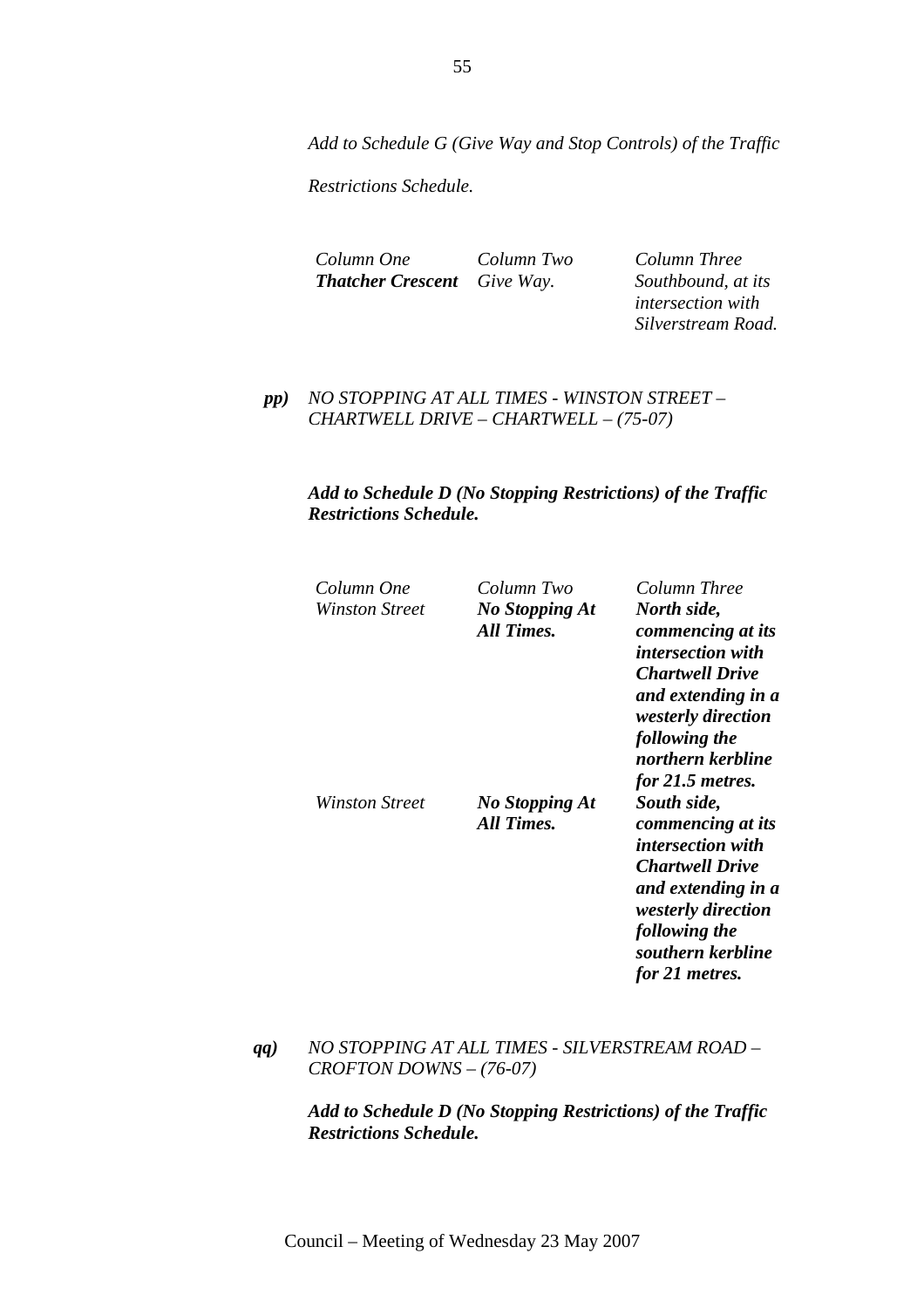| Column One<br>Silverstream Road | Column Two<br><b>No Stopping At</b><br>All Times. | Column Three<br>North side,<br>commencing 145.5<br>metres from its<br><i>western intersection</i><br>with Spencer Street<br>and extending in an<br>easterly direction<br>following the<br>northern kerbline<br>for 30 metres. |
|---------------------------------|---------------------------------------------------|-------------------------------------------------------------------------------------------------------------------------------------------------------------------------------------------------------------------------------|
| Silverstream Road               | <b>No Stopping At</b><br>All Times.               | South side,<br>commencing 142.5<br><i>metres from its</i><br>western intersection<br>with Spencer Street<br>and extending in an<br>easterly direction<br>following the<br>southern kerbline<br>for 30 metres.                 |

## *rr) GIVE WAY AND NO STOPPING AT ALL TIMES - WINSTON STREET – SPENCER STREET – CROFTON DOWNS – (77-07)*

*Add to Schedule G (Give Way and Stop Controls) of the Traffic* 

*Restrictions Schedule.* 

*Column One Column Two Column Three Winston Street Give Way. Northbound, at its intersection with Spencer Street.* 

*Add to Schedule D (No Stopping Restrictions) of the Traffic Restrictions Schedule.* 

*Column One Column Two Column Three No Stopping At All Times.* 

*West side, commencing at its intersection with Spencer Street and* 

56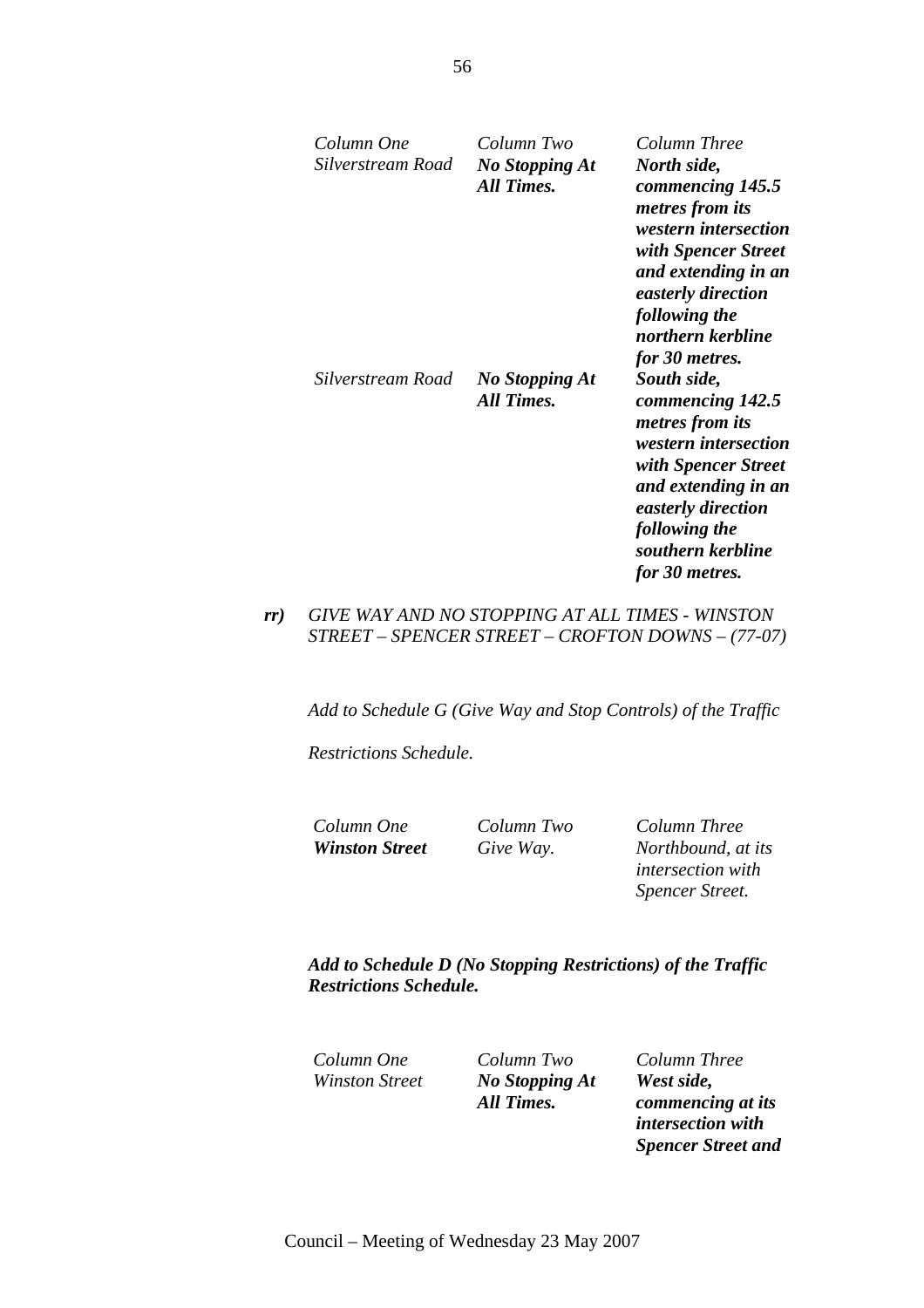| Winston Street | <b>No Stopping At</b><br>All Times. | extending in a<br>southerly direction<br>following the<br>western kerbline for<br>52.5 <i>metres.</i><br>East side,<br>commencing at its<br><i>intersection with</i><br><b>Spencer Street and</b> |
|----------------|-------------------------------------|---------------------------------------------------------------------------------------------------------------------------------------------------------------------------------------------------|
|                |                                     | extending in a<br>southerly direction<br>following the<br>eastern kerbline for<br>33 metres.                                                                                                      |

*ss) NO STOPPING AT ALL TIMES - WINSTON STREET – CROFTON DOWNS – (78-07)* 

Add to Schedule D (No Stopping Restrictions) of the Traffic

Restrictions Schedule.

| Column One<br>Winston Street | Column Two<br><b>No Stopping At</b><br>All Times. | Column Three<br>West side,<br>commencing 31.5<br>metres from its<br><i>intersection with</i><br>Jerome Way and<br>extending in a<br>northerly direction<br>following the<br>western kerbline for<br>29 metres. |
|------------------------------|---------------------------------------------------|----------------------------------------------------------------------------------------------------------------------------------------------------------------------------------------------------------------|
| Winston Street               | <b>No Stopping At</b><br>All Times.               | East side,<br>commencing 31.5<br><i>metres from its</i><br><i>intersection with</i><br><b>Jerome Way and</b><br>extending in a<br>northerly direction<br>following the<br>western kerbline for<br>29 metres.   |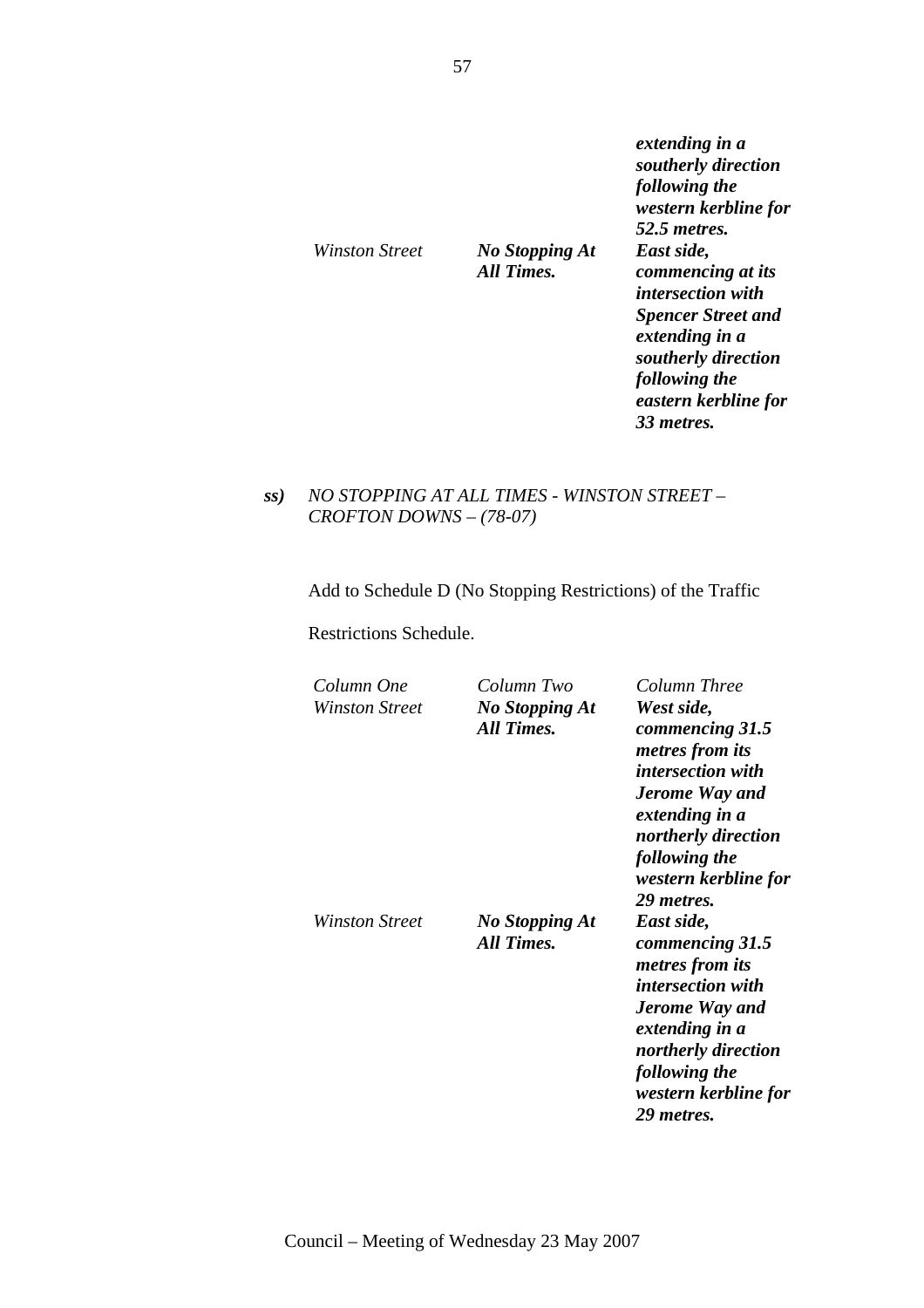### *tt) GIVE WAY - CHARTWELL DRIVE – DOWNING STREET – CHARTWELL - (79-07)*

*Add to Schedule G (Give Way and Stop Controls) of the Traffic* 

*Restrictions Schedule.* 

| Column One            | Column Two | Column Three             |
|-----------------------|------------|--------------------------|
| <b>Downing Street</b> | Give Way.  | Southbound, at its       |
|                       |            | <i>intersection with</i> |

### *uu) GIVE WAY - SATARA CRESCENT – KAPIL GROVE – NGAIO – (80-07)*

*Add to Schedule G (Give Way and Stop Controls) of the Traffic* 

*Restrictions Schedule.* 

*Column One Column Two Column Three Kapil Grove Give Way. Eastbound, at its* 

*intersection with Satara Crescent.* 

*Chartwell Drive.* 

### *vv) GIVE WAY AND NO STOPPING AT ALL TIMES - SATARA CRESCENT – RAMPHAL TERRACE – NGAIO – (81-07)*

*Add to Schedule G (Give Way and Stop Controls) of the Traffic Restrictions Schedule.* 

| Column One             | Column Two | Column Three             |
|------------------------|------------|--------------------------|
| <b>Ramphal Terrace</b> | Give Way.  | Westbound, at its        |
|                        |            | <i>intersection with</i> |
|                        |            | Satara Crescent.         |

*Add to Schedule D (No Stopping Restrictions) of the Traffic Restrictions Schedule.* 

*Column One Column Two Column Three*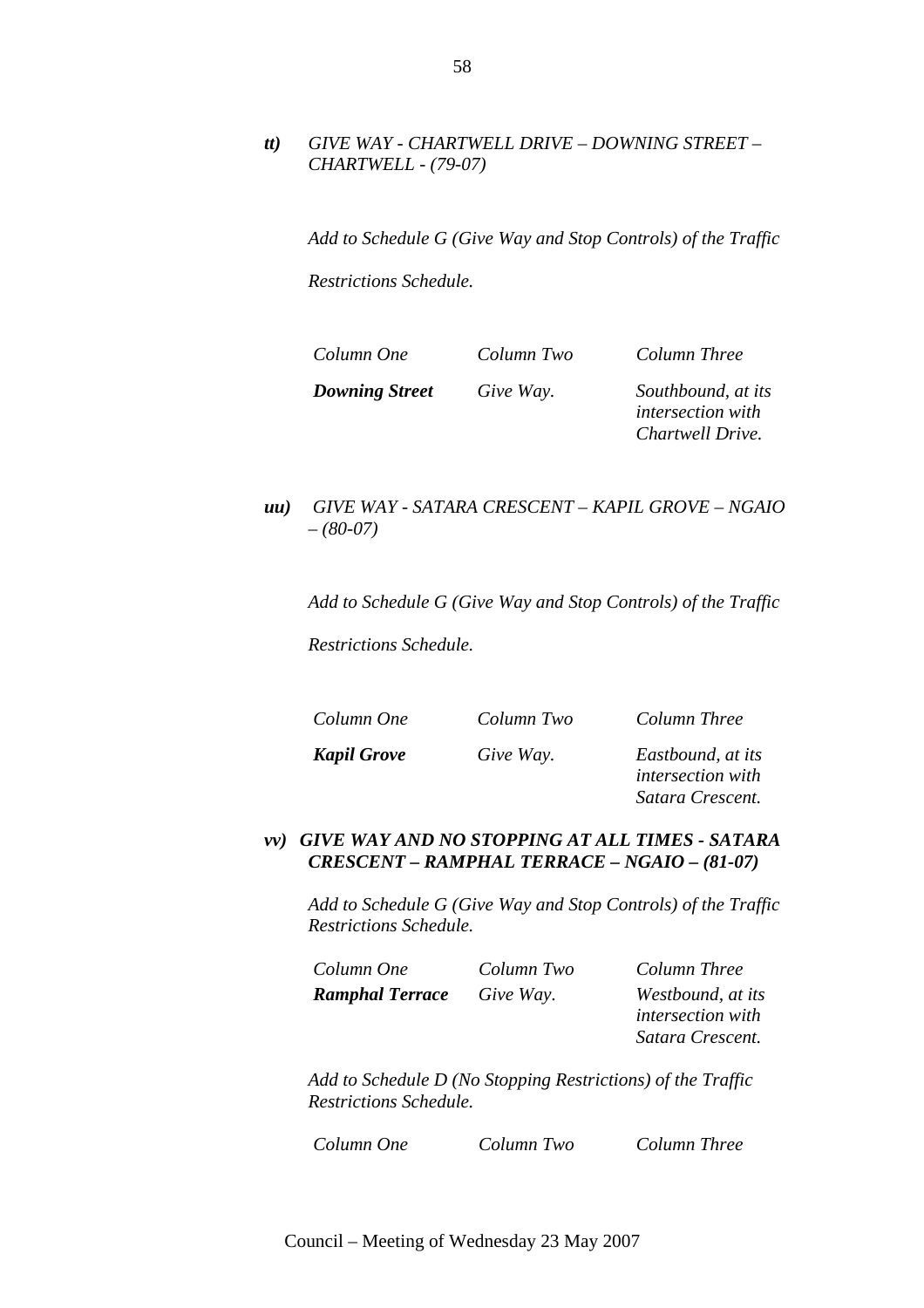| <b>Ramphal Terrace</b> | No Stopping At All<br>Times. | North side,<br>commencing at its<br><i>intersection with</i><br>Satara Crescent and<br>extending in an<br>easterly direction<br>following the<br>northern kerbline<br>for 17.5 metres. |
|------------------------|------------------------------|----------------------------------------------------------------------------------------------------------------------------------------------------------------------------------------|
| <b>Ramphal Terrace</b> | No Stopping At All<br>Times. | South side,<br>commencing at its<br><i>intersection with</i><br>Satara Crescent and<br>extending in an<br>easterly direction<br>following the<br>southern kerbline<br>for 17 metres.   |

### *ww) GIVE WAY AND NO STOPPING AT ALL TIMES - AMAPUR DRIVE - SATARA CRESCENT – NGAIO – (82-07)*

*Add to Schedule G (Give Way and Stop Controls) of the Traffic Restrictions Schedule.* 

| Column One             | Column Two | Column Three                                                    |
|------------------------|------------|-----------------------------------------------------------------|
| <b>Satara Crescent</b> | Give Way.  | Southbound, at its<br><i>intersection with</i><br>Amapur Drive. |

| Column One             | Column Two         | Column Three             |
|------------------------|--------------------|--------------------------|
| <b>Satara Crescent</b> | No Stopping At All | West side,               |
|                        | Times.             | commencing at its        |
|                        |                    | <i>intersection with</i> |
|                        |                    | Amapur Drive and         |
|                        |                    | extending in a           |
|                        |                    | northerly direction      |
|                        |                    | following the            |
|                        |                    | western kerbline for     |
|                        |                    | 16.5 metres.             |
| <b>Satara Crescent</b> | No Stopping At All | East side.               |
|                        | Times.             | commencing at its        |
|                        |                    | <i>intersection with</i> |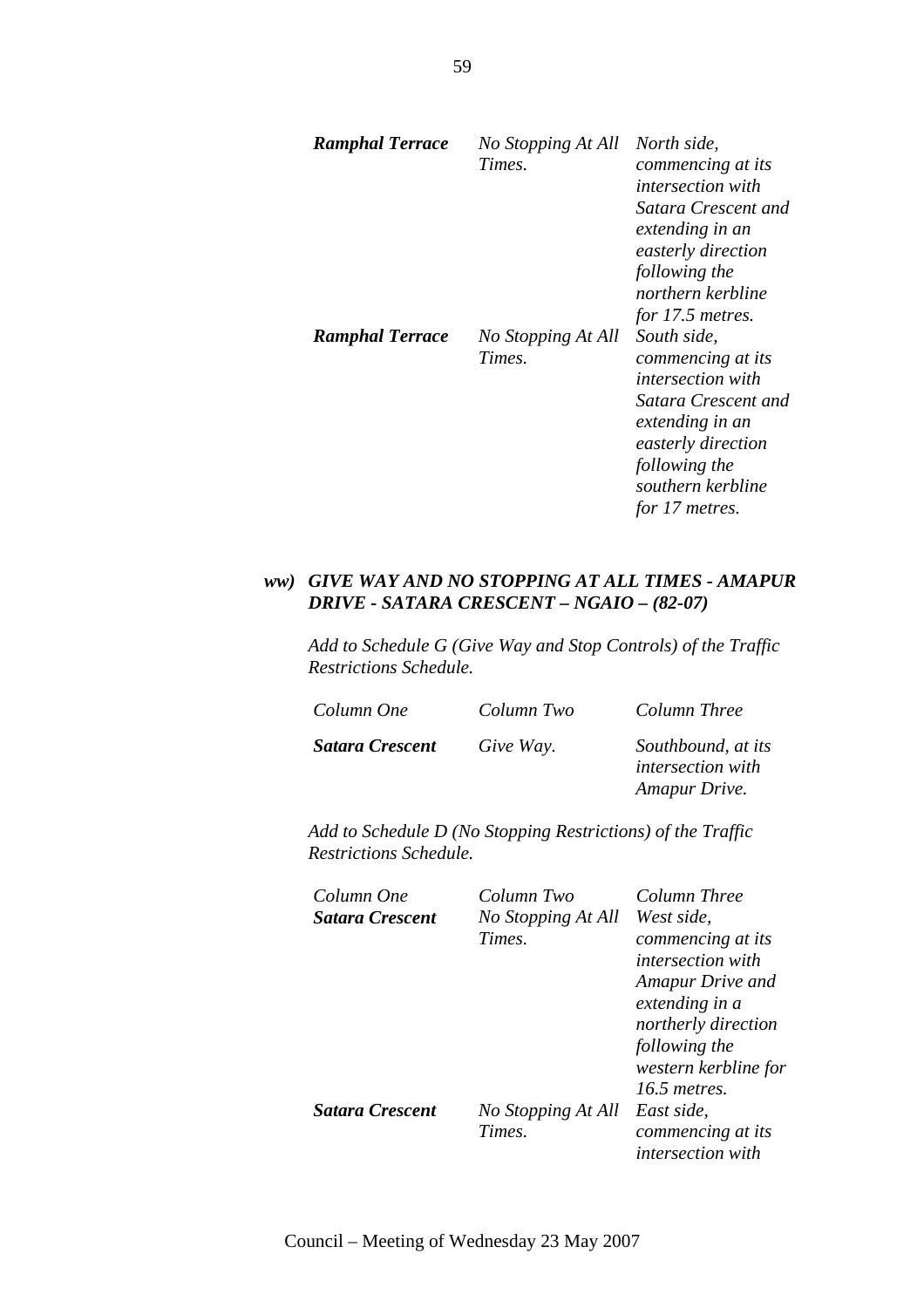*Amapur Drive and extending in a northerly direction following the eastern kerbline for 15.5 metres.* 

#### *xx) GIVE WAY AND NO STOPPING AT ALL TIMES - CLARK STREET – SIMLA CRESCENT – KHANDALLAH – (83-07)*

*Delete from Schedule D (No Stopping Restrictions) of the Traffic* 

*Restrictions Schedule.* 

| Column One<br>Simla Crescent | Column Two<br>No Stopping At All<br>Times. | Column Three<br>West side,<br>commencing from its<br><i>intersection with</i><br>Clark Street and<br>extending in a<br>northerly direction<br>following the<br>western kerbline for<br>11 metres. |
|------------------------------|--------------------------------------------|---------------------------------------------------------------------------------------------------------------------------------------------------------------------------------------------------|
| <b>Simla Crescent</b>        | No Stopping At All<br>Times.               | East side,<br>commencing at its<br><i>intersection with</i><br>Clark Street and<br>extending in a<br>southerly direction<br>following the<br>eastern kerbline for<br>11 metres.                   |

*Add to Schedule D (No Stopping Restrictions) of the Traffic* 

*Restrictions Schedule.* 

*Column One Column Two Column Three Simla Crescent No Stopping At All Northwest side, Times.* 

*commencing at its intersection with Clark Street and extending in a southwesterly direction following the northwestern kerbline*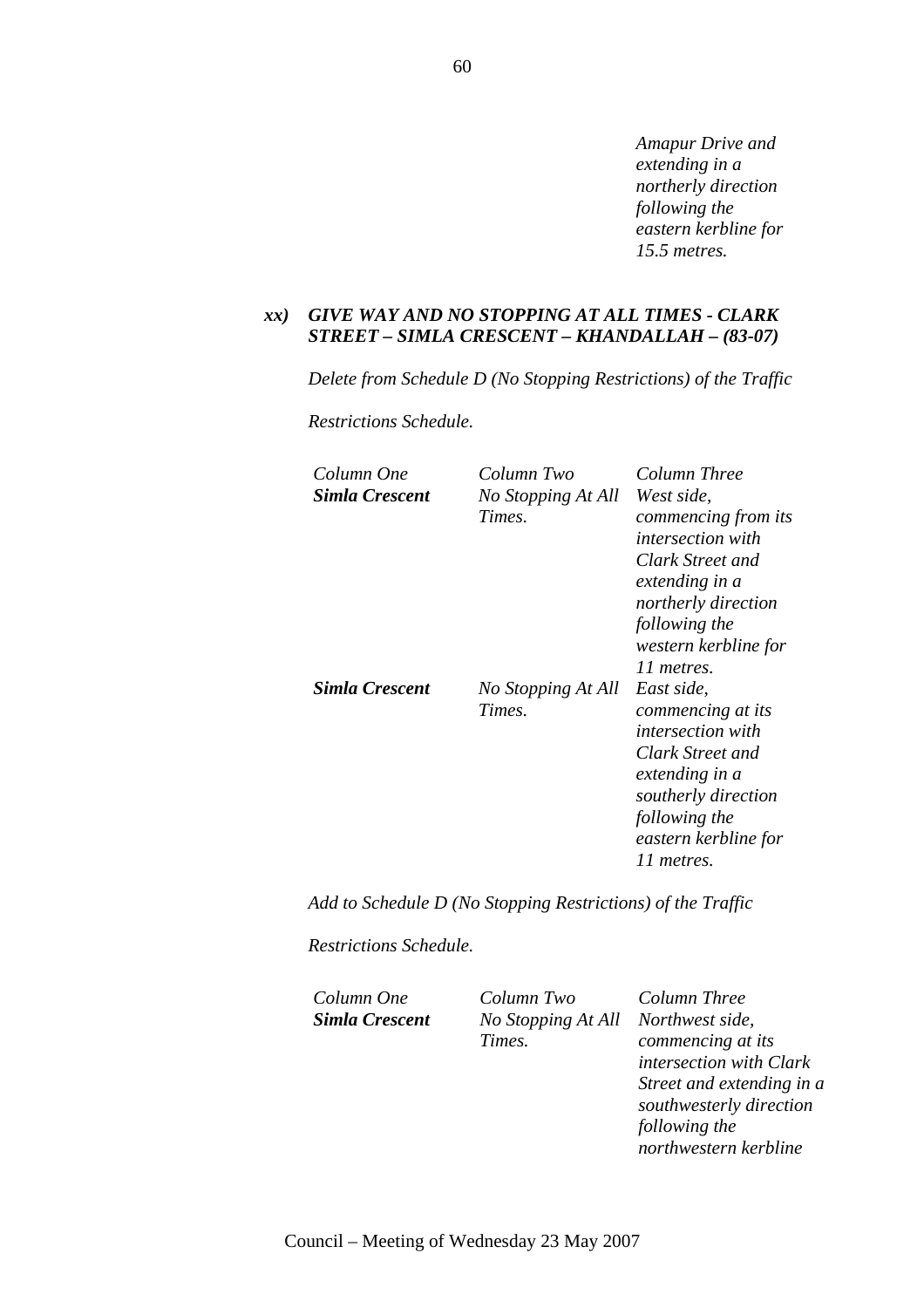|                |                    | for 18 metres.            |
|----------------|--------------------|---------------------------|
| Simla Crescent | No Stopping At All | Southeast side,           |
|                | Times.             | commencing at its         |
|                |                    | intersection with Clark   |
|                |                    | Street and extending in a |
|                |                    | southwesterly direction   |
|                |                    | following the             |
|                |                    | southeastern kerbline for |
|                |                    | 15.5 metres.              |
|                |                    |                           |

*Add to Schedule G (Give Way and Stop Controls) of the Traffic Restrictions Schedule.* 

| Column One     | Column Two | Column Three                                                         |
|----------------|------------|----------------------------------------------------------------------|
| Simla Crescent | Give Way.  | Northeast bound, at<br><i>its intersection with</i><br>Clark Street. |

#### *yy) GIVE WAY AND NO STOPPING AT ALL TIMES - FOX STREET – ROSALIND STREET – NGAIO – (84-07)*

*Add to Schedule G (Give Way and Stop Controls) of the Traffic Restrictions Schedule.* 

*Column One Column Two Column Three Rosalind Street Give Way. Westbound, at its* 

*intersection with Fox Street.* 

*Add to Schedule D (No Stopping Restrictions) of the Traffic* 

*Restrictions Schedule.* 

*Column One Column Two Column Three Rosalind Street No Stopping At* 

*All Times.* 

*North side, commencing at its intersection with Fox Street and extending in an easterly direction following the northern kerbline for 24 metres. South side, commencing at its* 

*Rosalind Street No Stopping At* 

*All Times.*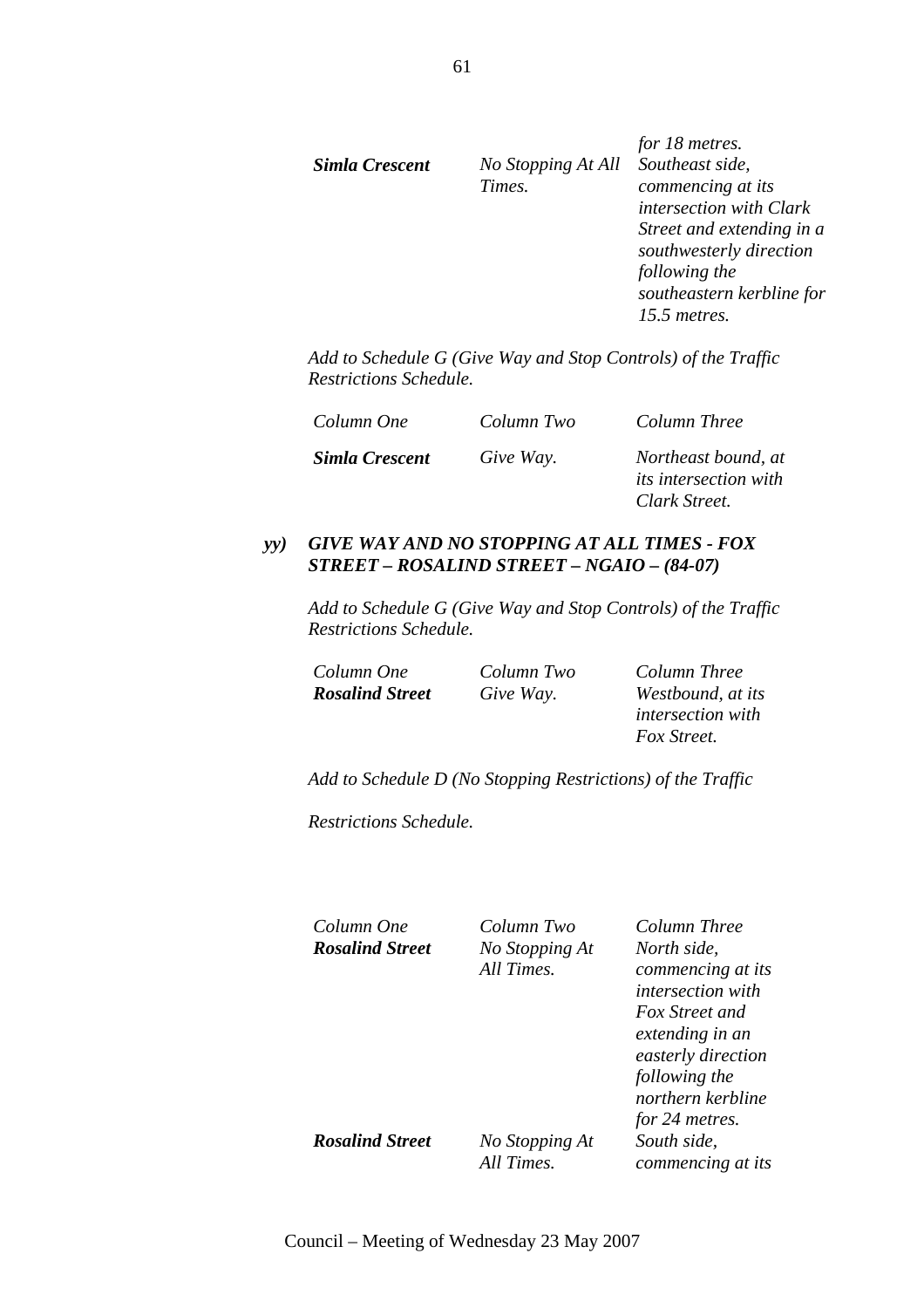*intersection with Fox Street and extending in an easterly direction following the southern kerbline for 24 metres.* 

#### *zz) STOP AND NO STOPPING AT ALL TIMES - AWARUA STREET – FOX STREET – NGAIO – (85-07)*

*Add to Schedule D (No Stopping Restrictions) of the Traffic* 

*Restrictions Schedule.* 

| Column One        | Column Two                   | Column Three                                                                                                                                                                     |
|-------------------|------------------------------|----------------------------------------------------------------------------------------------------------------------------------------------------------------------------------|
| <b>Fox Street</b> | No Stopping At<br>All Times. | West side,<br>commencing at its<br><i>intersection with</i>                                                                                                                      |
|                   |                              | Awarua Street and<br>extending in a<br>northerly direction<br>following the<br>western kerbline for<br>15.5 metres.                                                              |
| <b>Fox Street</b> | No Stopping At<br>All Times. | East side,<br>commencing at its<br><i>intersection with</i><br>Awarua Street and<br>extending in a<br>northerly direction<br>following the<br>eastern kerbline for<br>32 metres. |

*Add to Schedule G (Give Way and Stop Controls) of the Traffic Restrictions Schedule.* 

| Column One        | Column Two | Column Three                                   |
|-------------------|------------|------------------------------------------------|
| <b>Fox Street</b> | Stop.      | Southbound, at its<br><i>intersection with</i> |
|                   |            | Awarua Street.                                 |

### *aaa) GIVE WAY AND NO STOPPING AT ALL TIMES - ROTHESAY ROAD – AWARUA STREET – NGAIO – (86-07)*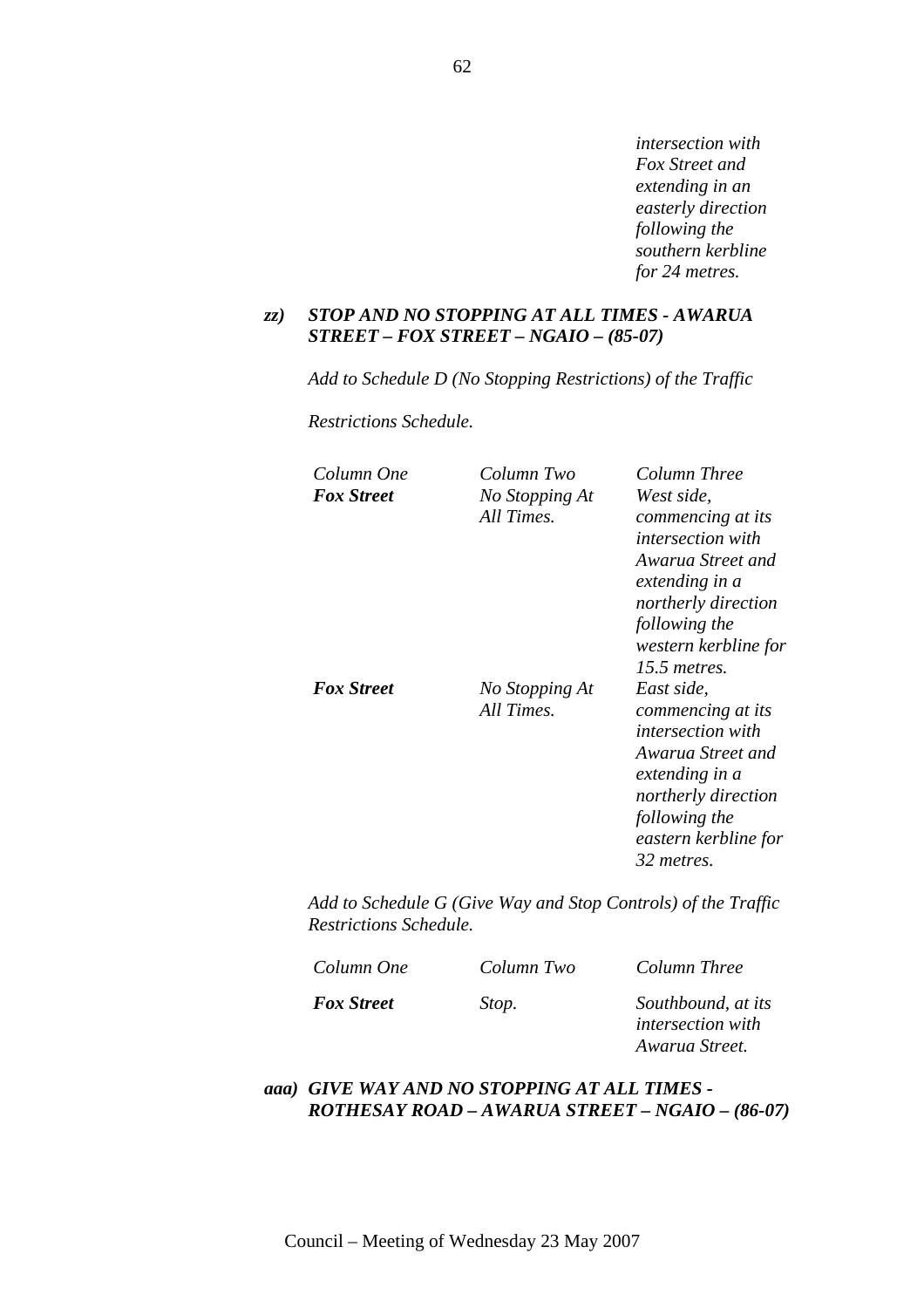*Delete from Schedule D (No Stopping Restrictions) of the Traffic* 

*Restrictions Schedule.* 

*Column One Column Two Column Three Rothesay Road No Stopping At All East side, Times.* 

*commencing at its intersection with Awarua Street and extending in a southerly direction following the eastern kerbline for 16 metres.* 

*Add to Schedule G (Give Way and Stop Controls) of the Traffic Restrictions Schedule.* 

| Column One           | Column Two | Column Three             |
|----------------------|------------|--------------------------|
| <b>Rothesay Road</b> | Give Way.  | Northbound, at its       |
|                      |            | <i>intersection with</i> |
|                      |            | Awarua Street.           |
| <b>Awarua Street</b> | Give Way.  | Eastbound, at its        |
|                      |            | <i>intersection with</i> |
|                      |            | Rothesay Road.           |
| Awarua Street        | Give Way.  | Westbound, at its        |
|                      |            | <i>intersection with</i> |
|                      |            | Rothesay Road.           |

*Add to Schedule D (No Stopping Restrictions) of the Traffic* 

*Restrictions Schedule.* 

| Column One           | Column Two     | Column Three             |
|----------------------|----------------|--------------------------|
| <b>Rothesay Road</b> | No Stopping At | West side.               |
|                      | All Times.     | commencing at its        |
|                      |                | <i>intersection with</i> |
|                      |                | Awarua Street and        |
|                      |                | extending in a           |
|                      |                | southerly direction      |
|                      |                | following the            |
|                      |                | western kerbline for     |
|                      |                | 32 metres.               |
| <b>Rothesay Road</b> | No Stopping At | East side.               |
|                      | All Times.     | commencing at its        |
|                      |                | <i>intersection with</i> |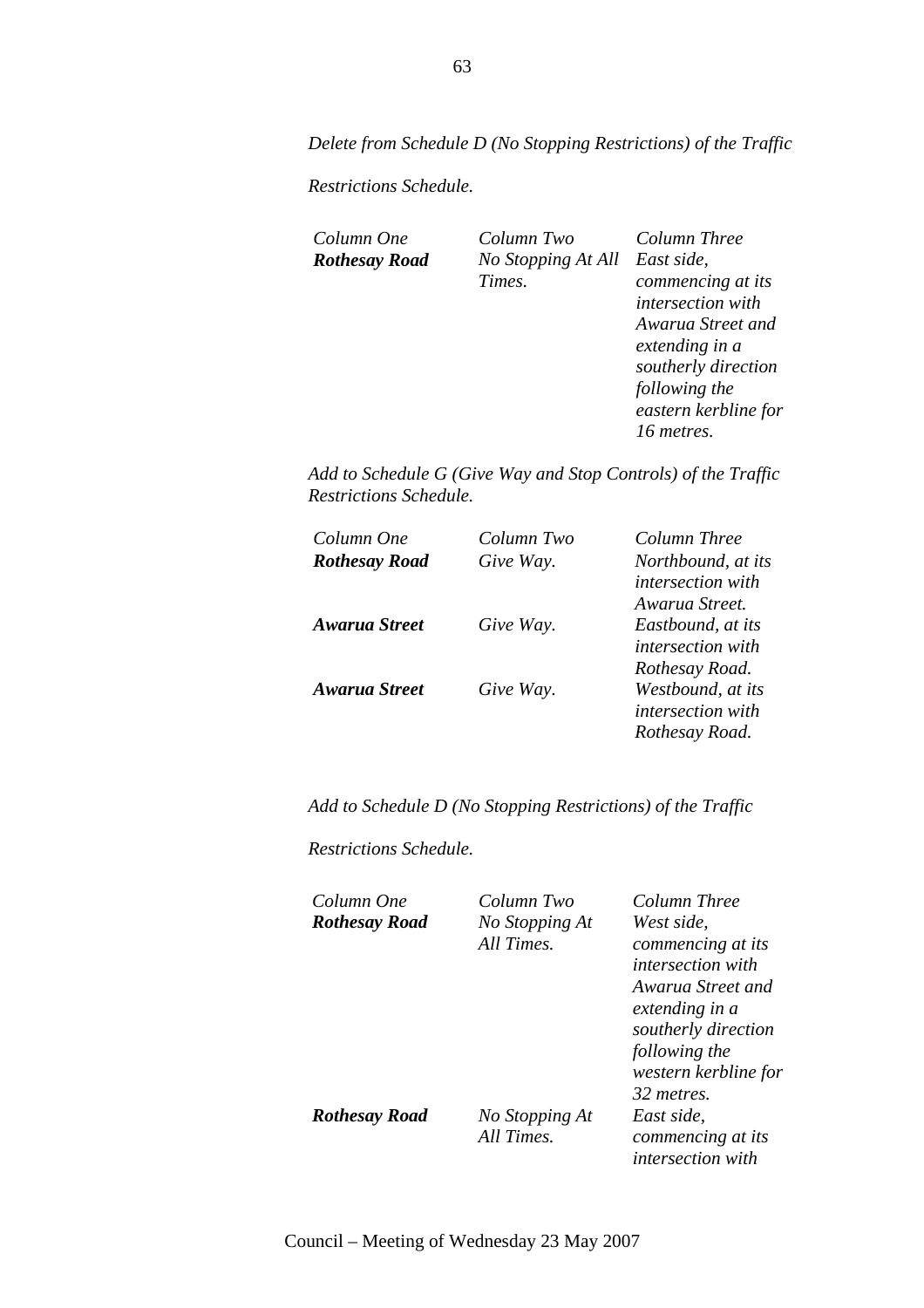|                      |                              | Awarua Street and<br>extending in a<br>southerly direction<br>following the eastern<br>kerbline for 27<br>metres.                                                                        |
|----------------------|------------------------------|------------------------------------------------------------------------------------------------------------------------------------------------------------------------------------------|
| Awarua Street        | No Stopping At<br>All Times. | North side,<br>commencing at its<br><i>intersection with</i><br>Rothesay Road and<br>extending in a<br><i>westerly direction</i><br>following the<br>northern kerbline for<br>20 metres. |
| <b>Awarua Street</b> | No Stopping At<br>All Times. | North side,<br>commencing at its<br><i>intersection with</i><br>Rothesay Road and<br>extending in an<br>easterly direction<br>following the<br>northern kerbline for<br>21 metres        |

## *bbb) GIVE WAY AND NO STOPPING AT ALL TIMES - CHELMSFORD STREET – CLAIRE STREET – NGAIO – (87-07)*

*Add to Schedule G (Give Way and Stop Controls) of the Traffic Restrictions Schedule.* 

| Column One           | Column Two | Column Three              |
|----------------------|------------|---------------------------|
| <b>Claire Street</b> | Give Way.  | Eastbound, at its         |
|                      |            | <i>intersection with</i>  |
|                      |            | <b>Chelmsford Street.</b> |

*Add to Schedule D (No Stopping Restrictions) of the Traffic* 

*Restrictions Schedule.* 

*Column One Column Two Column Three Claire Street No Stopping At All North side, Times.* 

*commencing at its intersection with Chelmsford Street and extending in a westerly direction*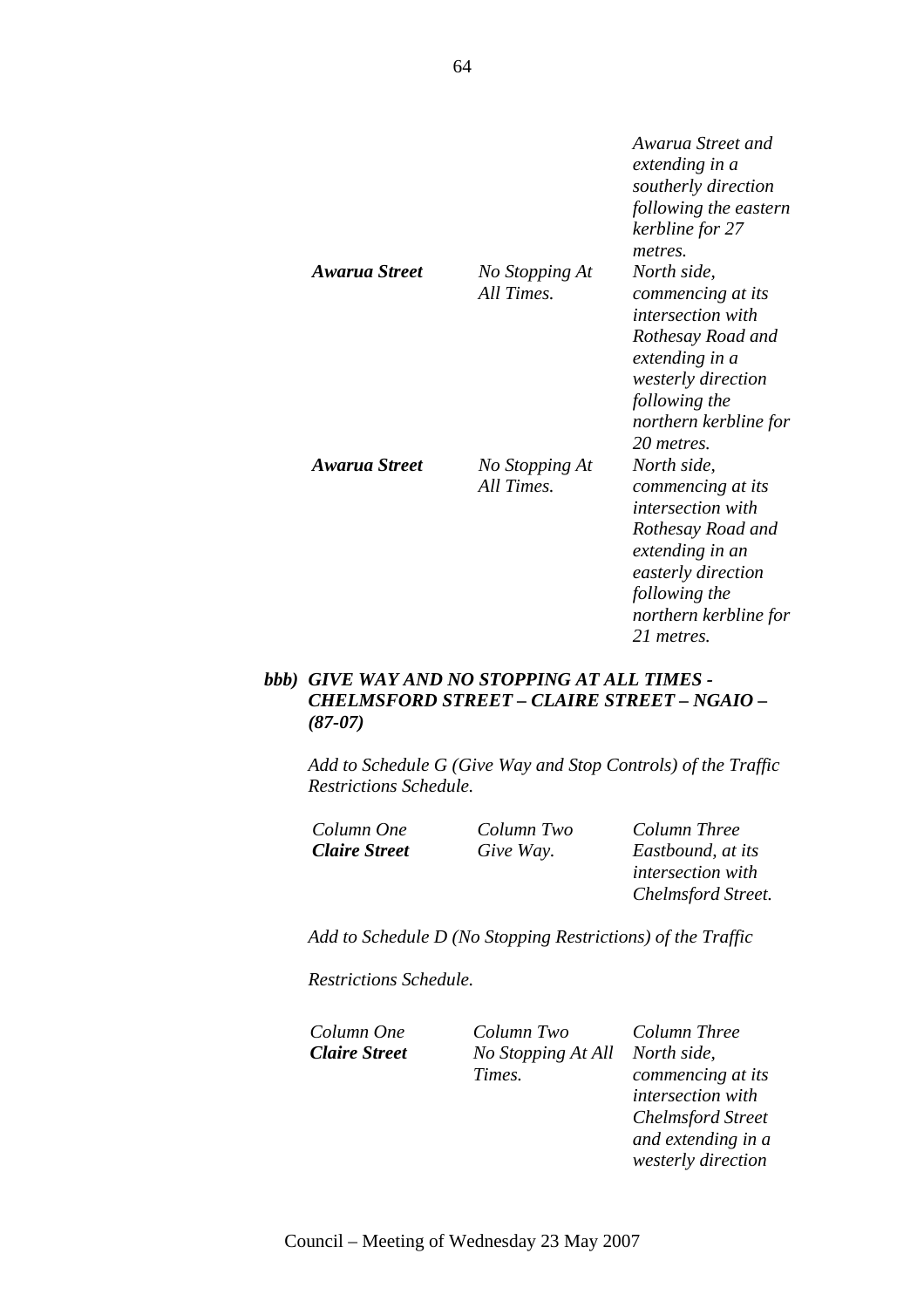*following the northern kerbline for 14 metres.* 

*following the eastern* 

*kerbline for 14* 

*metres.* 

## *ccc) GIVE WAY AND NO STOPPING AT ALL TIMES - CHELMSFORD STREET – KARAMU CRESCENT – NGAIO – (88-07)*

*Add to Schedule G (Give Way and Stop Controls) of the Traffic Restrictions Schedule.* 

| Column One      | Column Two | Column Three             |
|-----------------|------------|--------------------------|
| Karamu Crescent | Give Way.  | Southbound, at its       |
|                 |            | <i>intersection with</i> |
|                 |            | Chelmsford Street.       |

*Add to Schedule D (No Stopping Restrictions) of the Traffic* 

*Restrictions Schedule.* 

| Column One      | Column Two         | Column Three             |
|-----------------|--------------------|--------------------------|
| Karamu Crescent | No Stopping At All | East side,               |
|                 | Times.             | commencing at its        |
|                 |                    | intersection with        |
|                 |                    | <b>Chelmsford Street</b> |
|                 |                    | and extending in a       |
|                 |                    | northerly direction      |

### *ddd) GIVE WAY AND NO STOPPING AT ALL TIMES - MOTUEKA STREET – CHELMSFORD STREET – NGAIO – (89-07)*

*Add to Schedule G (Give Way and Stop Controls) of the Traffic Restrictions Schedule.* 

| Column One     | Column Two | Column Three             |
|----------------|------------|--------------------------|
| Motueka Street | Give Way.  | Eastbound, at its        |
|                |            | <i>intersection with</i> |
|                |            | Chelmsford Street.       |

*Add to Schedule D (No Stopping Restrictions) of the Traffic Restrictions Schedule.* 

*Column One Column Two Column Three Motueka Street No Stopping At All North side,*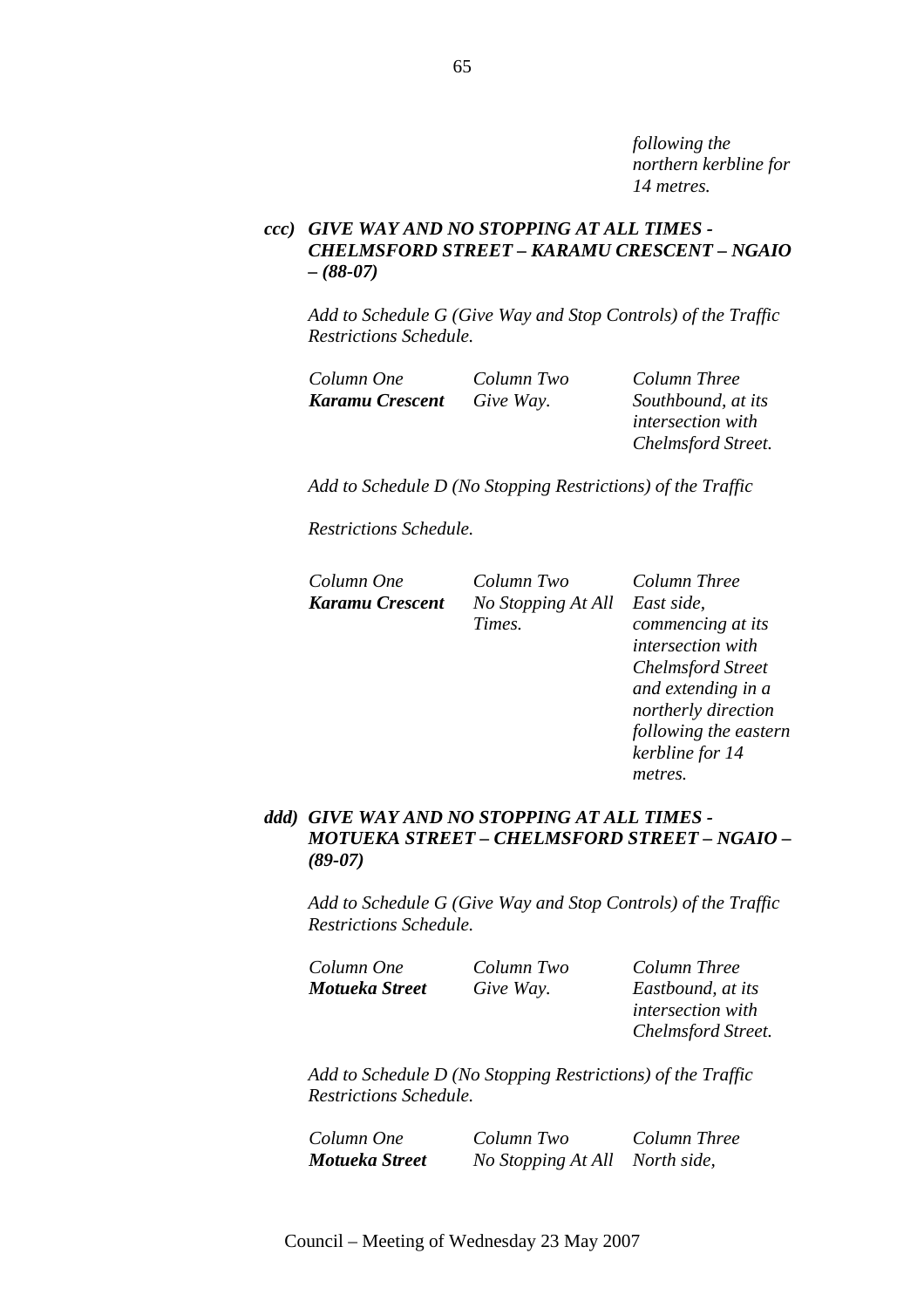|                          | Times.                       | commencing at its<br>intersection with<br><b>Chelmsford Street</b><br>and extending in a<br>westerly direction<br>following the<br>northern kerbline for<br>12.5 metres.                       |
|--------------------------|------------------------------|------------------------------------------------------------------------------------------------------------------------------------------------------------------------------------------------|
| Motueka Street           | No Stopping At All<br>Times. | South side,<br>commencing at its<br><i>intersection with</i><br><b>Chelmsford Street</b><br>and extending in a<br>westerly direction<br>following the<br>southern kerbline for<br>14.5 metres. |
| <b>Chelmsford Street</b> | No Stopping At All<br>Times. | West side,<br>commencing at its<br><i>intersection with</i><br>Motueka Street and<br>extending in a<br>southerly direction<br>following the<br>western kerbline for<br>5 metres.               |

### *eee) GIVE WAY, NO STOPPING AT ALL TIMES AND PEDESTRIAN CROSSING - BOX HILL – CLARK STREET– KHANDALLAH – (90-07)*

*Add to Schedule G (Give Way and Stop Controls) of the Traffic* 

*Restrictions Schedule.* 

*Column One Column Two Column Three Clark Street Give Way. Eastbound, at its intersection with Box Hill.* 

*Add to Schedule D (No Stopping Restrictions) of the Traffic Restrictions Schedule.* 

*Column One Column Two Column Three Clark Street No Stopping At All North side, Times. commencing at its*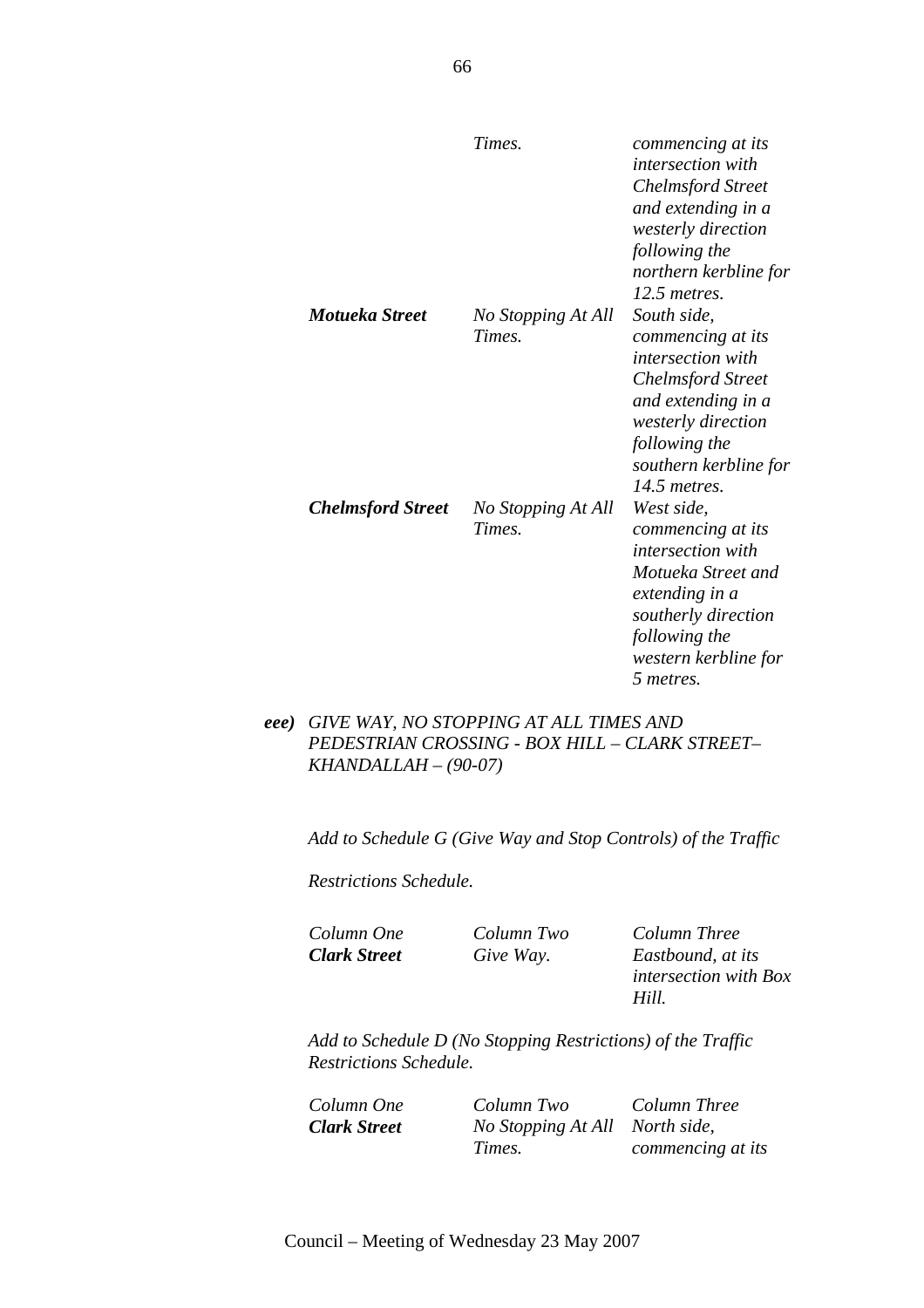|                 |                              | <i>intersection with Box</i><br>Hill and extending in<br>a westerly direction<br>following the<br>northern kerbline for<br>16 metres.                                           |
|-----------------|------------------------------|---------------------------------------------------------------------------------------------------------------------------------------------------------------------------------|
| <b>Box Hill</b> | No Stopping At All<br>Times. | West side,<br>commencing at its<br><i>intersection with</i><br>Clark Street and<br>extending in a<br>southerly direction<br>following the eastern<br>kerbline for 26<br>metres. |
| <b>Box Hill</b> | No Stopping At All<br>Times. | West side,<br>commencing at its<br><i>intersection with</i><br>Clark Street and<br>extending in a<br>northerly direction<br>following the eastern<br>kerbline for 6 metres.     |
| <b>Box Hill</b> | No Stopping At All<br>Times. | East side,<br>commencing at its<br>intersection with<br>Clark Street and<br>extending in a<br>southerly direction<br>following the eastern<br>kerbline for 36.5<br>metres.      |

*Add to Schedule H (Pedestrian Crossing) of the Traffic* 

*Restrictions Schedule.* 

*Column One Column Two Column Three Box Hill Pedestrian* 

*Crossing.* 

*10 metres south of its intersection with Clark Street.* 

*fff) NO STOPPING AT ALL TIMES AND BUS STOP - CLARK STREET– KHANDALLAH – (91-07)*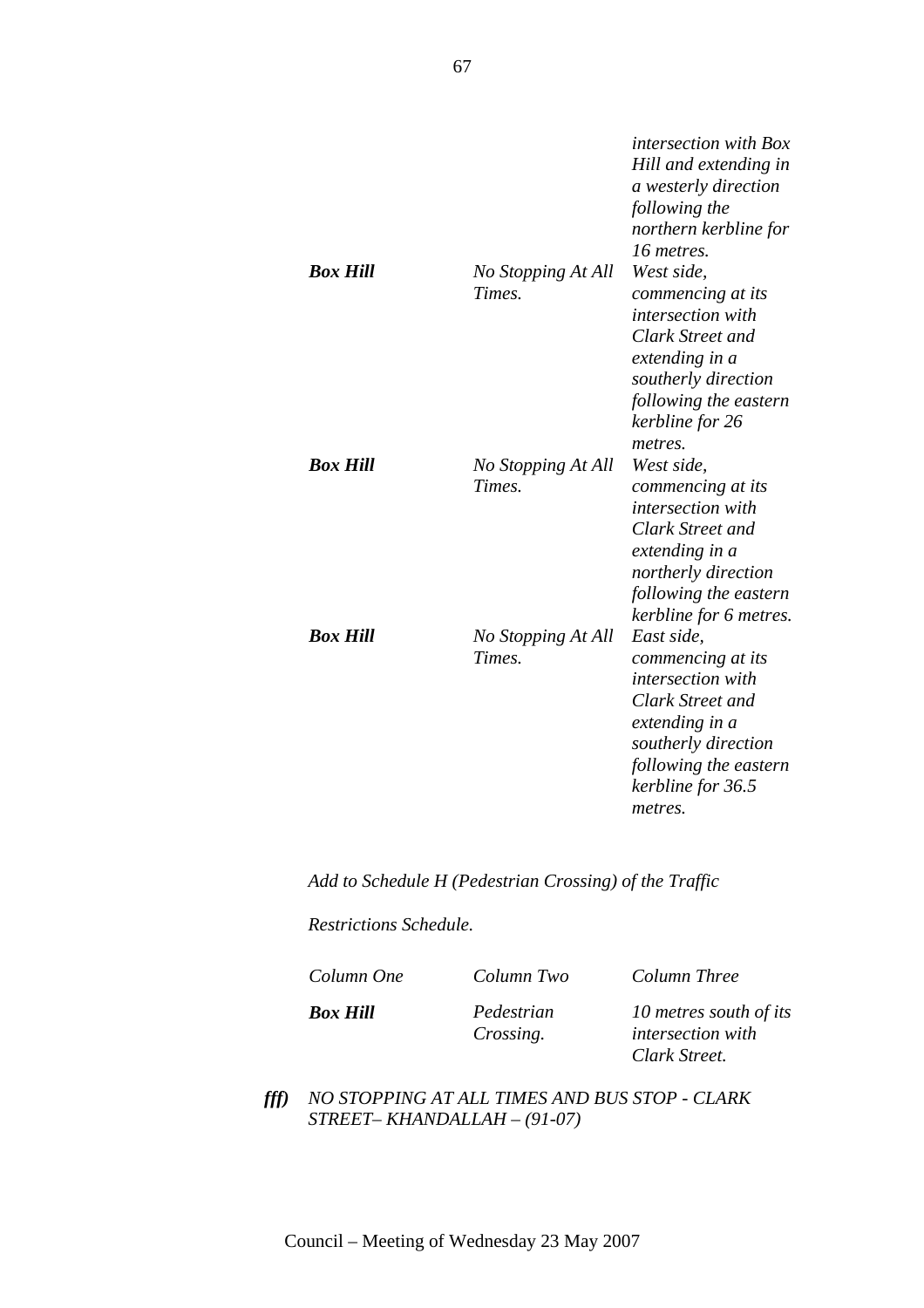| Column One<br>Clark Street | Column Two<br><b>Bus Stop At All</b><br>Times. | Column Three<br>North side,<br>commencing 27<br>metres west of its<br><i>intersection with</i><br><b>Simla Crescent and</b><br>extending in a<br><i>westerly direction</i><br>following the<br>northern kerbline |
|----------------------------|------------------------------------------------|------------------------------------------------------------------------------------------------------------------------------------------------------------------------------------------------------------------|
| Clark Street               | <b>Bus Stop At All</b><br>Times.               | for 14 metres.<br>South side,<br>commencing at its<br><i>intersection with</i><br><b>Simla Crescent and</b><br>extending in a<br>southerly direction<br>following the<br>southern kerbline<br>for 12 metres.     |

*Add to Schedule B (Bus Stops) of the Traffic Restrictions Schedule.* 

| Column One<br><b>Clark Street</b> | Column Two<br>No Stopping At All<br>Times. | Column Three<br>North side,<br>commencing at its<br><i>intersection with</i><br>Simla Crescent and<br>extending in an<br>easterly direction<br>following the<br>northern kerbline for<br>11 metres. |
|-----------------------------------|--------------------------------------------|-----------------------------------------------------------------------------------------------------------------------------------------------------------------------------------------------------|
| <b>Clark Street</b>               | No Stopping At All<br>Times.               | South side,<br>commencing 26<br>metres from its<br><i>intersection with</i><br>Simla Crescent and<br>extending in an<br>easterly direction<br>following the<br>southern kerbline for<br>9 metres.   |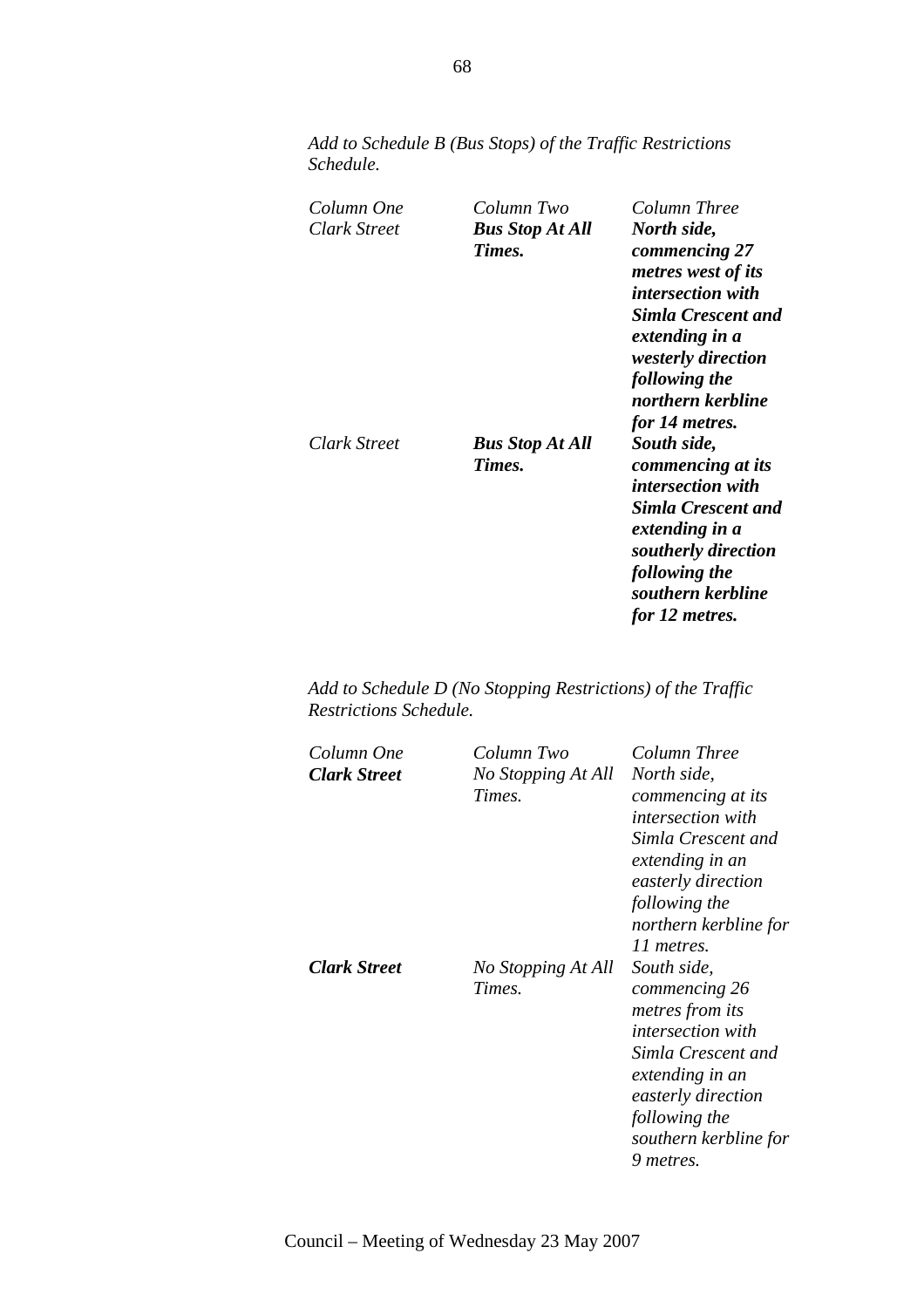### *ggg) GIVE WAY - KHANDALLAH ROAD – SIMLA CRESCENT – KHANDALLAH – (92-07)*

*Add to Schedule G (Give Way and Stop Controls) of the Traffic Restrictions Schedule.* 

| Column One     | Column Two | Column Three                                                       |
|----------------|------------|--------------------------------------------------------------------|
| Simla Crescent | Give Way.  | Southbound, at its<br><i>intersection with</i><br>Khandallah Road. |

#### *hhh) GIVE WAY – CHARTWELL DRIVE – CHURCHILL DRIVE - CHARTWELL – (93-07)*

*Add to Schedule G (Give Way and Stop controls) of the Traffic* 

*Resolutions Schedule.* 

| <b>Column One</b>      | Column Two | <b>Column Three</b>      |
|------------------------|------------|--------------------------|
| <b>Chartwell Drive</b> | Give Way.  | Northbound, at its       |
|                        |            | <i>intersection with</i> |
|                        |            | Churchill Drive.         |

#### *iii) METERED PARKING – VIVIAN STREET – TE ARO – (23-07)*

*Delete from Schedule B (Restricted Parking) of the Traffic Restrictions Schedule.* 

*Column One Column Two Column Three Vivian Street P10, Monday - Saturday, 8.00am – 6.00pm.* 

*North side, commencing 11.5 metres east of its intersection with Taranaki Street and extending in an easterly direction following the northern kerbline for 16.5 metres.* 

*Add to Schedule A (Time Limited Parking) of the Traffic Restrictions Schedule.* 

*Vivian Street Metered Parking P120 Maximum,* 

*Column One Column Two Column Three North side, commencing 11.5*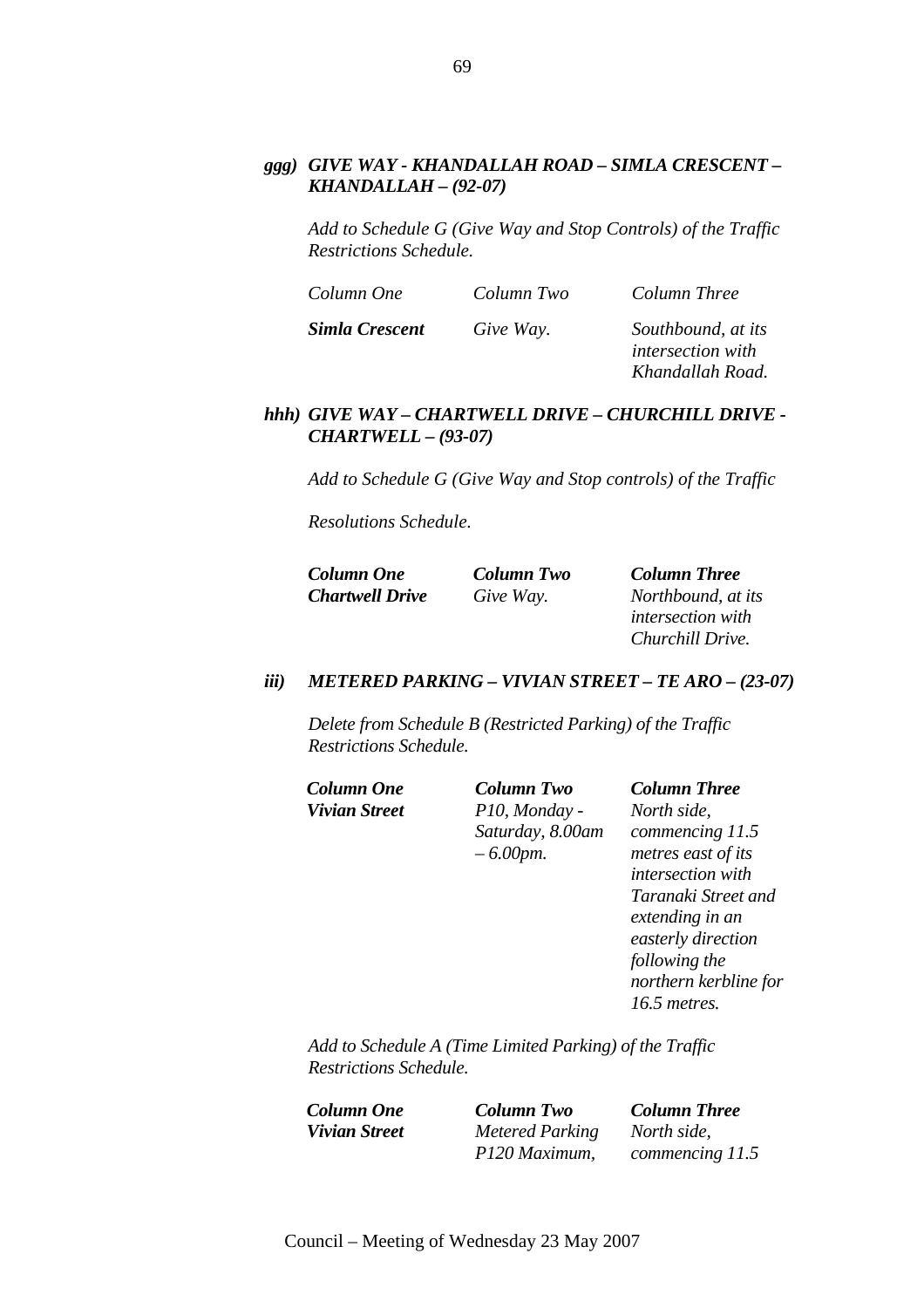| Monday -            | metres east of its    |
|---------------------|-----------------------|
| Thursday, 8.00am    | intersection with     |
| $-6.00$ pm, Friday, | Taranaki Street and   |
| 8.00am -8.00pm,     | extending in an       |
| Saturday, 8.00am    | easterly direction    |
| $-6.00$ pm.         | following the         |
|                     | northern kerbline for |
|                     | 16.5 metres $(3)$     |
|                     | spaces).              |

#### *jjj) METERED PARKING – JESSIE STREET – TE ARO – (24-07)*

*Delete from Schedule D (No Stopping Restrictions) of the Traffic Restrictions Schedule.* 

*Column One Column Two Column Three Jessie Street No Stopping At All North side, Times.* 

*commencing 30 metres west of its intersection with Tory Street and extending in a westerly direction following the northern kerbline for 23 metres.* 

*Add to Schedule A (Time Limited Parking) of the Traffic Restrictions Schedule.* 

| Column One           | <b>Column Two</b>      | <b>Column Three</b>     |
|----------------------|------------------------|-------------------------|
| <b>Jessie Street</b> | <b>Metered Parking</b> | North side,             |
|                      | P120 Maximum,          | commencing 30           |
|                      | Monday -               | metres west of its      |
|                      | Thursday, 8.00am       | intersection with Tory  |
|                      | $-6.00$ pm, Friday,    | Street and extending    |
|                      | 8.00am - 8.00pm,       | in a westerly direction |
|                      | Saturday, 8.00am       | following the northern  |
|                      | $-6.00$ <i>pm</i> .    | kerbline for 23 metres  |
|                      |                        | $(4$ spaces).           |

### *kkk) METERED PARKING – HOLLAND STREET – TE ARO – (25-07)*

*Delete from Schedule B (Restricted Parking) of the Traffic Restrictions Schedule.* 

*Column One Column Two Column Three*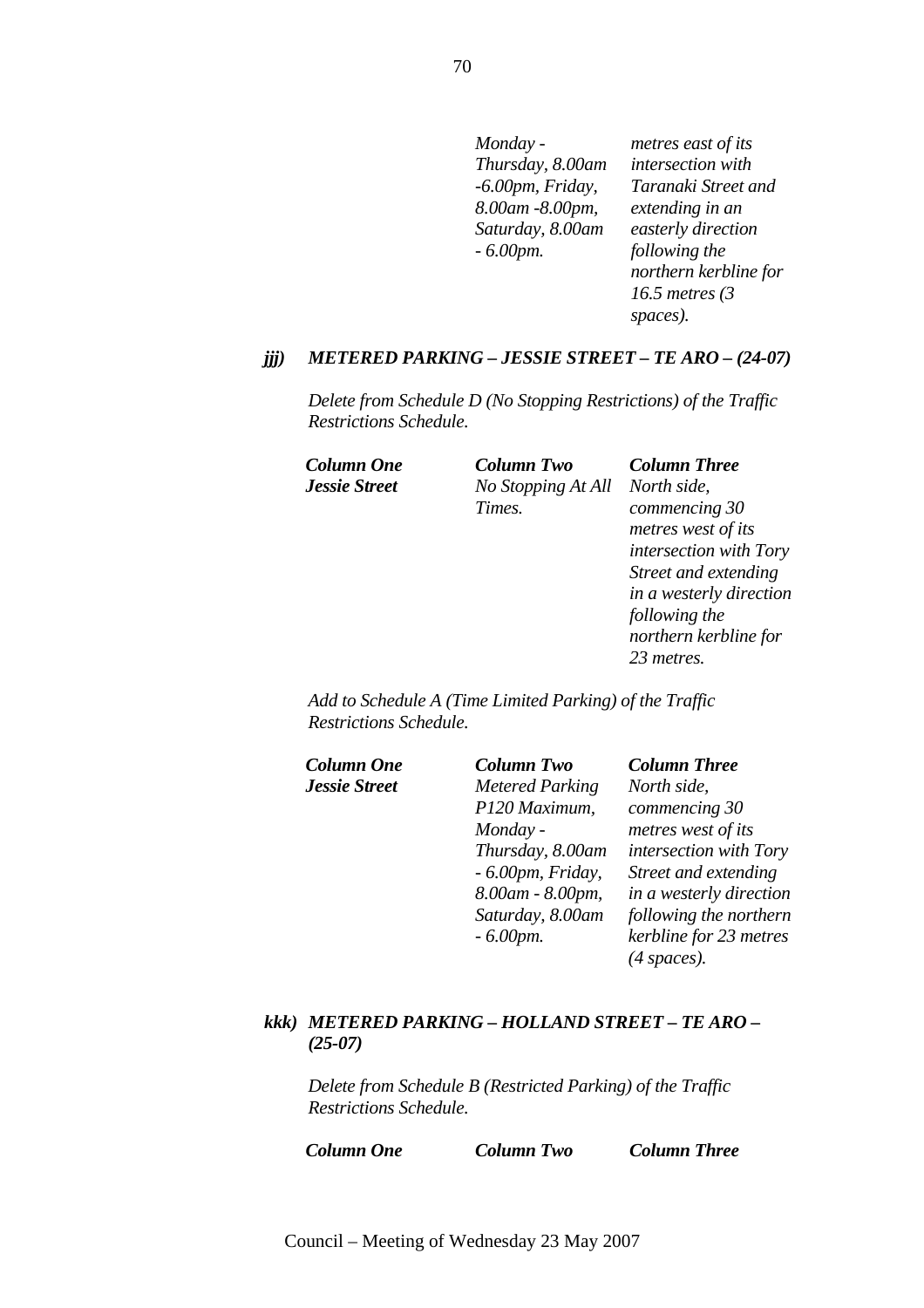| <b>Holland Street</b> | P5, Monday -<br>Saturday, 8:00am<br>$-6:00$ <i>pm</i> . | North side.<br>commencing 6 metres<br>west of its intersection<br>with Tory Street and<br>extending in a<br>westerly direction<br>following the northern<br>kerbline for 25 metres.  |
|-----------------------|---------------------------------------------------------|--------------------------------------------------------------------------------------------------------------------------------------------------------------------------------------|
| <b>Holland Street</b> | P5, Monday -<br>Saturday, 8:00am<br>$-6:00$ pm.         | North side,<br>commencing 90<br>metres west of its<br>intersection with Tory<br>Street and extending<br>in a westerly direction<br>following the northern<br>kerbline for 11 metres. |

*Add to Schedule A (Time Limited Parking) of the Traffic Restrictions Schedule.* 

| <b>Column One</b><br><b>Holland Street</b> | Column Two<br><b>Metered Parking</b><br>P120 Maximum,<br>Monday -<br>Thursday, 8.00am<br>$-6.00$ pm, Friday,<br>8.00am - 8.00pm,<br>Saturday, 8.00am<br>$-6.00$ pm. | <b>Column Three</b><br>North side,<br>commencing 6 metres<br>west of its intersection<br>with Tory Street and<br>extending in a<br>westerly direction<br>following the northern<br>kerbline for 25 metres                       |
|--------------------------------------------|---------------------------------------------------------------------------------------------------------------------------------------------------------------------|---------------------------------------------------------------------------------------------------------------------------------------------------------------------------------------------------------------------------------|
| <b>Holland Street</b>                      | <b>Metered Parking</b><br>P120 Maximum,<br>Monday -<br>Thursday, 8.00am<br>- 6.00pm, Friday,<br>8.00am - 8.00pm,<br>Saturday, 8.00am<br>$-6.00$ <i>pm</i> .         | $(4$ spaces).<br>North side,<br>commencing 90<br>metres west of its<br><i>intersection with Tory</i><br>Street and extending<br>in a westerly direction<br>following the northern<br>kerbline for 11 metres<br>$(2 \; spaces).$ |

### *lll) METERED PARKING – BRANDON STREET – LAMBTON – (26-07)*

*Delete from Schedule D (No Stopping Restrictions) of the Traffic Restrictions Schedule.* 

*Column One Column Two Column Three*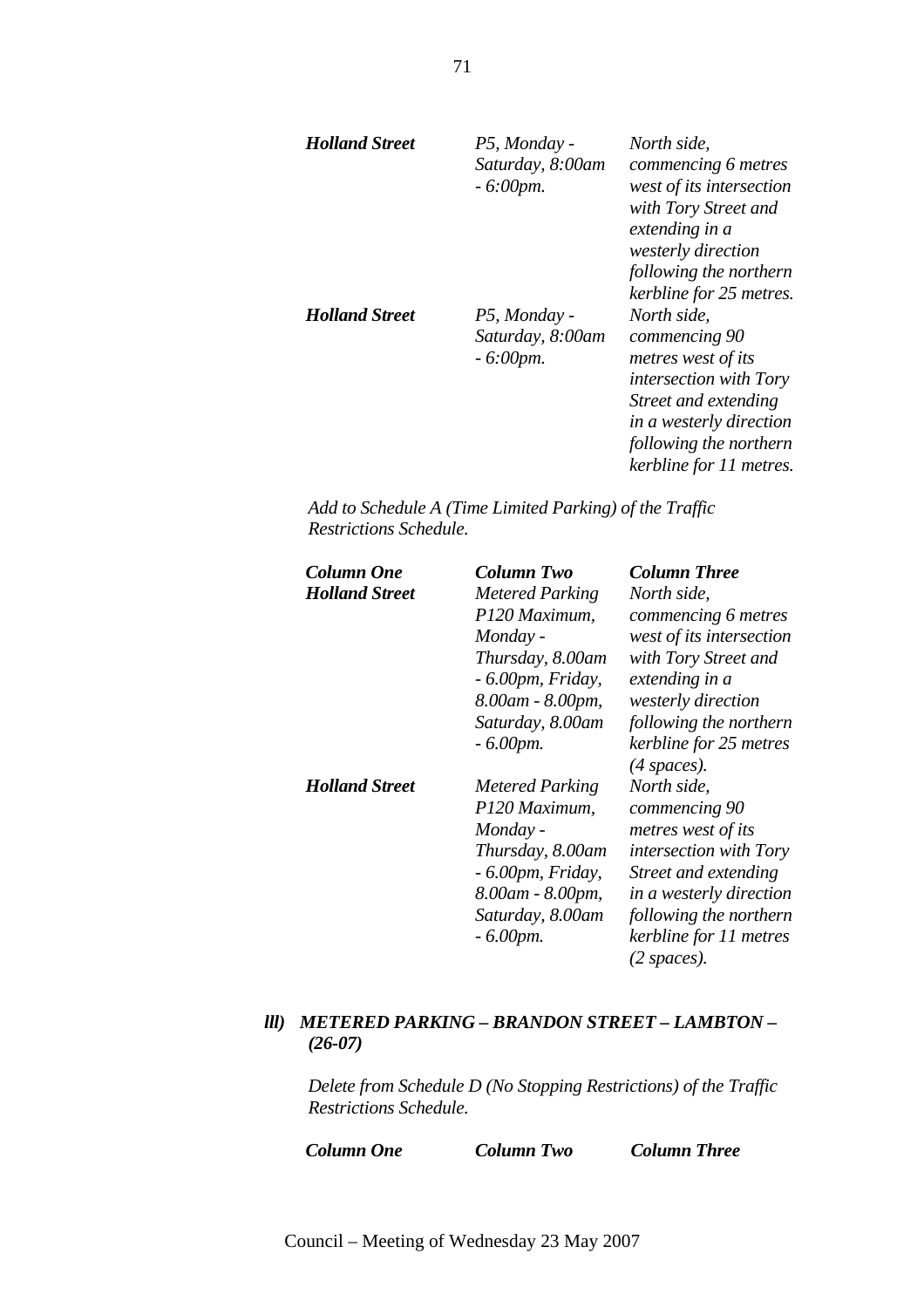*Brandon Street No Stopping At All South side, Times. commencing 23 metres west of its intersection with Featherston Street and extending in a westerly direction following the southern kerbline for 5 metres.* 

*Add to Schedule A (Time Limited Parking) of the Traffic Restrictions Schedule.* 

| Column One            | Column Two             | <b>Column Three</b>       |
|-----------------------|------------------------|---------------------------|
| <b>Brandon Street</b> | <b>Metered Parking</b> | South side,               |
|                       | P120 Maximum,          | commencing 23             |
|                       | Monday -               | metres west of its        |
|                       | Thursday, 8.00am       | intersection with         |
|                       | $-6.00$ pm, Friday,    | <b>Featherston Street</b> |
|                       | 8.00am -8.00pm,        | and extending in a        |
|                       | Saturday, 8.00am       | westerly direction        |
|                       | $-6.00$ pm.            | following the southern    |
|                       |                        | kerbline for 5 metres     |
|                       |                        | (1 space).                |
|                       |                        |                           |

### *mmm) METERED PARKING – VICTORIA STREET – LAMBTON – (27-07)*

*Delete from Schedule D (No Stopping Restrictions) of the Traffic Restrictions Schedule.* 

| Column One      | <b>Column Two</b>  | <b>Column Three</b>    |
|-----------------|--------------------|------------------------|
| Victoria Street | No Stopping At All | East side,             |
|                 | Times.             | commencing 81          |
|                 |                    | metres south of its    |
|                 |                    | intersection with      |
|                 |                    | Vivian Street and      |
|                 |                    | extending in a         |
|                 |                    | southerly direction    |
|                 |                    | following the eastern  |
|                 |                    | kerbline for 6 metres. |

*Add to Schedule A (Time Limited Parking) of the Traffic Restrictions Schedule.* 

*Column One Column Two Column Three Victoria Street Metered Parking P120 Maximum,* 

*East side, commencing 81*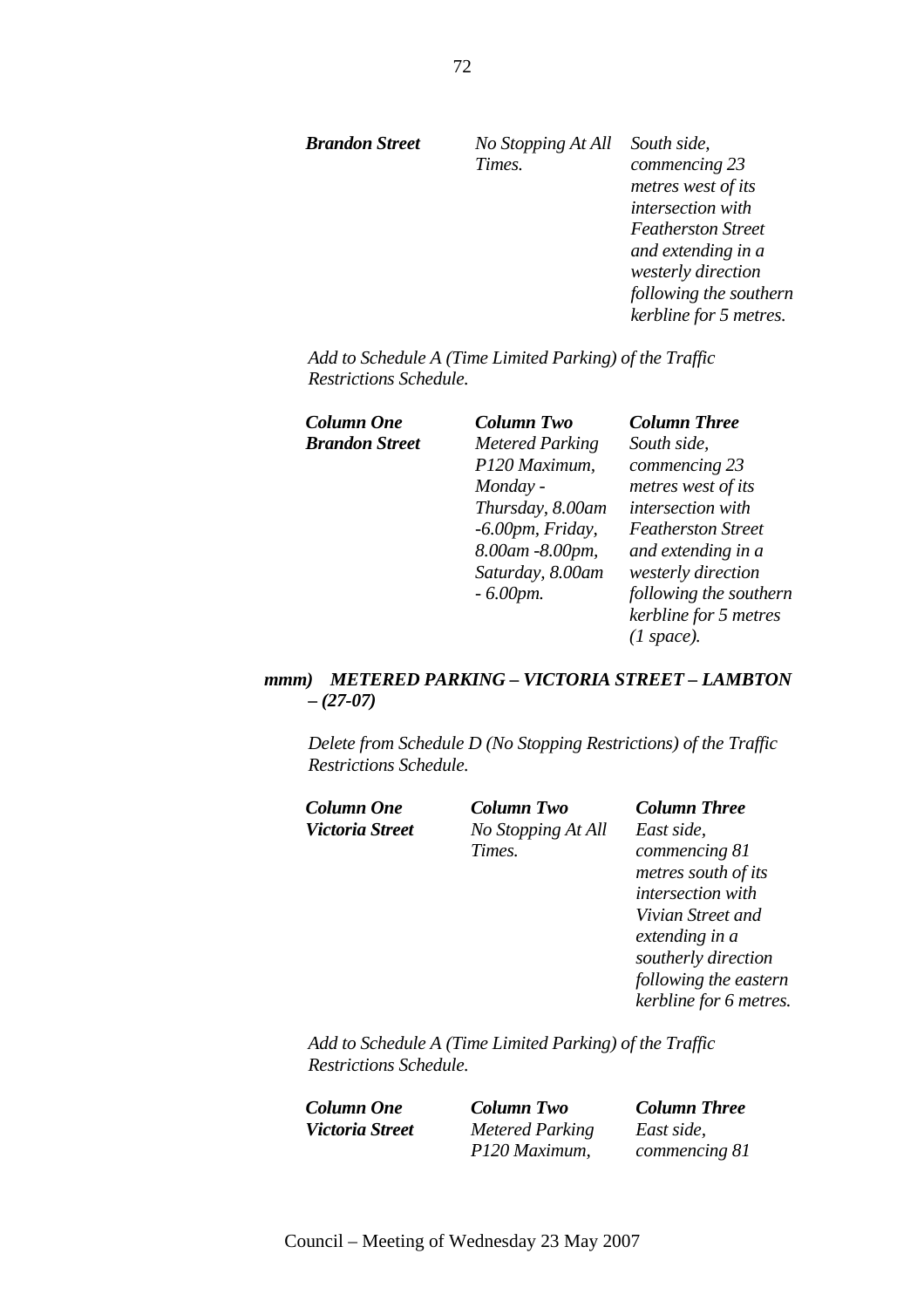| Monday - Thursday, | metres south of its   |
|--------------------|-----------------------|
| 8.00am - 6.00pm,   | intersection with     |
| Friday, 8.00am -   | Victoria Street and   |
| 8.00pm, Saturday,  | extending in a        |
| 8.00am - 6.00pm.   | southerly direction   |
|                    | following the eastern |
|                    | kerbline for 6 metres |
|                    | (1 space).            |

#### *nnn) METERED PARKING – TENNYSON STREET – TE ARO – (28-07)*

*Delete from Schedule D (Time Limited Parking) of the Traffic Restrictions Schedule.* 

*Tennyson Street Metered Parking P120 Maximum, Monday - Thursday, 8.00am - 6.00pm, Friday, 8.00am - 8.00pm, Saturday, 8.00am - 4.00pm.* 

# *Column One Column Two Column Three*

*South side, commencing 157 metres west of its intersection with Cambridge Terrace and extending in a westerly direction following the southern kerbline for 44 metres.* 

*Add to Schedule A (Time Limited Parking) of the Traffic Restrictions Schedule.* 

| Column One             | <b>Column Two</b>      | <b>Column Three</b>    |
|------------------------|------------------------|------------------------|
| <b>Tennyson Street</b> | <b>Metered Parking</b> | South side,            |
|                        | P120 Maximum,          | commencing 147         |
|                        | Monday -               | metres west of its     |
|                        | Thursday, 8.00am -     | intersection with      |
|                        | 6.00pm, Friday,        | Cambridge Terrace      |
|                        | 8.00am - 8.00pm,       | and extending in a     |
|                        | Saturday, 8.00am -     | westerly direction     |
|                        | 6.00pm.                | following the southern |
|                        |                        | kerbline for 57 metres |
|                        |                        | $(13 \text{ spaces}).$ |

#### *ooo) MOBILITY PARKING – ALLEN STREET – TE ARO – (29-07)*

*Delete from Schedule A (Time Limited Parking) of the Traffic Restrictions Schedule.*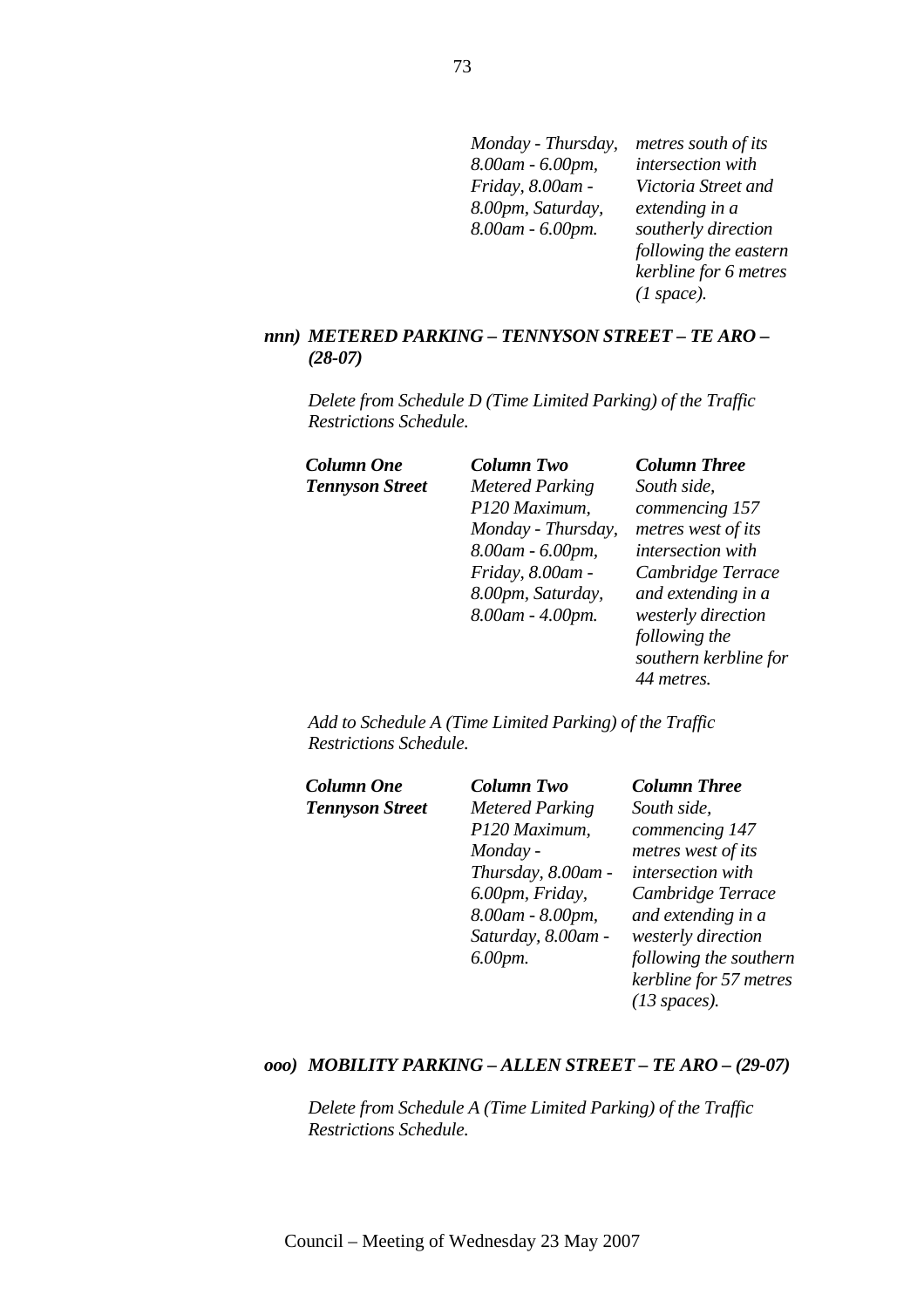| Column One   | Column Two                                                                                             | Column<br><b>Three</b>                                                                                                                                                                                             |
|--------------|--------------------------------------------------------------------------------------------------------|--------------------------------------------------------------------------------------------------------------------------------------------------------------------------------------------------------------------|
| Allen Street | P120, Monday - Thursday,<br>8.00am - 6.00pm, Friday,<br>8.00am - 8.00pm, Saturday,<br>8.00am - 4.00pm. | West side,<br>commencing<br>115.5 metres<br>south of its<br>intersection<br>with<br>Wakefield<br>Street and<br>extending in a<br>southerly<br>direction<br>following the<br>eastern<br>kerbline for<br>5.5 metres. |

*Add to Schedule B (Restricted Parking) of the Traffic Restrictions Schedule.* 

| Column One   | <b>Column Two</b>      | <b>Column Three</b>          |
|--------------|------------------------|------------------------------|
| Allen Street | Vehicles               | West side,                   |
|              | Displaying an          | commencing 115.5             |
|              | Operational            | metres south of its          |
|              | <b>Mobility Permit</b> | intersection with            |
|              | Only, P120             | Wakefield Street and         |
|              | Maximum, Monday        | extending in a               |
|              | - Thursday, 8.00am     | southerly direction          |
|              | $-6.00$ pm, Friday,    | following the eastern        |
|              | 8.00am - 8.00pm,       | kerbline for 7.5             |
|              | Saturday, 8.00am -     | metres $(1 \text{ space})$ . |
|              | 6.00pm.                |                              |

# *ppp) MOBILITY PARKING – BLAIR STREET – TE ARO – (30-07)*

*Delete from Schedule A (Time Limited Parking) of the Traffic Restrictions Schedule.* 

| <b>Column One</b>   | <b>Column Two</b>  | <b>Column Three</b>   |
|---------------------|--------------------|-----------------------|
| <b>Blair Street</b> | P120, Monday -     | West side,            |
|                     | Thursday, 8.00am - | commencing 101        |
|                     | 6.00pm, Friday,    | metres south of its   |
|                     | 8.00am - 8.00pm,   | intersection with     |
|                     | Saturday, 8.00am - | Wakefield Street and  |
|                     | $4.00pm$ .         | extending in a        |
|                     |                    | southerly direction   |
|                     |                    | following the eastern |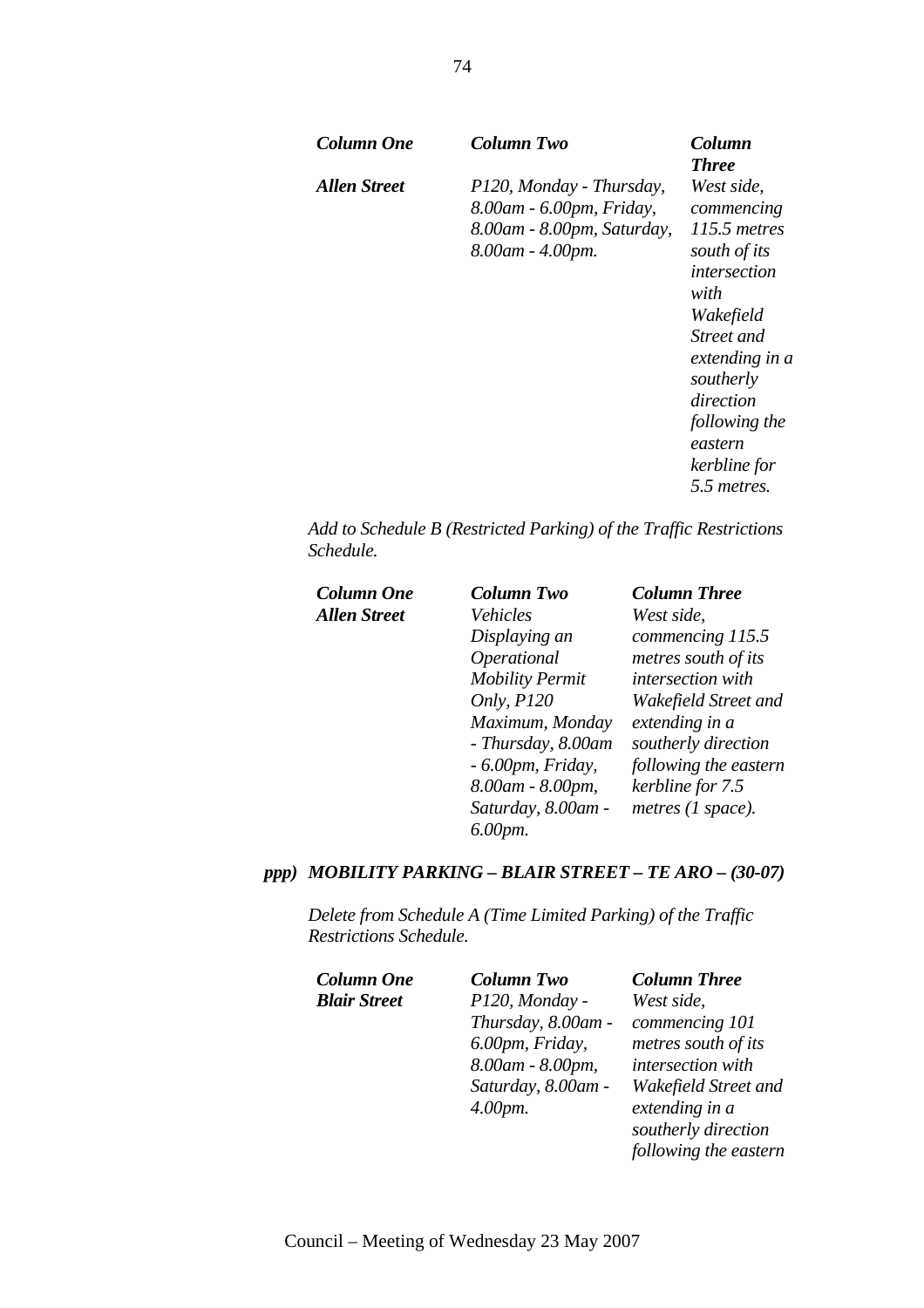*kerbline for 5.5 metres.* 

*Add to Schedule B (Restricted Parking) of the Traffic Restrictions Schedule.* 

| Column One          | <b>Column Two</b>      | <b>Column Three</b>   |
|---------------------|------------------------|-----------------------|
| <b>Blair Street</b> | Vehicles               | West side,            |
|                     | Displaying an          | commencing 101        |
|                     | Operational            | metres south of its   |
|                     | <b>Mobility Permit</b> | intersection with     |
|                     | Only, Monday -         | Wakefield Street and  |
|                     | Thursday, 8.00am -     | extending in a        |
|                     | 6.00pm, Friday,        | southerly direction   |
|                     | 8.00am - 8.00pm,       | following the eastern |
|                     | Saturday, 8.00am -     | kerbline for 7.5      |
|                     | 6.00pm.                | metres (2 spaces).    |
|                     |                        |                       |

#### *qqq) MOBILITY PARKING – GREY STREET – LAMBTON – (31-07)*

*Delete from Schedule A (Time Limited Parking) of the Traffic Restrictions Schedule.* 

| <b>Column One</b>  | <b>Column Two</b>       | <b>Column Three</b>    |
|--------------------|-------------------------|------------------------|
| <b>Grey Street</b> | P120, Monday -          | North side,            |
|                    | Thursday, 8.00am -      | commencing 23          |
|                    | 6.00pm, Friday 8.00am - | metres west of i       |
|                    | 8.00pm, Saturday,       | intersection wit       |
|                    | 8.00am - 4.00pm.        | <b>Featherston Str</b> |
|                    |                         | and extending i        |

*North side, commencing 23 metres west of its intersection with Featherston Street and extending in a westerly direction following the northern kerbline for 3 metres.* 

*Add to Schedule B (Restricted Parking) of the Traffic Restrictions Schedule.* 

| <b>Column One</b>  | <b>Column Two</b>           | <b>Column Three</b>       |
|--------------------|-----------------------------|---------------------------|
| <b>Grey Street</b> | Vehicles Displaying an      | North side,               |
|                    | <b>Operational Mobility</b> | commencing 23             |
|                    | Permit Only, P120           | metres west of its        |
|                    | Maximum, Monday -           | intersection with         |
|                    | Thursday, 8.00am -          | <b>Featherston Street</b> |
|                    | 6.00pm, Friday, 8.00am -    | and extending in a        |
|                    | 8.00pm, Saturday,           | westerly direction        |
|                    | 8.00am - 6.00pm.            | following the             |
|                    |                             | northern kerbline         |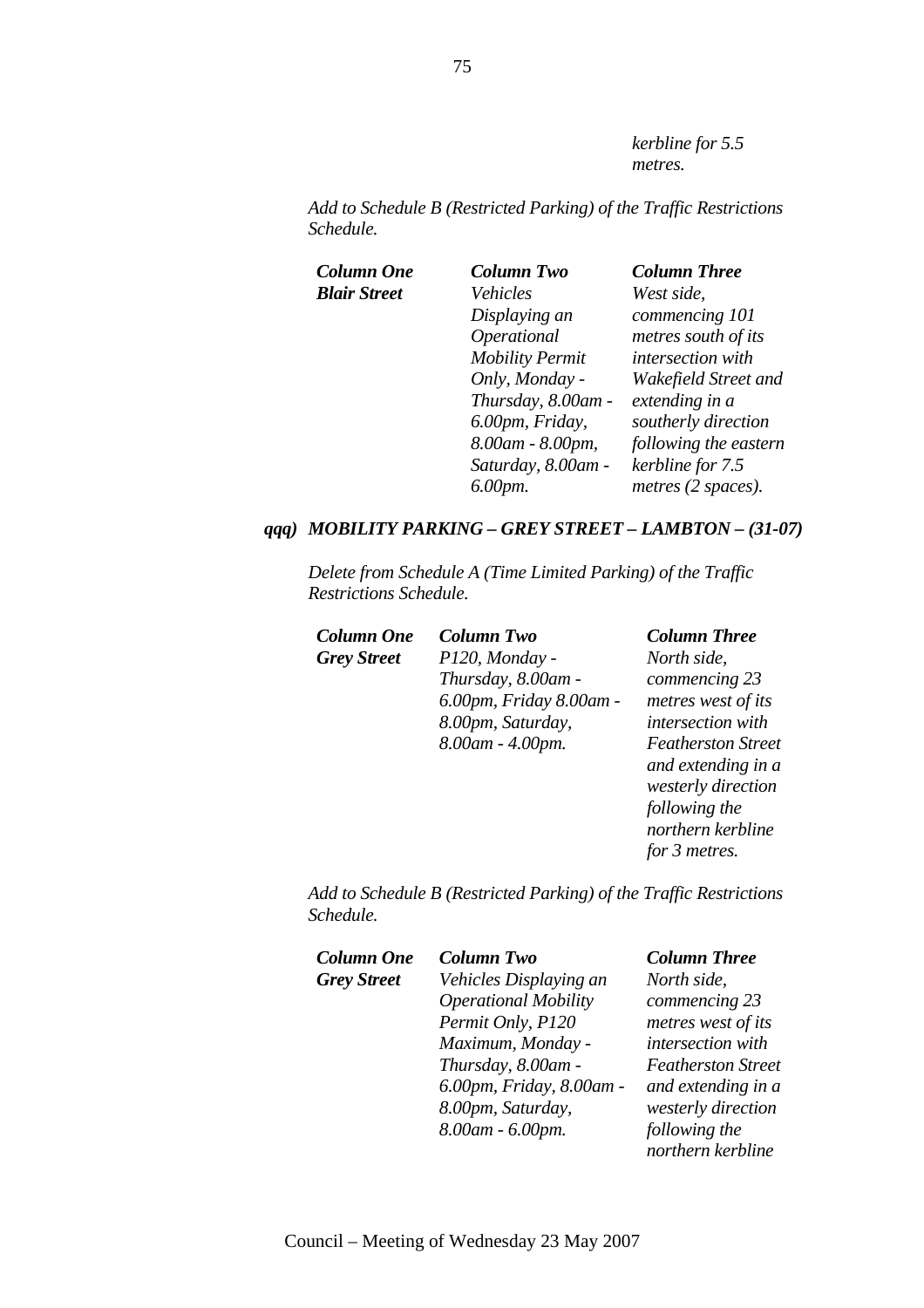*for 3 metres (1 space).* 

#### *rrr) MOBILITY PARKING – ORIENTAL PARADE – MT VICTORIA – (32-07)*

*Delete from Schedule A (Time Limited Parking) of the Traffic Restrictions Schedule.* 

*Oriental Parade*

*Column One Column Two Column Three P120, Monday - Thursday, 8.00am - 6.00pm, Friday, 8.00am - 8.00pm, Saturday 8.00am - 6.00pm.* 

*North side, commencing 45 metres east of its intersection with Cable Street and extending in an easterly direction following the northern kerbline for 7.5 metres.* 

*Add to Schedule B (Restricted Parking) of the Traffic Restrictions Schedule.* 

| Column One             | <b>Column Two</b>           | <b>Column Three</b> |
|------------------------|-----------------------------|---------------------|
| <i><b>Oriental</b></i> | Vehicles Displaying an      | North side,         |
| Parade                 | <b>Operational Mobility</b> | commencing 36       |
|                        | Permit Only, P120           | metres east of i    |
|                        | Maximum, Monday -           | intersection wir    |
|                        | Thursday, 8.00am -          | Cable Street an     |
|                        | 6.00pm, Friday 8.00am -     | extending in an     |
|                        | 8.00pm, Saturday,           | easterly directi    |
|                        | 8.00am - 6.00pm.            | following the       |
|                        |                             | northern kerbli     |
|                        |                             | $for 75$ matros (   |

*commencing 36 metres* of *its n* with *et and extending in an easterly direction*   $h$ *p northern kerbline for 7.5 metres (2 spaces).* 

# *sss) P15 LOADING ZONE – MAGINNITY STREET - LAMBTON – (33-07)*

*Delete from Schedule A (Time Limited Parking) of the Traffic Restrictions Schedule.* 

| <b>Column One</b> | <b>Column Two</b>       | <b>Column Three</b>      |
|-------------------|-------------------------|--------------------------|
| <b>Maginnity</b>  | P10 Loading Zone,       | East side,               |
| <b>Street</b>     | Monday - Saturday,      | commencing 9.5           |
|                   | 8.00am - 6.00pm, Goods  | metres north of its      |
|                   | and Authorised Vehicles | <i>intersection with</i> |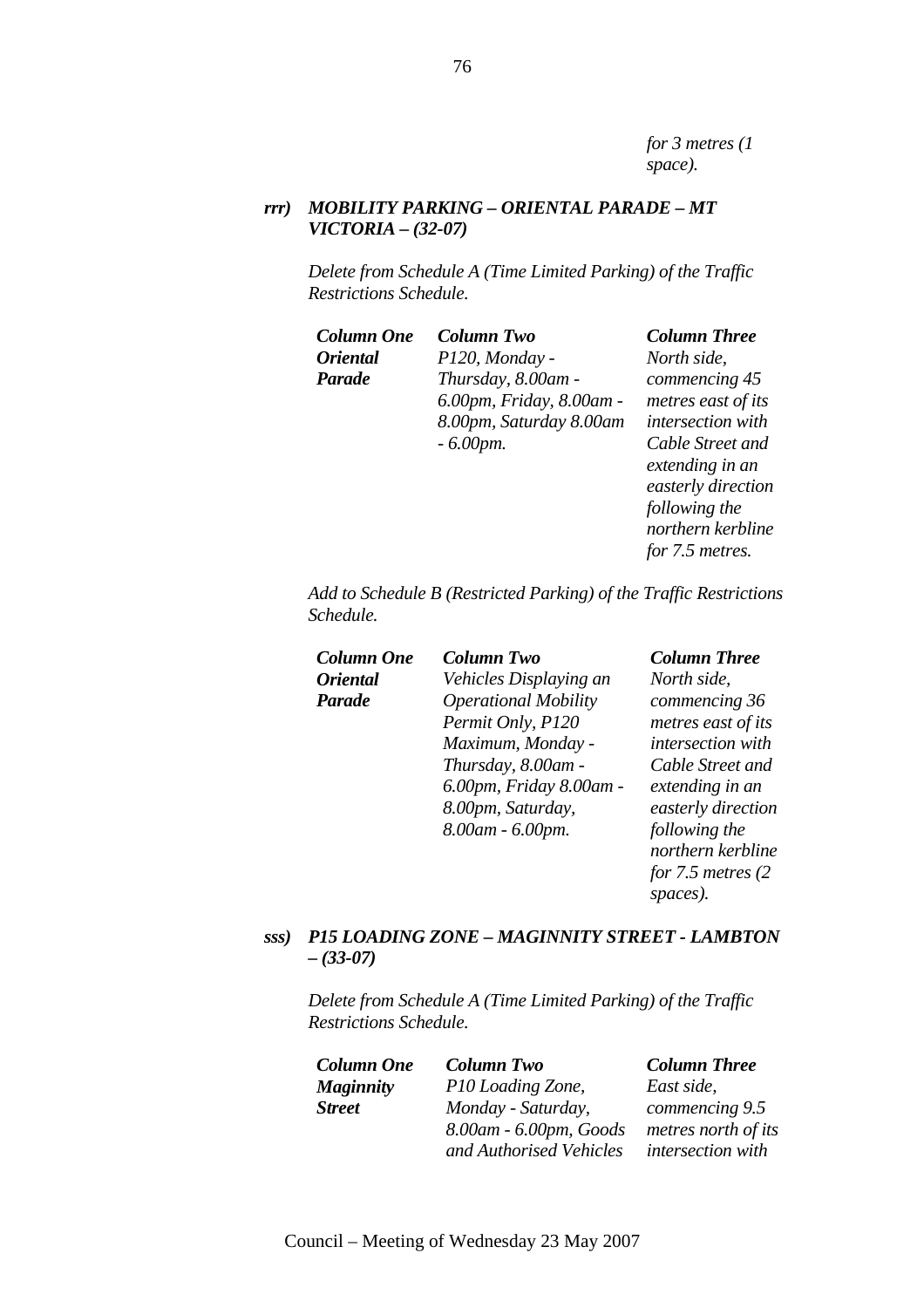*Only. Waring Taylor Street and extending in a northerly direction following the eastern kerbline for 16 metres.* 

*Add to Schedule B (Restricted Parking) of the Traffic Restrictions Schedule.* 

*Column One Column Two Column Three Maginnity Street*

*P15 Loading Zone, Monday - Saturday, 8.00am - 6.00pm, Goods and Authorised Vehicles Only.* 

*East side, commencing 9.5 metres north of its intersection with Waring Taylor Street and extending in a northerly direction following the eastern kerbline for 16 metres.* 

#### *ttt) BUS STOP - DEKKA STREET AND GANGES ROAD – KHANDALLAH – (04-07)*

*Delete from Schedule B (Bus Stops) of the Traffic Restrictions Schedule.* 

| Column One  | Column Two                    | <b>Column Three</b>                                                                                                                                                                              |
|-------------|-------------------------------|--------------------------------------------------------------------------------------------------------------------------------------------------------------------------------------------------|
| Ganges Road | <b>Bus Stop At All Times.</b> | East side, commencing<br>150 metres south of its<br><i>intersection with Agra</i><br>Crescent and<br>extending in a<br>southerly direction<br>following the eastern<br>kerbline for 10.5         |
| Ganges Road | <b>Bus Stop At All Times.</b> | metres.<br>West side, commencing<br>11 metres west of its<br><i>intersection with</i><br>Dekka Street and<br>extending in a<br>southerly direction<br>following the western<br>kerbline for 12.5 |

Council – Meeting of Wednesday 23 May 2007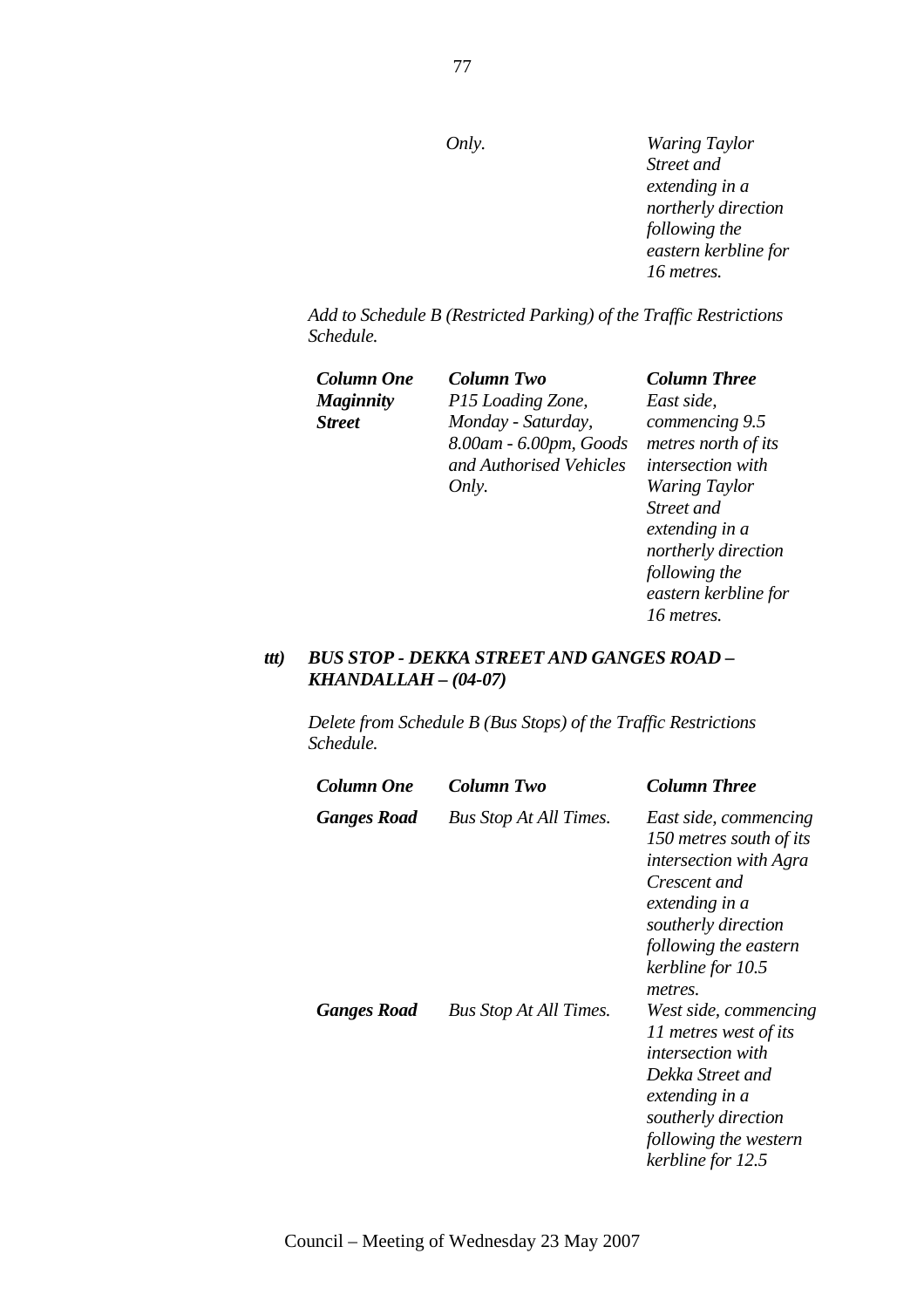*metres.* 

| Column One   | <b>Column Two</b>             | Column Three                                                                                                                                                                                           |
|--------------|-------------------------------|--------------------------------------------------------------------------------------------------------------------------------------------------------------------------------------------------------|
| Dekka Street | <b>Bus Stop At All Times.</b> | South side,<br>commencing 14<br>metres west of its<br><i>intersection with</i><br>Ganges Road and<br>extending in a<br>westerly direction<br>following the<br>southern kerbline<br>for 24 metres.      |
| Dekka Street | <b>Bus Stop At All Times.</b> | North side,<br>commencing 101<br>metres east of its<br><i>intersection with</i><br>Nicholson Road and<br>extending in an<br>easterly direction<br>following the<br>northern kerbline<br>for 20 metres. |

*Add to Schedule B (Bus Stops) of the Traffic Restrictions Schedule.* 

# *uuu) NO STOPPING AT ALL TIMES – BEAZLEY AVENUE – PAPARANGI – (10-07)*

*Add to Schedule D (No Stopping Restrictions) of the Traffic Restrictions Schedule.* 

| Column One     | Column Two         | <b>Column Three</b>                                       |
|----------------|--------------------|-----------------------------------------------------------|
| <b>Beazley</b> | No Stopping At All | West side, commencing                                     |
| Avenue         | Times.             | 50 metres north of its<br><i>intersection with</i>        |
|                |                    | Helston Road and<br>extending in a<br>northerly direction |
|                |                    | following the western                                     |
|                |                    | kerbline for 28 metres.                                   |
| <b>Beazley</b> | No Stopping At All | East side, commencing                                     |
| Avenue         | Times.             | 34 metres north of its<br><i>intersection with</i>        |
|                |                    | Helston Road and<br>extending in a                        |
|                |                    | northerly direction                                       |
|                |                    | following the eastern                                     |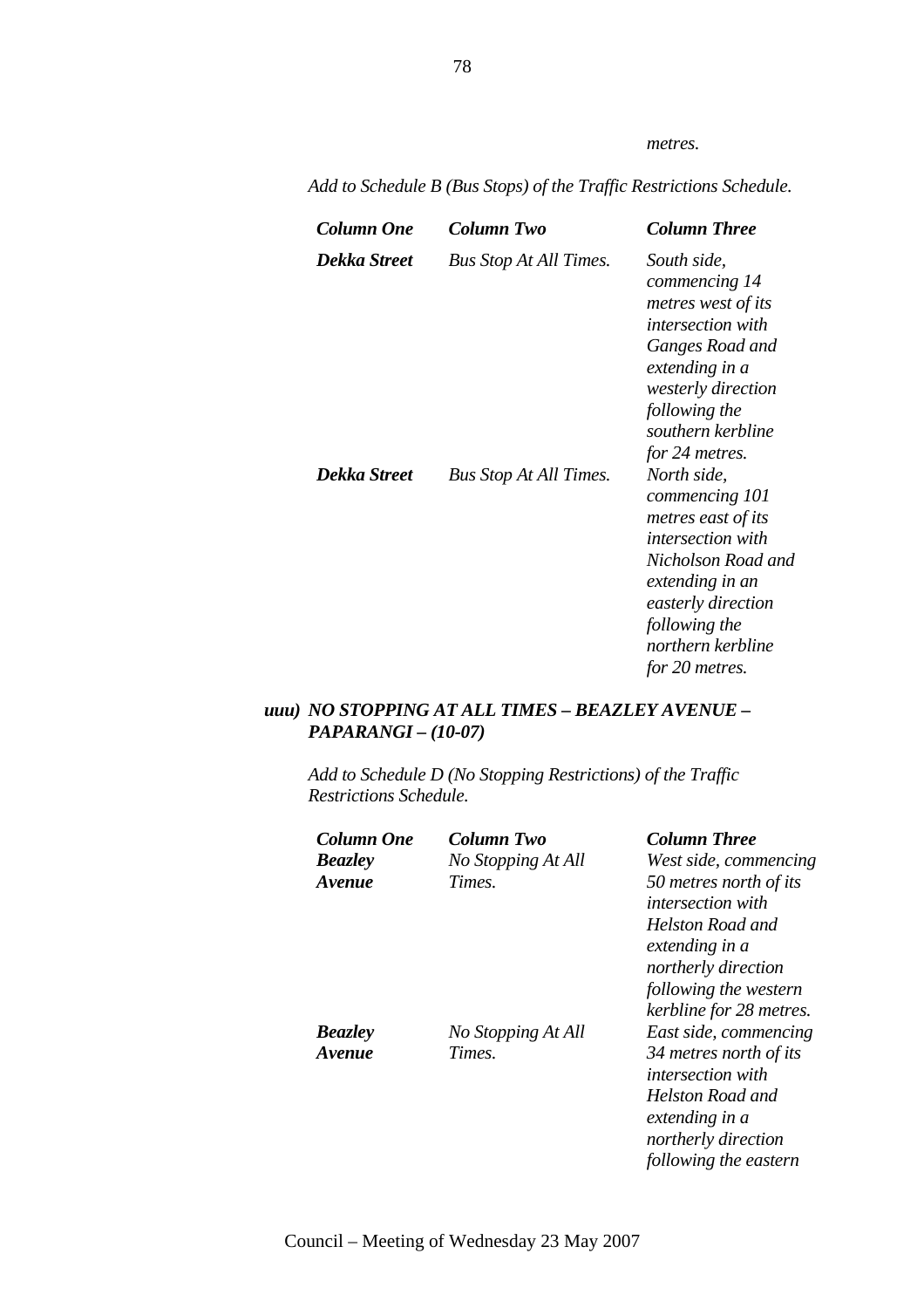### *vvv) NO STOPPING AT ALL TIMES – GHUZNEE STREET – TE ARO*

*Delete from Schedule D (No Stopping restrictions), of the Traffic Restrictions schedule.*

*All current No Stopping restrictions in Ghuznee Street from its intersection with Willis Street and extending in an easterly direction through to its intersection with Cambridge Terrace.*

*Add to Schedule D (No Stopping restrictions), of the Traffic Restrictions schedule.* 

| <b>Column One</b><br><b>Ghuznee St-</b><br>Te Aro | <b>Column Two</b><br>No Stopping At All times | <b>Column Three</b><br>North side,<br>commencing at its<br>intersection with The<br>Terrace and<br>extending in an<br>easterly direction<br>following the<br>northern kerb line for<br>114 metres. |
|---------------------------------------------------|-----------------------------------------------|----------------------------------------------------------------------------------------------------------------------------------------------------------------------------------------------------|
| <b>Ghuznee St-</b><br>Te Aro                      | No Stopping At All times                      | North side,<br>commencing 129<br>metres east of its<br>intersection with The<br>Terrace and<br>extending in an<br>easterly direction<br>following the<br>northern kerb line for<br>65 metres.      |
| <b>Ghuznee St-</b><br>Te Aro                      | No Stopping At All times                      | North side,<br>commencing 6 metres<br>east of its intersection<br>with Willis Street and<br>extending in an<br>easterly direction<br>following the<br>northern kerb line for<br>24 metres.         |
| <b>Ghuznee St-</b><br>Te Aro                      | No Stopping At All times                      | North side,<br>commencing 75<br>metres east of its                                                                                                                                                 |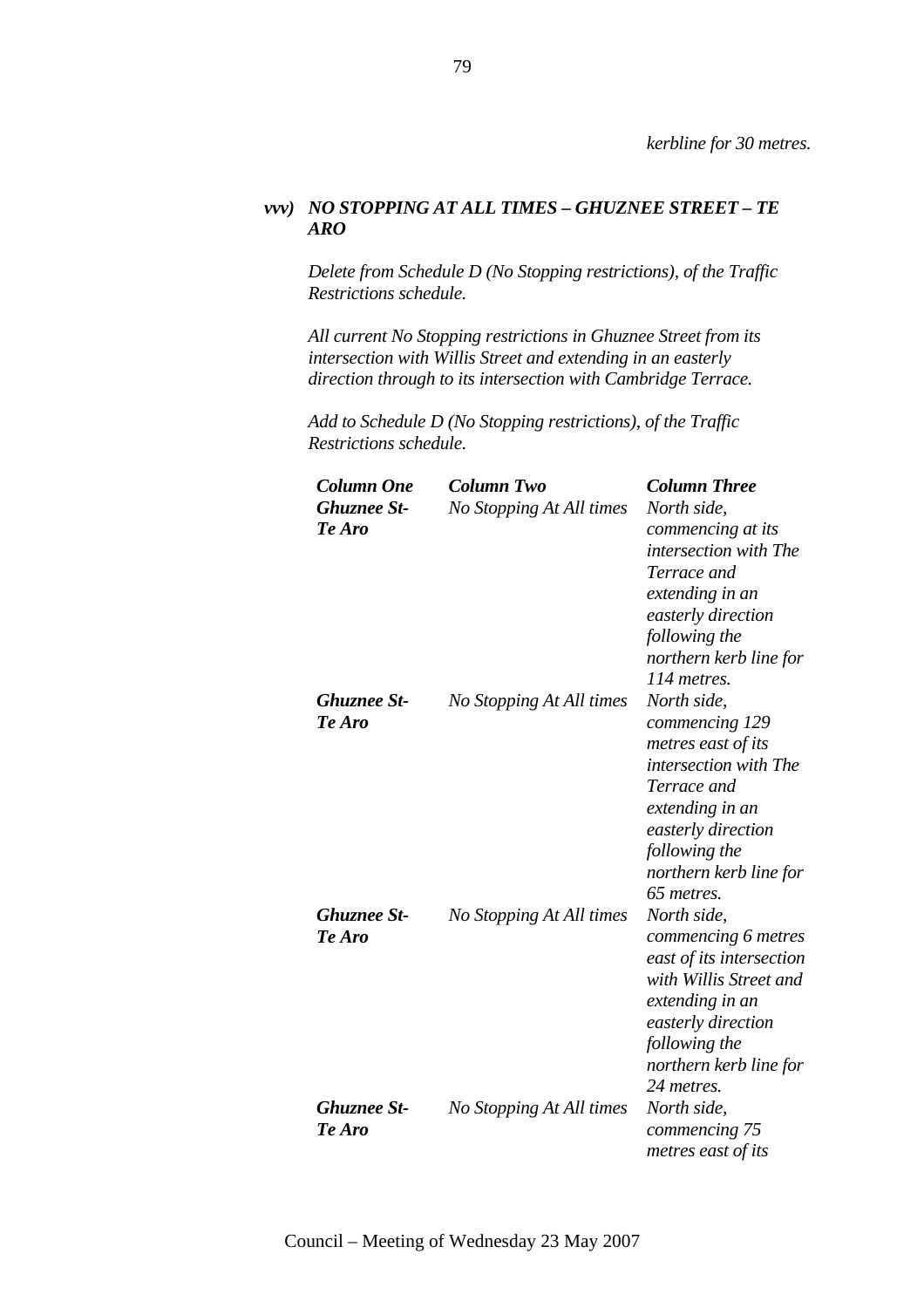|                              |                          | intersection with<br>Willis Street and<br>extending in an<br>easterly direction<br>following the<br>northern kerb line for                                                                        |
|------------------------------|--------------------------|---------------------------------------------------------------------------------------------------------------------------------------------------------------------------------------------------|
| <b>Ghuznee St-</b><br>Te Aro | No Stopping At All times | 6 metres.<br>North side,<br>commencing at its<br>intersection with<br>Victoria Street and<br>extending in an<br>easterly direction<br>following the<br>northern kerb line for<br>33 metres.       |
| <b>Ghuznee St-</b><br>Te Aro | No Stopping At All times | North side,<br>commencing 44<br>metres east of its<br>intersection with<br>Victoria Street and<br>extending in an<br>easterly direction<br>following the<br>northern kerb line for<br>13 metres.  |
| <b>Ghuznee St-</b><br>Te Aro | No Stopping At All times | North side,<br>commencing 73<br>metres east of its<br>intersection with<br>Victoria Street and<br>extending in an<br>easterly direction<br>following the<br>northern kerb line for<br>7 metres.   |
| <b>Ghuznee St-</b><br>Te Aro | No Stopping At All times | North side.<br>commencing 100<br>metres east of its<br>intersection with<br>Victoria Street and<br>extending in an<br>easterly direction<br>following the<br>northern kerb line for<br>20 metres. |
| <b>Ghuznee St-</b><br>Te Aro | No Stopping At All times | North side,<br>commencing 132                                                                                                                                                                     |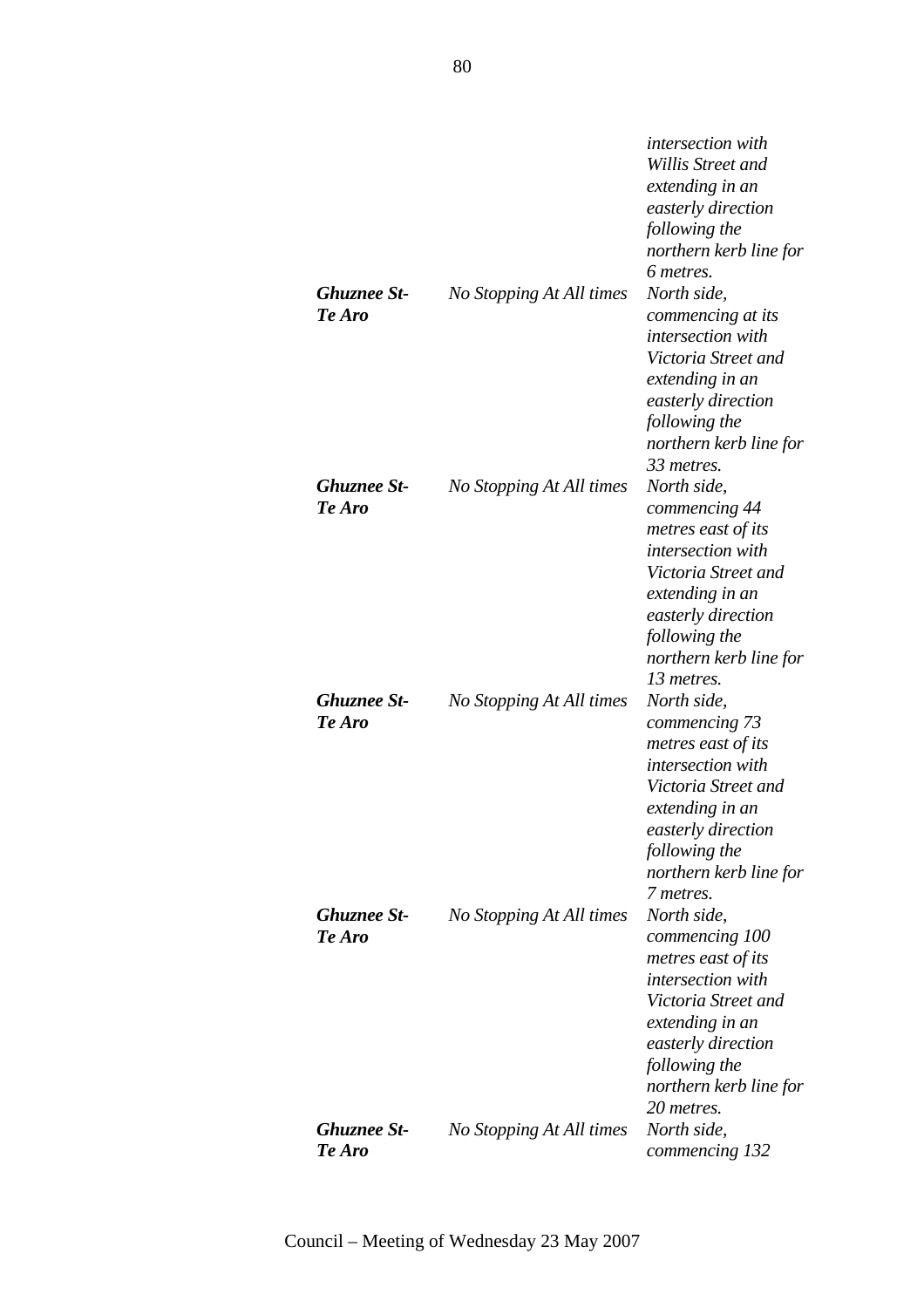|                    |                          | metres east of its       |
|--------------------|--------------------------|--------------------------|
|                    |                          | <i>intersection</i> with |
|                    |                          | Victoria Street and      |
|                    |                          | extending in an          |
|                    |                          | easterly direction       |
|                    |                          | following the            |
|                    |                          | northern kerb line for   |
|                    |                          | 6 metres.                |
| <b>Ghuznee St-</b> | No Stopping At All times | North side,              |
| Te Aro             |                          | commencing at its        |
|                    |                          | intersection with        |
|                    |                          | Cuba Mall and            |
|                    |                          | extending in an          |
|                    |                          | easterly direction       |
|                    |                          | following the            |
|                    |                          | northern kerb line for   |
|                    |                          | 10 metres.               |
| <b>Ghuznee St-</b> | No Stopping At All times | North side,              |
| Te Aro             |                          | commencing 30            |
|                    |                          | metres east of its       |
|                    |                          | intersection with        |
|                    |                          | Cuba Mall and            |
|                    |                          | extending in an          |
|                    |                          | easterly direction       |
|                    |                          | following the            |
|                    |                          | northern kerb line for   |
|                    |                          | 10 metres.               |
| <b>Ghuznee St-</b> | No Stopping At All times | North side,              |
| Te Aro             |                          | commencing 68            |
|                    |                          | metres east of its       |
|                    |                          | intersection with        |
|                    |                          | Cuba Mall and            |
|                    |                          | extending in an          |
|                    |                          | easterly direction       |
|                    |                          | following the            |
|                    |                          | northern kerb line for   |
|                    |                          | 6 metres.                |
| <b>Ghuznee St-</b> | No Stopping At All times | North side,              |
| Te Aro             |                          | commencing at its        |
|                    |                          | intersection with        |
|                    |                          | Leeds Street and         |
|                    |                          | extending in an          |
|                    |                          | easterly direction       |
|                    |                          | following the            |
|                    |                          | northern kerb line for   |
|                    |                          | 18 metres.               |
| <b>Ghuznee St-</b> | No Stopping At All times | North side,              |
| Te Aro             |                          | commencing 42            |
|                    |                          |                          |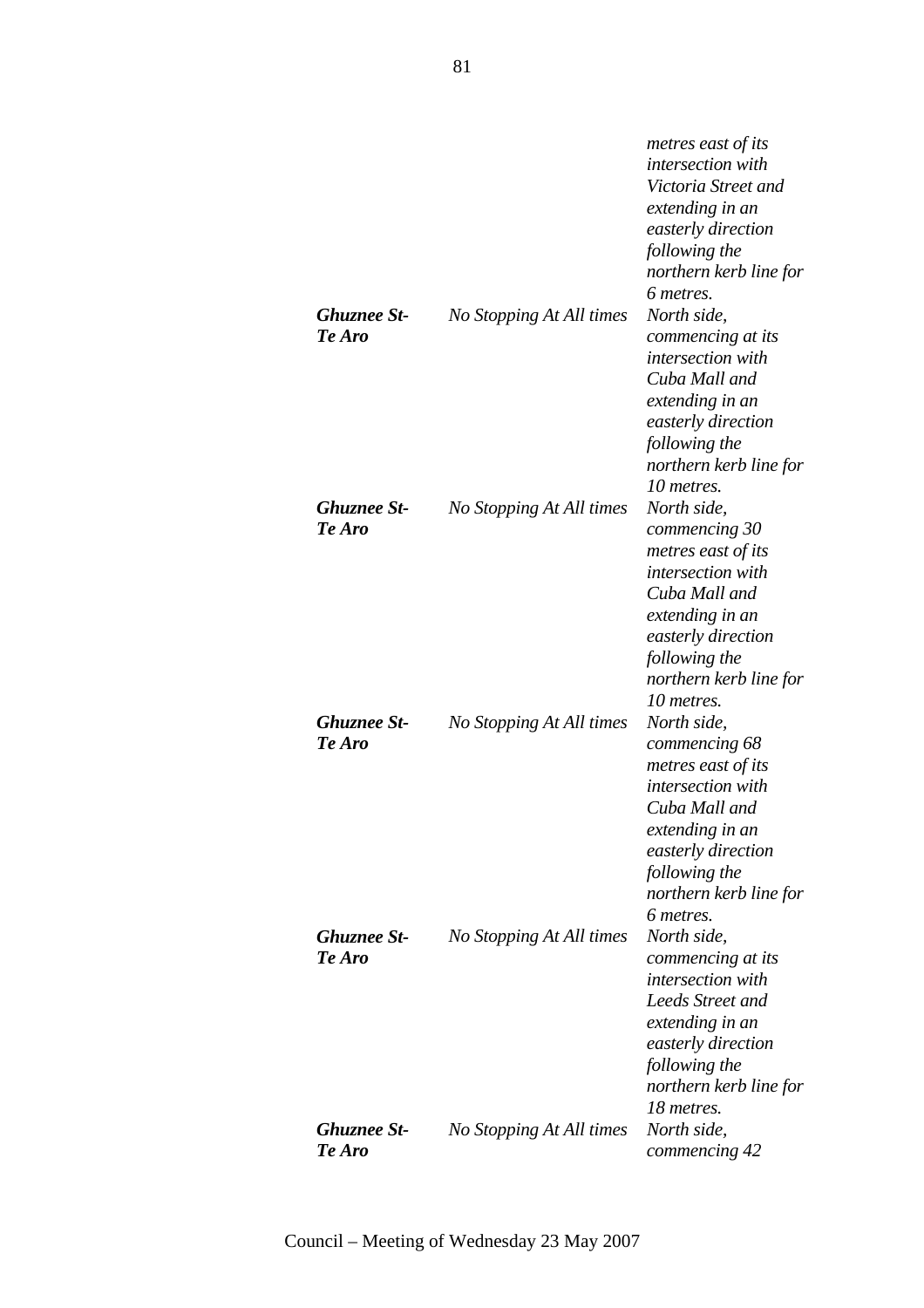|                    |                          | metres east of its        |
|--------------------|--------------------------|---------------------------|
|                    |                          | <i>intersection</i> with  |
|                    |                          | Leeds Street and          |
|                    |                          | extending in an           |
|                    |                          | easterly direction        |
|                    |                          | following the             |
|                    |                          | northern kerb line for    |
|                    |                          | 9 metres.                 |
| <b>Ghuznee St-</b> | No Stopping At All times | North side,               |
| Te Aro             |                          | commencing 80             |
|                    |                          | metres east of its        |
|                    |                          | intersection with         |
|                    |                          | Leeds Street and          |
|                    |                          |                           |
|                    |                          | extending in an           |
|                    |                          | easterly direction        |
|                    |                          | following the             |
|                    |                          | northern kerb line for    |
|                    |                          | 26 metres.                |
| <b>Ghuznee St-</b> | No Stopping At All times | South side,               |
| Te Aro             |                          | commencing at its         |
|                    |                          | intersection with The     |
|                    |                          | Terrace and               |
|                    |                          | extending in an           |
|                    |                          | easterly direction        |
|                    |                          | following the             |
|                    |                          | southern kerb line for    |
|                    |                          | 67 metres.                |
| <b>Ghuznee St-</b> | No Stopping At All times | South side,               |
| Te Aro             |                          | commencing 6 metres       |
|                    |                          | west of its               |
|                    |                          | intersection with         |
|                    |                          | Willis Street and         |
|                    |                          | extending in an           |
|                    |                          | <i>westerly direction</i> |
|                    |                          | following the             |
|                    |                          | southern kerb line for    |
|                    |                          | 104 metres.               |
| <b>Ghuznee St-</b> | No Stopping At All times | South side,               |
| Te Aro             |                          | commencing at its         |
|                    |                          | intersection with         |
|                    |                          | Cuba Street and           |
|                    |                          | extending in an           |
|                    |                          | westerly direction        |
|                    |                          | following the             |
|                    |                          | southern kerb line for    |
|                    |                          | 10 metres.                |
| <b>Ghuznee St-</b> | No Stopping At All times | South side,               |
| Te Aro             |                          | commencing 72             |
|                    |                          |                           |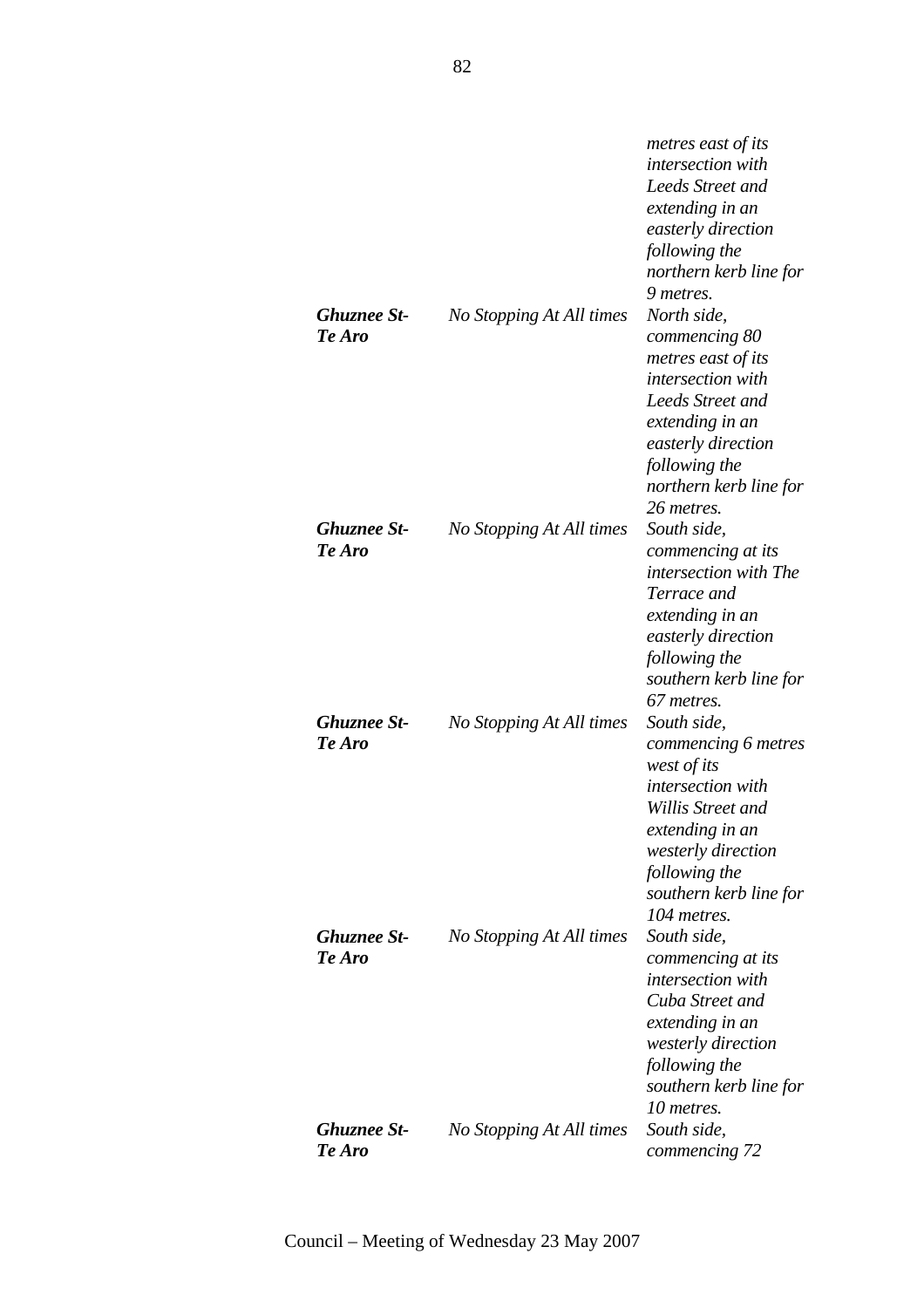|                    |                          | metres west of its<br><i>intersection with</i><br>Marion Street and<br>extending in an<br><i>westerly direction</i><br>following the<br>southern kerb line for<br>10 metres. |
|--------------------|--------------------------|------------------------------------------------------------------------------------------------------------------------------------------------------------------------------|
| <b>Ghuznee St-</b> | No Stopping At All times | South side,                                                                                                                                                                  |
| Te Aro             |                          | commencing at its                                                                                                                                                            |
|                    |                          | <i>intersection with</i>                                                                                                                                                     |
|                    |                          | Taranaki Street and<br>extending in an                                                                                                                                       |
|                    |                          | easterly direction                                                                                                                                                           |
|                    |                          | following the                                                                                                                                                                |
|                    |                          | southern kerb line for                                                                                                                                                       |
|                    |                          | 22 metres.                                                                                                                                                                   |

#### *www) METERED PARKING – GHUZNEE STREET – TE ARO*

 *Delete from Schedule A (Time Limited Parking), of the Traffic Restrictions schedule.* 

*All current Time Limited Parking in Ghuznee Street from its intersection with Willis Street and extending in an easterly direction through to its intersection with Cambridge Terrace*

*Add to Schedule A (Time Limited Parking),of the Traffic Restrictions schedule.* 

| Column One  | Column Two                      | <b>Column Three</b>              |
|-------------|---------------------------------|----------------------------------|
| Ghuznee St- | <b>Metered Parking P120</b>     | North side,                      |
| Te Aro      | Maximum, Monday-                | commencing 30                    |
|             | Thursday, $8.00$ am $-$         | metres east of its               |
|             | $6.00$ pm, Friday $8.00$ am $-$ | <i>intersection with</i>         |
|             | 8.00pm, Saturday                | Willis Street and                |
|             | $8.00$ am $- 6.00$ pm           | extending in an                  |
|             |                                 | easterly direction               |
|             |                                 | following the                    |
|             |                                 | northern kerb line               |
|             |                                 | for 44 metres. $(7 \text{ car})$ |
|             |                                 | <i>parks</i> )                   |
| Ghuznee St- | <b>Metered Parking P120</b>     | North side,                      |
| Te Aro      | Maximum, Monday-                | commencing 57                    |
|             | Thursday, $8.00$ am $-$         | metres east of its               |
|             | $6.00$ pm, Friday $8.00$ am $-$ | <i>intersection with</i>         |
|             | 8.00pm, Saturday                | Victoria Street and              |
|             | $8.00$ am $- 6.00$ pm           | extending in an                  |
|             |                                 |                                  |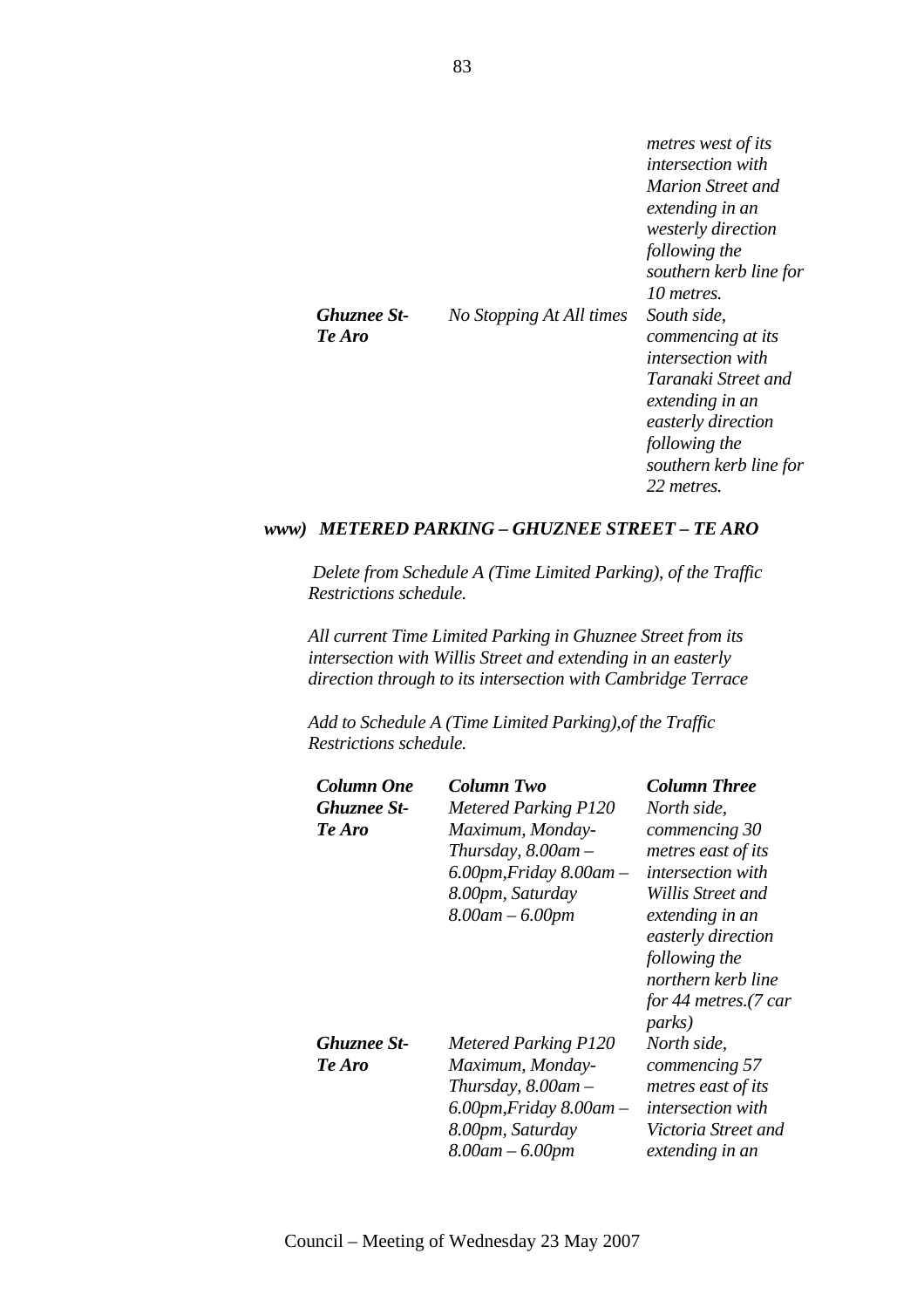|                       |                                                                                                                                                            | easterly direction<br>following the<br>northern kerb line<br>for 16 metres.(3 car<br><i>parks</i> )                                                                                                                                   |
|-----------------------|------------------------------------------------------------------------------------------------------------------------------------------------------------|---------------------------------------------------------------------------------------------------------------------------------------------------------------------------------------------------------------------------------------|
| Ghuznee St-<br>Te Aro | <b>Metered Parking P120</b><br>Maximum, Monday-<br>Thursday, $8.00$ am $-$<br>$6.00$ pm, Friday $8.00$ am $-$<br>8.00pm, Saturday<br>$8.00$ am $- 6.00$ pm | North side,<br>commencing 80<br>metres east of its<br><i>intersection</i> with<br>Victoria Street and<br>extending in an<br>easterly direction<br>following the<br>northern kerb line<br>for 12 metres.(2 car<br><i>parks</i> )       |
| Ghuznee St-<br>Te Aro | <b>Metered Parking P120</b><br>Maximum, Monday-<br>Thursday, $8.00$ am $-$<br>$6.00$ pm, Friday $8.00$ am $-$<br>8.00pm, Saturday<br>$8.00$ am $- 6.00$ pm | North side,<br>commencing 120<br>metres east of its<br>intersection with<br>Victoria Street and<br>extending in an<br>easterly direction<br>following the<br>northern kerb line<br>for 12 metres.(2 car<br><i>parks</i> )             |
| Ghuznee St-<br>Te Aro | <b>Metered Parking P120</b><br>Maximum, Monday-<br>Thursday, $8.00$ am $-$<br>$6.00$ pm, Friday $8.00$ am $-$<br>8.00pm, Saturday<br>8.00am – 6.00pm       | North side,<br>commencing 120<br>metres east of its<br>intersection with<br>Victoria Street and<br>extending in an<br>easterly direction<br>following the<br>northern kerb line<br>for 12 metres. $(2 \text{ car})$<br><i>parks</i> ) |
| Ghuznee St-<br>Te Aro | <b>Metered Parking P120</b><br>Maximum, Monday-<br>Thursday, $8.00$ am $-$<br>$6.00$ pm, Friday $8.00$ am $-$<br>8.00pm, Saturday<br>$8.00$ am $- 6.00$ pm | North side,<br>commencing 18<br>metres east of its<br>intersection with<br>Cuba Mall and<br>extending in an<br>easterly direction<br>following the<br>northern kerb line<br>for 6 metres.(1 car                                       |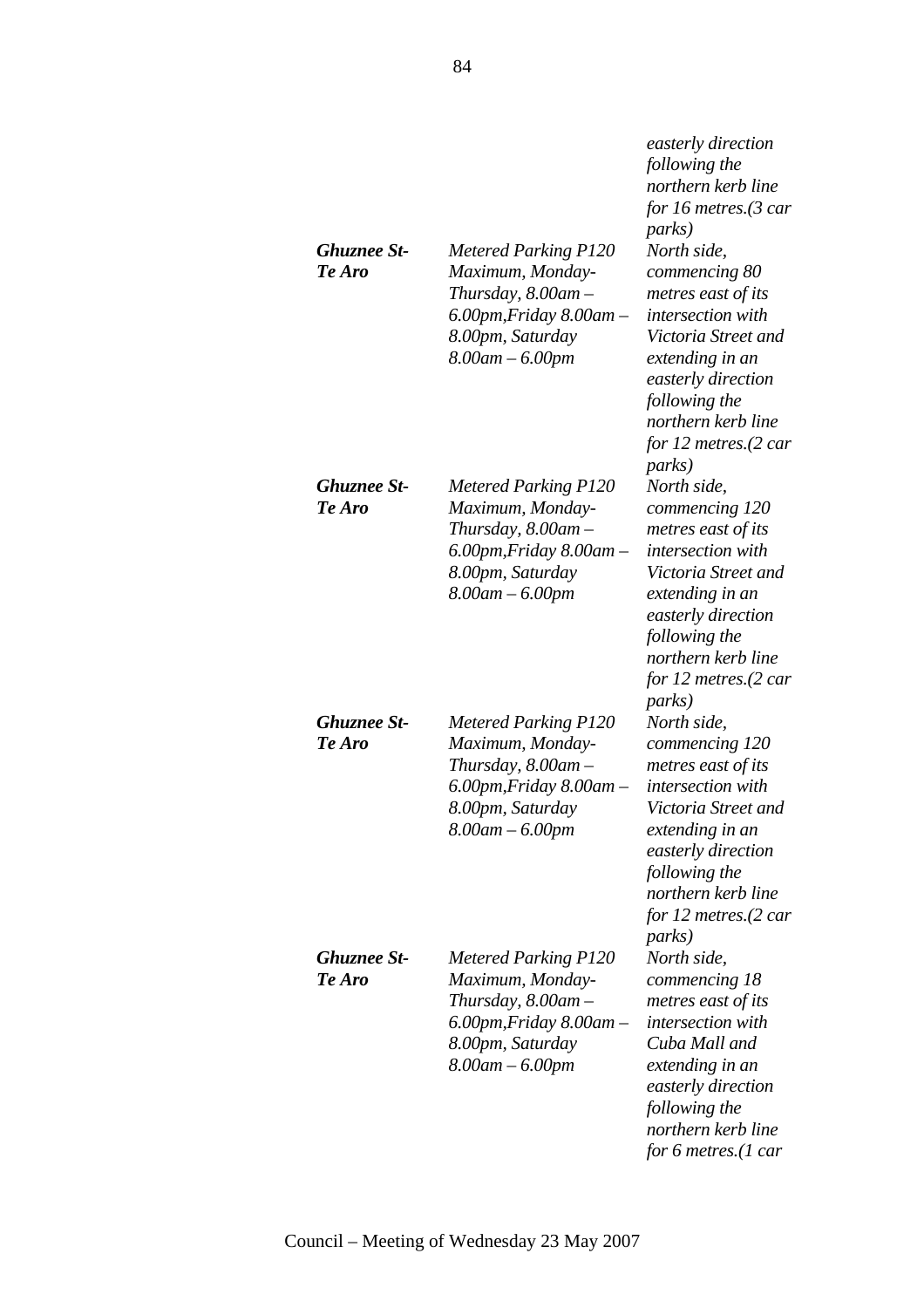| Ghuznee St-<br>Te Aro | <b>Metered Parking P120</b><br>Maximum, Monday-<br>Thursday, $8.00$ am $-$<br>$6.00$ pm, Friday $8.00$ am $-$<br>8.00pm, Saturday<br>$8.00$ am $- 6.00$ pm | <i>parks</i> )<br>North side,<br>commencing 54<br>metres east of its<br>intersection with<br>Cuba Mall and<br>extending in an<br>easterly direction<br>following the<br>northern kerb line<br>for 12 metres. $(2 \text{ car})$              |
|-----------------------|------------------------------------------------------------------------------------------------------------------------------------------------------------|---------------------------------------------------------------------------------------------------------------------------------------------------------------------------------------------------------------------------------------------|
| Ghuznee St-<br>Te Aro | <b>Metered Parking P120</b><br>Maximum, Monday-<br>Thursday, $8.00$ am $-$<br>$6.00$ pm, Friday $8.00$ am $-$<br>8.00pm, Saturday<br>$8.00$ am $- 6.00$ pm | <i>parks</i> )<br>North side,<br>commencing 18<br>metres east of its<br>intersection with<br>Leeds Street and<br>extending in an<br>easterly direction<br>following the<br>northern kerb line<br>for 24 metres.(4 car<br><i>parks</i> )     |
| Ghuznee St-<br>Te Aro | <b>Metered Parking P120</b><br>Maximum, Monday-<br>Thursday, $8.00$ am $-$<br>$6.00$ pm, Friday $8.00$ am $-$<br>8.00pm, Saturday<br>$8.00$ am $- 6.00$ pm | North side,<br>commencing 51<br>metres east of its<br><i>intersection</i> with<br>Leeds Street and<br>extending in an<br>easterly direction<br>following the<br>northern kerb line<br>for 30metres.(5 car<br><i>parks</i> )                 |
| Ghuznee St-<br>Te Aro | <b>Metered Parking P120</b><br>Maximum, Monday-<br>Thursday, $8.00$ am $-$<br>$6.00$ pm, Friday $8.00$ am $-$<br>8.00pm, Saturday<br>$8.00$ am $- 6.00$ pm | South side,<br>commencing 10<br>metres west of its<br><i>intersection</i> with<br>Victoria Street and<br>extending in an<br>westerly direction<br>following the<br>southern kerb line<br>for 24 metres. $(4 \text{ car})$<br><i>parks</i> ) |
| Ghuznee St-<br>Te Aro | <b>Metered Parking P120</b><br>Maximum, Monday-<br>Thursday, $8.00$ am $-$                                                                                 | South side,<br>commencing 65<br>metres west of its                                                                                                                                                                                          |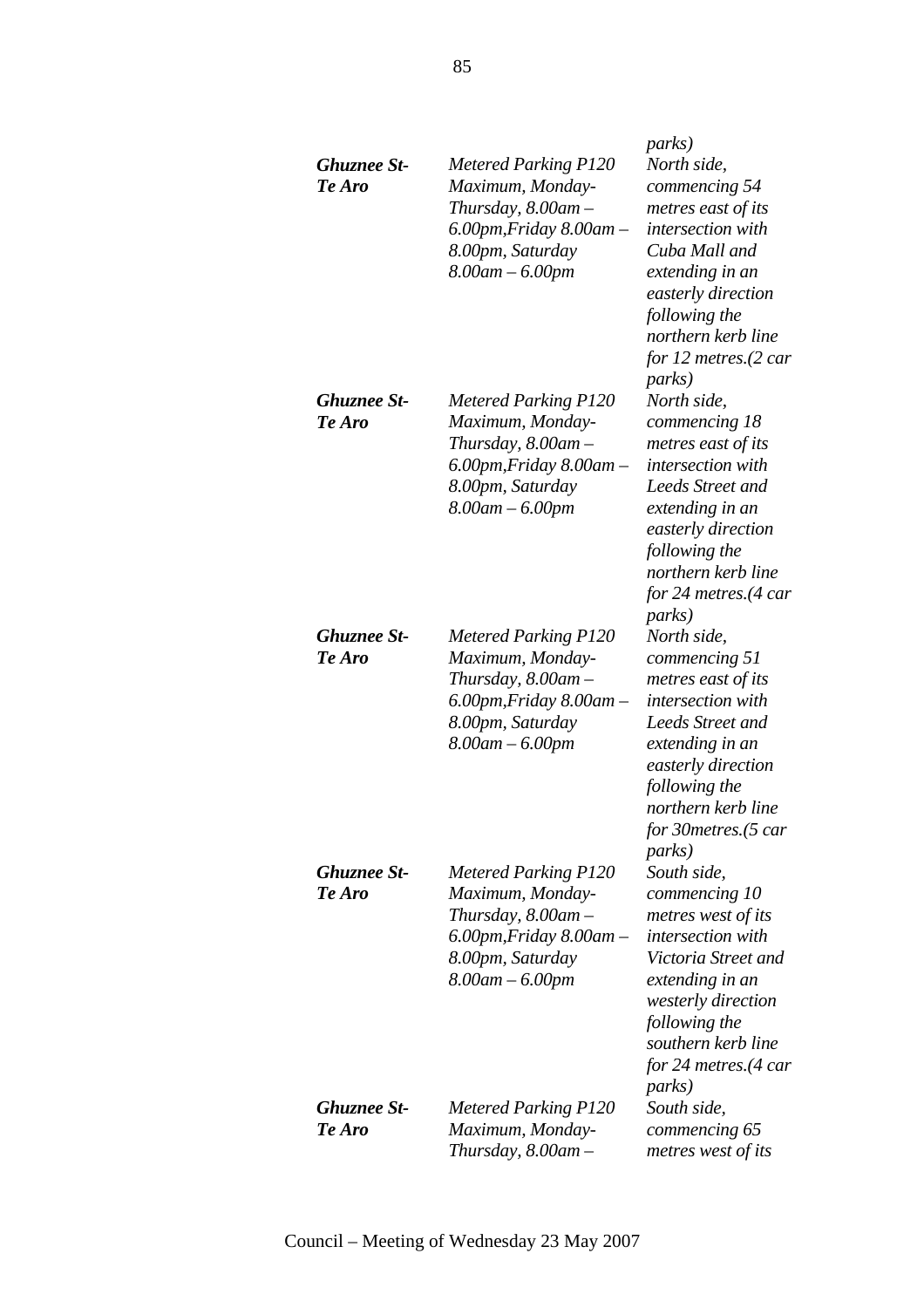|                              | $6.00$ pm, Friday $8.00$ am $-$<br>8.00pm, Saturday<br>$8.00$ am $- 6.00$ pm                                                                               | <i>intersection</i> with<br>Victoria Street and<br>extending in an<br>westerly direction<br>following the<br>southern kerb line<br>for 24 metres.(4 car<br><i>parks</i> )                                                    |
|------------------------------|------------------------------------------------------------------------------------------------------------------------------------------------------------|------------------------------------------------------------------------------------------------------------------------------------------------------------------------------------------------------------------------------|
| <b>Ghuznee St-</b><br>Te Aro | <b>Metered Parking P120</b><br>Maximum, Monday-<br>Thursday, $8.00$ am $-$<br>$6.00$ pm, Friday $8.00$ am $-$<br>8.00pm, Saturday<br>$8.00$ am $- 6.00$ pm | South side,<br>commencing 12<br>metres west of its<br>intersection with<br>Victoria Street and<br>extending in an<br>westerly direction<br>following the<br>southern kerb line<br>for 42 metres.(7 car<br><i>parks</i> )     |
| <b>Ghuznee St-</b><br>Te Aro | <b>Metered Parking P120</b><br>Maximum, Monday-<br>Thursday, $8.00$ am $-$<br>$6.00$ pm, Friday $8.00$ am $-$<br>8.00pm, Saturday<br>8.00am – 6.00pm       | South side,<br>commencing 30<br>metres west of its<br>intersection with<br><b>Marion Street and</b><br>extending in an<br>westerly direction<br>following the<br>southern kerb line<br>for 36metres.(6 car<br><i>parks</i> ) |
| <b>Ghuznee St-</b><br>Te Aro | <b>Metered Parking P120</b><br>Maximum, Monday-<br>Thursday, 8.00am -<br>$6.00$ pm, Friday $8.00$ am $-$<br>8.00pm, Saturday<br>$8.00$ am $- 6.00$ pm      | South side,<br>commencing 20<br>metres west of its<br>intersection with<br>Furness Lane and<br>extending in an<br>westerly direction<br>following the<br>southern kerb line<br>for 36metres.(6 car<br><i>parks</i> )         |

### *xxx) BUS STOP – GHUZNEE STREET – TE ARO*

*Add to Schedule B (Restricted Parking), of the Traffic Restrictions schedule.* 

*Column One Column Two Column Three*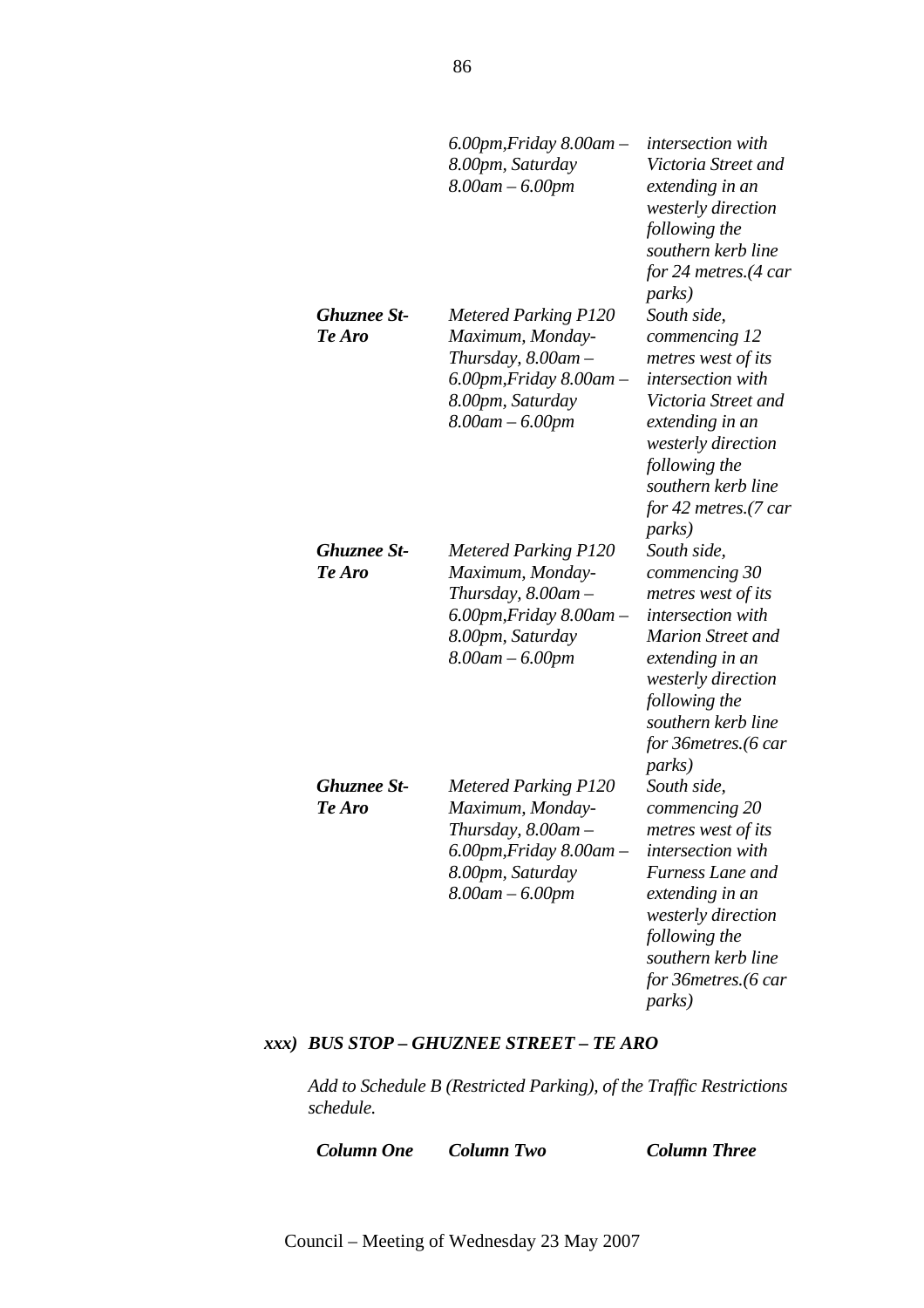| <b>Ghuznee St-</b><br>Te Aro | Bus Stop – At All Times        | North side,<br>commencing 114<br>metres at its<br><i>intersection</i> with<br>The Terrace and<br>extending in an<br>easterly direction<br>following the<br>northern kerb line<br>for 15 metres.         |
|------------------------------|--------------------------------|---------------------------------------------------------------------------------------------------------------------------------------------------------------------------------------------------------|
| <b>Ghuznee St-</b><br>Te Aro | <b>Bus Stop – At All Times</b> | North side,<br>commencing 38<br>metres east of its<br>intersection with<br>Cuba Mall and<br>extending in a<br>easterly direction<br>following the<br>northern kerb line<br>for 15 metres.               |
| <b>Ghuznee St-</b><br>Te Aro | <b>Bus Stop -At All Times</b>  | South side,<br>commencing 60<br>metres west of its<br>intersection with<br>Victoria Street and<br>extending in an<br><i>westerly direction</i><br>following the<br>southern kerb line<br>for 10 metres. |
| <b>Ghuznee St-</b><br>Te Aro | No Stopping At All times       | South side,<br>commencing at its<br><i>intersection with</i><br><b>Marion Street and</b><br>extending in a<br>westerly direction<br>following the<br>southern kerb line<br>for 22 metres.               |

# *yyy)LOADING ZONES AT ALL TIMES – GHUZNEE STREET – TE ARO –*

*Delete from Schedule B (Restricted Parking),of the Traffic Restrictions schedule* 

*Column One Column Two Column Three* Loading Zone At Al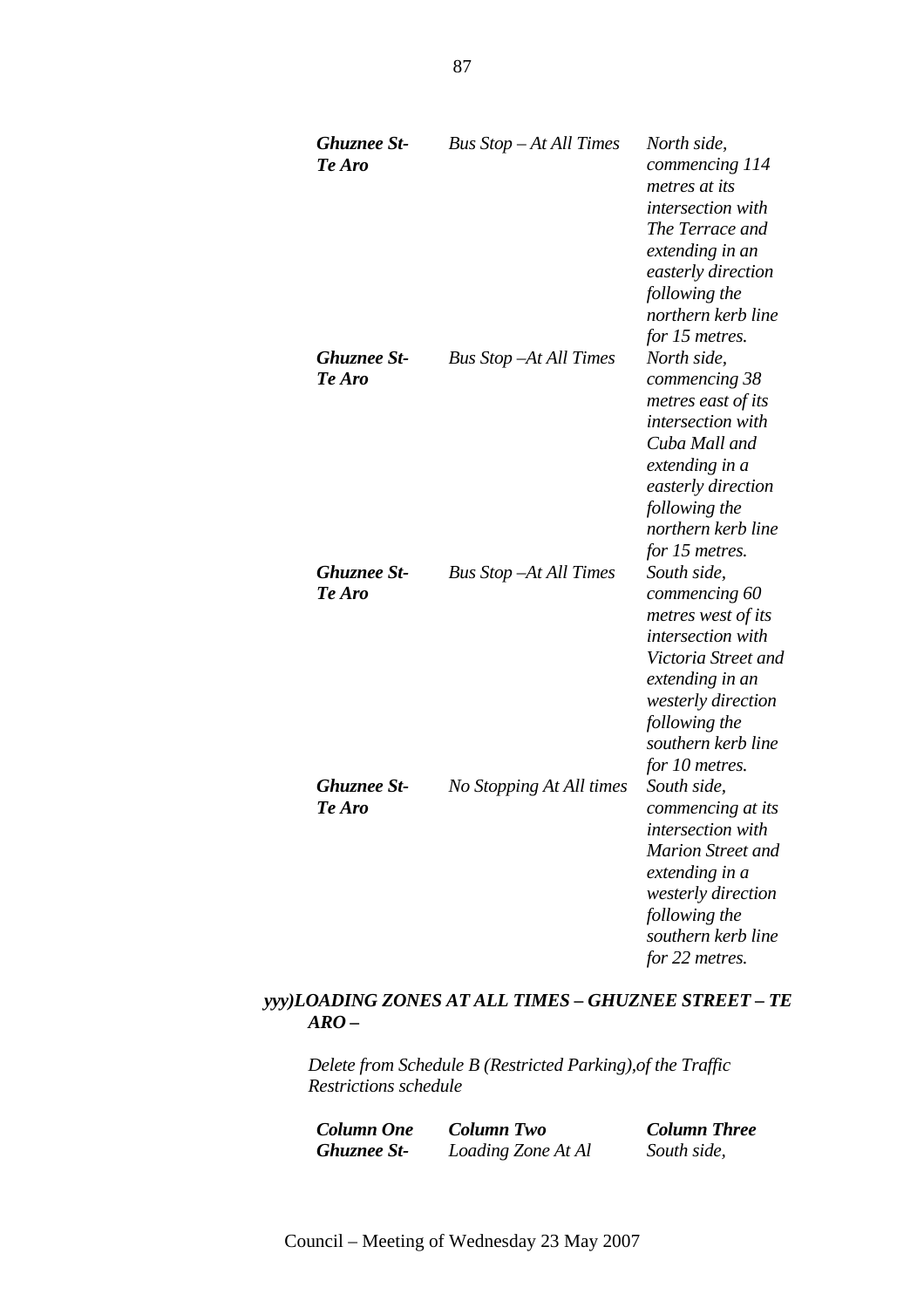| Te Aro | <b>Times</b> | commencing 18      |
|--------|--------------|--------------------|
|        |              | metres west of its |
|        |              | intersection with  |
|        |              | Furness Lane and   |
|        |              | extending in a     |
|        |              | westerly direction |
|        |              | following the      |
|        |              | southern kerb line |
|        |              | for 11 metres.     |

*Add to Schedule B (Restricted Parking),of the Traffic Restrictions schedule.* 

| Column One<br><b>Ghuznee St-</b><br>Te Aro | <b>Column Two</b><br>Loading Zone At All<br><b>Times</b> | <b>Column Three</b><br>North side,<br>commencing 33<br>metres east of its<br>intersection with<br>Victoria Street and<br>extending in an<br>easterly direction<br>following the<br>southern kerb line<br>for 11 metres. |
|--------------------------------------------|----------------------------------------------------------|-------------------------------------------------------------------------------------------------------------------------------------------------------------------------------------------------------------------------|
| <b>Ghuznee St-</b><br>Te Aro               | Loading Zone At All<br><b>Times</b>                      | North side,<br>commencing 92<br>metres east of its<br>intersection with<br>Victoria Street and<br>extending in an<br>easterly direction<br>following the<br>southern kerb line<br>for 8 metres.                         |
| <b>Ghuznee St-</b><br>Te Aro               | Loading Zone At All<br><b>Times</b>                      | North side,<br>commencing 10<br>metres east of its<br>intersection with<br>Cuba Mall and<br>extending in an<br>easterly direction<br>following the<br>southern kerb line<br>for 8 metres.                               |
| <b>Ghuznee St-</b><br>Te Aro               | Loading Zone At All<br><b>Times</b>                      | South side,<br>commencing 22<br>metres west of its<br>intersection with                                                                                                                                                 |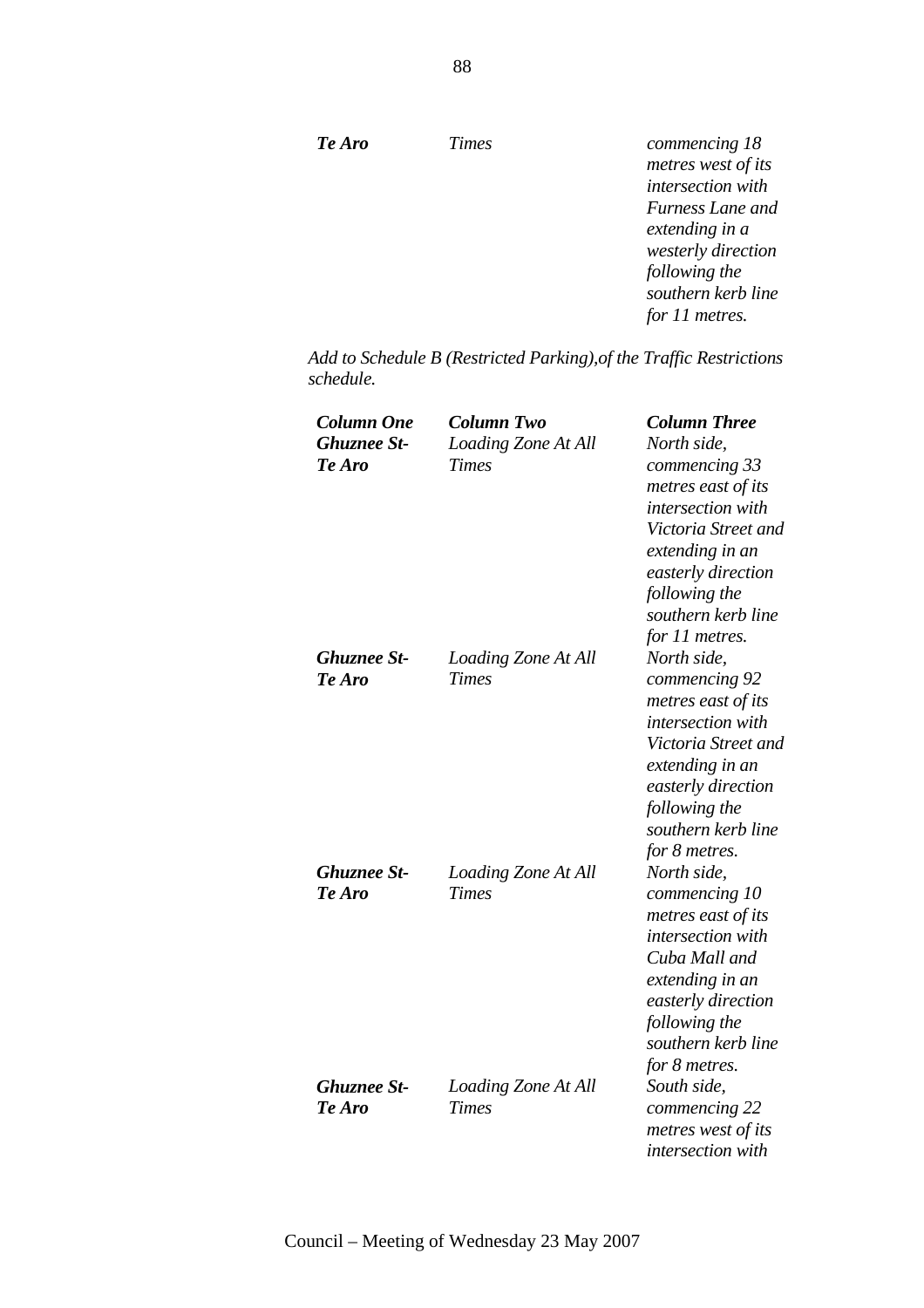|                     | Marion Street and<br>extending in an<br><i>westerly direction</i><br>following the |
|---------------------|------------------------------------------------------------------------------------|
|                     | southern kerb line<br>for 8 metres.                                                |
| Loading Zone At All | South side.                                                                        |
| <b>Times</b>        | commencing 6                                                                       |
|                     | metres west of its                                                                 |
|                     | <i>intersection with</i>                                                           |
|                     | <i>Furness Lane and</i>                                                            |
|                     | extending in an                                                                    |
|                     | <i>westerly direction</i>                                                          |
|                     | following the                                                                      |
|                     | southern kerb line                                                                 |
|                     | for 12 metres.                                                                     |
|                     |                                                                                    |

#### *zzz) MOBILITY PARKING – GHUZNEE STREET – TE ARO*

*Add to Schedule B (Restricted Parking), of the Traffic Restrictions schedule* 

| Column One         | <b>Column Two</b>               | <b>Column Three</b> |
|--------------------|---------------------------------|---------------------|
| <b>Ghuznee St-</b> | <b>Mobility Parking-</b>        | North side,         |
| Te Aro             | <b>Metered Parking P120</b>     | commencing 24       |
|                    | Maximum, Monday-                | metres east of its  |
|                    | Thursday, $8.00$ am $-$         | intersection with   |
|                    | $6.00$ pm, Friday $8.00$ am $-$ | Cuba Mall and       |
|                    | 8.00pm, Saturday                | extending in an     |
|                    | $8.00$ am $- 6.00$ pm           | easterly direction  |

*following the Northern kerb line* 

*for 6 metres.* 

# *aaaa) CLEARWAY – GHUZNEE STREET – TE ARO*

*Delete from Schedule D (No Stopping restrictions),of the Traffic Restrictions schedule.* 

*All current Clearway restrictions in Ghuznee Street from its intersection with Willis Street and extending in an easterly direction through to its intersection with Cambridge Terrace.*

#### *bbbb) NO STOPPING AT ALL TIMES – VIVIAN STREET – TE ARO*

*Delete from Schedule D (No Stopping restrictions),of the Traffic Restrictions schedule* 

*Ghuznee St-Te Aro*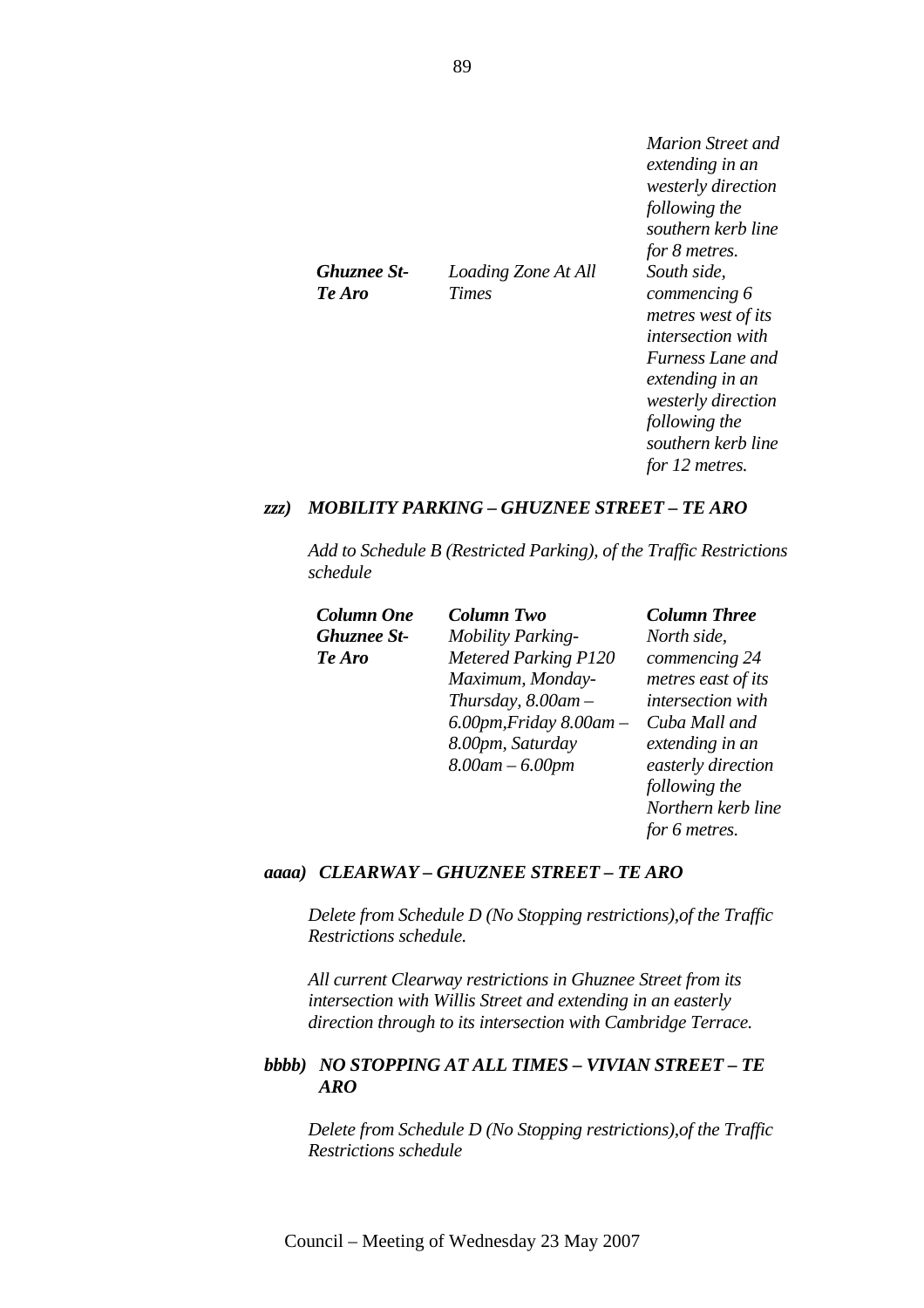*All current No Stopping restrictions in Vivian Street from its intersection with Willis Street and extending in an easterly direction through to its intersection with Cambridge Terrace.*

*Add to Schedule D (No Stopping restrictions),of the Traffic Restrictions schedule.* 

| Column One   | <b>Column Two</b>        | <b>Column Three</b>    |
|--------------|--------------------------|------------------------|
| Vivian St-Te | No Stopping At All       | North side,            |
| <b>Aro</b>   | <b>Times</b>             | commencing 6           |
|              |                          | metres east of its     |
|              |                          | intersection with      |
|              |                          | Willis Street and      |
|              |                          | extending in an        |
|              |                          | easterly direction     |
|              |                          | following the          |
|              |                          | northern kerb line     |
|              |                          | for 57 metres.         |
| Vivian St-Te | No Stopping At All       | North side,            |
| Aro          | <b>Times</b>             | commencing 95          |
|              |                          | metres east of its     |
|              |                          | intersection with      |
|              |                          | Willis Street and      |
|              |                          | extending in an        |
|              |                          | easterly direction     |
|              |                          | following the          |
|              |                          | northern kerb line     |
|              |                          | for 68 metres.         |
| Vivian St-Te | No Stopping At All       | North side,            |
| Aro          | <b>Times</b>             | commencing at its      |
|              |                          | intersection with      |
|              |                          | <b>Bute Street and</b> |
|              |                          | extending in an        |
|              |                          | easterly direction     |
|              |                          | following the          |
|              |                          | northern kerb line     |
|              |                          | for 68 metres.         |
| Vivian St-Te | No Stopping At All times | North side,            |
| Aro          |                          | commencing at its      |
|              |                          | intersection with      |
|              |                          | Cuba Street and        |
|              |                          | extending in an        |
|              |                          | easterly direction     |
|              |                          | following the          |
|              |                          | northern kerb line     |
|              |                          | for 14 metres.         |
| Vivian St-Te | No Stopping At All       | North side,            |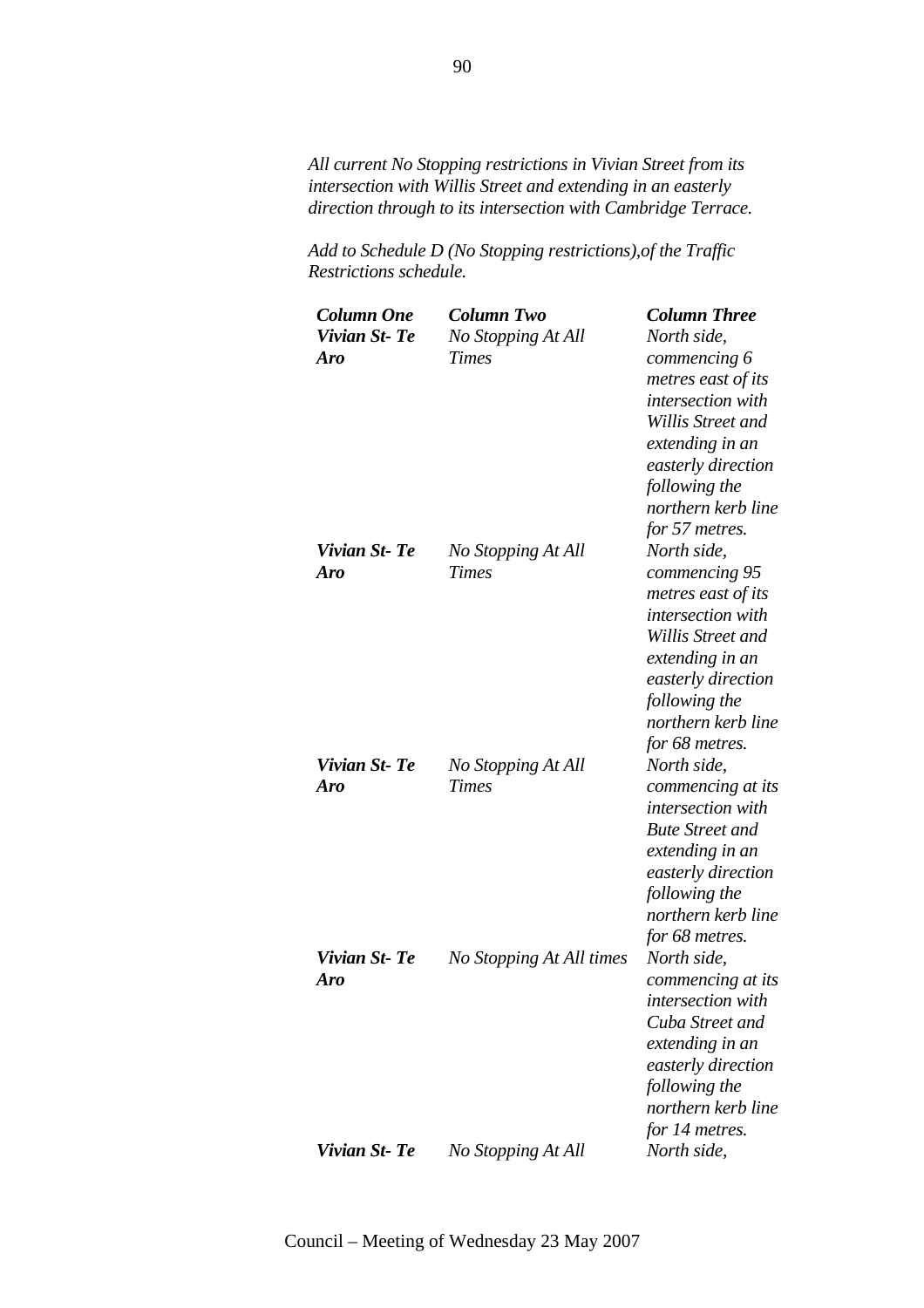| Aro                 | <b>Times</b>                       | commencing 20<br>metres east of its<br>intersection with<br>Cuba Street and<br>extending in an<br>easterly direction<br>following the<br>northern kerb line<br>for 6 metres.                                 |
|---------------------|------------------------------------|--------------------------------------------------------------------------------------------------------------------------------------------------------------------------------------------------------------|
| Vivian St-Te<br>Aro | No Stopping At All<br><b>Times</b> | North side,<br>commencing 42<br>metres east of its<br>intersection with<br>Cuba Street and<br>extending in an<br>easterly direction<br>following the<br>northern kerb line<br>for 4 metres.                  |
| Vivian St-Te<br>Aro | No Stopping At All<br><b>Times</b> | North side,<br>commencing 66<br>metres east of its<br><i>intersection</i> with<br>Cuba Street and<br>extending in an<br>easterly direction<br>following the<br>northern kerb line<br>for 10 metres.          |
| Vivian St-Te<br>Aro | No Stopping At All<br><b>Times</b> | North side,<br>commencing at its<br><i>intersection</i> with<br><b>Marion Street and</b><br>extending in an<br>easterly direction<br>following the<br>northern kerb line<br>for 10 metres.                   |
| Vivian St-Te<br>Aro | No Stopping At All<br><b>Times</b> | North side,<br>commencing 58<br>metres east of its<br><i>intersection</i> with<br><b>Marion Street and</b><br>extending in an<br>easterly direction<br>following the<br>northern kerb line<br>for 30 metres. |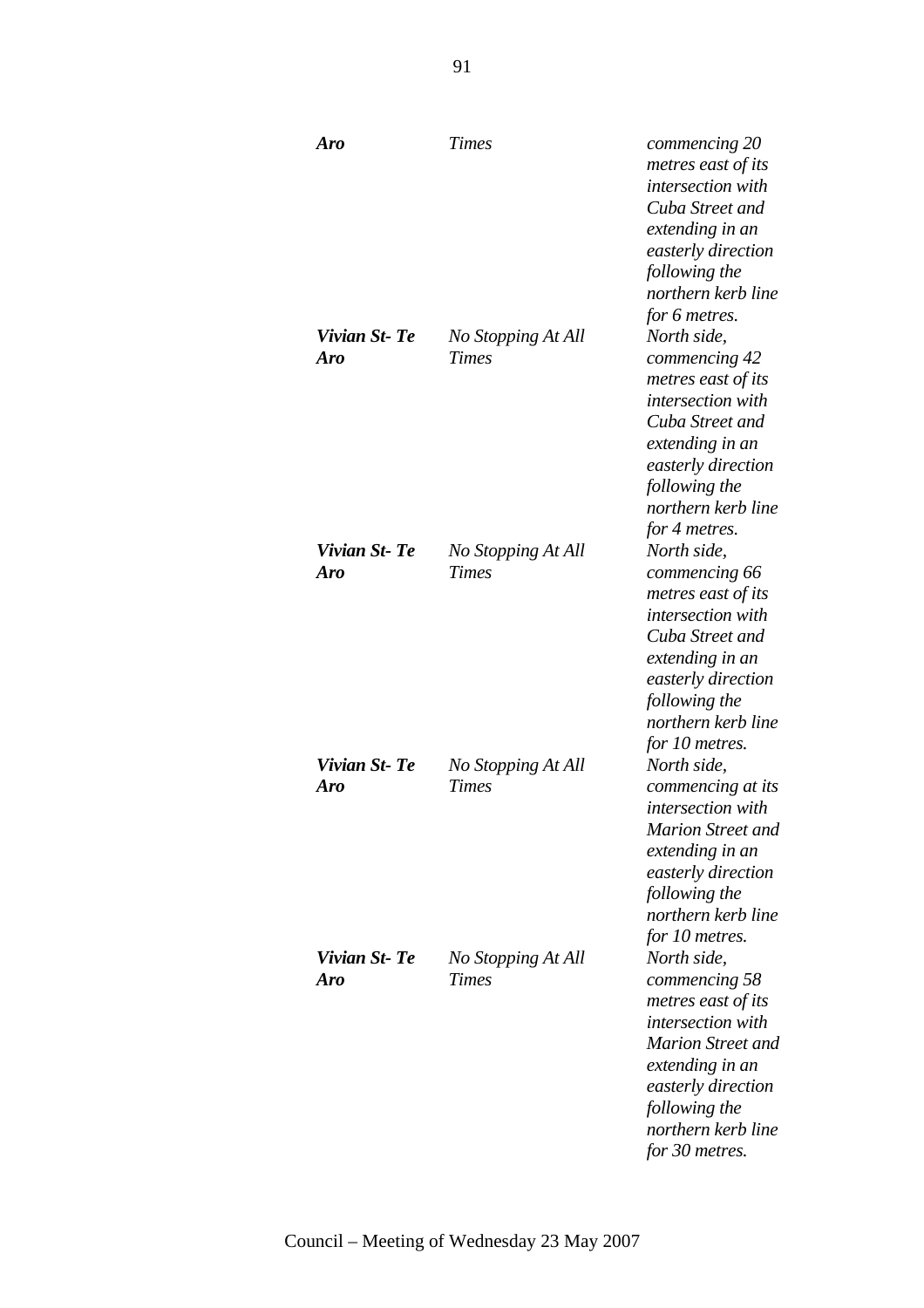| Vivian St-Te<br>Aro | No Stopping At All<br><b>Times</b> | North side,<br>commencing at its<br><i>intersection with</i><br>Taranaki Street and<br>extending in an<br>easterly direction<br>following the<br>northern kerb line<br>for 10 metres.                   |
|---------------------|------------------------------------|---------------------------------------------------------------------------------------------------------------------------------------------------------------------------------------------------------|
| Vivian St-Te<br>Aro | No Stopping At All<br><b>Times</b> | North side,<br>commencing 22<br>metres east of its<br><i>intersection</i> with<br>Taranaki Street and<br>extending in an<br>easterly direction<br>following the<br>northern kerb line<br>for 12 metres. |
| Vivian St-Te<br>Aro | No Stopping At All<br><b>Times</b> | North side,<br>commencing 40<br>metres east of its<br>intersection with<br>Taranaki Street and<br>extending in an<br>easterly direction<br>following the<br>northern kerb line<br>for 6 metres.         |
| Vivian St-Te<br>Aro | No Stopping At All<br><b>Times</b> | North side,<br>commencing 70<br>metres east of its<br>intersection with<br>Taranaki Street and<br>extending in an<br>easterly direction<br>following the<br>northern kerb line<br>for 53 metres.        |
| Vivian St-Te<br>Aro | No Stopping At All<br><b>Times</b> | North side,<br>commencing at its<br>intersection with<br>Tory Street and<br>extending in an<br>easterly direction<br>following the<br>northern kerb line<br>for 6 metres.                               |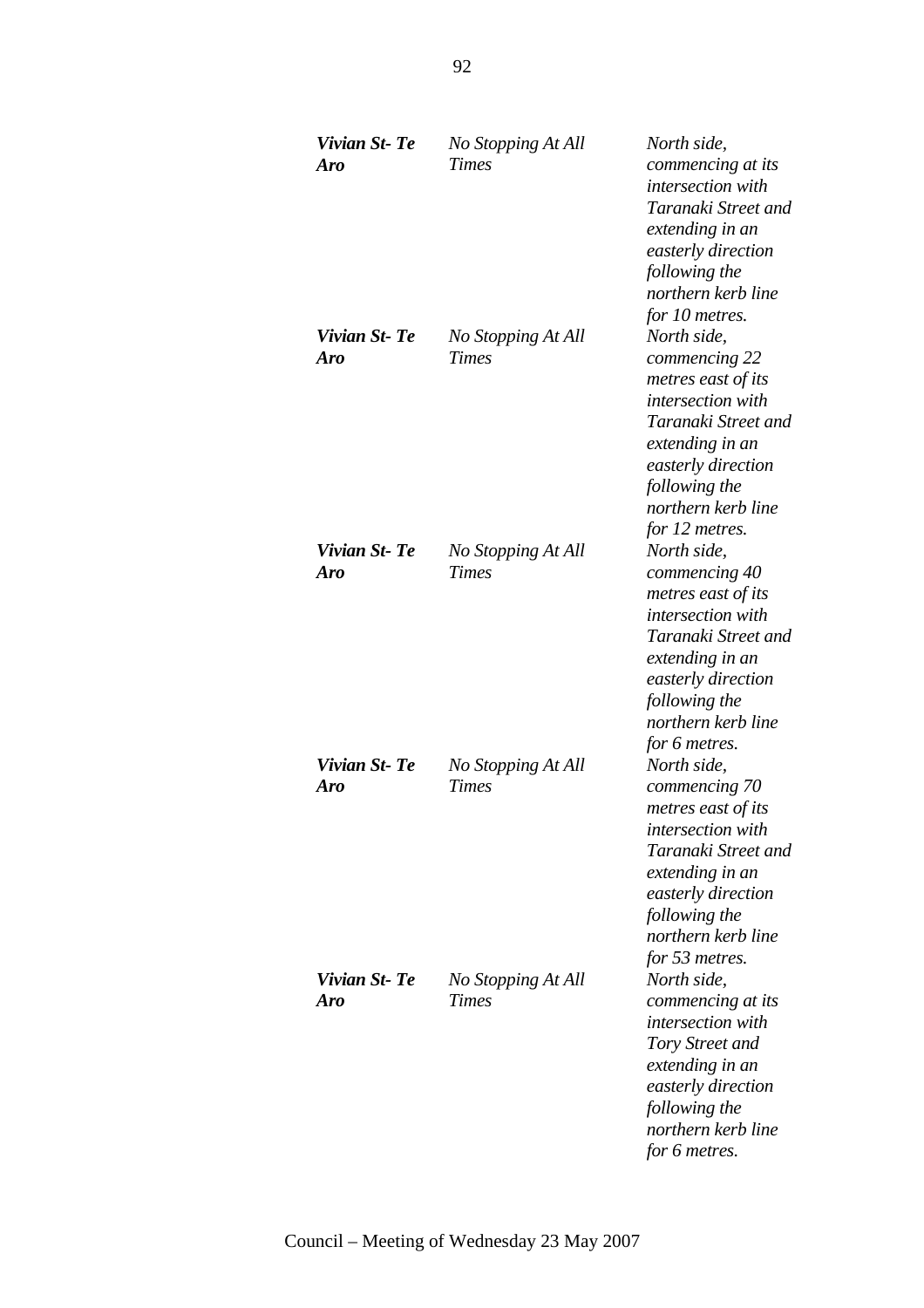| Vivian St-Te<br><b>Aro</b> | No Stopping At All<br><b>Times</b> | North side,<br>commencing 22<br>metres east of its<br>intersection with<br>Tory Street and<br>extending in an<br>easterly direction<br>following the<br>northern kerb line                                           |
|----------------------------|------------------------------------|----------------------------------------------------------------------------------------------------------------------------------------------------------------------------------------------------------------------|
| Vivian St-Te<br><b>Aro</b> | No Stopping At All<br><b>Times</b> | for 6 metres.<br>North side,<br>commencing 58<br>metres east of its<br><i>intersection with</i><br>Tory Street and<br>extending in an<br>easterly direction<br>following the<br>northern kerb line<br>for 34 metres. |
| Vivian St-Te<br><b>Aro</b> | No Stopping At All<br><b>Times</b> | South side,<br>commencing 6<br>metres east of its<br>intersection with<br>Willis Street and<br>extending in an<br>easterly direction<br>following the<br>southern kerb line<br>for 57 metres.                        |
| Vivian St-Te<br><b>Aro</b> | No Stopping At All<br><b>Times</b> | South side,<br>commencing 42<br>metres east of its<br>intersection with<br>Victoria Street and<br>extending in an<br>easterly direction<br>following the<br>southern kerb line<br>for 6 metres.                      |
| Vivian St-Te<br>Aro        | No Stopping At All<br><b>Times</b> | South side,<br>commencing at its<br>intersection with<br>Walter Street and<br>extending in an<br>easterly direction<br>following the<br>southern kerb line                                                           |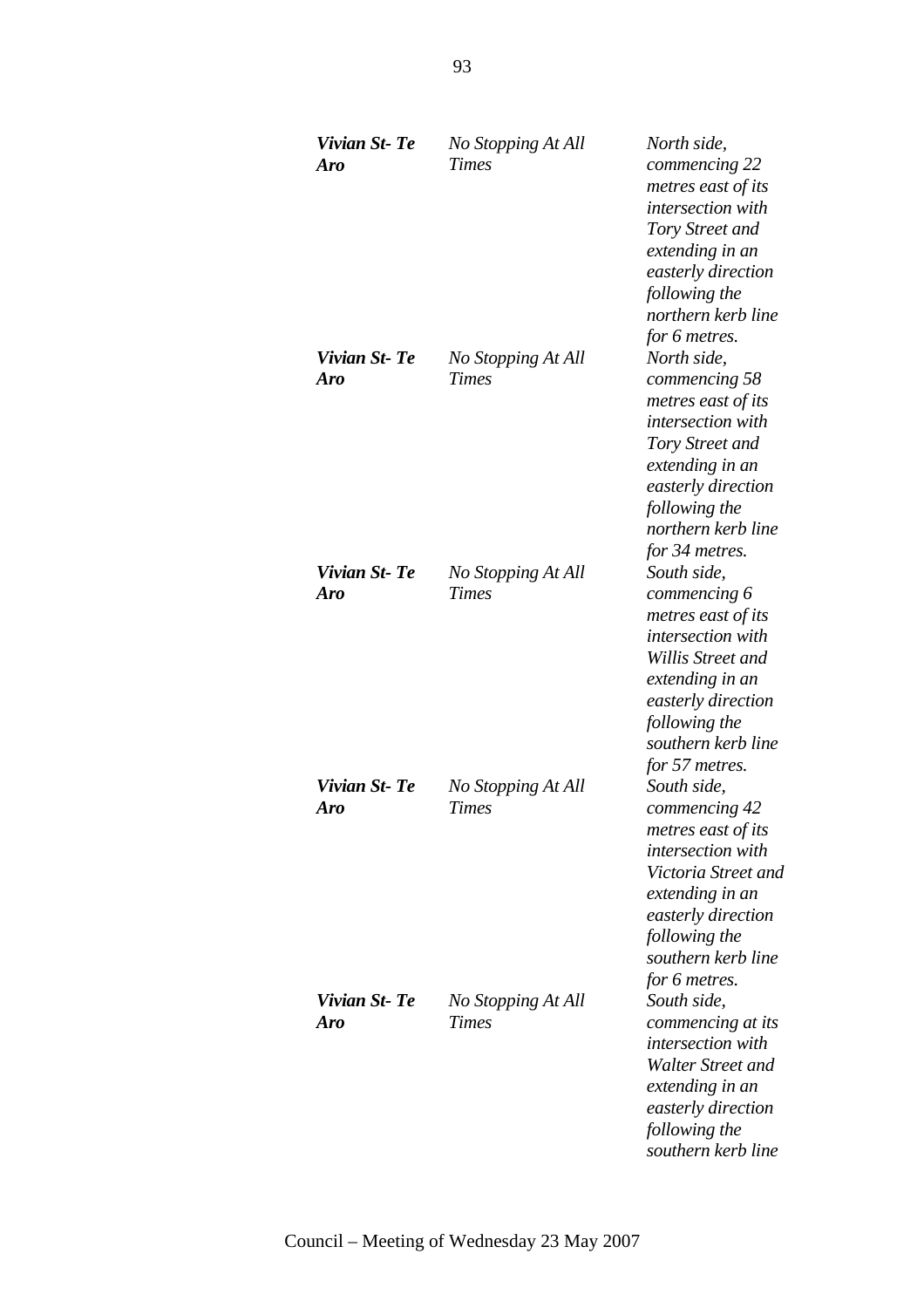| Vivian St-Te<br>Aro  | No Stopping At All<br><b>Times</b> | for 6 metres.<br>South side,<br>commencing 54<br>metres east of its<br>intersection with<br>Walter Street and<br>extending in an<br>easterly direction<br>following the<br>southern kerb line                   |
|----------------------|------------------------------------|-----------------------------------------------------------------------------------------------------------------------------------------------------------------------------------------------------------------|
| Vivian St-Te<br>Aro  | No Stopping At All<br><b>Times</b> | for 10 metres.<br>South side,<br>commencing 82<br>metres east of its<br>intersection with<br>Walter Street and<br>extending in an<br>easterly direction<br>following the<br>southern kerb line<br>for 6 metres. |
| Vivian St-Te<br>Aro  | No Stopping At All<br><b>Times</b> | South side,<br>commencing 100<br>metres east of its<br>intersection with<br>Walter Street and<br>extending in an<br>easterly direction<br>following the<br>southern kerb line<br>for 12 metres.                 |
| Vivian St- Te<br>Aro | No Stopping At All<br><b>Times</b> | South side,<br>commencing at its<br><i>intersection</i> with<br>Cuba Street and<br>extending in an<br>easterly direction<br>following the<br>southern kerb line<br>for 40 metres.                               |
| Vivian St-Te<br>Aro  | No Stopping At All<br><b>Times</b> | South side.<br>commencing at its<br>intersection with<br>Dunlop Terrace and<br>extending in an<br>easterly direction<br>following the<br>southern kerb line                                                     |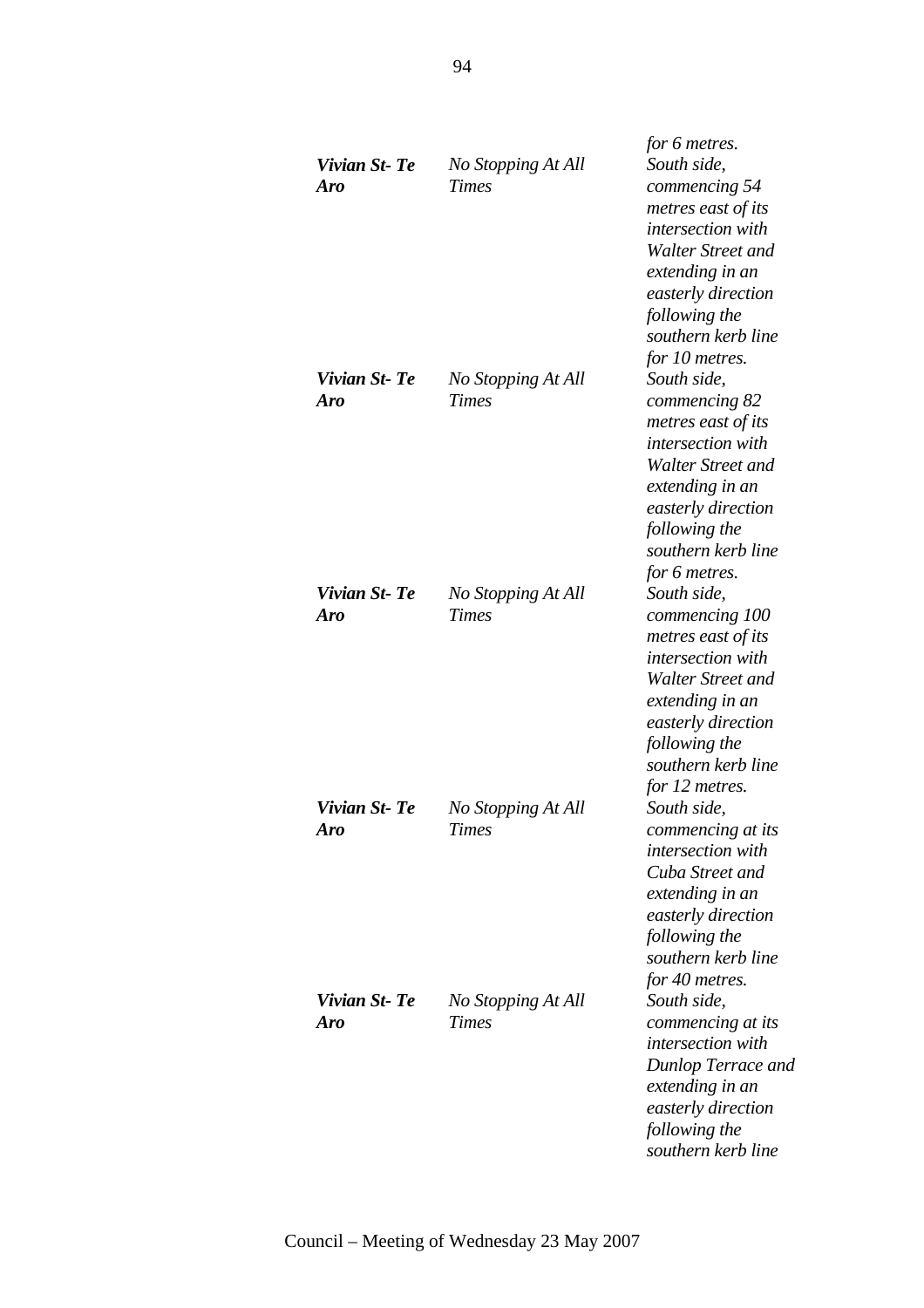| Vivian St-Te<br><b>Aro</b> | No Stopping At All<br><b>Times</b> | for 70 metres.<br>South side,<br>commencing at its<br><i>intersection</i> with<br>Knigges Avenue<br>and extending in an<br>easterly direction<br>following the<br>southern kerb line<br>for 58 metres.  |
|----------------------------|------------------------------------|---------------------------------------------------------------------------------------------------------------------------------------------------------------------------------------------------------|
| Vivian St-Te<br>Aro        | No Stopping At All<br><b>Times</b> | South side,<br>commencing 6<br>metres east of its<br><i>intersection with</i><br>Taranaki Street and<br>extending in an<br>easterly direction<br>following the<br>southern kerb line<br>for 198 metres. |
| Vivian St-Te<br>Aro        | No Stopping At All<br><b>Times</b> | South side,<br>commencing 6<br>metres east of its<br><i>intersection</i> with<br>Tory Street and<br>extending in an<br>easterly direction<br>following the<br>southern kerb line<br>for 202 metres.     |

#### *cccc) METERED PARKING – VIVIAN STREET – TE ARO*

*Delete from Schedule A (Time Limited Parking),of the Traffic Restrictions schedule.* 

*All current Time Limited Parking restrictions in Vivian Street from its intersection with Willis Street and extending in an easterly direction through to its intersection with Cambridge Terrace.*

*Add to Schedule A (Time Limited Parking),of the Traffic Restrictions schedule.* 

| <b>Column One</b> | <b>Column Two</b>               | <b>Column Three</b>      |
|-------------------|---------------------------------|--------------------------|
| Vivian St-Te      | <b>Metered Parking P120</b>     | South side,              |
| <b>Aro</b>        | Maximum, Monday-                | commencing 6             |
|                   | Thursday, $8.00$ am $-$         | metres east of its       |
|                   | $6.00$ pm, Friday $8.00$ am $-$ | <i>intersection</i> with |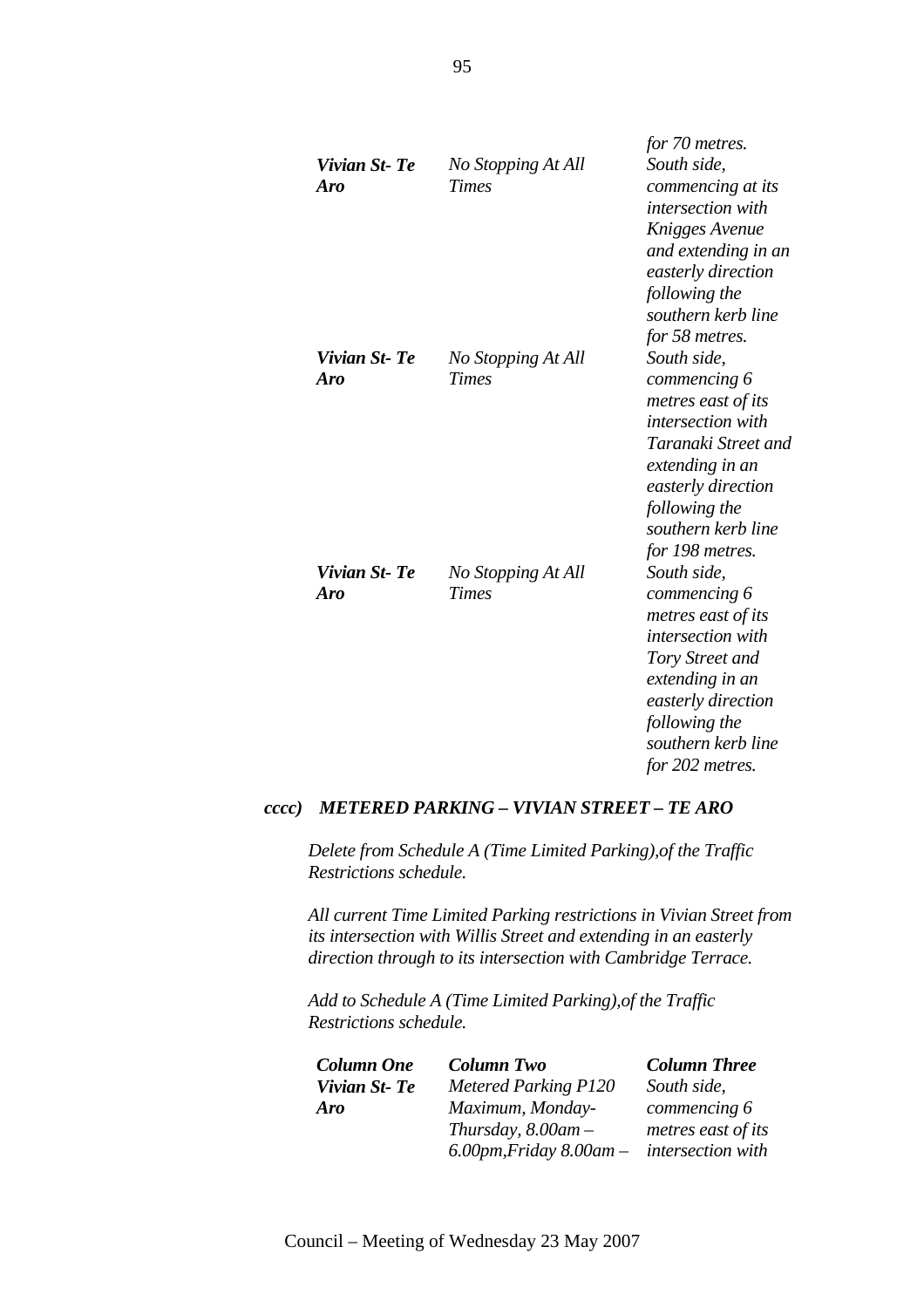|                            | 8.00pm, Saturday<br>$8.00$ am $- 6.00$ pm                                                                                                                  | Victoria Street and<br>extending in an<br>easterly direction<br>following the<br>southern kerb line<br>for 36 metres.(6 car<br><i>parks</i> )                                                                                     |
|----------------------------|------------------------------------------------------------------------------------------------------------------------------------------------------------|-----------------------------------------------------------------------------------------------------------------------------------------------------------------------------------------------------------------------------------|
| Vivian St-Te<br><b>Aro</b> | <b>Metered Parking P120</b><br>Maximum, Monday-<br>Thursday, $8.00$ am $-$<br>$6.00$ pm, Friday $8.00$ am $-$<br>8.00pm, Saturday<br>$8.00$ am $- 6.00$ pm | South side,<br>commencing 6<br>metres east of its<br>intersection with<br>Walter Street and<br>extending in an<br>easterly direction<br>following the<br>southern kerb line<br>for 48 metres. $(8 \text{ car})$<br><i>parks</i> ) |
| Vivian St-Te<br><b>Aro</b> | <b>Metered Parking P120</b><br>Maximum, Monday-<br>Thursday, $8.00$ am $-$<br>$6.00$ pm, Friday $8.00$ am $-$<br>8.00pm, Saturday<br>$8.00$ am $- 6.00$ pm | South side,<br>commencing 64<br>metres east of its<br>intersection with<br>Walter Street and<br>extending in an<br>easterly direction<br>following the<br>southern kerb line<br>for 18 metres.(3 car<br><i>parks</i> )            |
| Vivian St-Te<br><b>Aro</b> | <b>Metered Parking P120</b><br>Maximum, Monday-<br>Thursday, 8.00am -<br>6.00pm, Friday 8.00am -<br>8.00pm, Saturday<br>$8.00$ am $- 6.00$ pm              | South side,<br>commencing 86<br>metres east of its<br><i>intersection with</i><br>Walter Street and<br>extending in an<br>easterly direction<br>following the<br>southern kerb line<br>for 12 metres.(2 car<br><i>parks</i> )     |
| Vivian St-Te<br><b>Aro</b> | <b>Metered Parking P120</b><br>Maximum, Monday-<br>Thursday, 8.00am –<br>$6.00$ pm, Friday $8.00$ am $-$<br>8.00pm, Saturday<br>$8.00$ am $- 6.00$ pm      | North side,<br>commencing 53<br>metres east of its<br><i>intersection with</i><br>Cuba Street and<br>extending in an<br>easterly direction<br>following the                                                                       |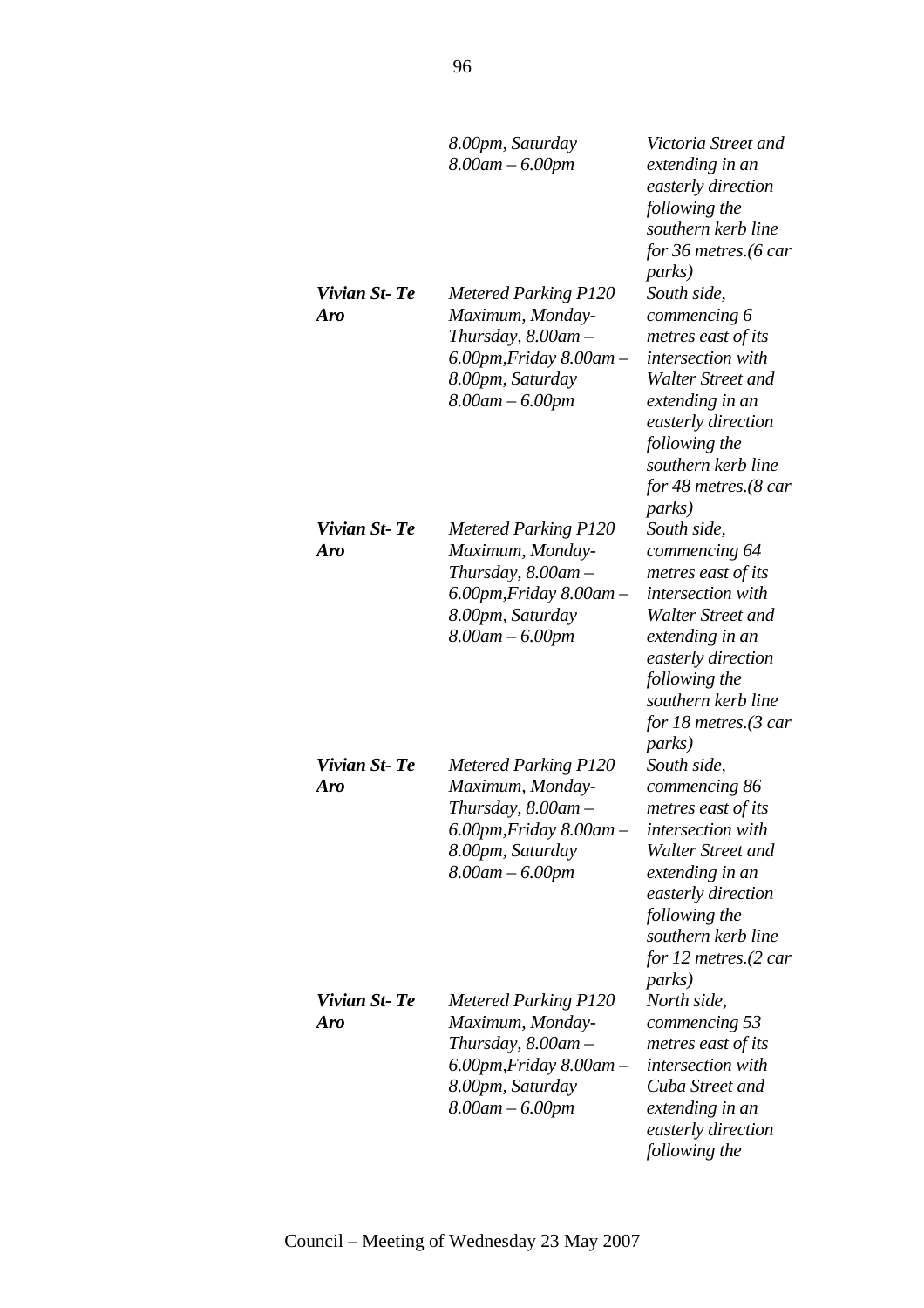|                            |                                                                                                                                                            | northern kerb line<br>for 24 metres. $(4 \text{ car})$<br><i>parks</i> )                                                                                                                                                      |
|----------------------------|------------------------------------------------------------------------------------------------------------------------------------------------------------|-------------------------------------------------------------------------------------------------------------------------------------------------------------------------------------------------------------------------------|
| Vivian St-Te<br>Aro        | <b>Metered Parking P120</b><br>Maximum, Monday-<br>Thursday, 8.00am -<br>$6.00$ pm, Friday $8.00$ am $-$<br>8.00pm, Saturday<br>$8.00$ am $- 6.00$ pm      | North side,<br>commencing 10<br>metres east of its<br>intersection with<br><b>Marion Street and</b><br>extending in an<br>easterly direction<br>following the<br>northern kerb line<br>for 48 metres.(8 car<br><i>parks</i> ) |
| Vivian St-Te<br>Aro        | <b>Metered Parking P120</b><br>Maximum, Monday-<br>Thursday, $8.00$ am $-$<br>$6.00$ pm, Friday $8.00$ am $-$<br>8.00pm, Saturday<br>$8.00$ am $- 6.00$ pm | North side,<br>commencing 10<br>metres east of its<br>intersection with<br>Taranaki Street and<br>extending in an<br>easterly direction<br>following the<br>northern kerb line<br>for 12 metres.(2 car<br><i>parks</i> )      |
| Vivian St-Te<br>Aro        | <b>Metered Parking P120</b><br>Maximum, Monday-<br>Thursday, $8.00$ am $-$<br>$6.00$ pm, Friday $8.00$ am $-$<br>8.00pm, Saturday<br>$8.00$ am $- 6.00$ pm | North side,<br>commencing 34<br>metres east of its<br>intersection with<br>Taranaki Street and<br>extending in an<br>easterly direction<br>following the<br>northern kerb line<br>for 6 metres.(1 car<br><i>parks</i> )       |
| Vivian St-Te<br><b>Aro</b> | <b>Metered Parking P120</b><br>Maximum, Monday-<br>Thursday, $8.00$ am $-$<br>$6.00$ pm, Friday $8.00$ am $-$<br>8.00pm, Saturday<br>$8.00$ am $- 6.00$ pm | North side,<br>commencing 45<br>metres east of its<br>intersection with<br>Taranaki Street and<br>extending in an<br>easterly direction<br>following the<br>northern kerb line<br>for 66 metres. $(11)$<br>car parks)         |
| Vivian St- Te              | <b>Metered Parking P120</b>                                                                                                                                | North side,                                                                                                                                                                                                                   |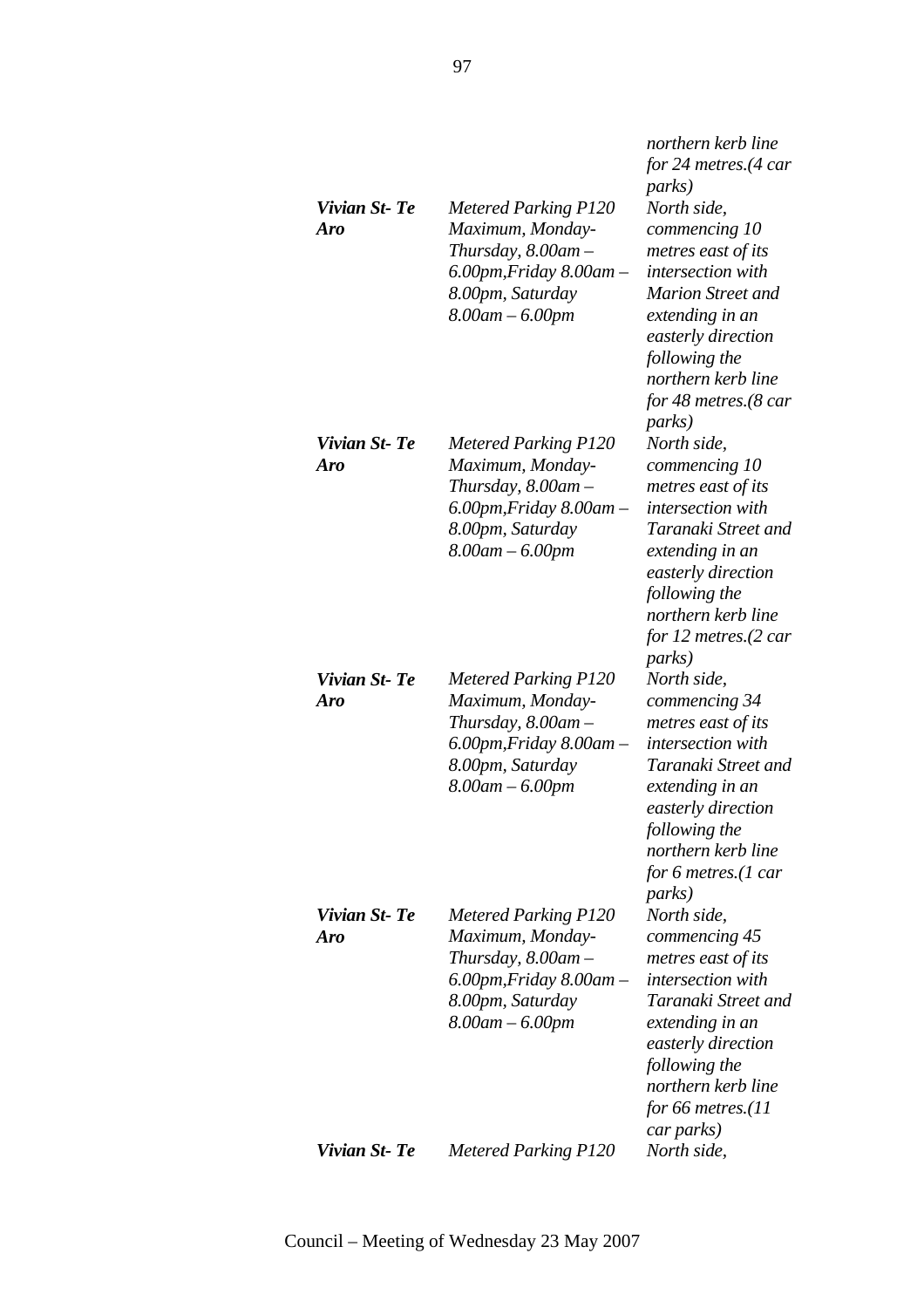*Aro Maximum, Monday-Thursday, 8.00am – 6.00pm,Friday 8.00am – 8.00pm, Saturday 8.00am – 6.00pm commencing 28 metres east of its intersection with Tory Street and extending in an easterly direction following the northern kerb line* 

*for 30 metres.(5 car* 

*parks)* 

*Taxi parks)* 

#### *dddd) RESTRICTED PARKING – Vivian Street – Te Aro –*

*Delete from Schedule B (Restricted Parking), of the Traffic Restrictions schedule* 

| Column One   | Column Two | <b>Column Three</b>      |
|--------------|------------|--------------------------|
| Vivian St-Te | Taxi Stand | South side,              |
| Aro          |            | commencing 6             |
|              |            | metres west of its       |
|              |            | <i>intersection</i> with |
|              |            | Dunlop Terrace and       |
|              |            | extending in an          |
|              |            | westerly direction       |
|              |            | following the            |
|              |            | southern kerb line       |
|              |            | for 24 metres. $(4)$     |

*Add to Schedule B (Restricted Parking), of the Traffic Restrictions schedule.* 

| Column One<br>Vivian St-Te | Column Two<br>Taxi Stand | <b>Column Three</b><br>North side.                       |
|----------------------------|--------------------------|----------------------------------------------------------|
| Aro                        |                          | commencing 20                                            |
|                            |                          | metres east of its<br><i>intersection with</i>           |
|                            |                          | Cuba Street and<br>extending in an<br>easterly direction |
|                            |                          | following the                                            |
|                            |                          | southern kerb line                                       |
|                            |                          | for 6 metres. (1 Taxi<br>park)                           |
| Vivian St-Te<br>Aro        | Taxi Stand               | North side,<br>commencing 32                             |
|                            |                          | metres east of its                                       |
|                            |                          | intersection with                                        |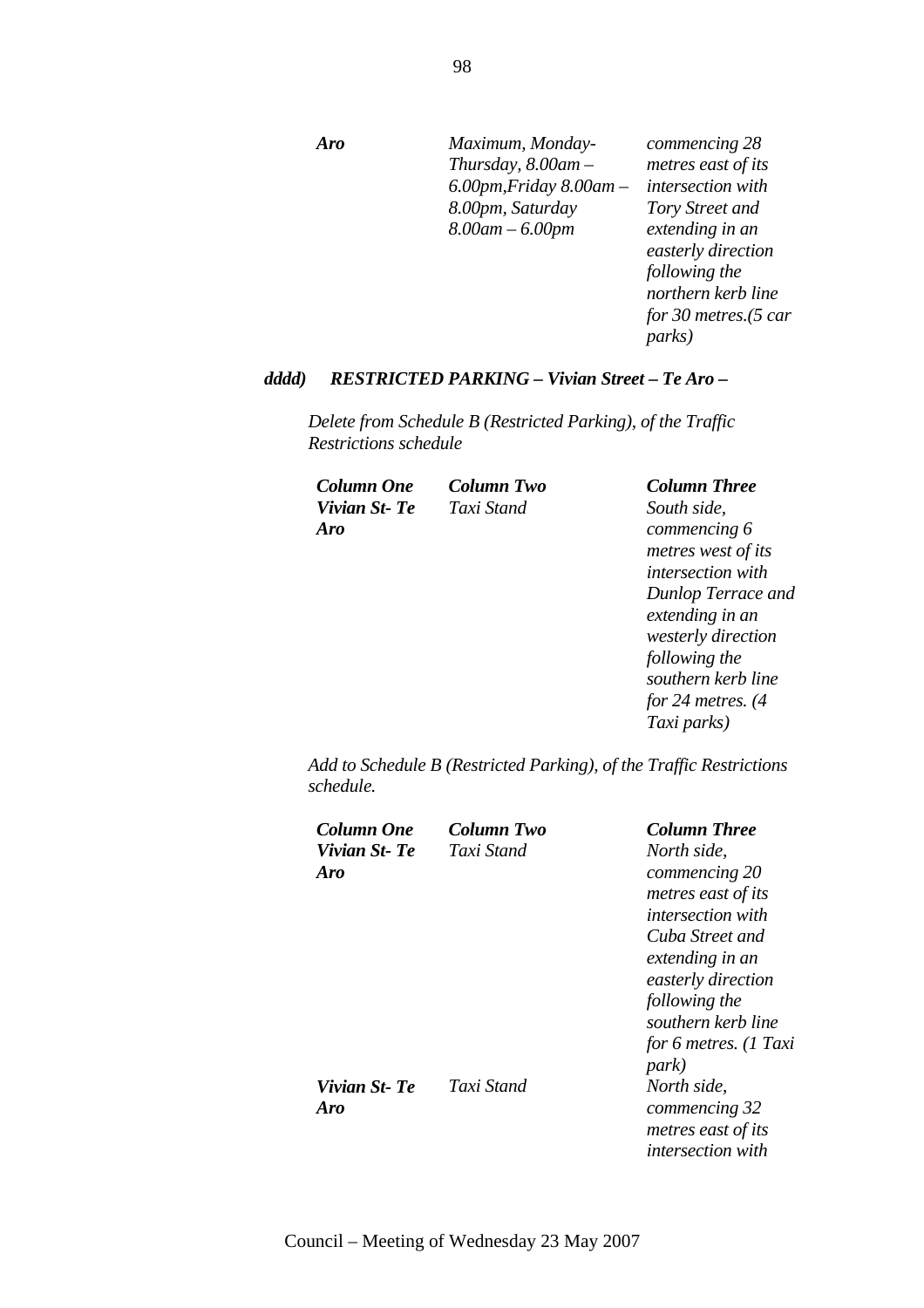*Cuba Street and extending in an easterly direction following the southern kerb line for 18 metres. (3 Taxi parks)* 

# **Reports from Committee - Part B Committee decisions for Council to note**

#### 081/07P **RECEIPT OF INFORMATION FOR NOTING FROM COMMITTEES**  (1215/11/IM)

**Moved Mayor Prendergast, seconded Councillor Cook the substantive motion that Council receive the information for noting from the Extraordinary Strategy and Policy Committee meeting of Thursday 26 April 2007, Strategy and Policy Committee meetings of Thursday 3 May 2007 and Thursday 10 May 2007.** 

(Councillor Goulden returned to the meeting at 6.15pm)

#### **The substantive motion was put:**

| Voting for: | Mayor Prendergast, Councillors Ahipene-Mercer,    |
|-------------|---------------------------------------------------|
|             | Armstrong, Cook, Foster, Gill, Goulden, McKinnon, |
|             | Morrison, Pepperell, Ritchie, Ruben, Shaw, Wade-  |
|             | Brown and Wain.                                   |
|             |                                                   |

Voting against: Nil.

Majority Vote: 15:0

#### **The substantive motion was declared CARRIED.**

#### **RESOLVED:**

#### *THAT Council:*

*1. Receive the information for noting from the Extraordinary Strategy and Policy Committee meeting of Thursday 26 April 2007, Strategy and Policy Committee meetings of Thursday 3 May 2007 and Thursday 10 May 2007.*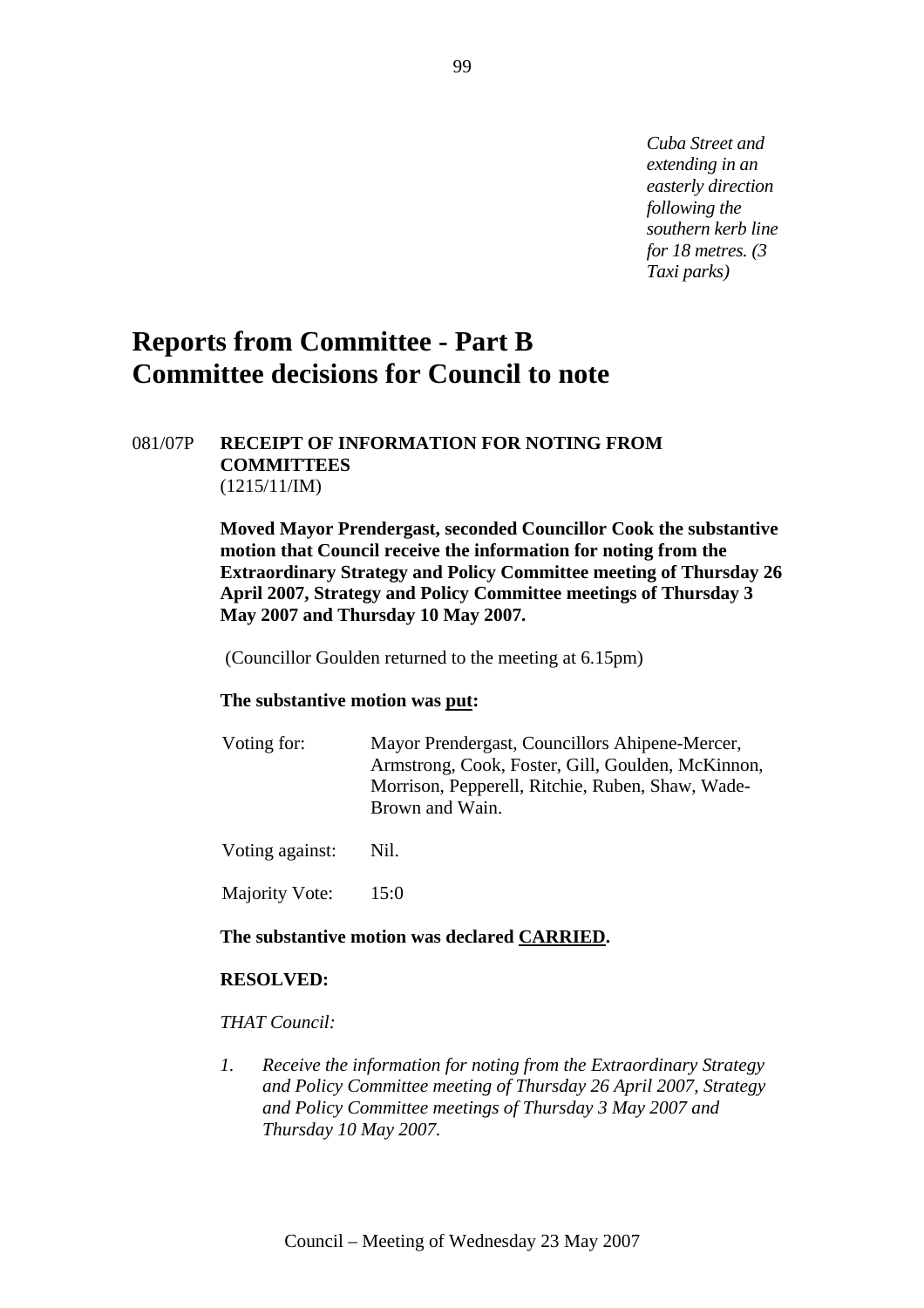### *STRATEGY AND POLICY COMMITTEE Extraordinary Meeting of Thursday 26 April 2007 (1215/11/IM) (REPORT 7)*

#### *1. ITEM 093/07P RATES INQUIRY SUBMISSION (1215/52/IM) (REPORT 1)*

*THAT the Strategy and Policy Committee:* 

- *1. Receive the information.*
- *2. Approve the draft submission attached as Appendix 1 to the officers report, as amended, to the Rates Inquiry being conducted by an Inquiry Panel on behalf of central government.*
- *3. Agree to delegate to the Mayor and Chief Executive the authority to make any drafting changes before forwarding the submission.*

*STRATEGY AND POLICY COMMITTEE Meeting of Thursday 3 May 2007 (1215/11/IM) (REPORT 8)* 

# *1. ITEM 094/07P KARORI TOWN CENTRE REDEVELOPMENT PROJECT – OUTSTANDING ISSUES (1215/52/IM) (REPORT 2)*

*THAT the Strategy and Policy Committee:* 

- *1. Receive the information.*
- *2. Agree to the following next steps in the Karori Town Centre Redevelopment Project:* 
	- *a) Landscaping of the site adjacent to the community centre, which is to be retained in Council ownership for future potential community facilities*
	- *b) Removal of the wooden hall and demolition of the associated buildings*
	- *c) Construction of the eastern pedestrian walkway to the Community Centre*
	- *d) Offer the Karori Community Centre a continued lease of the St John's building as a temporary community hall until the end of 2008*
	- *e) Discuss the future ownership, use and development of the St John site with affected and interested parties*

100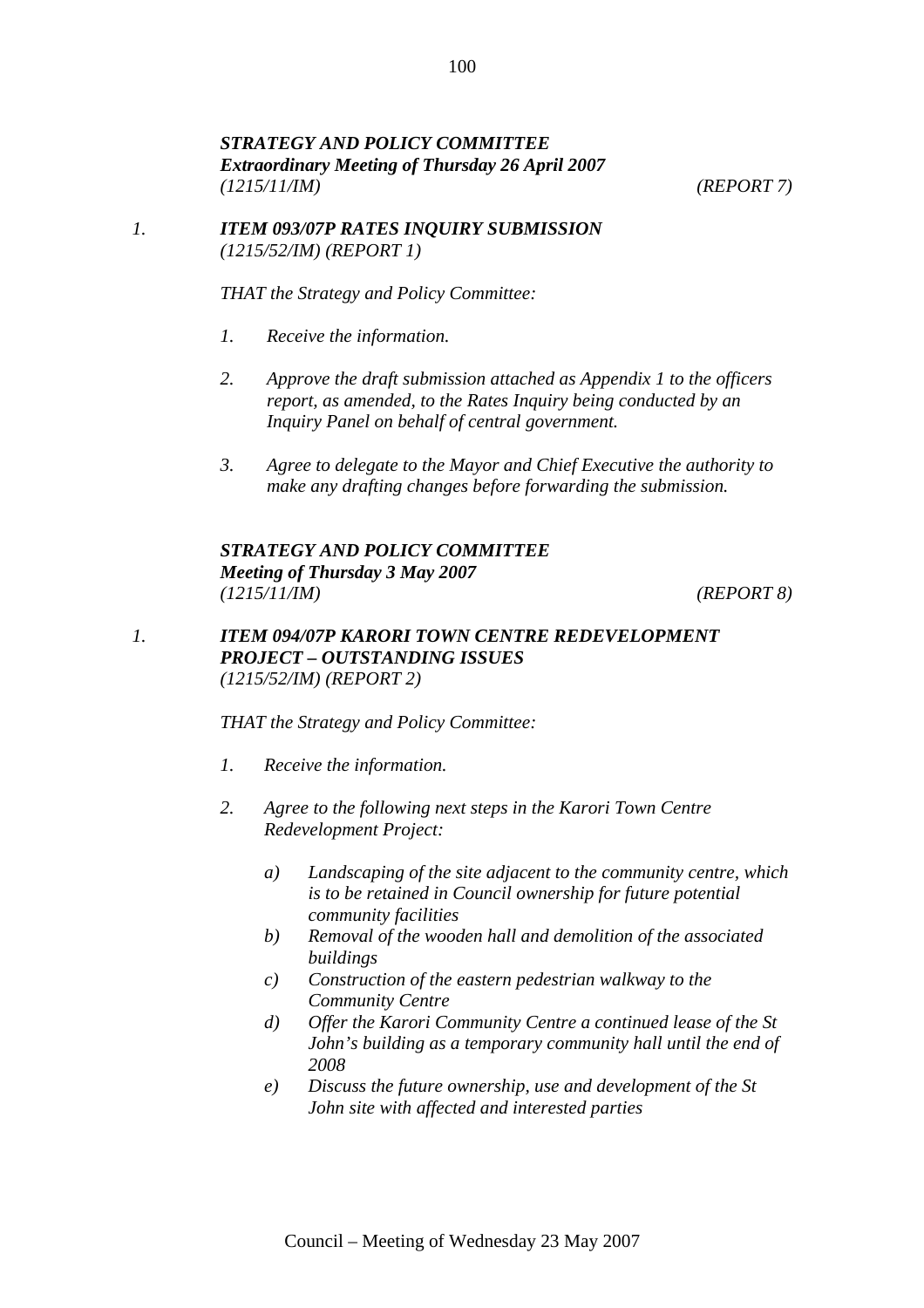- *f) Report back to the Strategy and Policy Committee regarding the most appropriate future use, ownership and zoning for the remainder of the St Johns site.*
- *3. Note that the cost of the above works is \$360,000 and that this expenditure has been budgeted for in the Karori Town Centre project.*
- *4. Note that in the most recent consultation over half of submitters requested that the St Johns site remain in public ownership and be retained for community use.*
- *5. Note that the Karori Hall Replacement Committee is seeking alternative sources of funding to build a new community hall on the site adjacent to the new community centre.*
- *6. That the land next to the Community Centre is made available to the Karori Community Centre and Karori Community Hall Replacement Committee\* for the period of five years for the purpose of building a community hall.*
- *7. That this arrangement will be reviewed by end of 2009 to determine whether significant progress has been made towards fundraising for a hall.*

*(\*or a Trust to be established for the purposes of fundraising for and constructing a hall)* 

# *2. ITEM 095/07P INFILL HOUSING REVIEW – PROPOSED DISTRICT PLAN CHANGE 56: MANAGING INFILL HOUSING DEVELOPMENT (1215/52/IM) (REPORT 3)*

*THAT the Strategy and Policy Committee:* 

- *1. Receive the information.*
- *2. Agree to notify Proposed Plan Change 56 (attached as Appendix one of the officer's report) in accordance with the First Schedule of the Resource Management Act 1991. Please note that an annotated version of the changes is attached as Appendix Four of this report.*
- *3. Agree to adopt the Section 32 Report for Proposed Plan Change 56 (attached as Appendix two of the officer's report).*
- *4. Note that the notification of Plan Change 56 will be coordinated with the release of the discussion paper on a targeted approach to infill housing to ensure a combined public consultation package on infill housing is presented to the public.*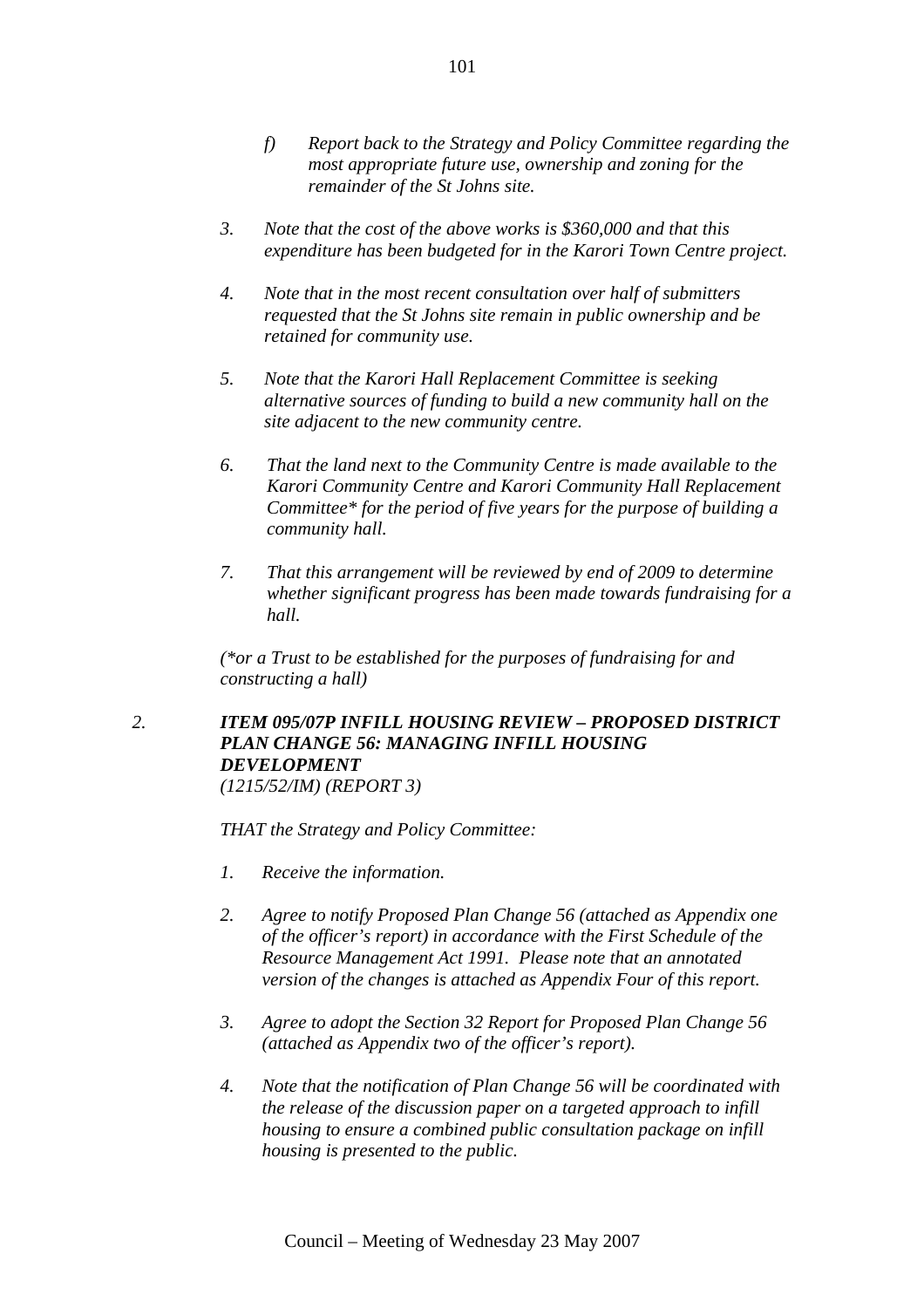*5. Delegate to the Portfolio Leader for Urban Development the authority to approve minor editorial changes to the proposed Plan Change, and the authority to sign off on the final plan change documentation prior to notification.* 

# *3. ITEM 096/07P INFILL HOUSING REVIEW/ A TARGETED APPROACH TO INFILL HOUSING IN WELLINGTON CITY (1215/52/IM) (REPORT 4)*

*THAT the Strategy and Policy Committee:* 

- *1. Receive the information.*
- *2. Agree to release the discussion paper on infill management (attached as Appendix one of the officers report) for public consultation.*
- *3. Delegate to the Portfolio Leader for Urban Development the authority to approve minor editorial changes to the final version of the discussion paper.*
- *4. Note that the release of the discussion paper will be coordinated with the notification of Proposed District Plan Change 56 to ensure a combined public consultation package on infill housing is presented to the public.*
- *5. Note that the results of consultation and the proposed steps forward will be reported back to the Committee before the end of the year for further consideration.*

# *STRATEGY AND POLICY COMMITTEE Meeting of Thursday 10 May (1215/11/IM) (REPORT 9)*

*1. ITEM 104/07P REVIEW OF THE COUNCIL'S "CODE OF PRACTICE FOR LAND DEVELOPMENT" (1215/52/IM) (REPORT 6)* 

*THAT the Strategy and Policy Committee:* 

- *1. Receive the information.*
- *2. Agree to the objectives of the Code of Practice (as presented in section 5.1 of the officer's report)*
- *3. Agree that initially the Draft Code be used for internally instigated works and be a basis for assessment for land developments.*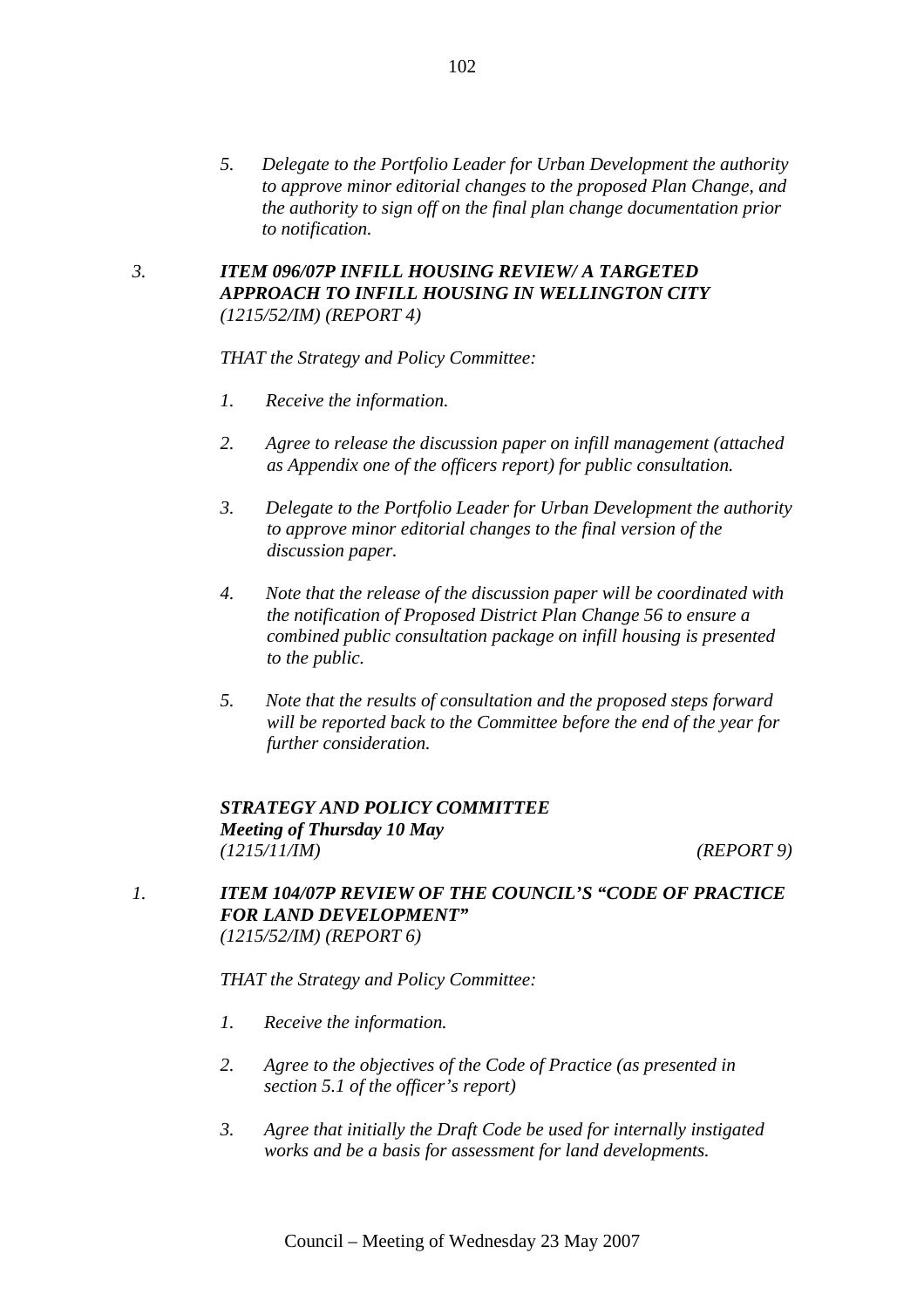- *4. Agree that comments be invited on this Draft Code from practitioners.*
- *5. Agree that more work be carried out to determine the most effective methodology for implementation.*
- *2. ITEM 105/07P REPORT OF THE COUNCIL CONTROLLED ORGANISATIONS SUBCOMMITTEE Meetings of Tuesday 27 February 2007 and Friday 13 April 2007. (1215/52/IM) (REPORT 7)*

#### *THAT the Strategy and Policy Committee:*

- *1. Receive the information for noting from the Council Controlled Organisations Performance Subcommittee Meeting of 27 February 2007.* 
	- *1. ITEM 007/07FM REVIEW OF THE PERFORMANCE OF ALL COUNCIL CONTROLLED ORGANISATIONS FOR THE QUARTER ENDED 30 SEPTEMBER 2006 (1215/52/02IM)(REPORT 2)* 
		- *1. Receive the information.*
		- *2. Note that there were no issues to raise with the entities covered by this report.*
		- *3. Note that there were no issues to raise with the Strategy and Policy Committee in regard to this report.*
		- *4. Note the 2007/08 Letters of Expectation attached at appendix one of the officers report and provide any comment to officers ahead of the Statement of Intent process.*
		- *5. Note the attached report from Mr Tiffin regarding the review of the relationship between Council Controlled Organisations and Council's Audit and Risk Management and Council Controlled Organisation Performance Subcommittees and provide any comment to officers ahead of a report to Strategy and Policy Committee on the issue.*
	- *2. ITEM 008/07FM REVIEW OF 2006/07 ANNUAL REPORTS AND FINANCIAL STATEMENTS OF COUNCIL ORGANISATIONS AND OTHER ENTITIES (1215/52/02IM)(REPORT 3)*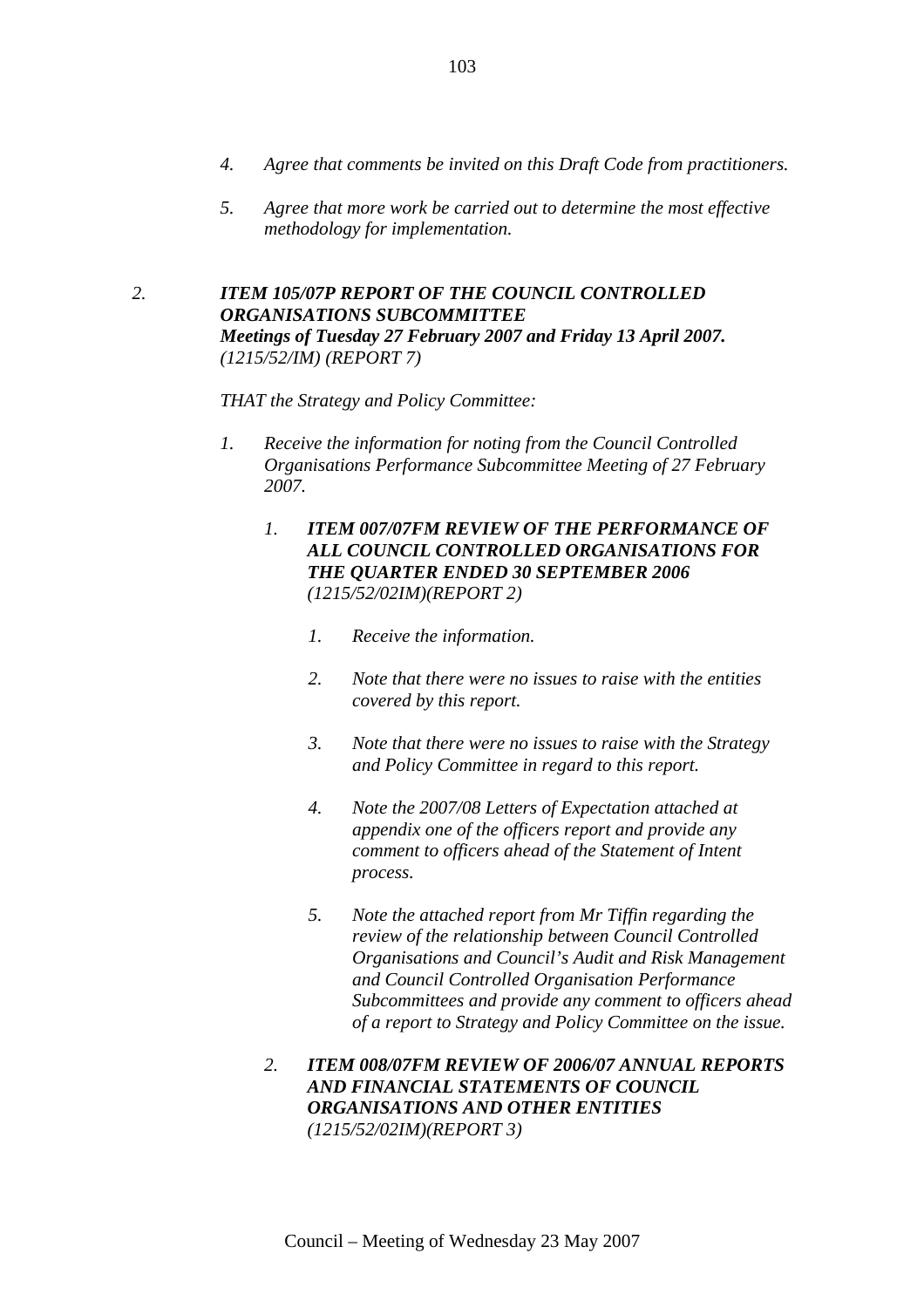- *1. Receive the information.*
- *2. Confirm that there are no issues for the Chair of this Subcommittee to raise with the Council Organisations.*
- *3. Confirm that there are no issues to raise with the Strategy and Policy Committee.*
- *2. Receive the information for noting from the Council Controlled Organisations Performance Subcommittee Meeting of Friday 13 April 2007.* 
	- *1. ITEM 017/07FM REVIEW OF THE PERFORMANCE OF ALL COUNCIL CONTROLLED ORGANISATIONS FOR THE QUARTER ENDED 31 DECEMBER 2006 (1215/52/02IM)(REPORT 2)* 
		- *1. Receive the information.*
		- *2. Note that there were issues regarding the quality of the reports received from some of the Council Controlled Organisation's; officers will raise these issues with the individual Council Controlled Organisation's.*
		- *3. Note that there were no issues to raise with Strategy and Policy Committee in regard to this report.*
		- *4. Note that officers will continue to work with Carter Observatory Trust and Marine Education Centre to develop the content of their quarterly reports to the Subcommittee.*
	- *2. ITEM 018/07FM DRAFT STATEMENTS OF INTENT FOR ALL COUNCIL CONTROLLED ORGANISATIONS FOR THE YEAR 2007/08 (1215/52/02IM)(REPORT 3)* 
		- *1. Receive the information.*
		- *2. Note that officers work with all CCOs to continue to improve the quality of Statements of Intent over time, as recommended by the Roche Review of CCOs in 2006*
		- *3. Agree that officers request that CCOs make the following changes to their Statements of Intent for presentation to this Subcommittee at its meeting of 6 June 2007:*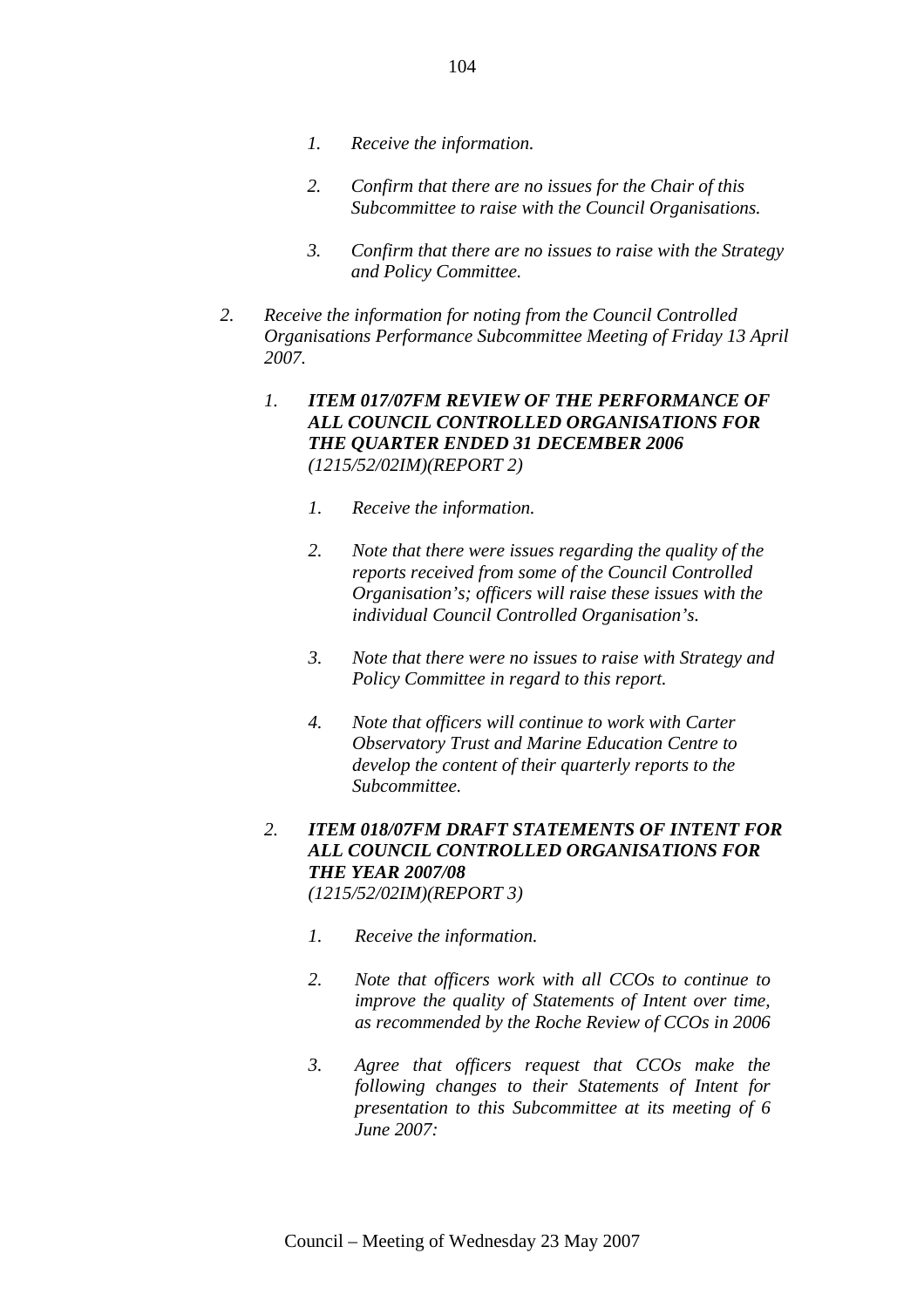| CCO                                               | <b>Recommendations</b>                                                                                                                                 |
|---------------------------------------------------|--------------------------------------------------------------------------------------------------------------------------------------------------------|
| Wellington                                        | $\triangleright$ produce missing 3 year forecasts                                                                                                      |
| <b>Museums</b><br><b>Trust</b>                    | $\triangleright$ provide information on how the Board<br>will meet best practice standards and<br>the Board development programme                      |
|                                                   | $\triangleright$ outline its audit and risk assurance<br>processes, including internal audit                                                           |
| <b>Basin</b><br><b>Reserve</b><br><b>Trust</b>    | $\triangleright$ provide an undertaking to work with<br>the Council to achieve co-ordinated<br>event management                                        |
|                                                   | $\triangleright$ identify risks, and the associated<br>mitigation strategies                                                                           |
|                                                   | $\triangleright$ outline audit and risk assurance<br>processes, including internal audit                                                               |
|                                                   | $\triangleright$ produce missing 3 year forecasts                                                                                                      |
|                                                   | $\triangleright$ provide information on how the Board<br>will meet best practice standards and<br>the Board development programme                      |
| Cable Car<br>Company                              | $\triangleright$ articulate future company strategies,<br>including scenarios with/without<br>overhead trolley network                                 |
|                                                   | $\triangleright$ identify risks, and the associated<br>mitigation strategies                                                                           |
|                                                   | $\triangleright$ outline its audit and risk assurance<br>processes, including internal audit                                                           |
|                                                   | $\triangleright$ produce missing 3 year forecasts                                                                                                      |
|                                                   | $\triangleright$ provide information on how the Board<br>will meet best practice standards and<br>the Board development programme                      |
| <b>Positively</b><br>Wellington<br><b>Tourism</b> | $\triangleright$ include working with the Council<br>Events team to develop a robust<br>methodology to measure the economic<br><i>impact of events</i> |
|                                                   | $\triangleright$ include cost effectiveness and<br>organisational health measures                                                                      |
|                                                   | $\triangleright$ produce missing 3 year forecasts                                                                                                      |
|                                                   | $\triangleright$ outline how its internal audit functions<br>are provided for                                                                          |
|                                                   | $\triangleright$ articulate its Board development<br>programme                                                                                         |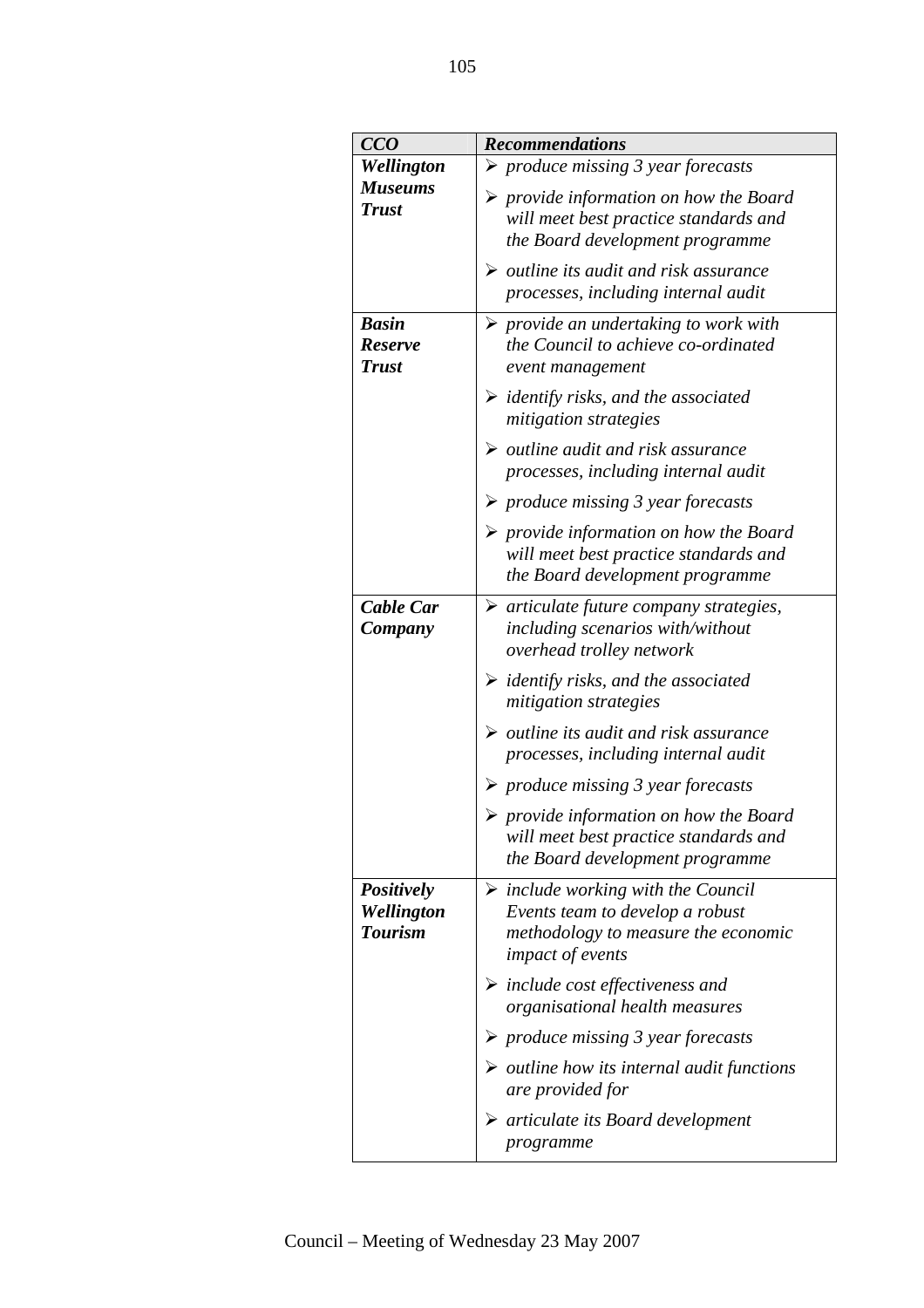| CCO                                        | <b>Recommendations</b>                                                                                                                                                                                                                                                                                                                                               |
|--------------------------------------------|----------------------------------------------------------------------------------------------------------------------------------------------------------------------------------------------------------------------------------------------------------------------------------------------------------------------------------------------------------------------|
| <b>St James</b>                            | $\triangleright$ Raise the issue of an SOI or joint SOI                                                                                                                                                                                                                                                                                                              |
| <b>Theatre</b>                             | for the St James Theatre Limited                                                                                                                                                                                                                                                                                                                                     |
| <b>Trust</b>                               | $\triangleright$ additional information about strategic<br>$direction - e.g.$ Trust taking greater<br>role in productions, development of<br>back lot                                                                                                                                                                                                                |
|                                            | $\triangleright$ include measures on organisational<br>health and capacity                                                                                                                                                                                                                                                                                           |
|                                            | $\triangleright$ produce missing 3 year forecasts                                                                                                                                                                                                                                                                                                                    |
|                                            | $\triangleright$ provide information on how the Board<br>will meet best practice standards and<br>its Board development programme                                                                                                                                                                                                                                    |
| Wellington<br>Waterfront<br><b>Limited</b> | $\triangleright$ A number of the requirements for the<br>SOI, as laid out in the Letter of<br>Expectations are not attached to the<br>SOI and will be received as part of the<br>business plan                                                                                                                                                                       |
|                                            | $\triangleright$ In the Governance section, WWL assert<br>that only the WWL Board can make<br>decisions, including major capital<br>projects and the approval of<br>development contracts. The Companies<br>Act 1993 says that a major transaction<br>(greater than half the value of the<br>company's assets) requires shareholder<br>support for it to be approved |
|                                            | $\triangleright$ produce missing 3 year forecasts                                                                                                                                                                                                                                                                                                                    |
|                                            | $\triangleright$ include details of how it reviews and<br>measures board performance, and of its<br>board development programme                                                                                                                                                                                                                                      |
|                                            | $\triangleright$ a detailed assessment of all risks that<br>might impact waterfront development<br>and their proposed strategies for<br>mitigation                                                                                                                                                                                                                   |
| Wellington<br><b>Zoo Trust</b>             | $\triangleright$ ensure details of processes and controls<br>for CAPEX development projects are<br>included in the SOI.                                                                                                                                                                                                                                              |
|                                            | $\triangleright$ articulate how it reviews and measures<br>board performance, and its board<br>development programme.                                                                                                                                                                                                                                                |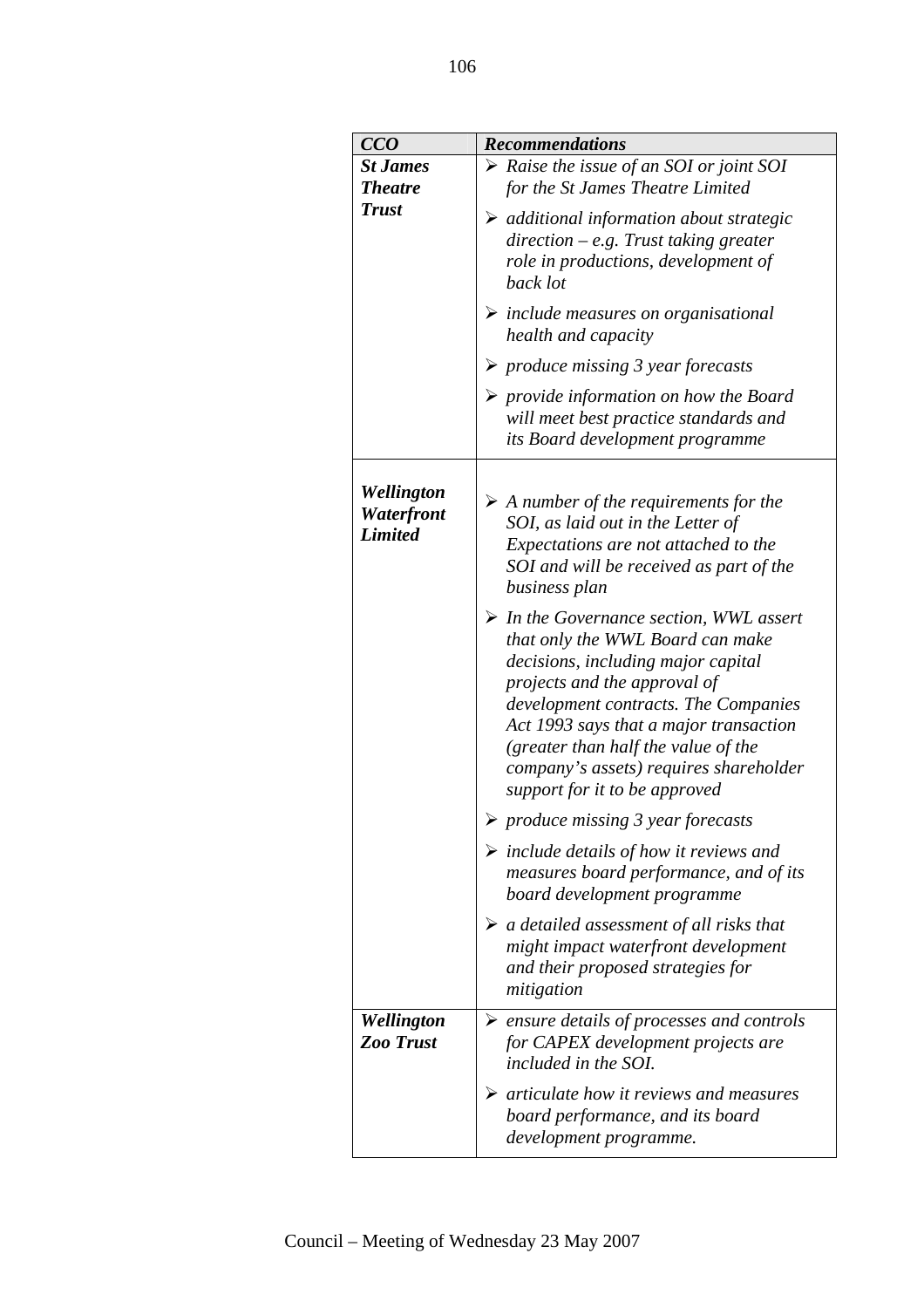| CCO      | <b>Recommendations</b>                                                                                                                               |
|----------|------------------------------------------------------------------------------------------------------------------------------------------------------|
|          | $\triangleright$ discuss all performance measures with<br>the Trust, especially those which have<br>decreased compared to 2006/07 and/or<br>2005/06. |
| Capacity | (These recommendations will need to be<br>discussed with Hutt City Council):                                                                         |
|          | $\triangleright$ Consider requiring an explicit link to<br>be made between the SOI and the<br>Strategic Plan                                         |
|          | $\triangleright$ Explicitly recognise and outline how it<br>will manage risks to the Council                                                         |
|          | $\triangleright$ Agree to remove the specific<br>performance measures and rely on the<br>general requirement to comply with<br>SLAs                  |
|          | $\triangleright$ include measures on organisational<br>health and capacity                                                                           |
|          | $\triangleright$ outline its audit and risk assurance<br>processes, included internal audit                                                          |
|          | $\triangleright$ produce missing 3 year forecasts                                                                                                    |
|          | $\triangleright$ provide information on how the Board<br>will meet best practice standards and<br>its Board development programme                    |

*4. Note that there are no issues to raise with Strategy and Policy Committee in regard to this report.* 

# *3. ITEM 019/07FM FORWARD PROGRAMME (1215/52/02IM)(REPORT 4)*

- *1. Receive the information.*
- *2. Agree to the forward programme attached to the officer's report.*

# 082/07C **QUESTIONS**  (1215/11/IM)

# **NOTED:**

There were no questions.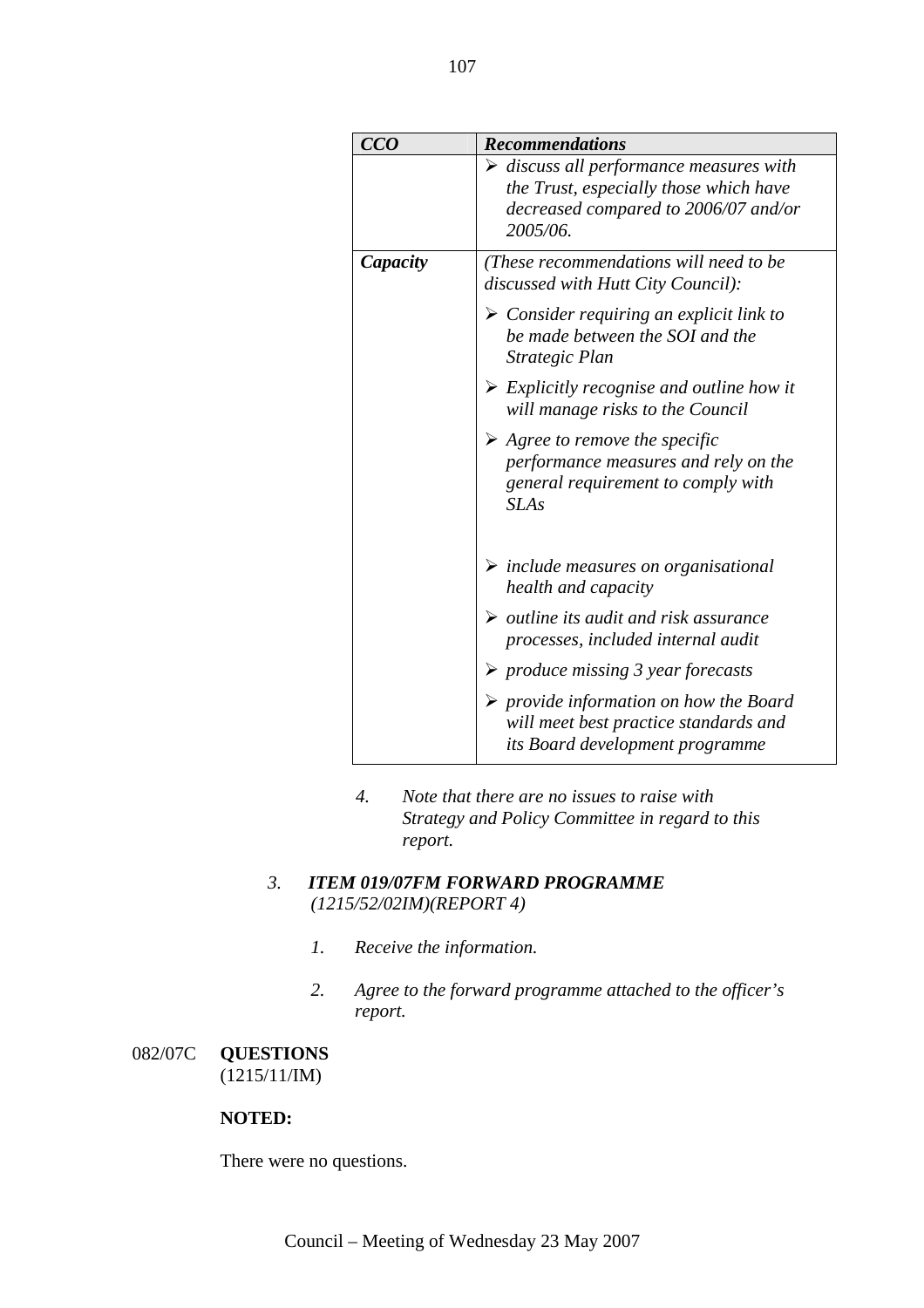#### 083/07C **RESOLUTION TO EXCLUDE THE PUBLIC**  (1215/11/IM)

**Moved Mayor Prendergast, seconded Councillor Pepperell the motion that the public be excluded.** 

#### **The motion was put:**

| Voting for: | Mayor Prendergast, Councillors Ahipene-Mercer,    |
|-------------|---------------------------------------------------|
|             | Armstrong, Cook, Foster, Gill, Goulden, McKinnon, |
|             | Morrison, Pepperell, Ritchie, Ruben, Shaw, Wade-  |
|             | Brown and Wain.                                   |
|             |                                                   |

Voting against: Nil.

Majority Vote: 15:0

#### **The motion was declared CARRIED.**

#### **RESOLVED:**

*THAT Council:* 

*1. Pursuant to the provisions of the Local Government Official Information and Meetings Act 1987, resolve that the public be excluded from the following part of the proceedings of this meeting namely:* 

#### *Report 10: Appointments to Council Controlled Organisations*

|          | Grounds: Section $48(1)(a)$ That public conduct of this item would<br>be likely to result in the disclosure of<br>information for which good reasons for<br>withholding would exist under Section 7. |
|----------|------------------------------------------------------------------------------------------------------------------------------------------------------------------------------------------------------|
| Reasons: | Section $7(2)(a)$ To protect the privacy of natural<br>persons, including that of deceased<br>natural persons.                                                                                       |

#### *Report 11: Strategy and Policy Committee – Meeting of Thursday 10 May 2007*

*Grounds : Section 48(1)(a) That public conduct of this item would be likely to result in the disclosure of information for which good reasons for withholding would exist under Section 7.*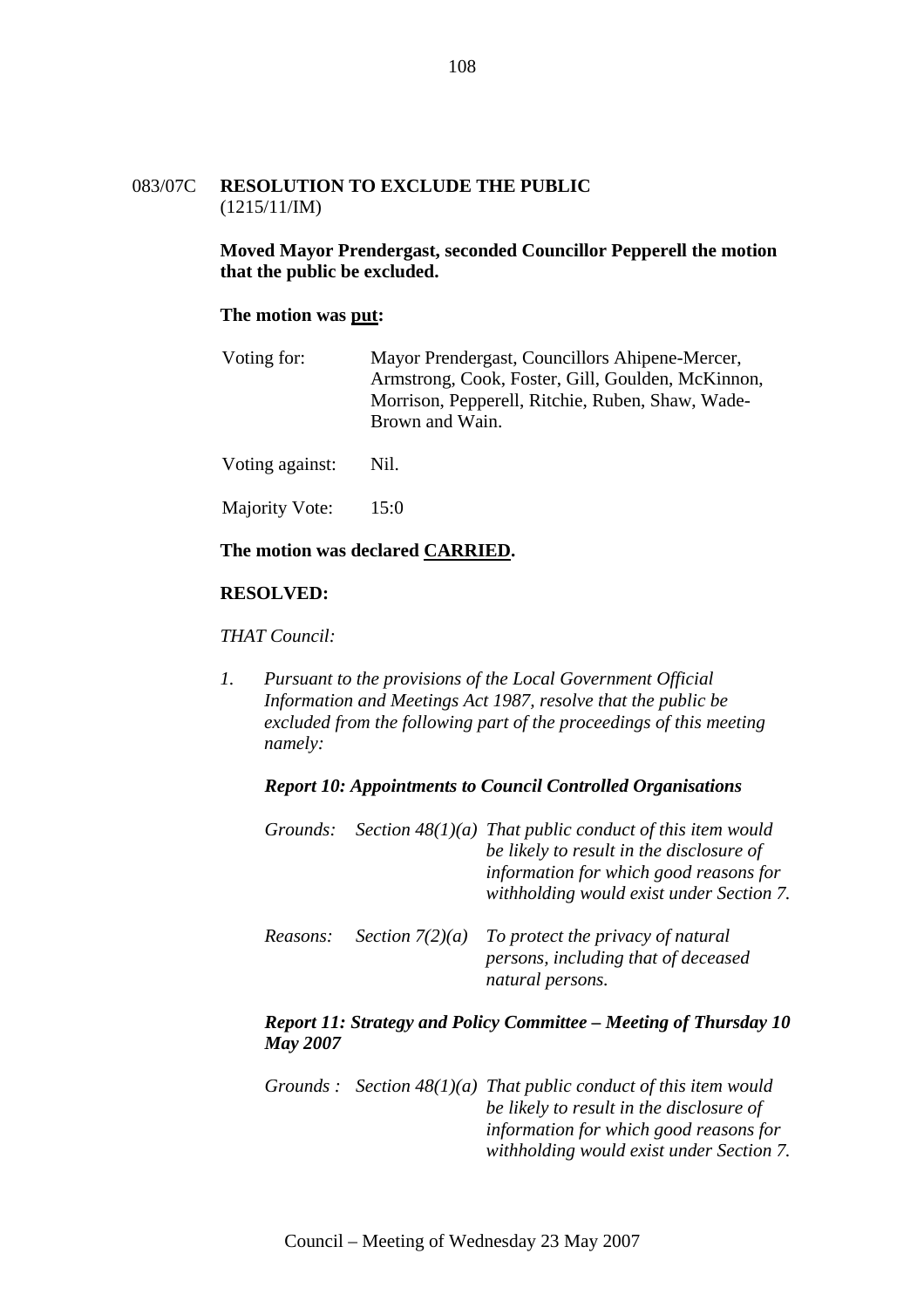| Reason: | Section $7(2)(b)(ii)$ | To protect information where the<br>making available of the information<br>would be likely to unreasonably<br>prejudice the commercial position of the<br>person who supplied or who is the<br>subject of the information. |
|---------|-----------------------|----------------------------------------------------------------------------------------------------------------------------------------------------------------------------------------------------------------------------|
| Reason: | Section $7(2)(i)$     | To enable the Council to carry out,<br>without prejudice or disadvantage,<br>negotiations of a commercial nature.                                                                                                          |

*Permit legal representatives from PhillipsFox to remain.* 

The meeting went into public excluded session at 6.16pm.

For items 84/07C - 85/07C, please see the public excluded minutes.

The meeting concluded at 6.31pm.

Confirmed:

Chair / /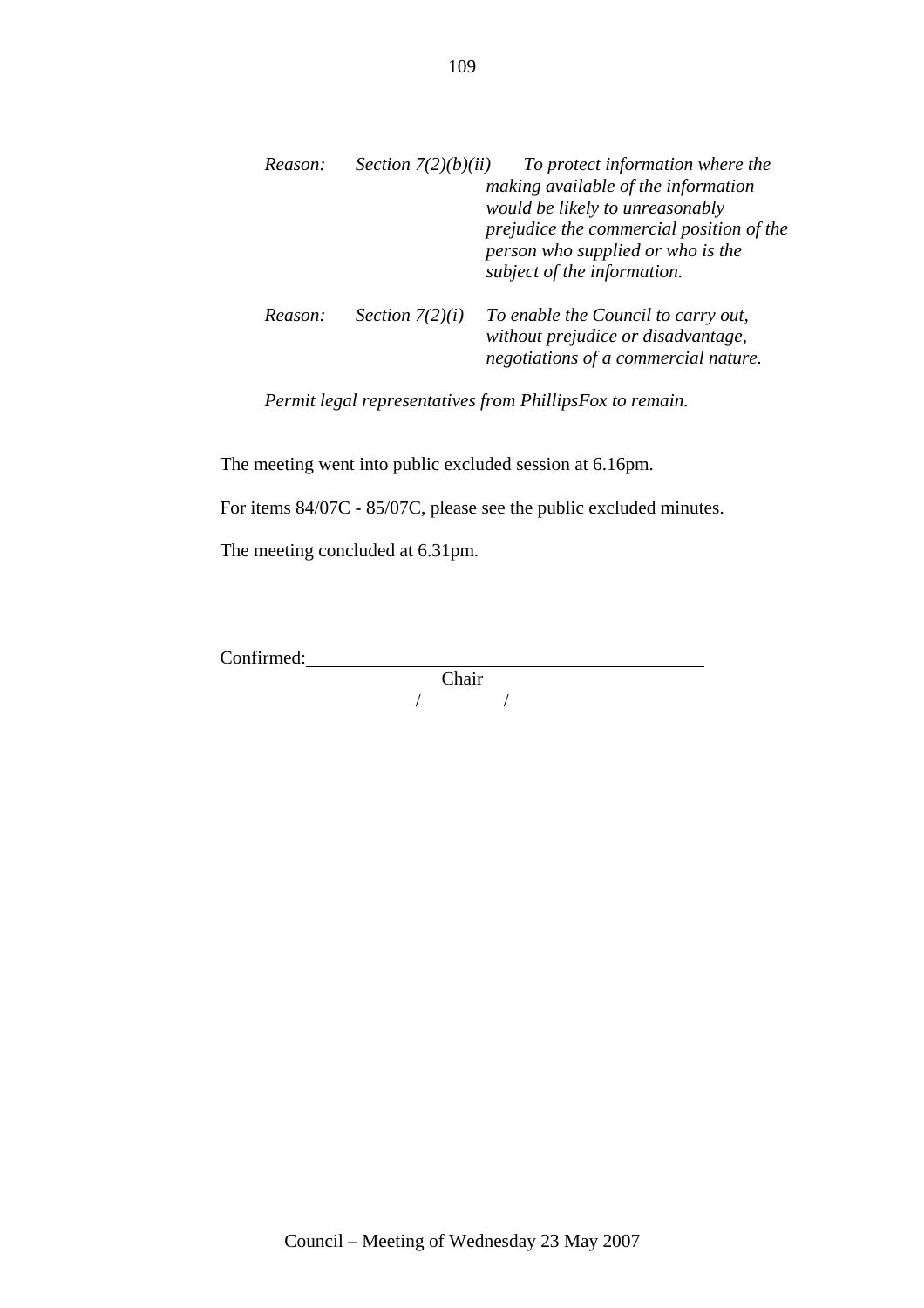## **APPENDIX 1**

### **Reserve Land Exchange areas**

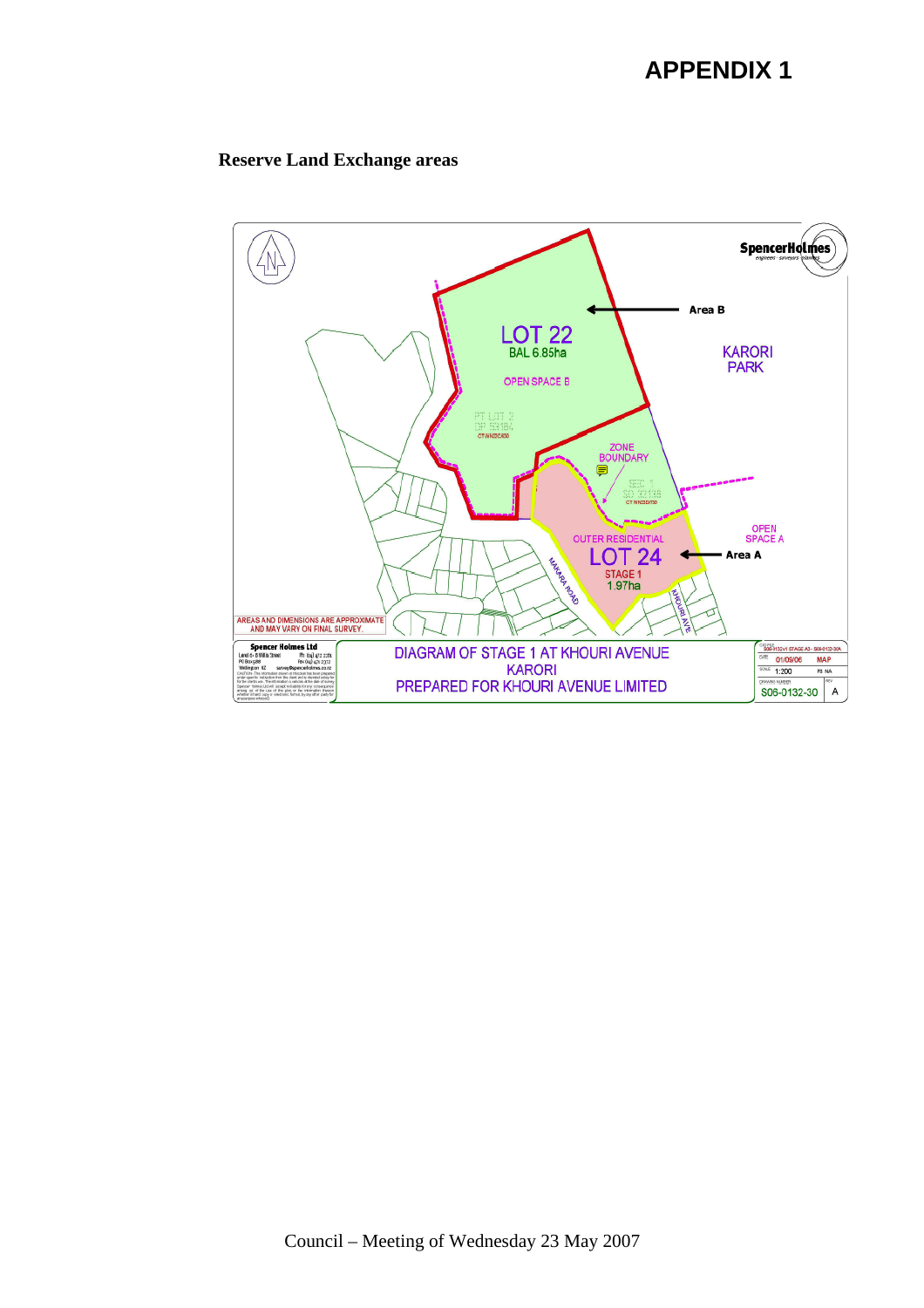# **APPENDIX 2**

### **Fee changes with separate consultation process**

| <b>Activity</b>                                                          | <b>Current Fee</b><br>\$) | <b>Proposed Fee</b><br>\$) |  |  |
|--------------------------------------------------------------------------|---------------------------|----------------------------|--|--|
| <b>Public Health</b>                                                     |                           |                            |  |  |
| <b>Environmental Health</b>                                              |                           |                            |  |  |
| <b>Health Licensing and Inspection</b>                                   |                           |                            |  |  |
| New Food Premises (1 yr. set-up)                                         | 400                       | 420                        |  |  |
| Annual license for registered food premises :                            |                           |                            |  |  |
| <b>Excellent Grade</b><br>$\bullet$                                      | $150 - 500$               | $157 - 525$                |  |  |
| Good Grade                                                               | $240 - 700$               | $262 - 735$                |  |  |
| Ungraded<br>$\bullet$                                                    | $305 - 920$               | $315 - 945$                |  |  |
|                                                                          | $410 -$                   | $420 - 1,575$              |  |  |
| Ungraded – High risk                                                     | 1,537.50                  |                            |  |  |
| Additional Inspections (over 3 hours) per hour                           | 100                       | 105                        |  |  |
| Regarding of Premises (per hour)                                         | 100                       | 105                        |  |  |
| <b>Health License:</b>                                                   |                           |                            |  |  |
| Small Clubs (min food prep)<br>$\bullet$                                 | 125                       | 131.25                     |  |  |
| <b>Unregistered Eating Houses</b>                                        | 175                       | 183.75                     |  |  |
| Temporary License:                                                       |                           |                            |  |  |
| Temporary/mobile food stalls base fee<br>$\bullet$                       | 150                       | 157.50                     |  |  |
| Temporary/mobile food stalls base fee - charge<br>over 1 hour (per hour) | 100                       | 105                        |  |  |
| Fairs: "small"<br>$\bullet$                                              | 125                       | 131.25                     |  |  |
| One day food stall<br>$\bullet$                                          | 100                       | 105                        |  |  |
| Fairs: "large"                                                           | 300                       | 315                        |  |  |
| <b>Animal Control</b>                                                    |                           |                            |  |  |
| Micro-chipping                                                           | $\overline{a}$            | Actual cost                |  |  |
| National Dogs Database Levy (registration per animal)                    | $\overline{\phantom{a}}$  | 2.50                       |  |  |
| <b>Impounding Fees:</b>                                                  |                           |                            |  |  |
| Sustenance per day<br>$\bullet$                                          | 12.50                     | 15                         |  |  |